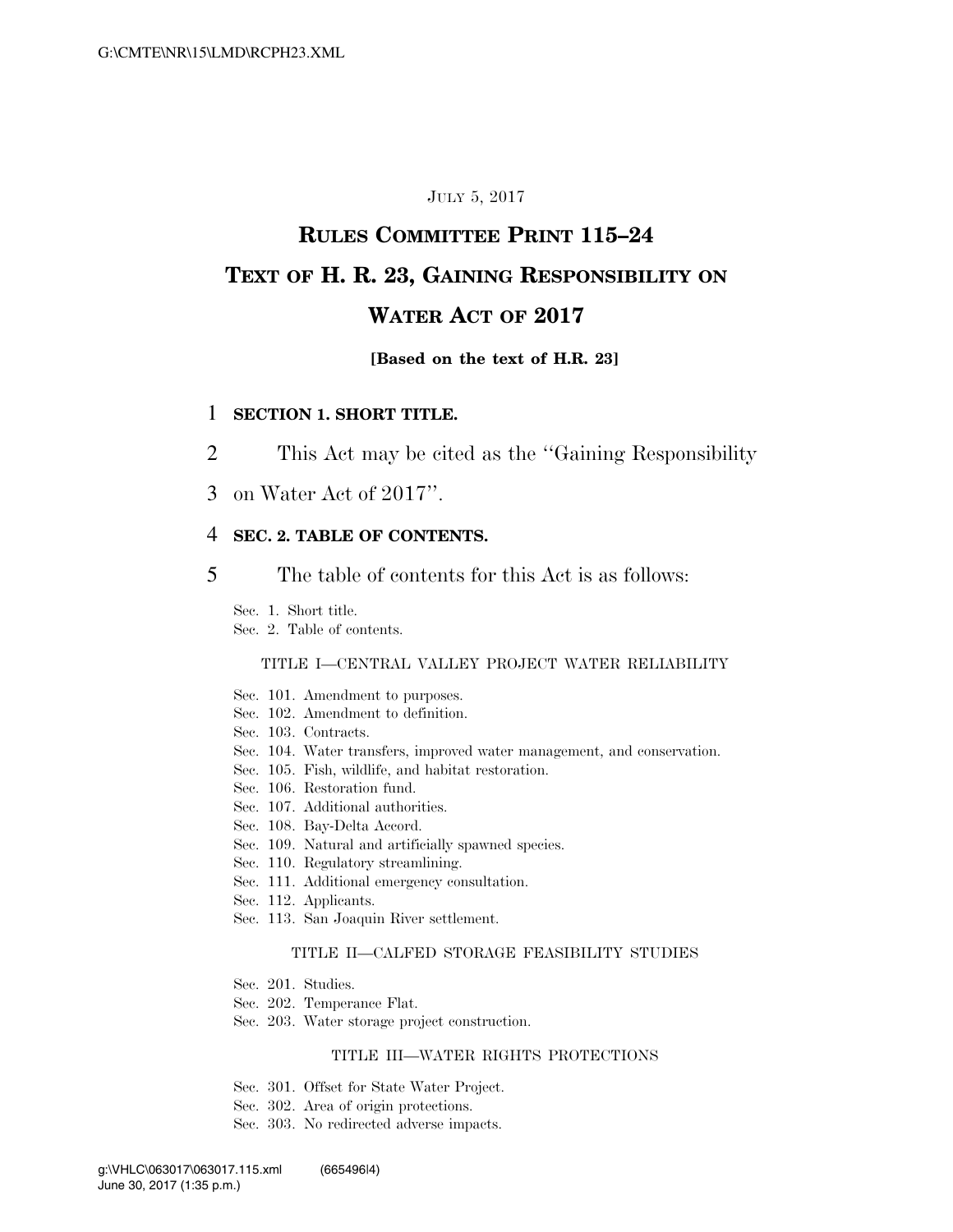Sec. 304. Allocations for Sacramento Valley contractors.

Sec. 305. Effect on existing obligations.

#### TITLE IV—MISCELLANEOUS

- Sec. 401. Water supply accounting.
- Sec. 402. Operations of the Trinity River Division.
- Sec. 403. Report on results of water usage.
- Sec. 404. Klamath project consultation applicants.
- Sec. 405. CA State Water Resources Control Board.

### TITLE V—WATER SUPPLY PERMITTING ACT

- Sec. 501. Short title.
- Sec. 502. Definitions.
- Sec. 503. Establishment of lead agency and cooperating agencies.
- Sec. 504. Bureau responsibilities.
- Sec. 505. Cooperating agency responsibilities.
- Sec. 506. Funding to process permits.

### TITLE VI—BUREAU OF RECLAMATION PROJECT STREAMLINING

- Sec. 601. Short title.
- Sec. 602. Definitions.
- Sec. 603. Acceleration of studies.
- Sec. 604. Expedited completion of reports.
- Sec. 605. Project acceleration.
- Sec. 606. Annual report to Congress.
- Sec. 607. Applicability of WIIN Act.

### TITLE VII—WATER RIGHTS PROTECTION

- Sec. 701. Short title.
- Sec. 702. Definitions.
- Sec. 703. Treatment of water rights.
- Sec. 704. Policy development.
- Sec. 705. Effect.

# 1 **TITLE I—CENTRAL VALLEY**

# 2 **PROJECT WATER RELIABILITY**

### 3 **SEC. 101. AMENDMENT TO PURPOSES.**

- 4 Section 3402 of the Central Valley Project Improve-
- 5 ment Act (106 Stat. 4706) is amended—
- 6 (1) in subsection (f), by striking the period at
- 7 the end; and
- 8 (2) by adding at the end the following: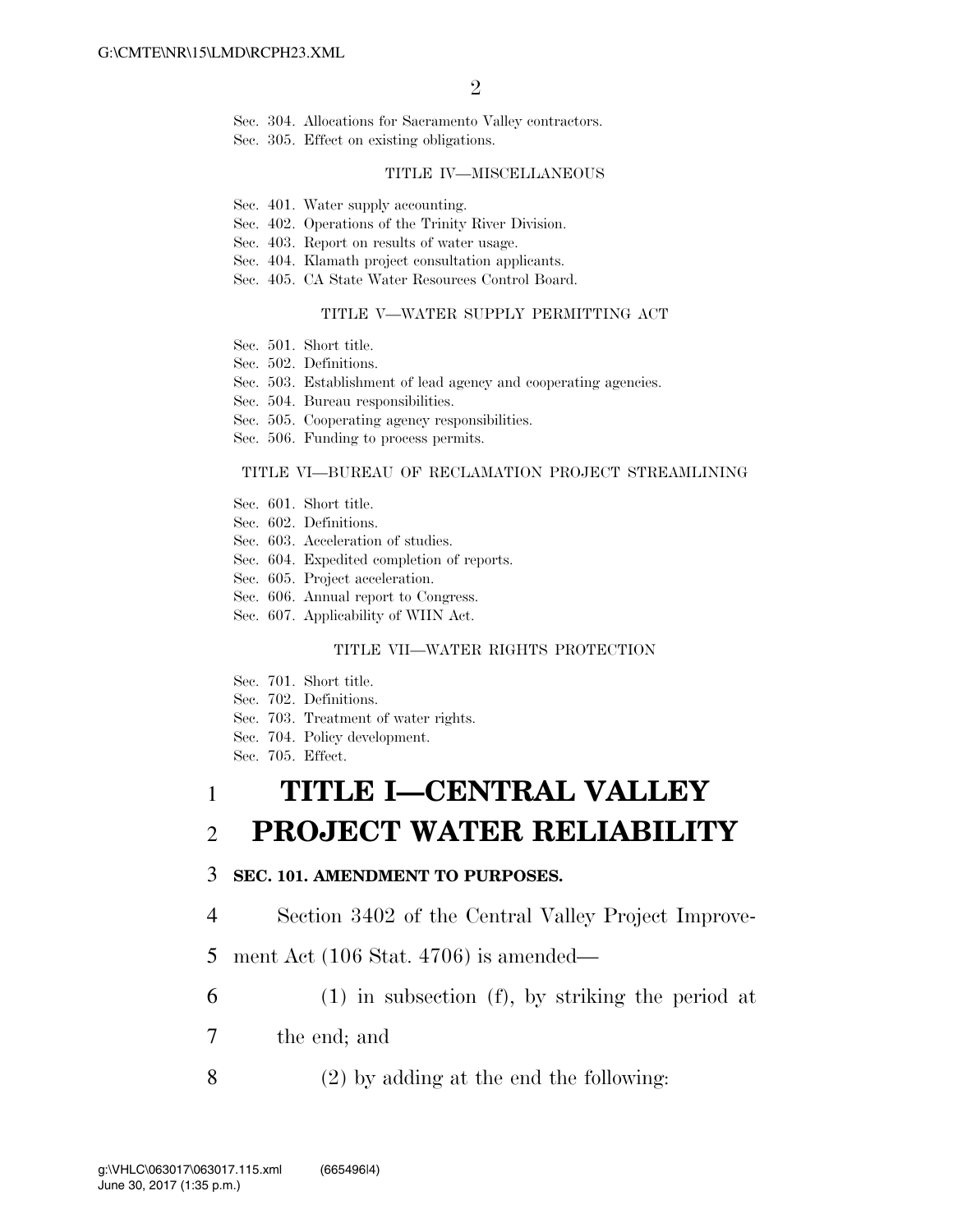$\langle \langle \rangle$  (g) to ensure that water dedicated to fish and wild- life purposes by this part is replaced and provided to Cen- tral Valley Project water contractors by December 31, 2018, at the lowest cost reasonably achievable; and

 ''(h) to facilitate and expedite water transfers in ac-cordance with this Act.''.

# **SEC. 102. AMENDMENT TO DEFINITION.**

 Section 3403 of the Central Valley Project Improve-ment Act (106 Stat. 4707) is amended—

 (1) by amending subsection (a) to read as fol-lows:

 ''(a) the term 'anadromous fish' means those native stocks of salmon (including steelhead) and sturgeon that, as of October 30, 1992, were present in the Sacramento and San Joaquin Rivers and their tributaries and ascend those rivers and their tributaries to reproduce after matur-ing in San Francisco Bay or the Pacific Ocean;'';

18 (2) in subsection (1), by striking "and,";

 (3) in subsection (m), by striking the period 20 and inserting "; and"; and

(4) by adding at the end the following:

 $\cdot$  "(n) the term 'reasonable flows' means water flows capable of being maintained taking into account com- peting consumptive uses of water and economic, environ-mental, and social factors.''.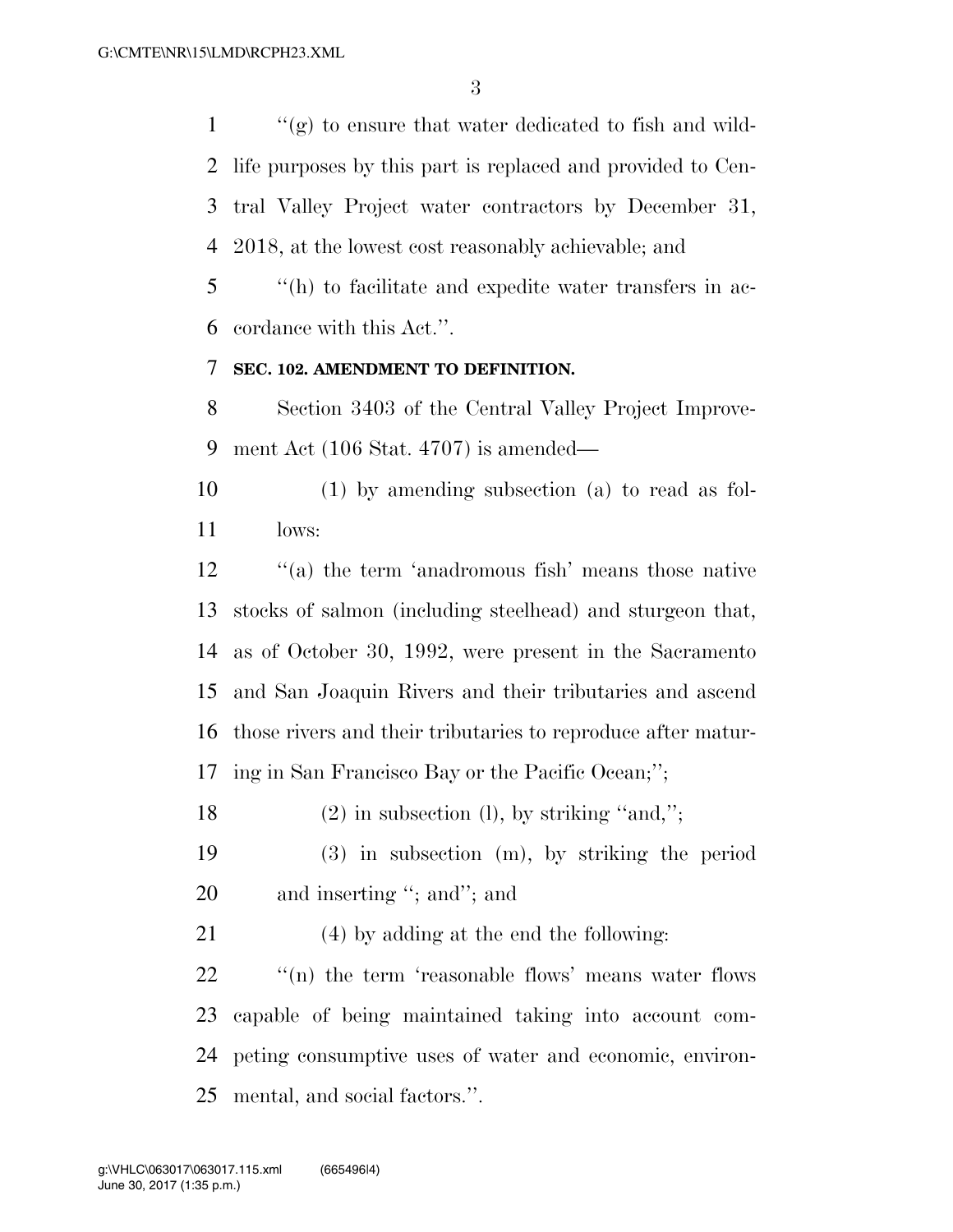# **SEC. 103. CONTRACTS.**

 Section 3404 of the Central Valley Project Improve-ment Act (106 Stat. 4708) is amended—

 (1) in the heading, by striking ''**LIMITATION ON CONTRACTING AND CONTRACT REFORM**'' and inserting ''**CONTRACTS**''; and

 (2) by striking the language of the section and by adding:

9 "(a) RENEWAL OF EXISTING LONG-TERM CON- TRACTS.—Upon request of the contractor, the Secretary shall renew any existing long-term repayment or water service contract that provides for the delivery of water from the Central Valley Project for a period of 40 years. ''(b) ADMINISTRATION OF CONTRACTS.—Except as expressly provided by this Act, any existing long-term re- payment or water service contract for the delivery of water from the Central Valley Project shall be administered pur-suant to the Act of July 2, 1956 (70 Stat. 483).

 ''(c) DELIVERY CHARGE.—Beginning on the date of the enactment of this Act, a contract entered into or re- newed pursuant to this section shall include a provision that requires the Secretary to charge the other party to such contract only for water actually delivered by the Sec-retary.''.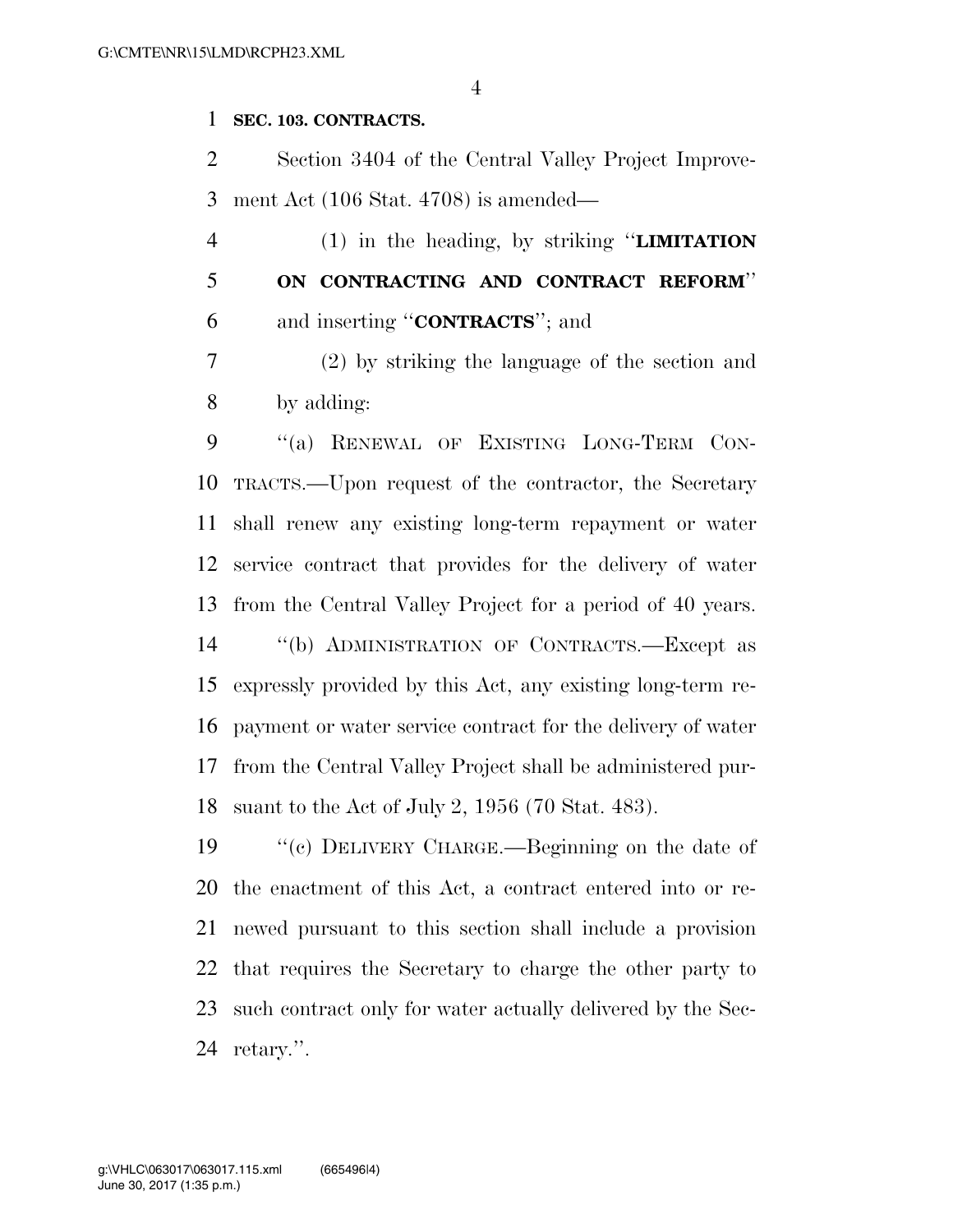| $\mathbf{1}$   | SEC. 104. WATER TRANSFERS, IMPROVED WATER MANAGE-   |
|----------------|-----------------------------------------------------|
| $\overline{2}$ | MENT, AND CONSERVATION.                             |
| 3              | Section 3405 of the Central Valley Project Improve- |
| $\overline{4}$ | ment Act (106 Stat. 4709) is amended as follows:    |
| 5              | $(1)$ In subsection $(a)$ —                         |
| 6              | $(A)$ by inserting before "Except as pro-           |
| 7              | vided herein" the following: "The Secretary         |
| 8              | shall take all necessary actions to facilitate and  |
| 9              | expedite transfers of Central Valley Project        |
| 10             | water in accordance with this Act or any other      |
| 11             | provision of Federal reclamation law and the        |
| 12             | National Environmental Policy Act of 1969.";        |
| 13             | (B) in paragraph $(1)(A)$ , by striking "to         |
| 14             | combination" and inserting "or combination";        |
| 15             | $(C)$ in paragraph $(2)$ , by adding at the end     |
| 16             | the following:                                      |
| 17             | $\lq\lq(E)$ The contracting district from which     |
| 18             | the water is coming, the agency, or the Sec-        |
| 19             | retary shall determine if a written transfer pro-   |
| 20             | posal is complete within 45 days after the date     |
| 21             | of submission of such proposal. If such district    |
| 22             | or agency or the Secretary determines that such     |
| 23             | proposal is incomplete, such district or agency     |
| 24             | or the Secretary shall state with specificity       |
| 25             | what must be added to or revised in order for       |
| 26             | such proposal to be complete.                       |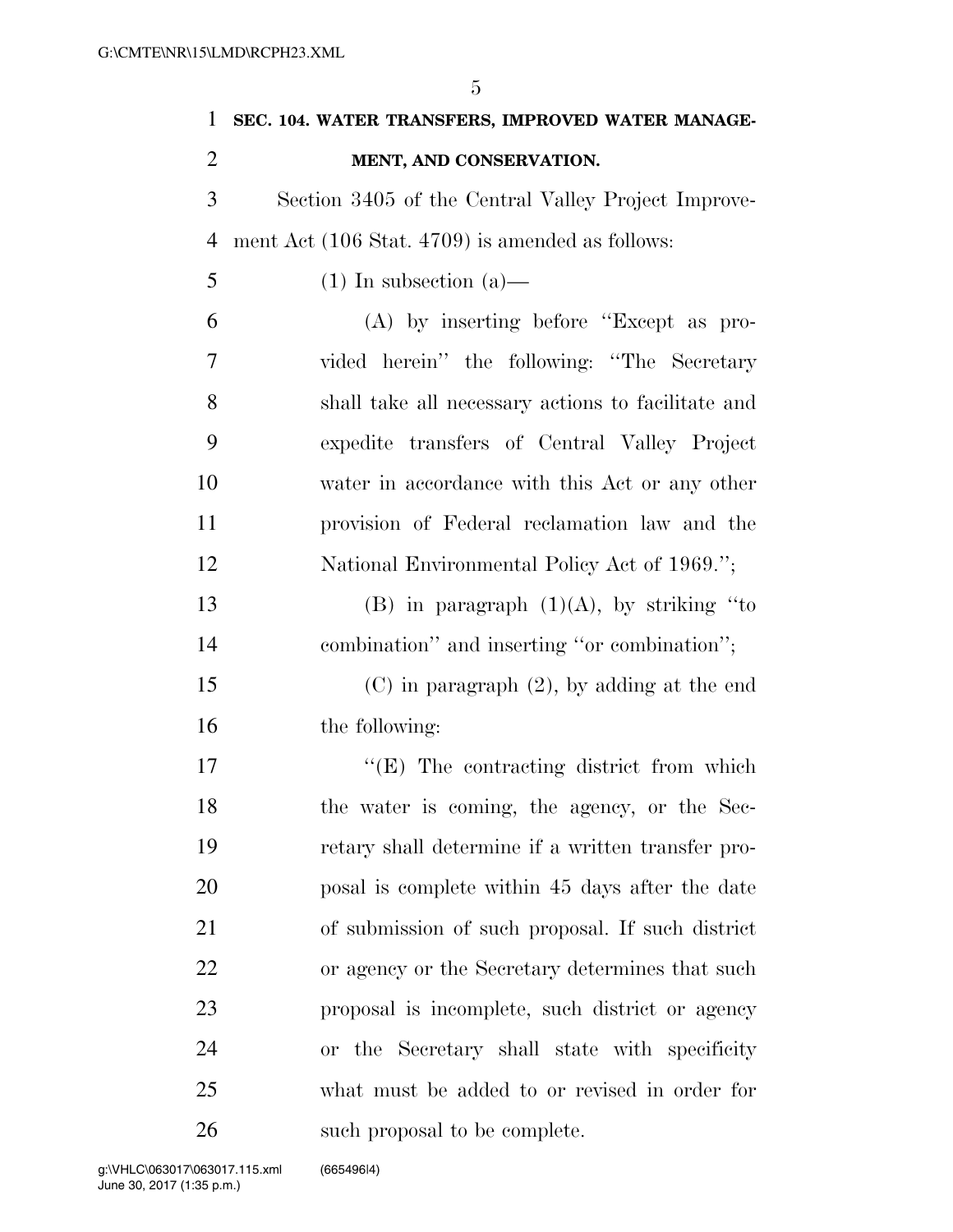| $\mathbf{1}$   | $\lq\lq(F)$ Except as provided in this section,   |
|----------------|---------------------------------------------------|
| $\overline{2}$ | the Secretary shall not impose mitigation or      |
| 3              | other requirements on a proposed transfer, but    |
| $\overline{4}$ | the contracting district from which the water is  |
| 5              | coming or the agency shall retain all authority   |
| 6              | under State law to approve or condition a pro-    |
| 7              | posed transfer."; and                             |
| 8              | (D) by adding at the end the following:           |
| 9              | "(4) Notwithstanding any other provision of       |
| 10             | Federal reclamation law—                          |
| 11             | $\lq\lq$ the authority to make transfers or ex-   |
| 12             | changes of, or banking or recharge arrange-       |
| 13             | ments using, Central Valley Project water that    |
| 14             | could have been conducted before October 30,      |
| 15             | 1992, is valid, and such transfers, exchanges,    |
| 16             | or arrangements shall not be subject to, limited, |
| 17             | or conditioned by this title; and                 |
| 18             | "(B) this title shall not supersede or re-        |
| 19             | voke the authority to transfer, exchange, bank,   |
| 20             | or recharge Central Valley Project water that     |
| 21             | existed prior to October 30, 1992.".              |
| 22             | $(2)$ In subsection (b)—                          |
| 23             | $(A)$ in the heading, by striking "METER-         |
| 24             | ING" and inserting "MEASUREMENT"; and             |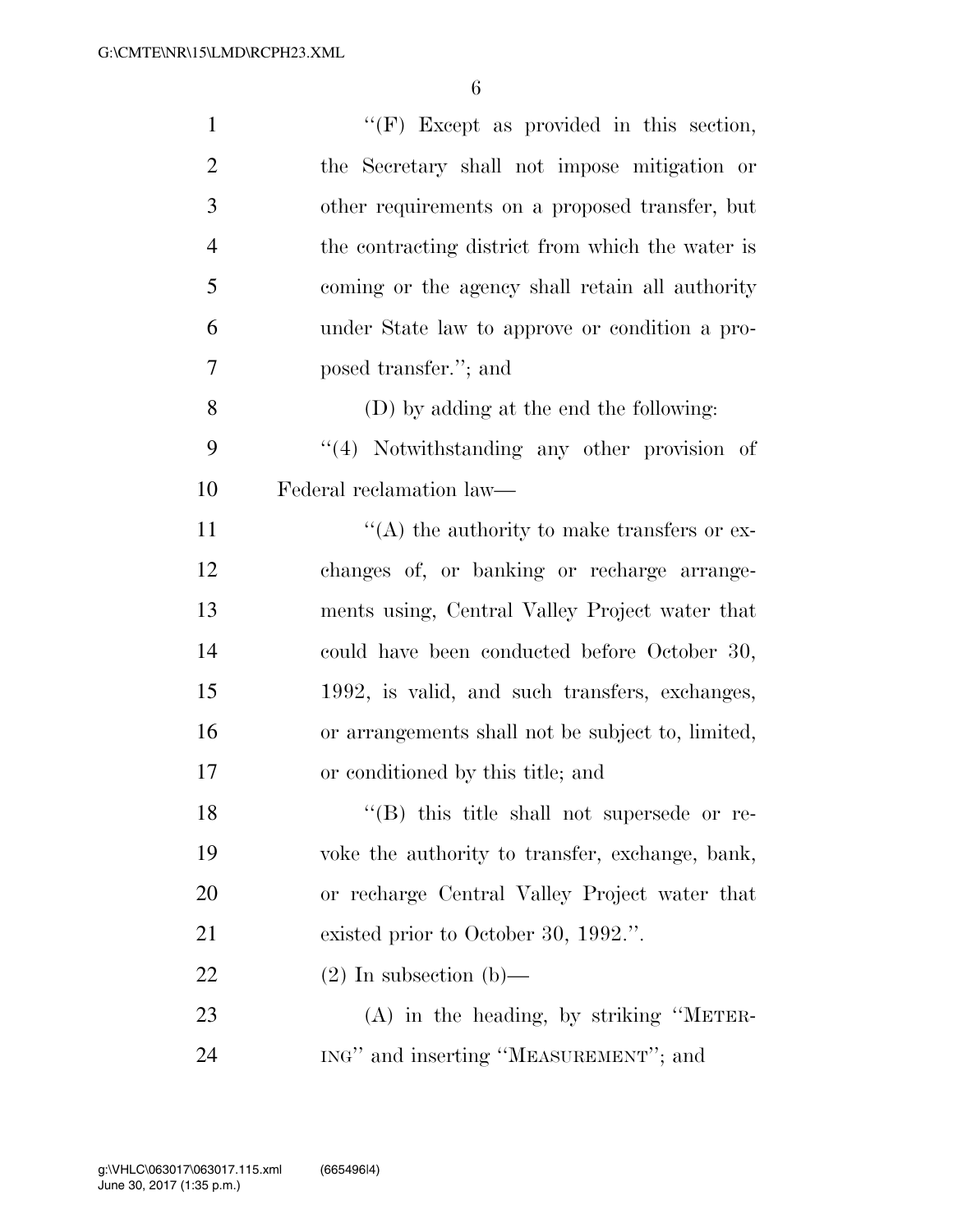| $\mathbf{1}$   | (B) by inserting after the first sentence         |
|----------------|---------------------------------------------------|
| $\overline{2}$ | the following: "The contracting district or agen- |
| 3              | cy, not including contracting districts serving   |
| $\overline{4}$ | multiple agencies with separate governing         |
| 5              | boards, shall ensure that all contractor-owned    |
| 6              | water delivery systems within its boundaries      |
| 7              | measure surface water at the district or agen-    |
| 8              | cy's facilities up to the point the surface water |
| 9              | is commingled with other water supplies.".        |
| 10             | $(3)$ By striking subsection $(d)$ .              |
| 11             | $(4)$ By redesignating subsections (e) and (f) as |
| 12             | subsections (d) and (e), respectively.            |
| 13             | $(5)$ By amending subsection (e) (as redesig-     |
| 14             | nated by paragraph $(4)$ —                        |
| 15             | $(A)$ by striking "as a result of the in-         |
| 16             | creased repayment" and inserting "that exceed     |
| 17             | the cost-of-service";                             |
| 18             | (B) by inserting "the delivery of" after          |
| 19             | "rates applicable to"; and                        |
| 20             | (C) by striking ", and all increased reve-        |
| 21             | nues received by the Secretary as a result of the |
| 22             | increased water prices established under sub-     |
| 23             | section $3405(d)$ of this section,".              |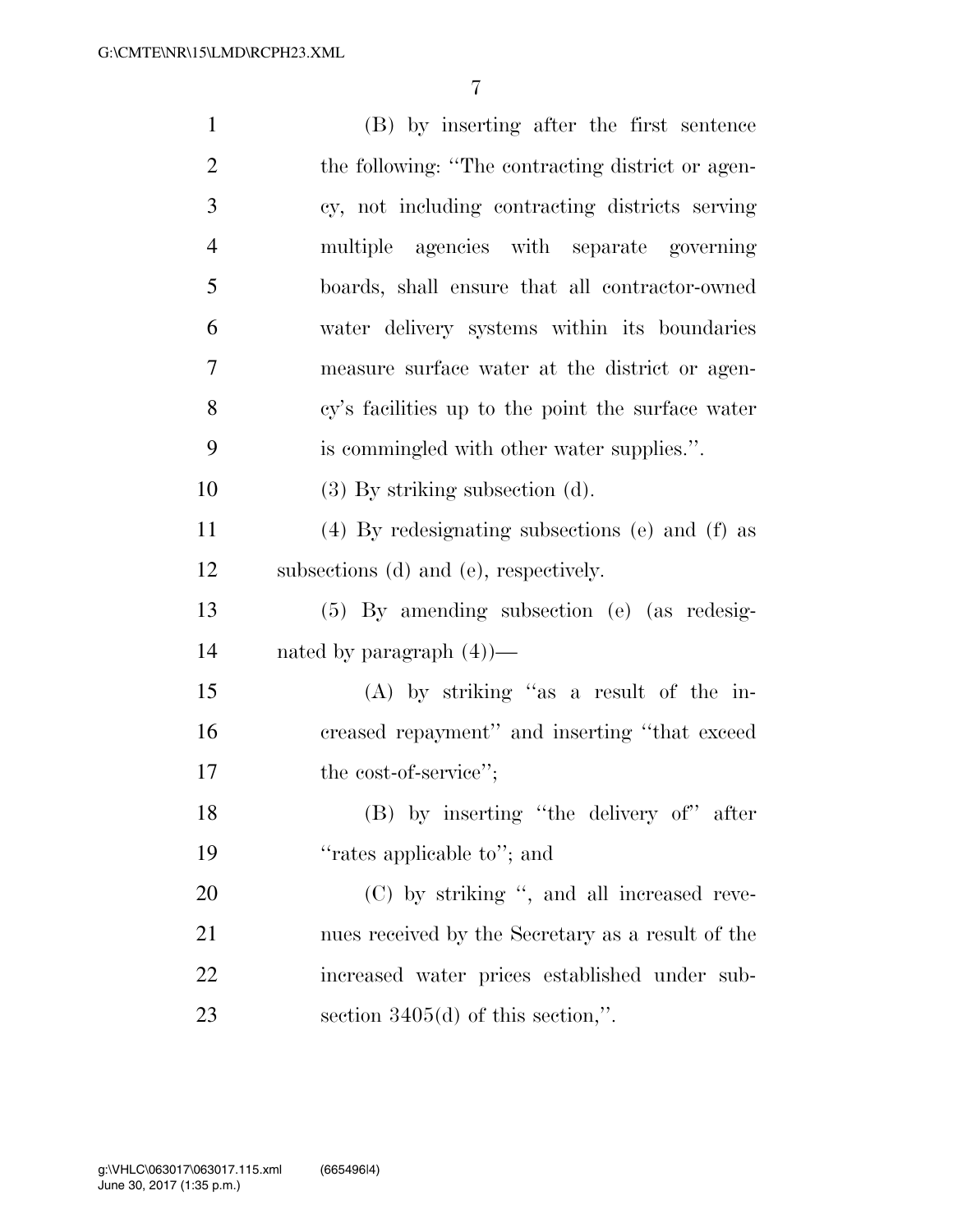| $\mathbf{1}$   | SEC. 105. FISH, WILDLIFE, AND HABITAT RESTORATION.          |
|----------------|-------------------------------------------------------------|
| $\overline{2}$ | Section 3406 of the Central Valley Project Improve-         |
| 3              | ment Act $(106 \text{ Stat. } 4714)$ is amended as follows: |
| $\overline{4}$ | $(1)$ In subsection $(b)$ —                                 |
| 5              | (A) in paragraph $(1)(B)$ —                                 |
| 6              | (i) by striking "is authorized and di-                      |
| 7              | rected to" and inserting "may";                             |
| 8              | (ii) by inserting "reasonable water"                        |
| 9              | after "to provide";                                         |
| 10             | (iii) by striking "anadromous fish, ex-                     |
| 11             | cept that such" and inserting "anad-                        |
| 12             | romous fish. Such";                                         |
| 13             | (iv) by striking "Instream flow" and                        |
| 14             | inserting "Reasonable instream flow";                       |
| 15             | (v) by inserting "and the National                          |
| 16             | Marine Fisheries Service" after "United                     |
| 17             | States Fish and Wildlife Service"; and                      |
| 18             | (vi) by striking "California Depart-                        |
| 19             | ment of Fish and Game" and inserting                        |
| 20             | "United States Geological Survey";                          |
| 21             | $(B)$ in paragraph $(2)$ —                                  |
| 22             | (i) by striking "primary purpose" and                       |
| 23             | inserting "purposes";                                       |
| 24             | (ii) by striking "but not limited to"                       |
| 25             | before "additional obligations"; and                        |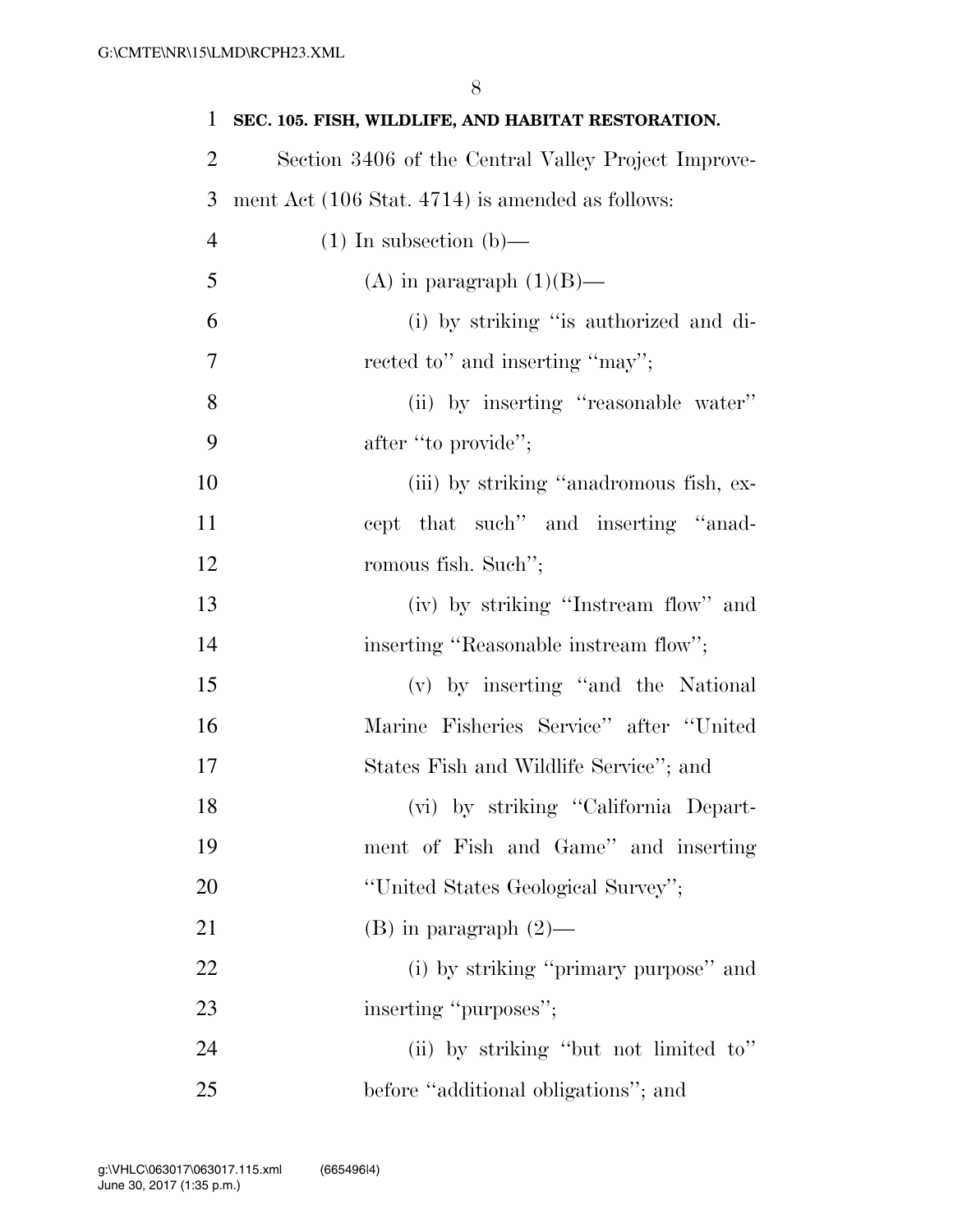(iii) by adding after the period the fol- lowing: ''All Central Valley Project water used for the purposes specified in this paragraph shall be credited to the quantity of Central Valley Project yield dedicated and managed under this paragraph by de- termining how the dedication and manage- ment of such water would affect the deliv- ery capability of the Central Valley Project during the 1928 to 1934 drought period after fishery, water quality, and other flow and operational requirements imposed by terms and conditions existing in licenses, permits, and other agreements pertaining to the Central Valley Project under appli- cable State or Federal law existing on Oc- tober 30, 1992, have been met. To the full- est extent possible and in accordance with section 3411, Central Valley Project water dedicated and managed pursuant to this paragraph shall be reused to fulfill the Secretary's remaining contractual obliga- tions to provide Central Valley Project water for agricultural or municipal and in-dustrial purposes.''; and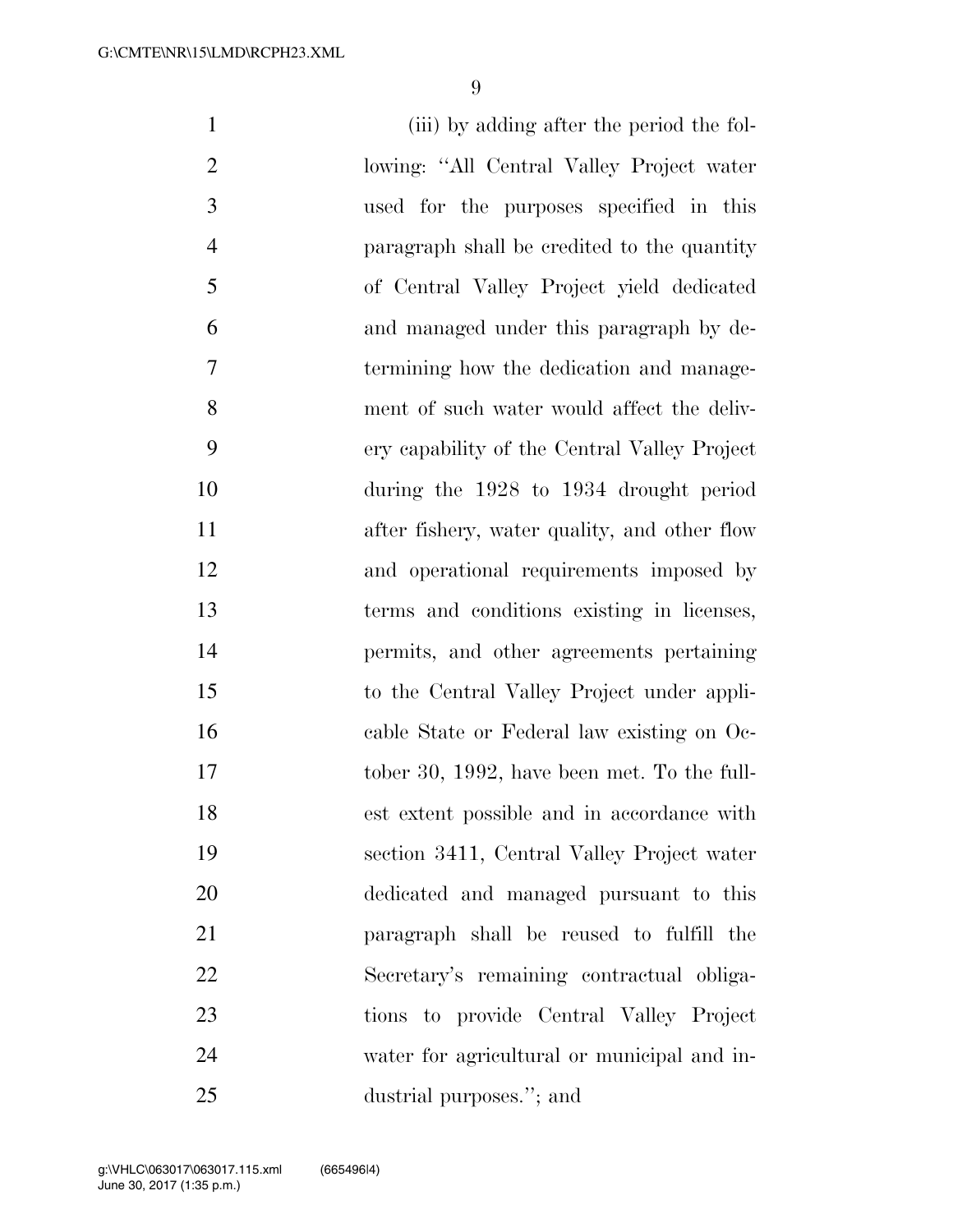| $\mathbf{1}$   | $(C)$ by amending paragraph $(2)(C)$ to read:      |
|----------------|----------------------------------------------------|
| $\overline{2}$ | "(C) If by March 15th of any year the              |
| $\mathfrak{Z}$ | quantity of Central Valley Project water fore-     |
| $\overline{4}$ | casted to be made available to water service or    |
| 5              | repayment contractors in the Delta Division of     |
| 6              | the Central Valley Project is below 75 percent     |
| 7              | of the total quantity of water to be made avail-   |
| 8              | able under said contracts, the quantity of Cen-    |
| 9              | tral Valley Project yield dedicated and managed    |
| 10             | for that year under this paragraph shall be re-    |
| 11             | duced by $25$ percent.".                           |
| 12             | (2) By adding at the end the following:            |
| 13             | "(i) SATISFACTION OF PURPOSES.-                    |
| 14             | By pursuing the activities described in this       |
| 15             | section, the Secretary shall be deemed to          |
| 16             | have met the mitigation, protection, res-          |
| 17             | toration, and enhancement purposes of this         |
| 18             | title.".                                           |
| 19             | SEC. 106. RESTORATION FUND.                        |
| 20             | (a) IN GENERAL.—Section $3407(a)$ of the Central   |
| 21             | Valley Project Improvement Act (106 Stat. 4726) is |
| 22             | amended as follows:                                |
| 23             | (1) By inserting "(1) IN GENERAL.—" before         |
| 24             | "There is hereby".                                 |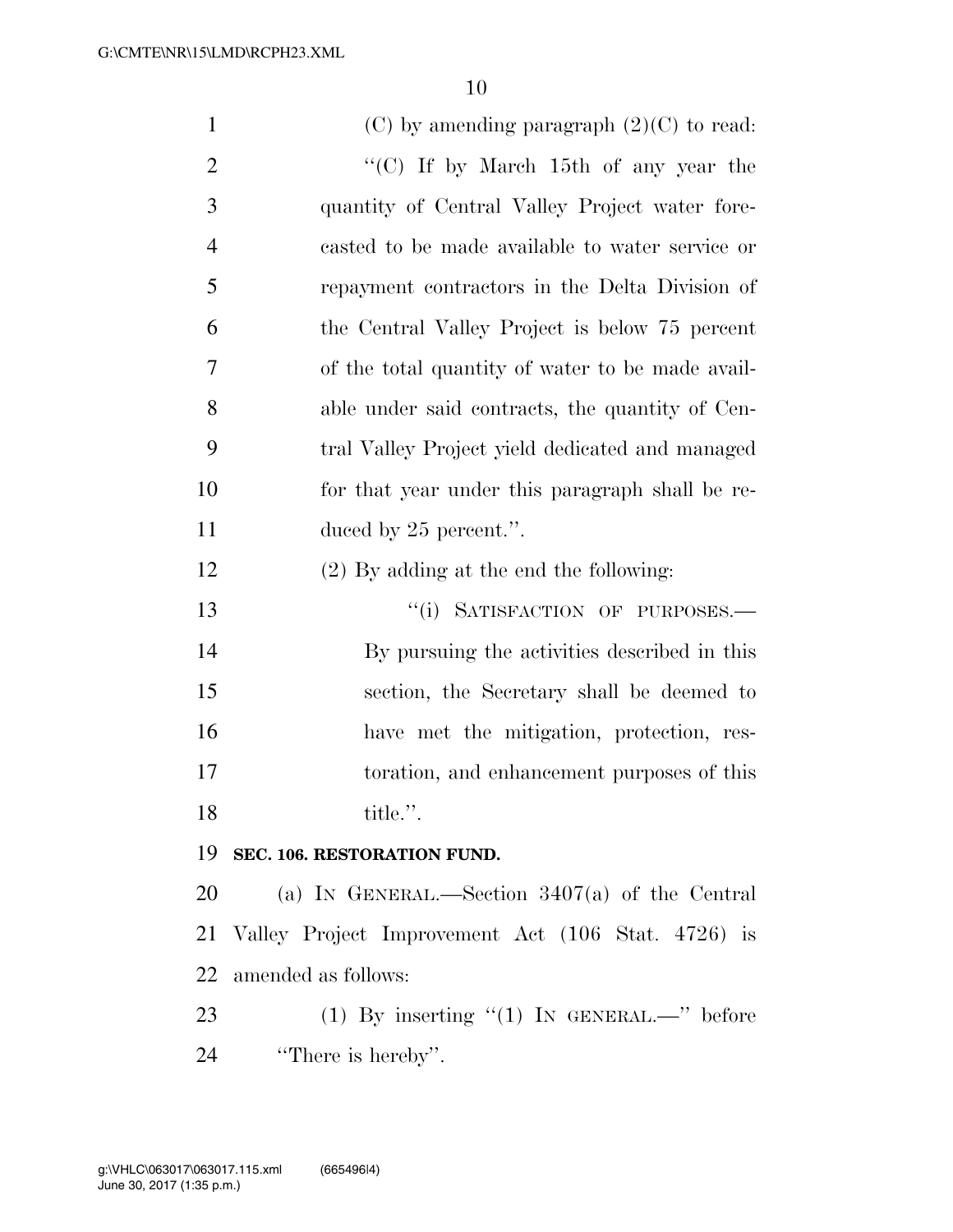| $\mathbf{1}$   | $(2)$ By striking "Not less than 67 percent" and         |
|----------------|----------------------------------------------------------|
| $\overline{2}$ | all that follows through "Monies" and inserting          |
| 3              | "Monies".                                                |
| $\overline{4}$ | $(3)$ By adding at the end the following:                |
| 5              | "(2) PROHIBITIONS.—The Secretary may not directly        |
| 6              | or indirectly require a donation or other payment to the |
| 7              | Restoration Fund—                                        |
| 8              | $\lq\lq$ or environmental restoration or mitigation      |
| 9              | fees not otherwise provided by law, as a condition       |
| 10             | $to-$                                                    |
| 11             | "(i) providing for the storage or convey-                |
| 12             | ance of non-Central Valley Project water pursu-          |
| 13             | ant to Federal reclamation laws; or                      |
| 14             | "(ii) the delivery of water pursuant to sec-             |
| 15             | tion 215 of the Reclamation Reform Act of                |
| 16             | 1982 (Public Law 97–293; 96 Stat. 1270); or              |
| 17             | $\lq\lq (B)$ for any water that is delivered with the    |
| 18             | sole intent of groundwater recharge.".                   |
| 19             | (b) CERTAIN PAYMENTS.—Section $3407(c)(1)$ of the        |
| <b>20</b>      | Central Valley Project Improvement Act is amended—       |
| 21             | $(1)$ by striking "mitigation and restoration";          |
| 22             | $(2)$ by striking "provided for or"; and                 |
| 23             | $(3)$ by striking "of fish, wildlife" and all that       |
| 24             | follows through the period and inserting "of carrying"   |
| 25             | out all activities described in this title.".            |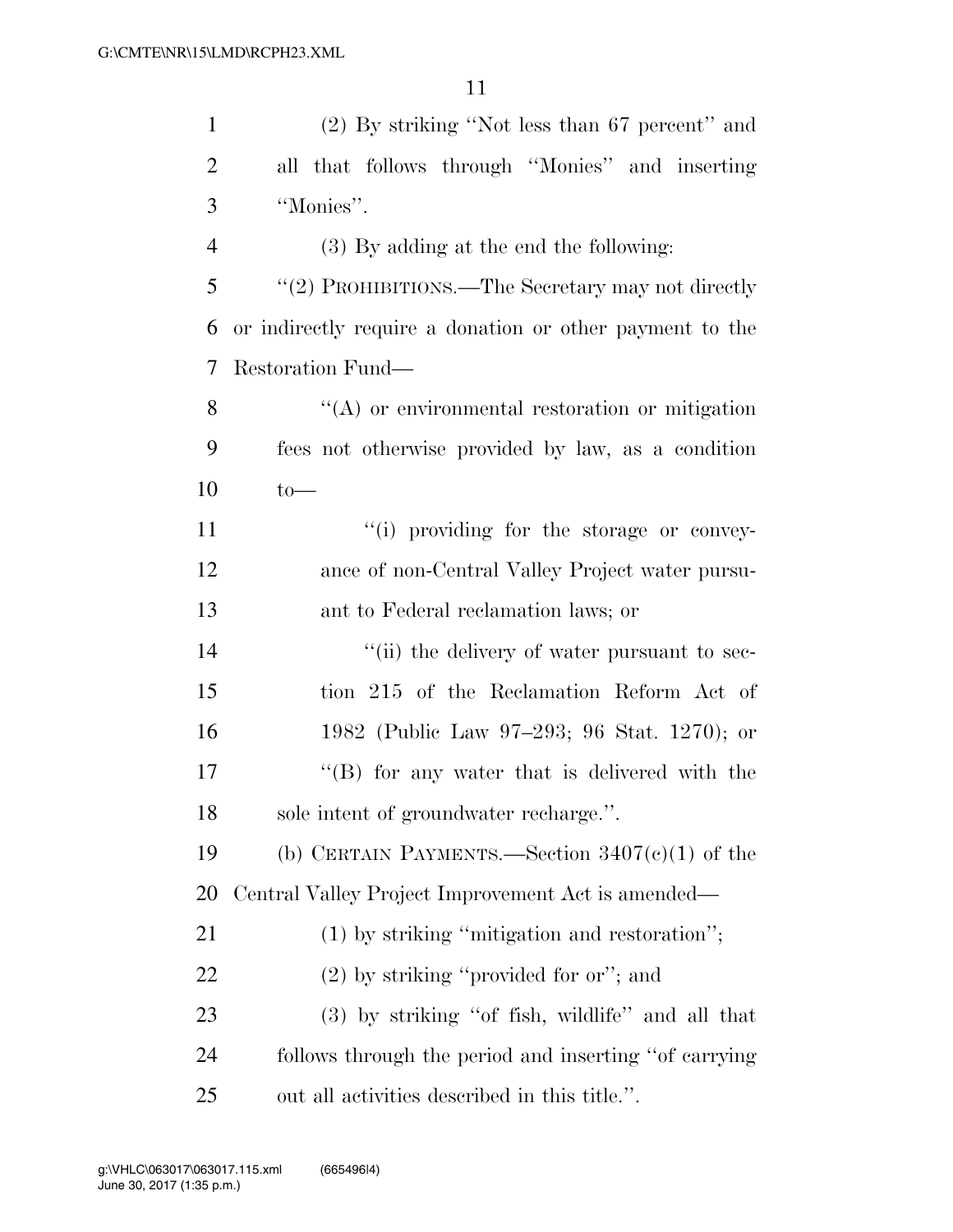(c) ADJUSTMENT AND ASSESSMENT OF MITIGATION AND RESTORATION PAYMENTS.—Section 3407(d)(2) of the Central Valley Project Improvement Act is amended by inserting '', or after October 1, 2016, \$4 per megawatt- hour for Central Valley Project power sold to power con- tractors (October 2016 price levels)'' after ''\$12 per acre- foot (October 1992 price levels) for municipal and indus- trial water sold and delivered by the Central Valley Project''.

 (d) COMPLETION OF ACTIONS.—Section 3407(d)(2)(A) of the Central Valley Project Improvement Act is amended by inserting ''no later than December 31, 2020,'' after ''That upon the completion of the fish, wild- life, and habitat mitigation and restoration actions man-dated under section 3406 of this title,''.

 (e) REPORT; ADVISORY BOARD.—Section 3407 of the Central Valley Project Improvement Act (106 Stat. 4714) is amended by adding at the end the following:

 ''(g) REPORT ON EXPENDITURE OF FUNDS.—At the end of each fiscal year, the Secretary, in consultation with the Restoration Fund Advisory Board, shall submit to Congress a plan for the expenditure of all of the funds deposited into the Restoration Fund during the preceding fiscal year. Such plan shall contain a cost-effectiveness analysis of each expenditure.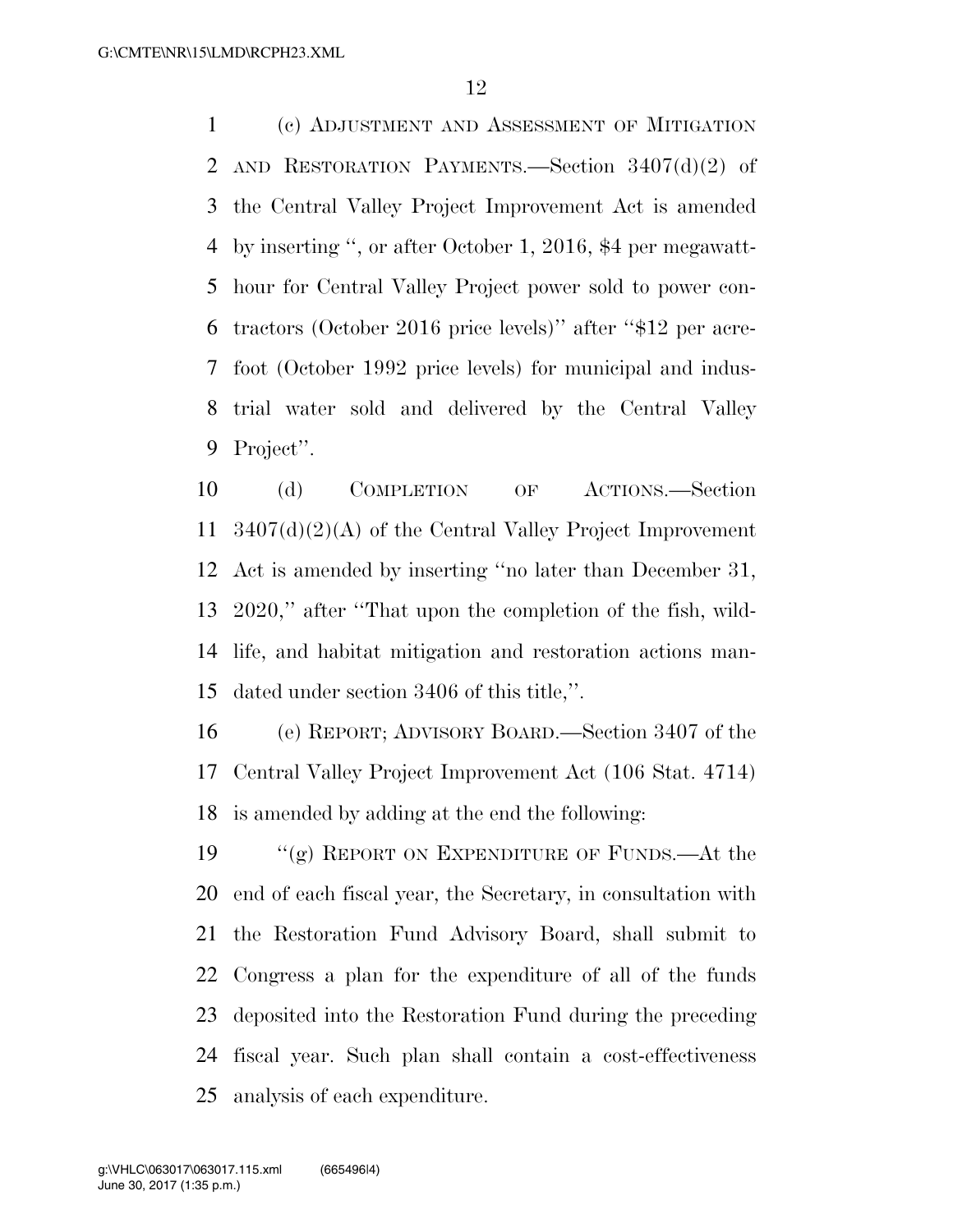''(h) ADVISORY BOARD.—

2 "(1) ESTABLISHMENT.—There is hereby estab- lished the Restoration Fund Advisory Board (herein- after in this section referred to as the 'Advisory Board') composed of 12 members selected by the Secretary, each for four-year terms, one of whom shall be designated by the Secretary as Chairman. The members shall be selected so as to represent the various Central Valley Project stakeholders, four of whom shall be from CVP agricultural users, three from CVP municipal and industrial users, three from CVP power contractors, and two at the discre- tion of the Secretary. The Secretary and the Sec- retary of Commerce may each designate a represent- ative to act as an observer of the Advisory Board. ''(2) DUTIES.—The duties of the Advisory Board are as follows: 18 ''(A) To meet at least semiannually to de-

 velop and make recommendations to the Sec- retary regarding priorities and spending levels on projects and programs carried out pursuant 22 to the Central Valley Project Improvement Act. 23 "'(B) To ensure that any advice or rec-ommendation made by the Advisory Board to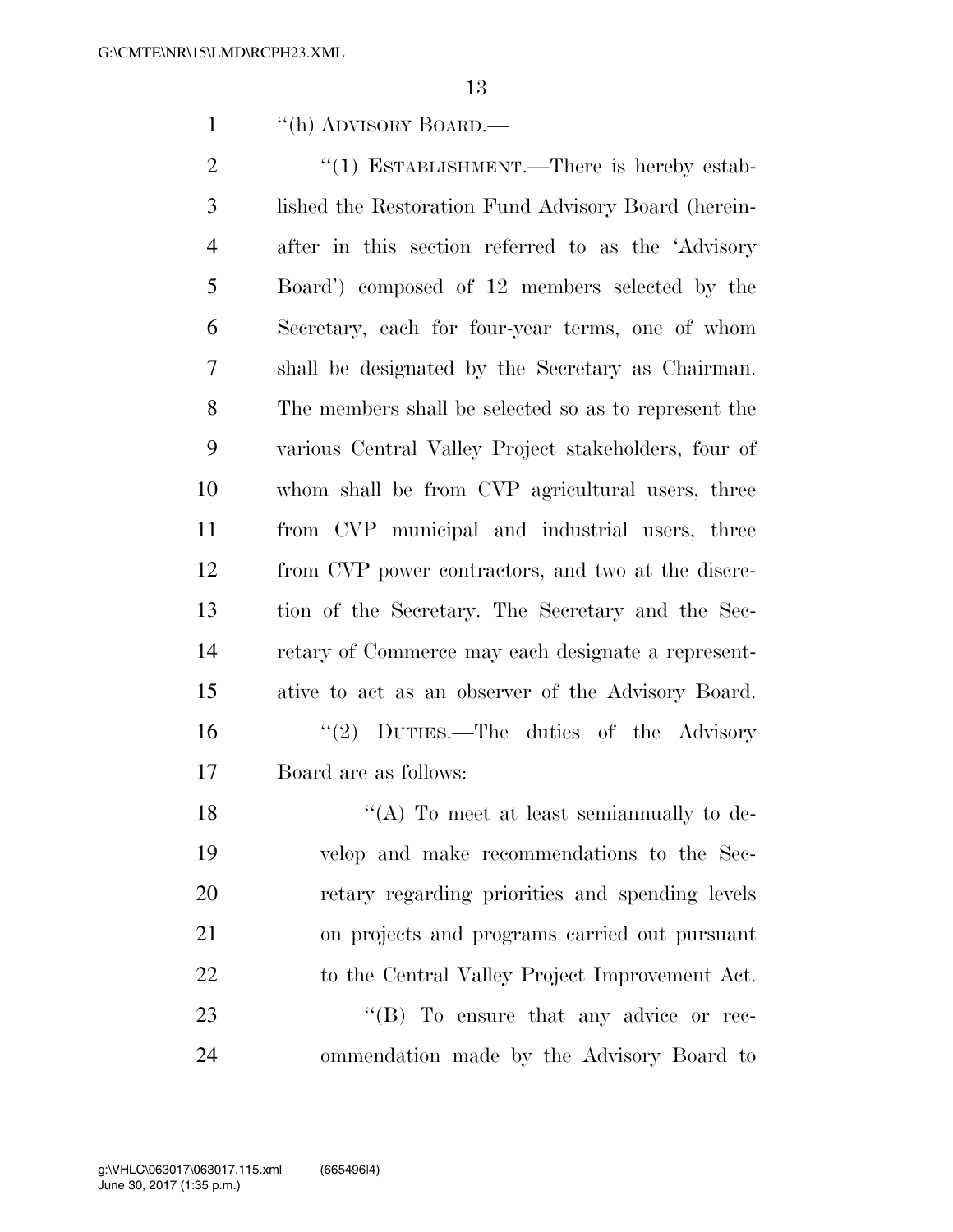| $\mathbf{1}$   | the Secretary reflect the independent judgment             |
|----------------|------------------------------------------------------------|
| $\overline{2}$ | of the Advisory Board.                                     |
| 3              | "(C) Not later than December 31, 2018,                     |
| 4              | and annually thereafter, to transmit to the Sec-           |
| 5              | retary and Congress recommendations required               |
| 6              | under subparagraph $(A)$ .                                 |
| $\tau$         | "(D) Not later than December 31, 2018,                     |
| 8              | and biennially thereafter, to transmit to Con-             |
| 9              | gress a report that details the progress made in           |
| 10             | achieving the actions mandated under section               |
| 11             | 3406.                                                      |
| 12             | "(3) ADMINISTRATION.—With the consent of                   |
| 13             | the appropriate agency head, the Advisory Board            |
| 14             | may use the facilities and services of any Federal         |
| 15             | agency.".                                                  |
| 16             | SEC. 107. ADDITIONAL AUTHORITIES.                          |
| 17             | (a) AUTHORITY FOR CERTAIN ACTIVITIES.—Section              |
| 18             | $3408(e)$ of the Central Valley Project Improvement Act    |
| 19             | $(106 \text{ Stat. } 4728)$ is amended to read as follows: |
| 20             | "(c) CONTRACTS FOR ADDITIONAL STORAGE AND                  |
| 21             | DELIVERY OF WATER.                                         |
| 22             | "(1) IN GENERAL.—The Secretary is authorized               |
| 23             | to enter into contracts pursuant to Federal reclama-       |
| 24             | tion law and this title with any Federal agency, Cali-     |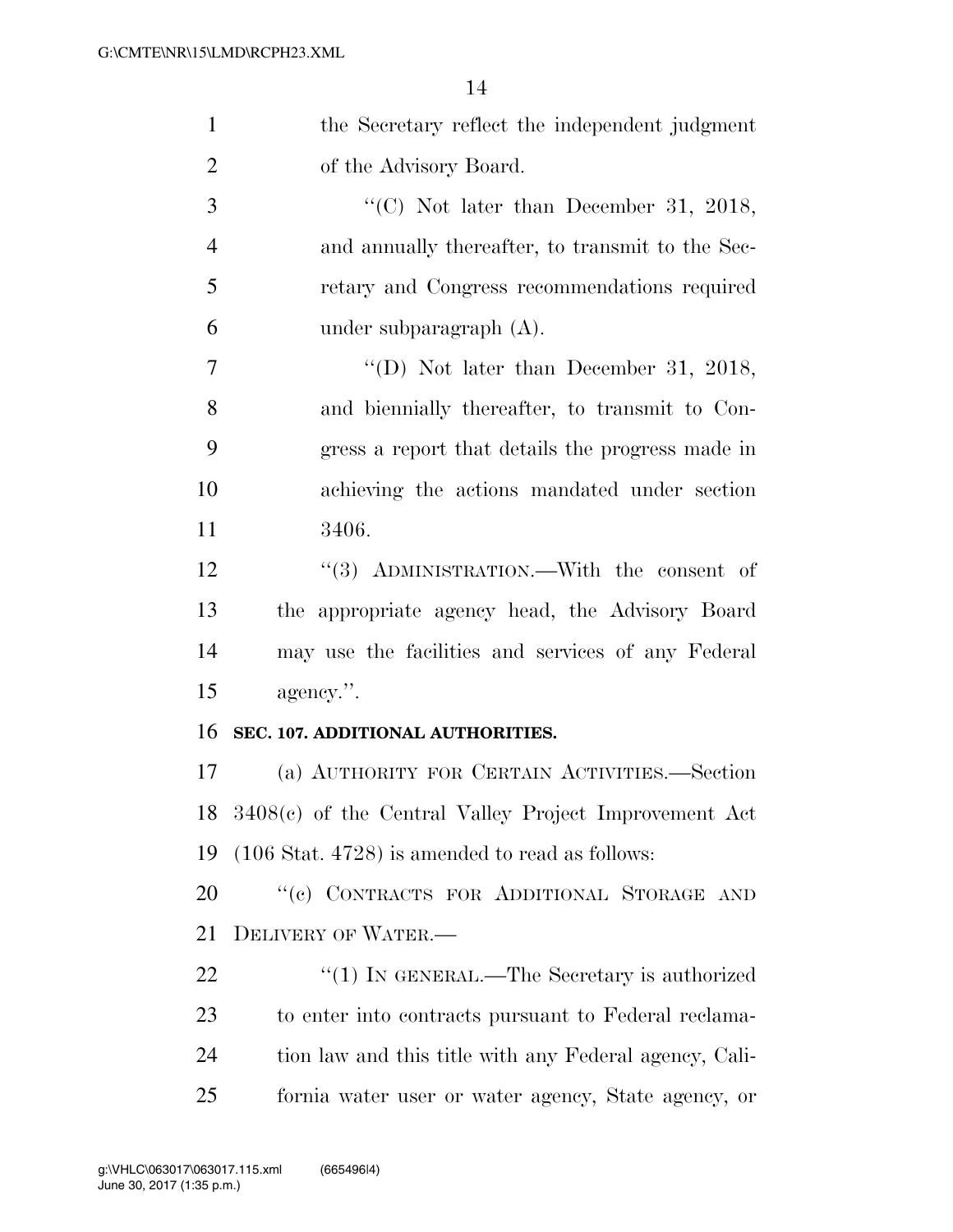private organization for the exchange, impoundment, storage, carriage, and delivery of nonproject water for domestic, municipal, industrial, fish and wildlife, and any other beneficial purpose.

 ''(2) LIMITATION.—Nothing in this subsection shall be deemed to supersede the provisions of sec-tion 103 of Public Law 99–546 (100 Stat. 3051).

8 "(3) AUTHORITY FOR CERTAIN ACTIVITIES. The Secretary shall use the authority granted by this subsection in connection with requests to ex- change, impound, store, carry, or deliver nonproject water using Central Valley Project facilities for any beneficial purpose.

 ''(4) RATES.—The Secretary shall develop rates not to exceed the amount required to recover the reasonable costs incurred by the Secretary in con- nection with a beneficial purpose under this sub- section. Such rates shall be charged to a party using Central Valley Project facilities for such purpose. Such costs shall not include any donation or other payment to the Restoration Fund.

22 "(5) CONSTRUCTION.—This subsection shall be construed and implemented to facilitate and encour-age the use of Central Valley Project facilities to ex-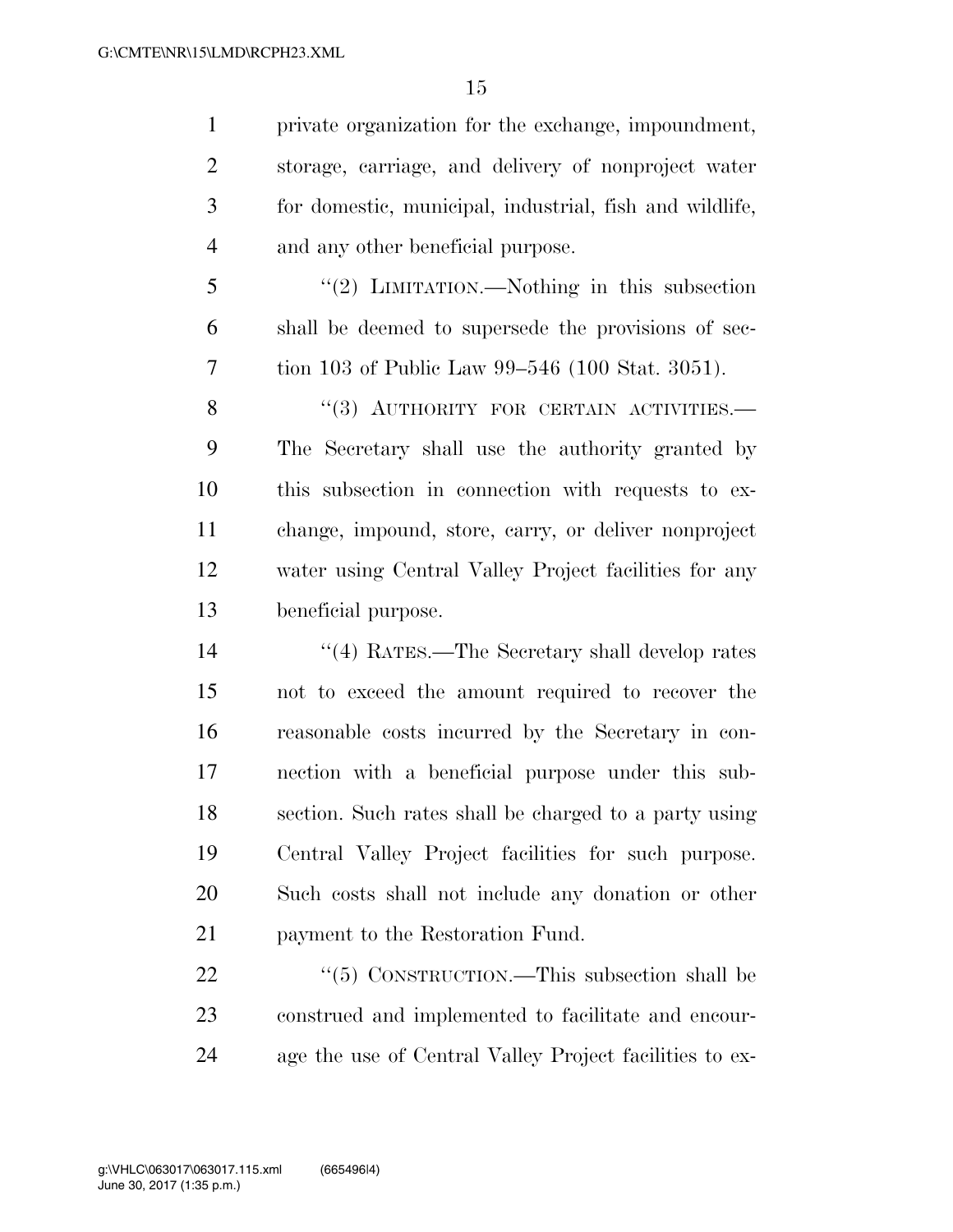change, impound, store, carry, or deliver nonproject water for any beneficial purpose.''. (b) REPORTING REQUIREMENTS.—Section 3408(f) of the Central Valley Project Improvement Act (106 Stat. 4729) is amended— (1) by striking ''Interior and Insular Affairs

 and the Committee on Merchant Marine and Fish-8 eries" and inserting "Natural Resources";

 (2) in the second sentence, by inserting before the period at the end the following: '', including progress on the plan required by subsection (j)''; and

 (3) by adding at the end the following: ''The fil- ing and adequacy of such report shall be personally certified to the committees referenced above by the Regional Director of the Mid-Pacific Region of the Bureau of Reclamation.''.

 (c) PROJECT YIELD INCREASE.—Section 3408(j) of the Central Valley Project Improvement Act (106 Stat. 4730) is amended as follows:

 (1) By redesignating paragraphs (1) through (7) as subparagraphs (A) through (G), respectively. (2) By striking ''In order to minimize adverse effects, if any, upon'' and inserting ''(1) IN GEN-ERAL.—In order to minimize adverse effects upon''.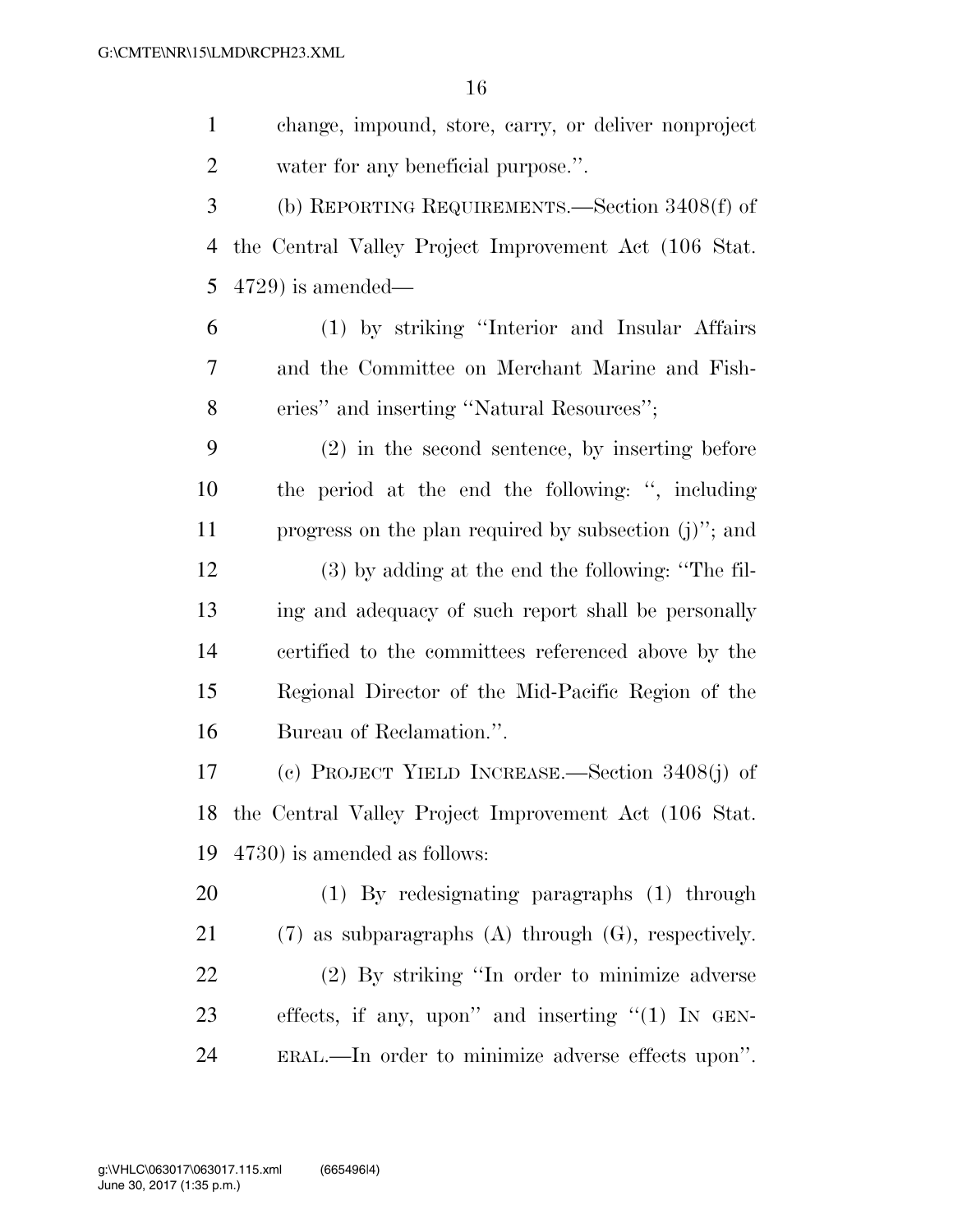(3) By striking ''needs, the Secretary,'' and all that follows through ''submit to the Congress, a'' and inserting ''needs, the Secretary, on a priority basis and not later than September 30, 2018, shall submit to Congress a''.

 (4) By striking ''increase,'' and all that follows through ''options:'' and inserting ''increase, as soon as possible but not later than September 30, 2017 (except for the construction of new facilities which shall not be limited by that deadline), the water of the Central Valley Project by the amount dedicated and managed for fish and wildlife purposes under this title and otherwise required to meet the pur- poses of the Central Valley Project including satis- fying contractual obligations. The plan required by this subsection shall include recommendations on ap- propriate cost-sharing arrangements and authorizing legislation or other measures needed to implement the intent, purposes, and provisions of this sub- section and a description of how the Secretary in-tends to use the following options—''.

 (5) In subparagraph (A), by inserting ''and construction of new water storage facilities'' before the semicolon.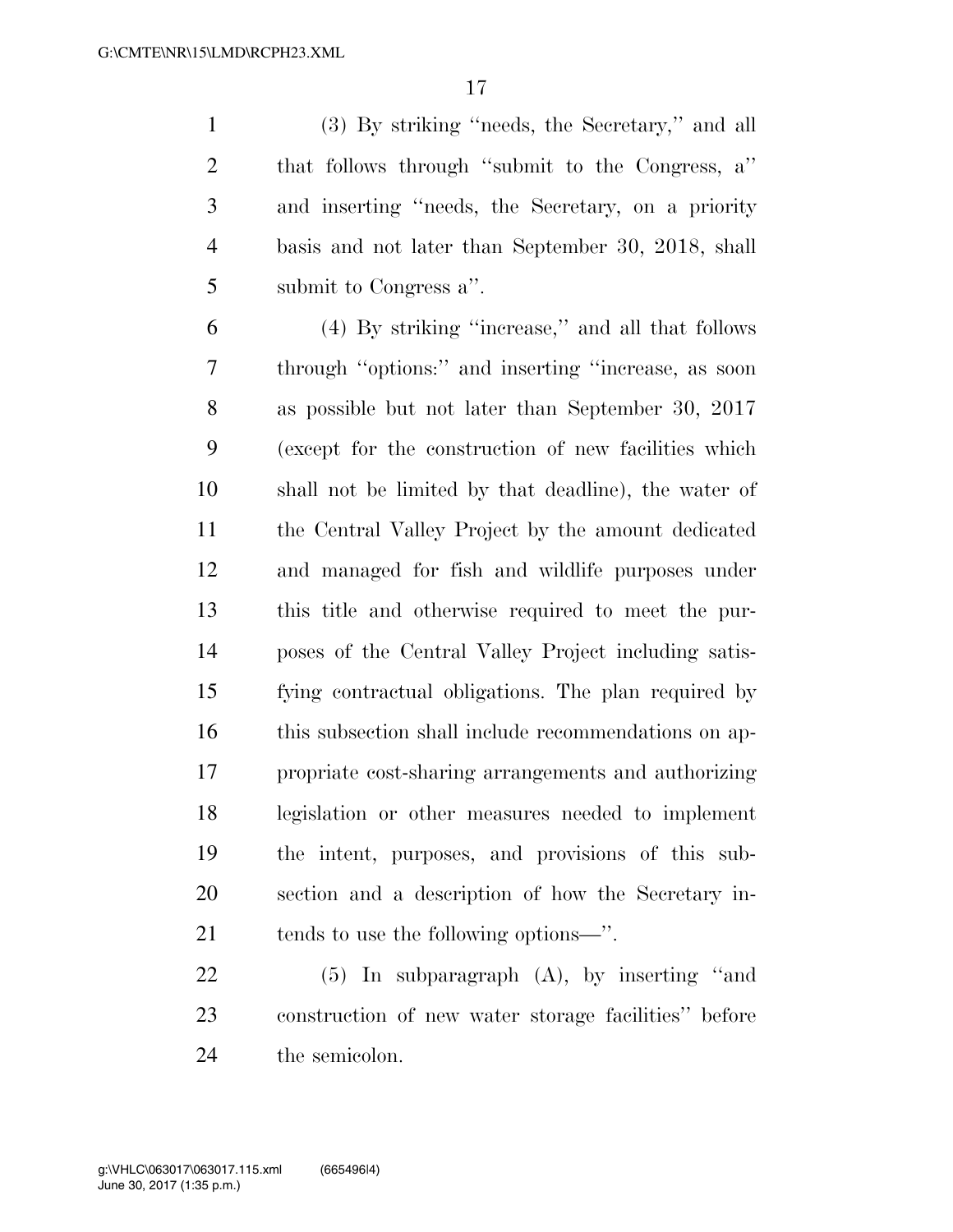| $\mathbf{1}$   | $(6)$ In subparagraph $(F)$ , by striking "and" at      |
|----------------|---------------------------------------------------------|
| $\overline{2}$ | the end.                                                |
| 3              | $(7)$ In subparagraph $(G)$ , by striking the period    |
| $\overline{4}$ | and all that follows through the end of the sub-        |
| 5              | section and inserting "; and".                          |
| 6              | $(8)$ By inserting after subparagraph $(G)$ the fol-    |
| 7              | lowing:                                                 |
| 8              | "(H) Water banking and recharge.".                      |
| 9              | $(9)$ By adding at the end the following:               |
| 10             | "(2) IMPLEMENTATION OF PLAN.—The Sec-                   |
| 11             | retary shall implement the plan required by para-       |
| 12             | graph $(1)$ commencing on October 1, 2017. In order     |
| 13             | to carry out this subsection, the Secretary shall co-   |
| 14             | ordinate with the State of California in imple-         |
| 15             | menting measures for the long-term resolution of        |
| 16             | problems in the San Francisco Bay/Sacramento-San        |
| 17             | Joaquin Delta Estuary.                                  |
| 18             | $(3)$ FAILURE OF THE PLAN.—Notwithstanding              |
| 19             | any other provision of Federal reclamation law, if by   |
| 20             | September 30, 2018, the plan required by paragraph      |
| 21             | (1) fails to increase the annual delivery capability of |
| 22             | the Central Valley Project by 800,000 acre-feet, im-    |
| 23             | plementation of any non-mandatory action under          |
| 24             | section $3406(b)(2)$ shall be suspended until the plan  |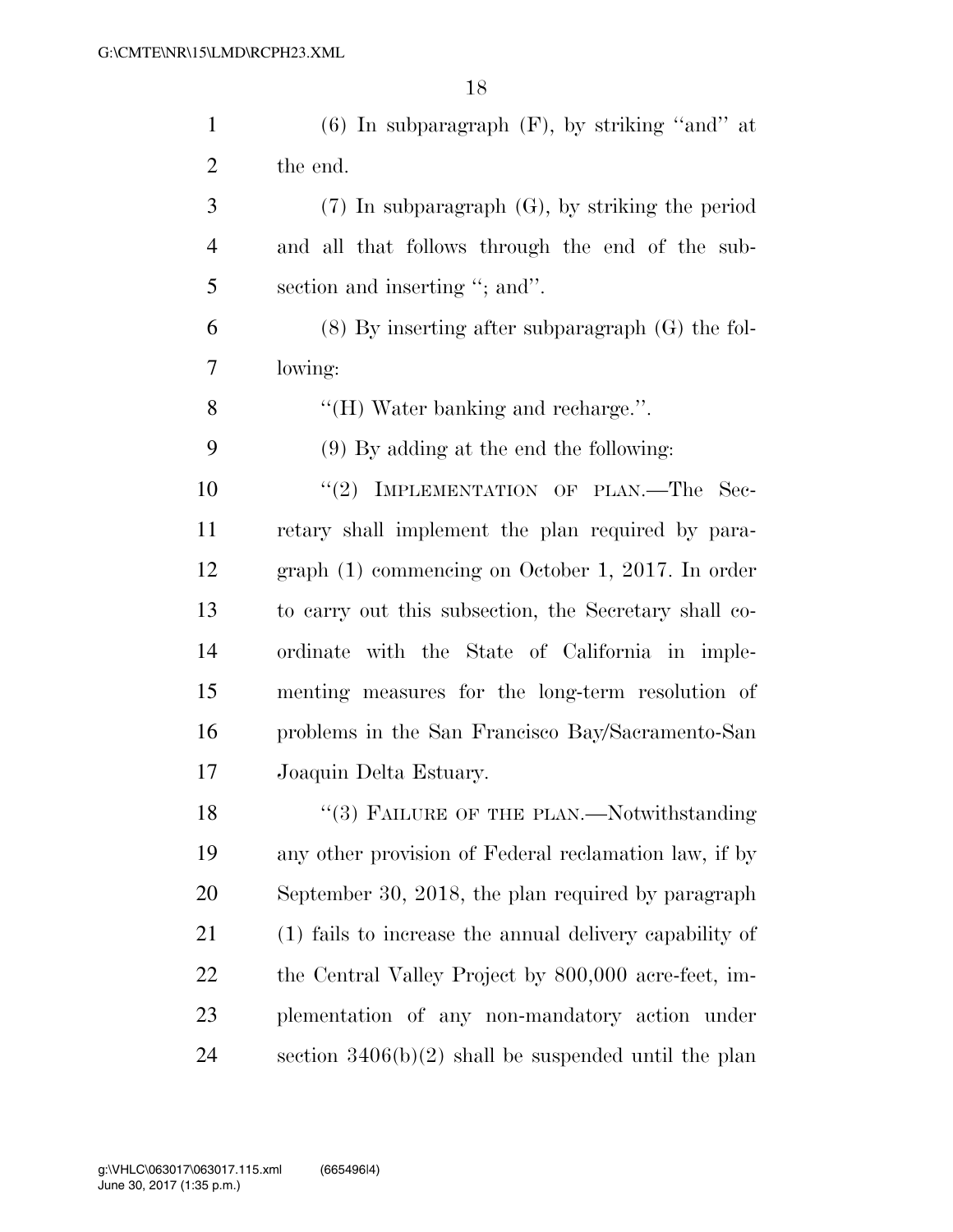achieves an increase in the annual delivery capability of the Central Valley Project by 800,000 acre-feet.''. (d) TECHNICAL CORRECTION.—Section 3408(h) of the Central Valley Project Improvement Act (106 Stat. 4729) is amended—

 (1) in paragraph (1), by striking ''paragraph 7 (h) $(2)$ <sup>"</sup> and inserting "paragraph  $(2)$ "; and

 (2) in paragraph (2), by striking ''paragraph 9 (h)(i)" and inserting "paragraph  $(1)$ ".

 (e) WATER STORAGE PROJECT CONSTRUCTION.— The Secretary, acting through the Commissioner of the Bureau of Reclamation, may partner or enter into an agreement on the water storage projects identified in sec- tion 103(d)(1) of the Water Supply Reliability, and Envi- ronmental Improvement Act (Public Law 108–361) (and Acts supplemental and amendatory to the Act) with local joint powers authorities formed pursuant to State law by irrigation districts and other local water districts and local governments within the applicable hydrologic region, to advance these projects. No additional Federal funds are authorized for the activities authorized in sections 22 103(d)(1)(A)(i), 103(d)(1)(A)(ii), and  $103(d)(1)(A)$ (iii) of Public Law 108–361. However, each water storage project 24 under sections  $103(d)(1)(A)(i)$ ,  $103(d)(1)(A)(ii)$ , and  $103(d)(1)(A)(iii)$  of Public Law 108–361 is authorized for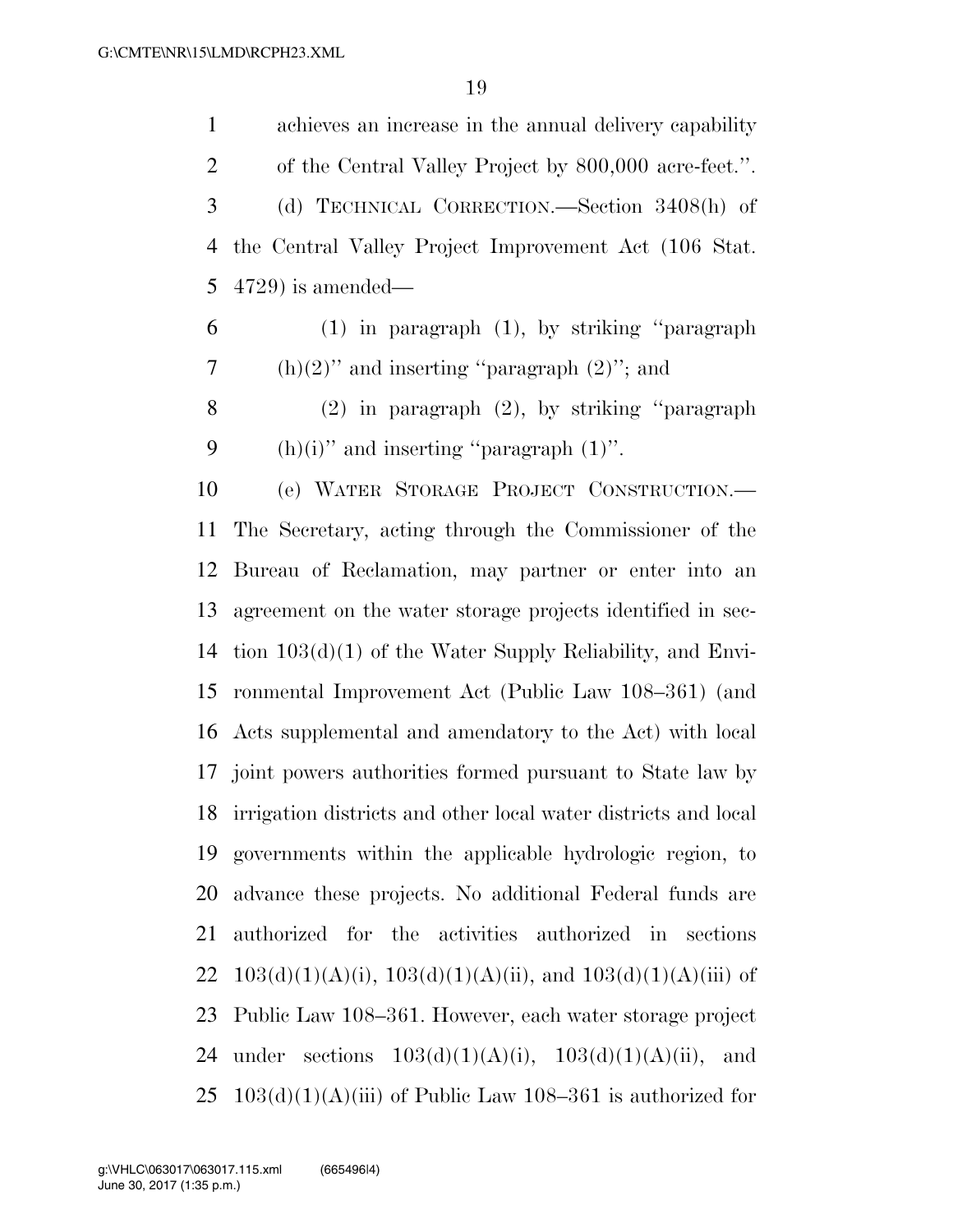construction if non-Federal funds are used for financing and constructing the project.

# **SEC. 108. BAY-DELTA ACCORD.**

 (a) CONGRESSIONAL DIRECTION REGARDING CEN- TRAL VALLEY PROJECT AND CALIFORNIA STATE WATER PROJECT OPERATIONS.—The Central Valley Project and the State Water Project shall be operated pursuant to the water quality standards and operational constraints de- scribed in the ''Principles for Agreement on the Bay-Delta Standards Between the State of California and the Fed- eral Government'' dated December 15, 1994, and such op- erations shall proceed without regard to the Endangered Species Act of 1973 (16 U.S.C. 1531 et seq.) or any other law pertaining to the operation of the Central Valley Project and the California State Water Project. Imple- mentation of this section shall be in strict conformance with the ''Principles for Agreement on the Bay-Delta Standards Between the State of California and the Fed-eral Government'' dated December 15, 1994.

 (b) APPLICATION OF LAWS TO OTHERS.—Neither a Federal department nor the State of California, including any agency or board of the State of California, shall im- pose on any water right obtained pursuant to State law, including a pre-1914 appropriative right, any condition that restricts the exercise of that water right in order to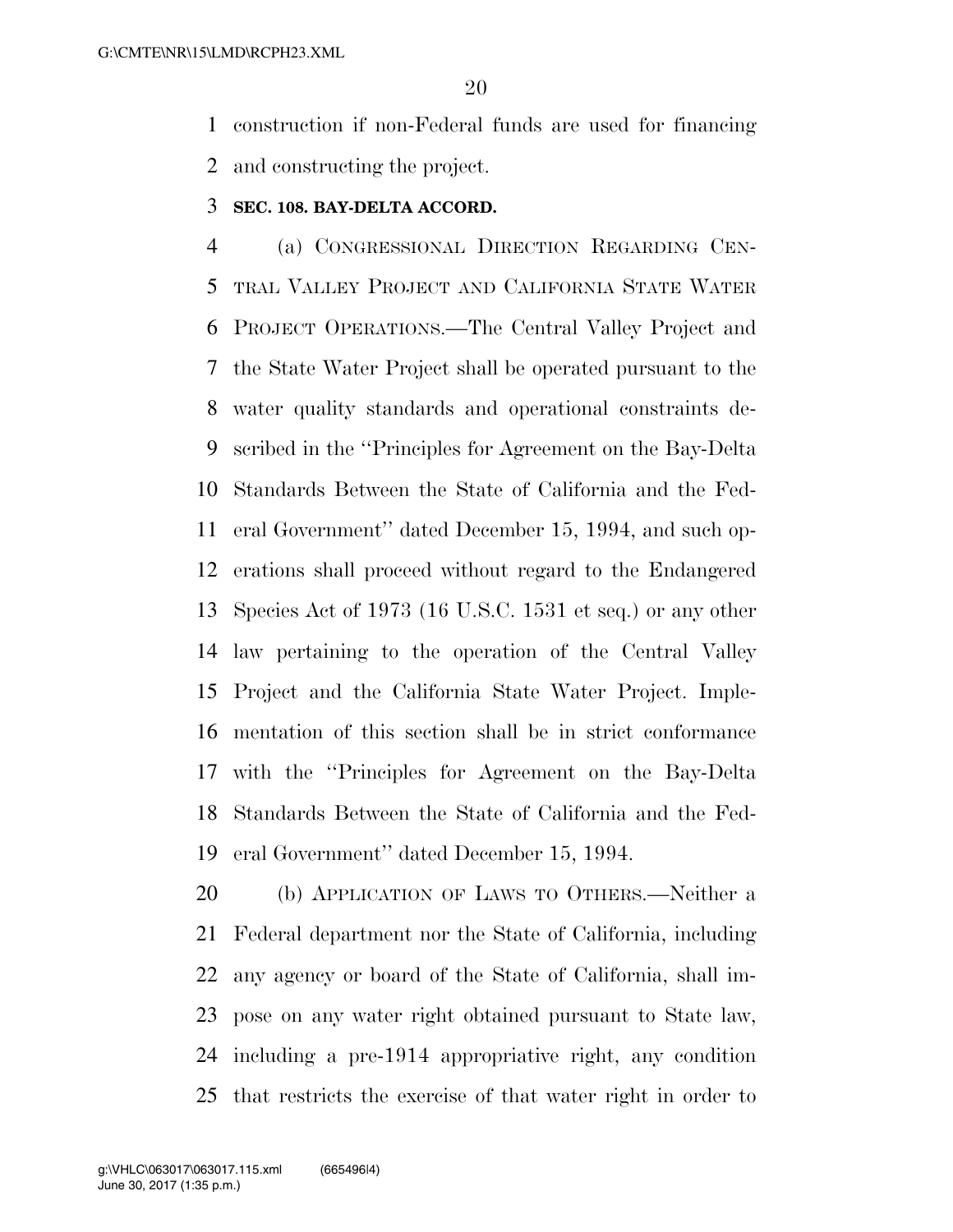conserve, enhance, recover or otherwise protect any species that is affected by operations of the Central Valley Project or California State Water Project. Nor shall the State of California, including any agency or board of the State of California, restrict the exercise of any water right obtained pursuant to State law, including a pre-1914 appropriative right, in order to protect, enhance, or restore under the Public Trust Doctrine any public trust value. Implementa- tion of the ''Principles for Agreement on the Bay-Delta Standards Between the State of California and the Fed- eral Government'' dated December 15, 1994, shall be in strict compliance with the water rights priority system and statutory protections for areas of origin.

 (c) COSTS.—No cost associated with the implementa- tion of this section shall be imposed directly or indirectly on any Central Valley Project contractor, or any other per- son or entity, unless such costs are incurred on a voluntary basis.

 (d) NATIVE SPECIES PROTECTION.—California law is preempted with respect to any restriction on the quantity or size of nonnative fish taken or harvested that preys upon one or more native fish species that occupy the Sac- ramento and San Joaquin Rivers and their tributaries or the Sacramento-San Joaquin Rivers Delta.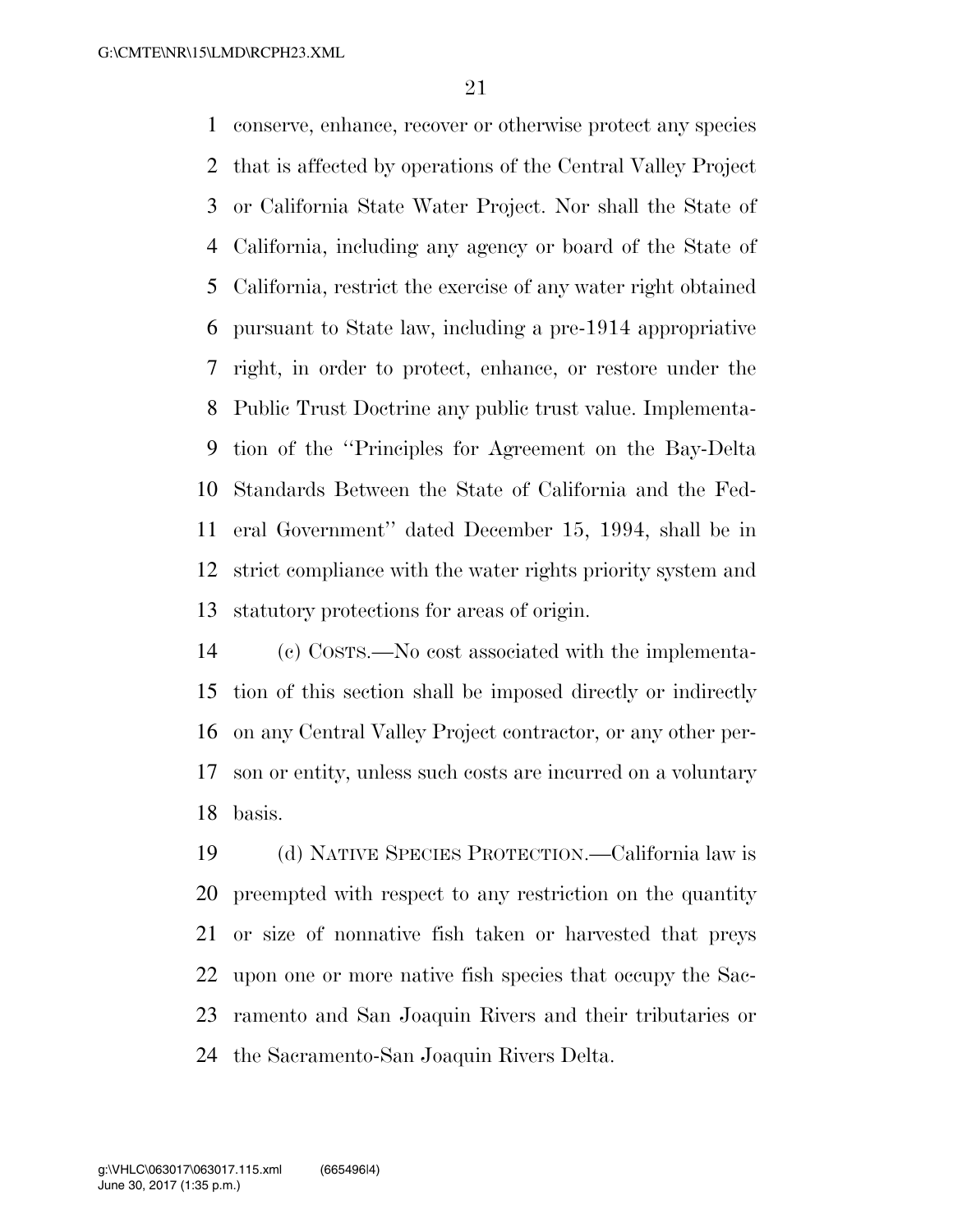# **SEC. 109. NATURAL AND ARTIFICIALLY SPAWNED SPECIES.**

 After the date of the enactment of this title, and re- gardless of the date of listing, the Secretaries of the Inte- rior and Commerce shall not distinguish between natural- spawned and hatchery-spawned or otherwise artificially propagated strains of a species in making any determina- tion under the Endangered Species Act of 1973 (16 U.S.C. 1531 et seq.) that relates to any anadromous fish species present in the Sacramento and San Joaquin Rivers or their tributaries and ascend those rivers and their trib- utaries to reproduce after maturing in San Francisco Bay or the Pacific Ocean.

### **SEC. 110. REGULATORY STREAMLINING.**

 (a) APPLICABILITY OF CERTAIN LAWS.—Filing of a Notice of Determination or a Notice of Exemption for any project, including the issuance of a permit under State law, related to any project of the CVP or the delivery of water therefrom in accordance with the California Envi- ronmental Quality Act shall be deemed to meet the re-20 quirements of section  $102(2)(C)$  of the National Environ- mental Protection Act of 1969 (42 U.S.C. 4332(2)(C)) for that project or permit.

 (b) CONTINUATION OF PROJECT.—The Bureau of Reclamation shall not be required to cease or modify any major Federal action or other activity related to any project of the CVP or the delivery of water therefrom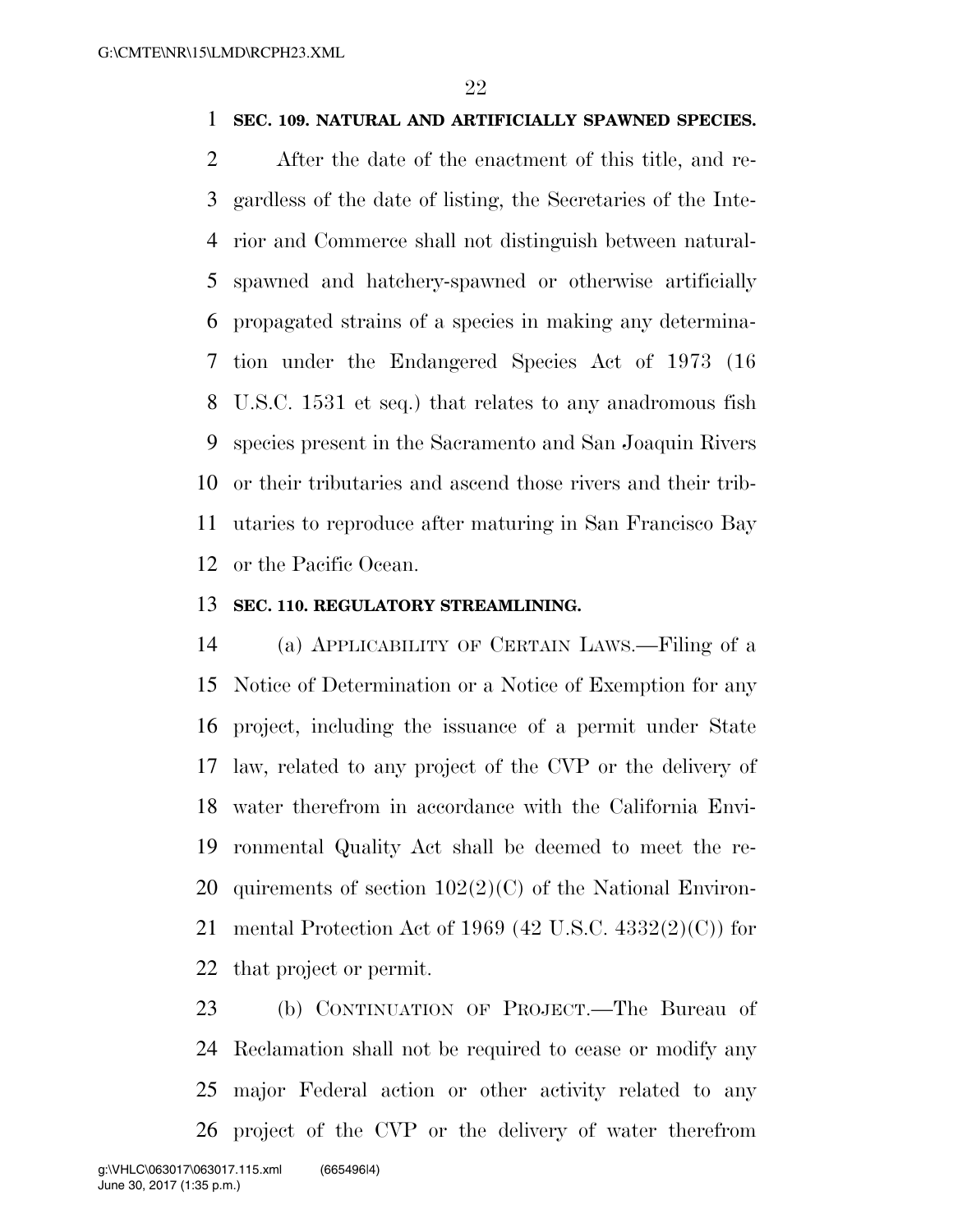| $\mathbf{1}$ | pending completion of judicial review of any determination |
|--------------|------------------------------------------------------------|
| 2            | made under the National Environmental Protection Act       |
| 3            | of 1969 (42 U.S.C. 4332(2)(C)).                            |
| 4            | (c) PROJECT DEFINED.—For the purposes of this              |
| 5            | section:                                                   |
| 6            | (1) CVP.—The term "CVP" means the Central                  |
| 7            | Valley Project.                                            |
| 8            | (2) PROJECT.—The term "project"—                           |
| 9            | (A) means an activity that—                                |
| 10           | (i) is undertaken by a public agency,                      |
| 11           | funded by a public agency, or that requires                |
| 12           | an issuance of a permit by a public agency;                |
| 13           | (ii) has a potential to result in phys-                    |
| 14           | ical change to the environment; and                        |
| 15           | (iii) may be subject to several discre-                    |
| 16           | tionary approvals by governmental agen-                    |
| 17           | cies;                                                      |
| 18           | (B) may include construction activities,                   |
| 19           | clearing or grading of land, improvements to               |
| 20           | existing structures, and activities or equipment           |
| 21           | involving the issuance of a permit; or                     |
| 22           | (C) as defined under the California Envi-                  |
| 23           | ronmental Quality Act in section 21065 of the              |
| 24           | California Public Resource Code.                           |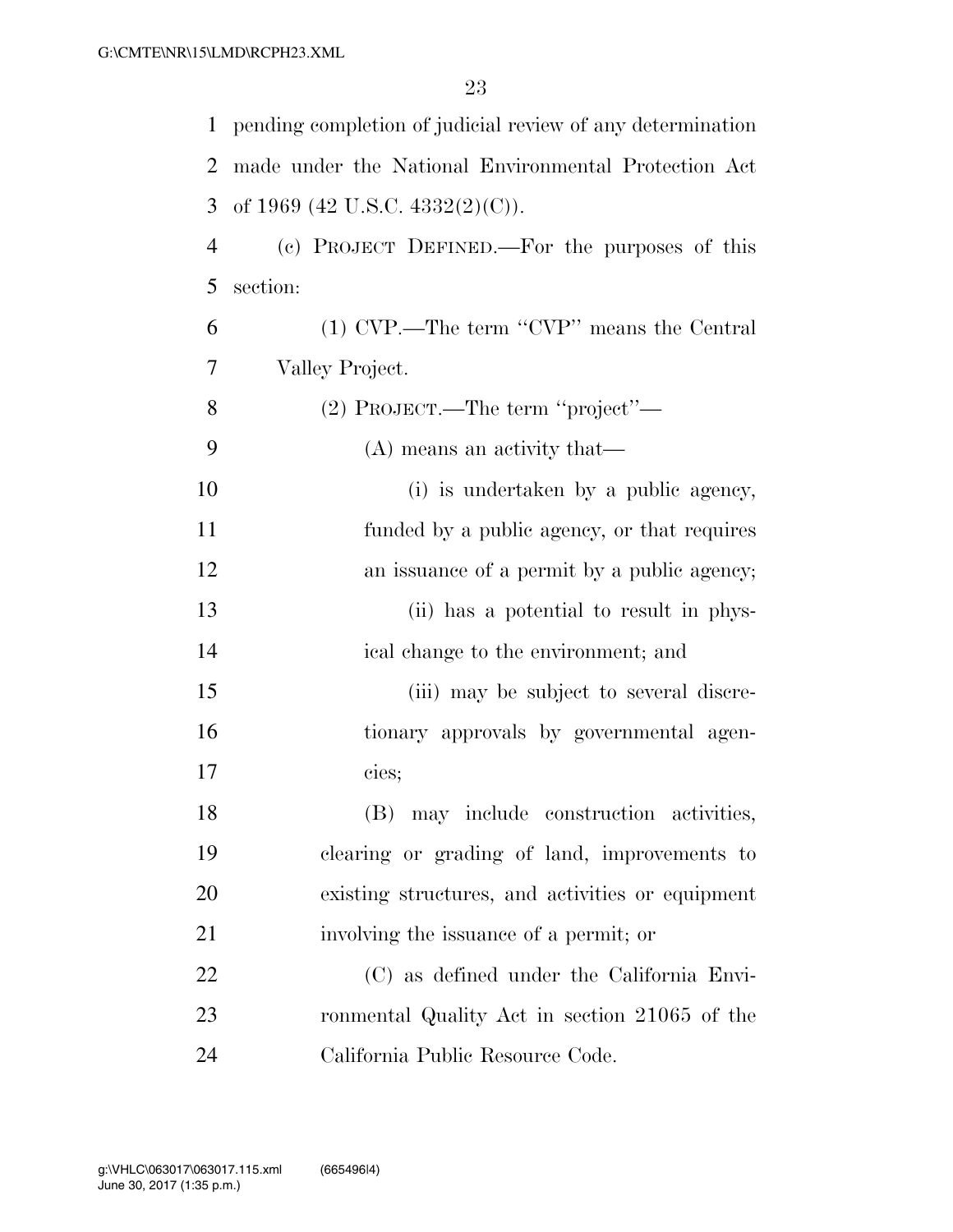# **SEC. 111. ADDITIONAL EMERGENCY CONSULTATION.**

 For adjustments to operating criteria other than under section 108 or to take urgent actions to address water supply shortages for the least amount of time or volume of diversion necessary as determined by the Com- missioner of Reclamation, no mitigation measures shall be required during any year that the Sacramento Valley index is 6.5 or lower, or at the request of the State of California, and until two succeeding years following either of those events have been completed where the final Sac- ramento Valley Index is 7.8 or greater, and any mitigation measures imposed must be based on quantitative data and required only to the extent that such data demonstrates actual harm to species.

# **SEC. 112. APPLICANTS.**

 In the event that the Bureau of Reclamation or an- other Federal agency initiates or reinitiates consultation with the U.S. Fish and Wildlife Service or the National Marine Fisheries Service under section 7(a)(2) of the En- dangered Species Act of 1973 (16 U.S.C. 1536(a)(2)), with respect to construction or operation of the Central Valley Project and State Water Project, or any part there- of, the State Water Project contractors and the Central Valley Project contractors will be accorded all the rights and responsibilities extended to applicants in the consulta-tion process.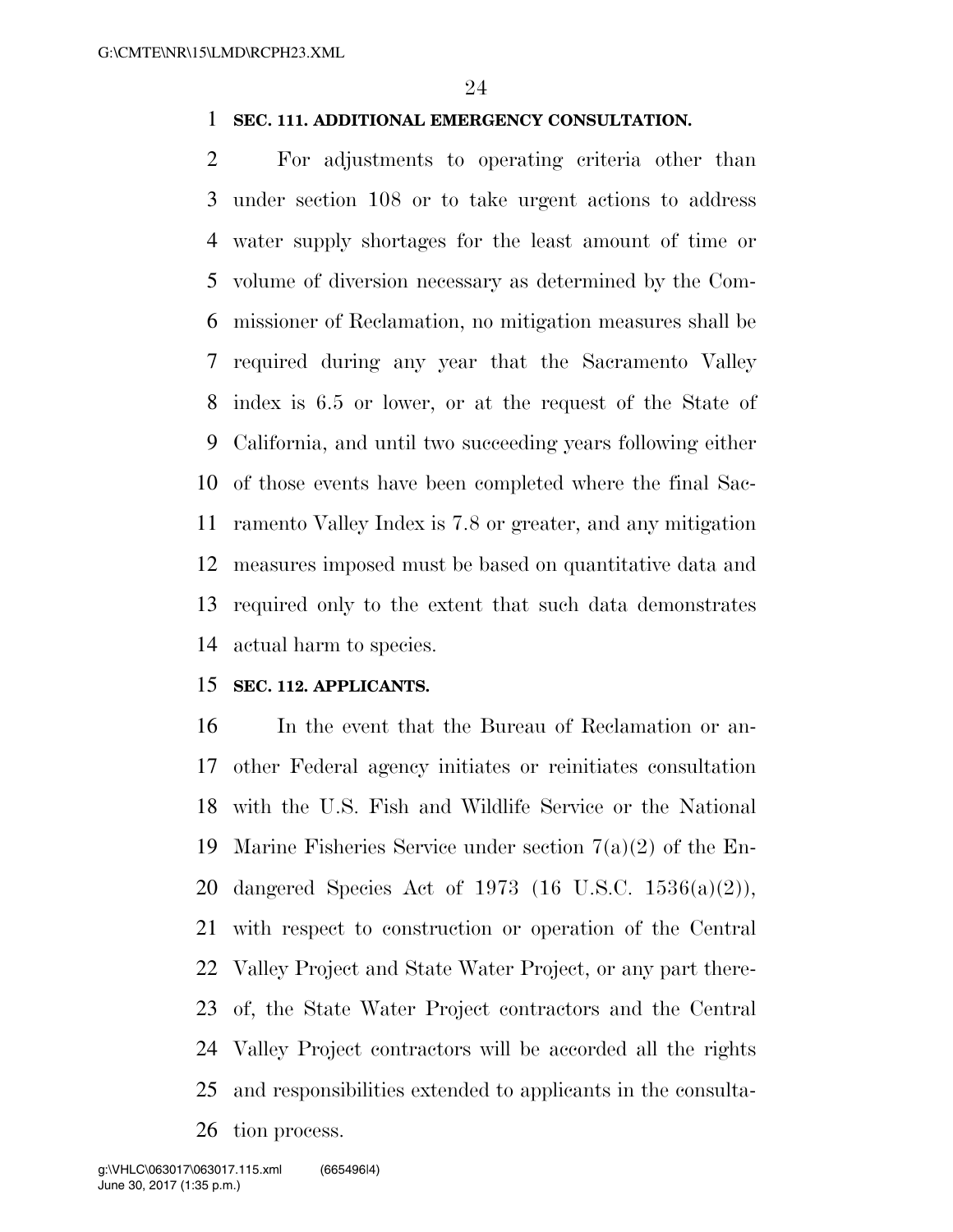# **SEC. 113. SAN JOAQUIN RIVER SETTLEMENT.**

(a) PURPOSE AND FINDINGS.—

 (1) PURPOSE AND FINDINGS.—Section 10002 of the San Joaquin River Restoration Settlement Act (Public Law 111–11) is amended to read as fol-lows:

# **''SEC. 10002. PURPOSE AND FINDINGS.**

8 "(a) PURPOSE.—The purpose of this part is to au-thorize implementation of the Settlement.

 ''(b) FINDINGS.—Congress finds that since the date of the enactment of this Act, the following conditions now persist with regard to implementation of the Settlement:

 ''(1) Millions of dollars of economic damages have occurred due to seepage from rivers flows and other impacts to third parties affected by the Settle- ment and San Joaquin River Restoration Program and such impacts will continue for the duration of the Settlement and Restoration Program implemen-tation.

 ''(2) Estimated costs of implementing the Set- tlement have more than doubled from the initial esti- mates for implementing the Settlement, from a high- end estimate of \$800,000,000 to more than \$1,700,000,000, due to unrealistic initial cost esti- mates, additional, unanticipated cost increases re-lated to damages to land from seepage and to infra-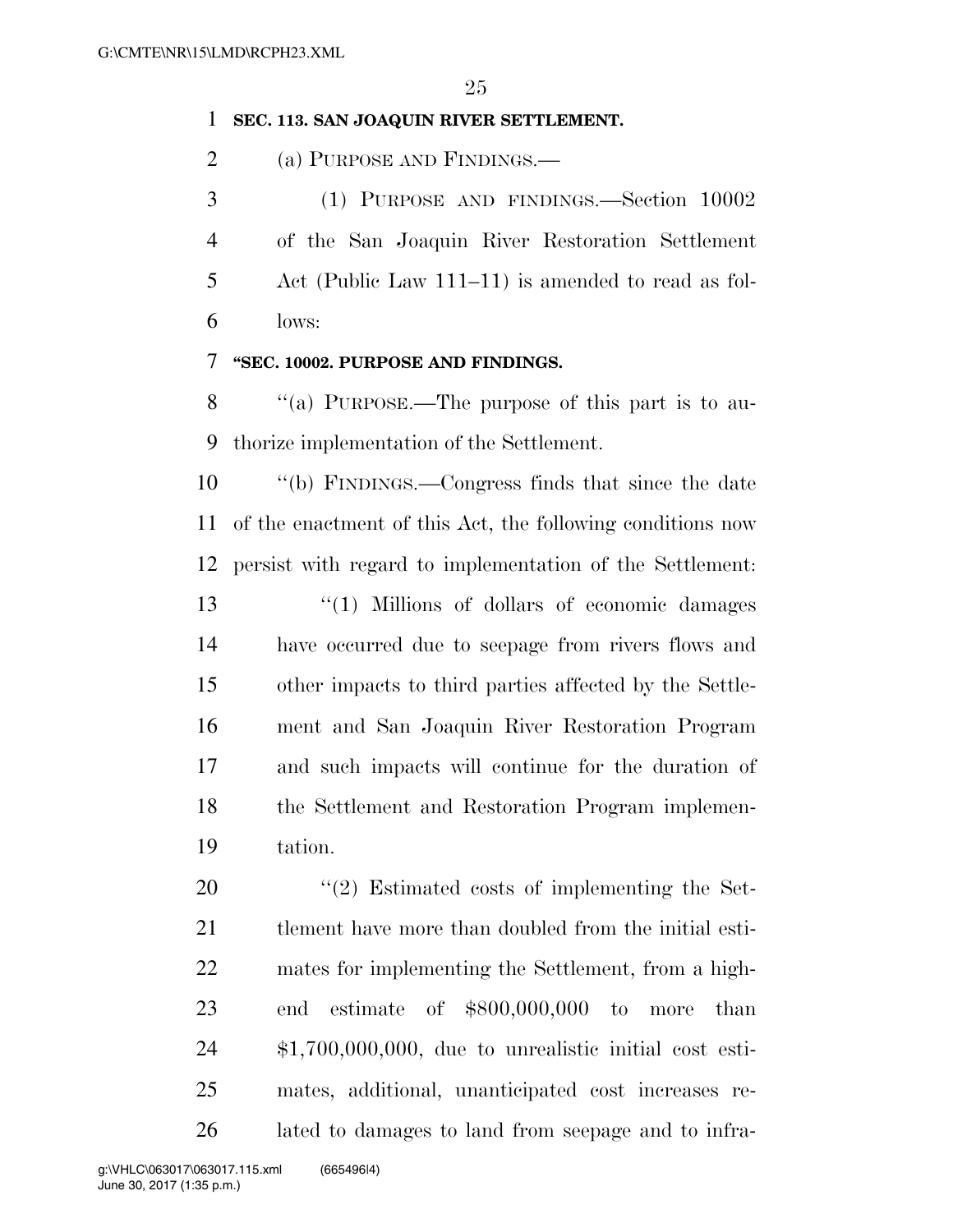structure from subsidence, and from increased con- struction costs to complete channel improvements, and other improvements not originally identified, but anticipated in the Settlement as necessary to imple-ment the Restoration Goal.

 ''(3) Achievement of the Settlement's Water Management Goal, to reduce or avoid water supply impacts to Friant Division long-term contractors, in- cluding the Friant-Kern Canal and Madera Canal capacity restoration projects have not progressed and are likely impossible given available and likely future funding and regulatory constraints.

 ''(4) Implementation of the Settlement's Res- toration Goal has already fallen short of the sched- ule agreed to by the Settling Parties and Congress, which required the reintroduction of Spring-run and Fall-run Chinook salmon in the river by December 31, 2012, and the majority of Paragraph 11 im- provements construction to be complete by Decem- ber 31, 2013, with the remainder of the paragraph (11) improvements to be completed by December 31, 2016, neither of which deadlines have been met and the Secretary has now made findings that such im- provements will not be completed until 2030 at the earliest and likely beyond that timeframe, which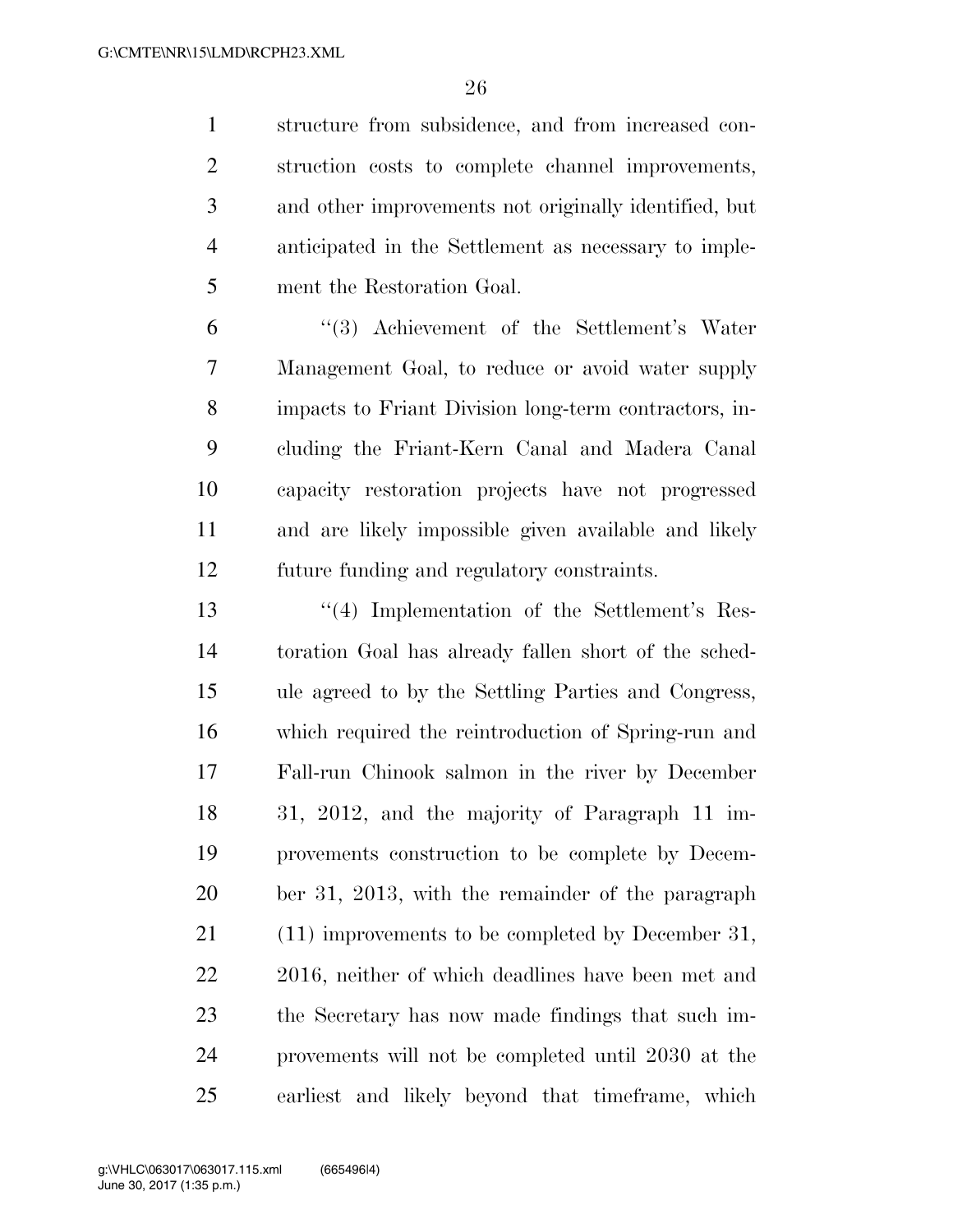- schedule assumes full funding of the Restoration Program, which has not occurred.
- 3 ''(5) Catastrophic species declines in the Sac- ramento-San Joaquin Delta and other changed con- ditions have affected the Friant Division's water supply in ways unimagined during the time of the Settlement's signing, resulting in additional reduc- tions in water supply for the Friant Division beyond what was agreed to in the Settlement.

 ''(6) Recent scientific assessments of likely fu- ture climate change suggest that no amount of addi- tional flow in the San Joaquin River will sustain Spring-run Chinook salmon, one of the target spe- cies for maintaining a self-sustaining population below Friant Dam.

 ''(7) In consideration of existing conditions, it is not reasonable, prudent and feasible to implement the Settlement as originally authorized.''.

 (2) DEFINITIONS.—Section 10003 of the San Joaquin River Restoration Settlement Act (Public Law 111–11) is amended by adding at the end the following:

23 "(4) The term 'Exchange Contractors' means San Joaquin River Exchange Contractors Water Au-thority, whose members are the Central California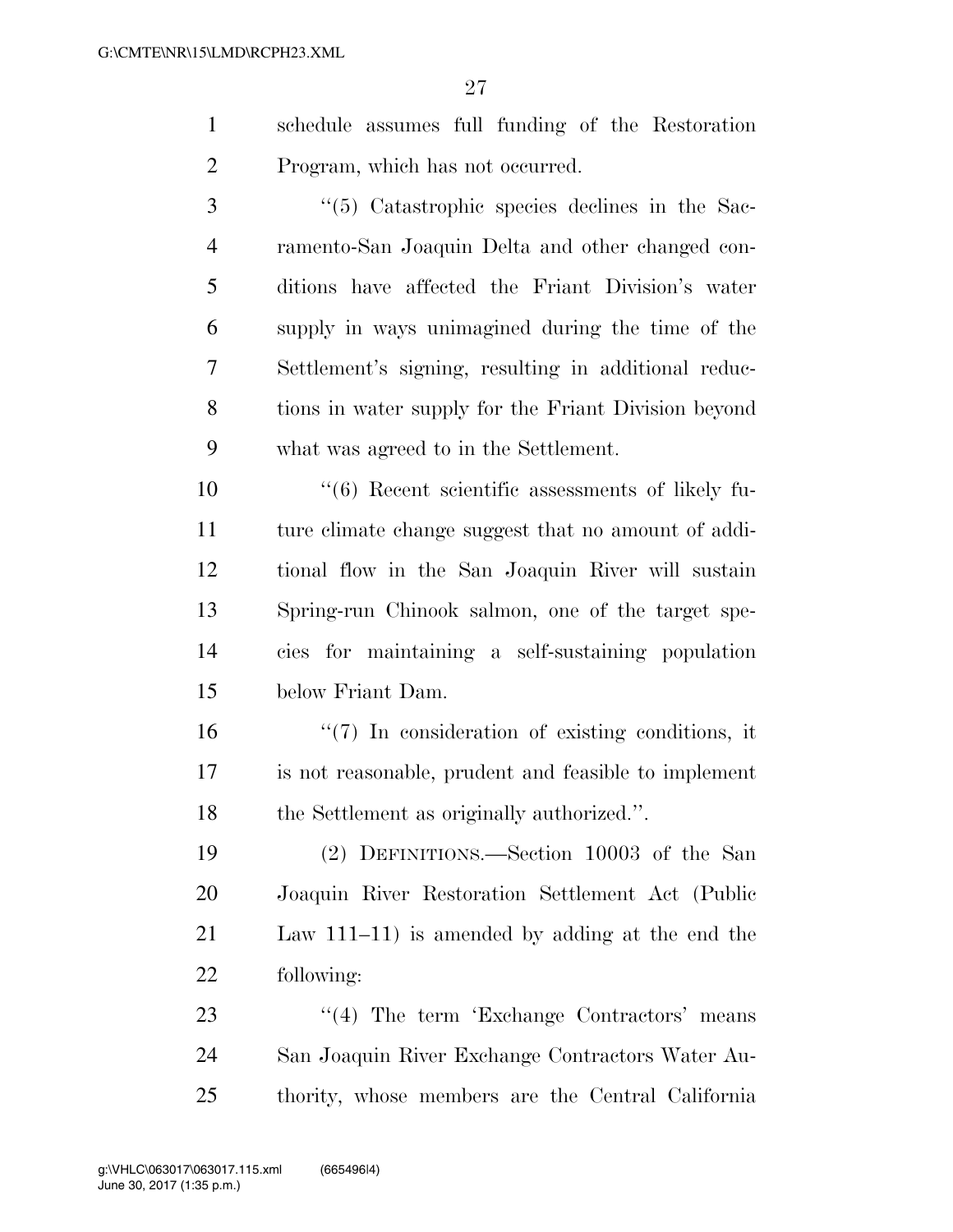| $\mathbf{1}$   | Irrigation District, Columbia Canal Company, the               |
|----------------|----------------------------------------------------------------|
| $\overline{2}$ | Firebaugh Canal Water District, and the San Luis               |
| 3              | Canal Company.                                                 |
| $\overline{4}$ | $\lq\lq(5)$ The term 'Governor' means the Governor             |
| 5              | of the State of California.                                    |
| 6              | $\cdot\cdot\cdot$ (6) The term 'Gravelly Ford' means the Grav- |
| $\tau$         | elly Ford gaging station in the San Joaquin River              |
| 8              | located at approximately River Mile 230.                       |
| 9              | $\lq(7)$ The term 'Restoration Area' means the                 |
| 10             | San Joaquin River between Friant Dam and the                   |
| 11             | Merced River confluence, and generally within 1,500            |
| 12             | feet of the centerline of the river.                           |
| 13             | $\cdot$ (8) The term 'Restoration Flow' means the              |
| 14             | hydrograph flows (as provided in paragraph 18 and              |
| 15             | exhibit B of the Settlement), buffer flows of up to            |
| 16             | 10 percent of the applicable hydrograph flows, and             |
| 17             | any additional water acquired by the Secretary of              |
| 18             | the Interior from willing sellers to meet the Restora-         |
| 19             | tion Goal of the Settlement.                                   |
| <b>20</b>      | $\lq(9)$ The term 'Restoration Fund' means that                |
| 21             | fund established by this part.                                 |
| 22             | " $(10)$ The term 'Sack Dam' means a low-head                  |
| 23             | earth and concrete structure with wooden flap gates            |
| 24             | that diverts San Joaquin River flows into the Arroyo           |
| 25             | Canal at approximately River Mile 182.1.                       |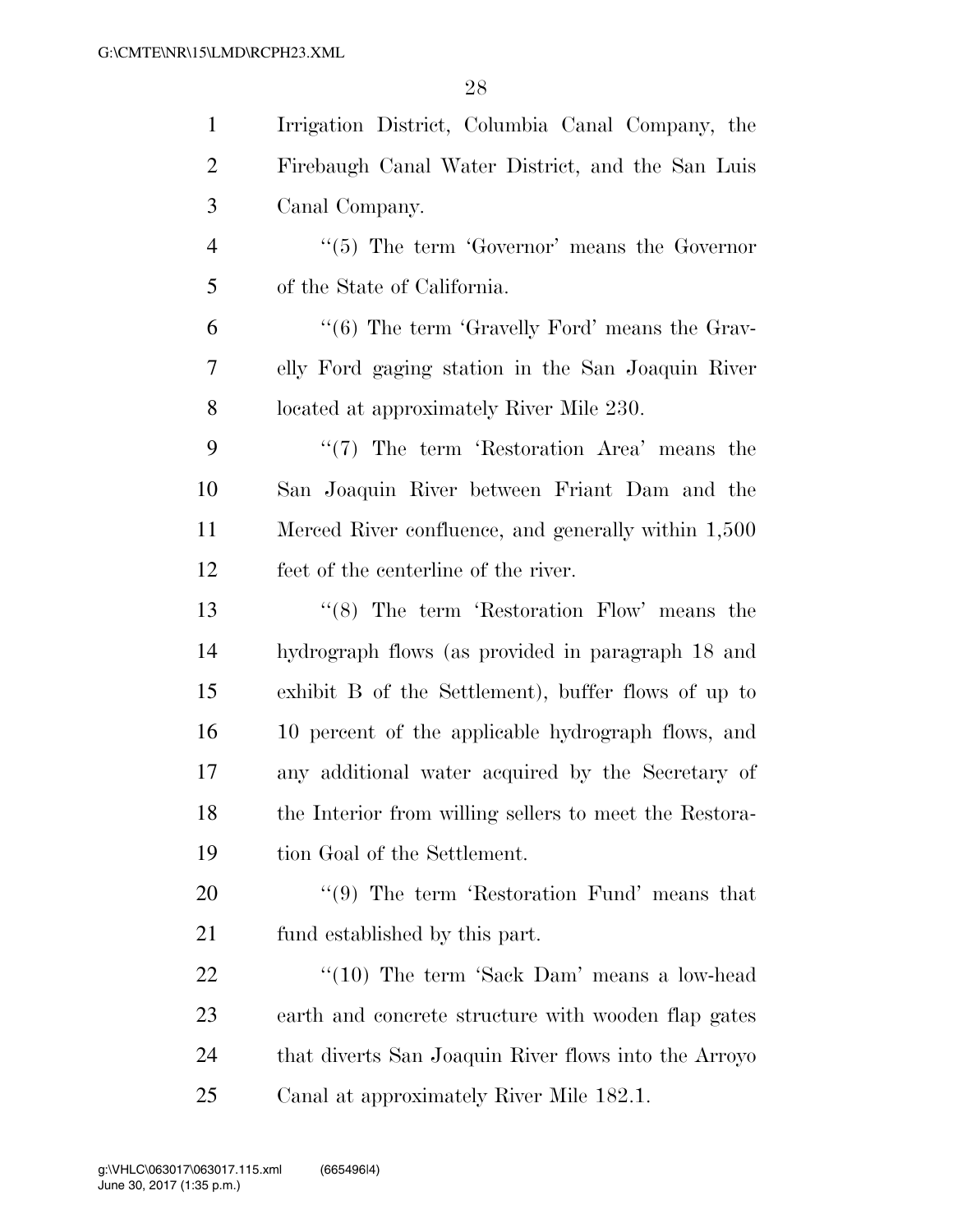| $\mathbf{1}$   | $\lq(11)$ The term 'Warm Water Fishery' means         |
|----------------|-------------------------------------------------------|
| $\overline{2}$ | a water system that has an environment suitable for   |
| 3              | species of fish other than salmon (including any sub- |
| 4              | species) and trout (including all subspecies).        |
| 5              | $\lq(12)$ The term 'third party' means the Ex-        |
| 6              | change Contractors or any member thereof, current     |
| 7              | or former members of the San Joaquin Tributaries      |
| 8              | Authority, and current or former members of the       |
| 9              | San Luis and Delta Mendota Water Authority.";         |
| 10             | and                                                   |
| 11             | (3) IMPLEMENTATION OF SETTLEMENT.—Sec-                |
| 12             | tion 10004 of the San Joaquin River Restoration       |
| 13             | Settlement Act (Public Law 111–11) is amended—        |
| 14             | $(A)$ in subsection $(f)$ , by striking "pursu-       |
| 15             | ant to the Settlement and section 10011" and          |
| 16             | inserting "or other species for any reason";          |
| 17             | (B) in subsection (g), by inserting "or the           |
| 18             | implementation of the Settlement and the re-          |
| 19             | introduction of California Central Valley Spring      |
| 20             | Run Chinook salmon or any other species,"             |
| 21             | after "nothing in this part";                         |
| 22             | $(C)$ in subsection $(h)$ —                           |
| 23             | (i) in the header by striking "IN-                    |
| 24             | TERIM";                                               |
| 25             | $(ii)$ in paragraph $(1)$ —                           |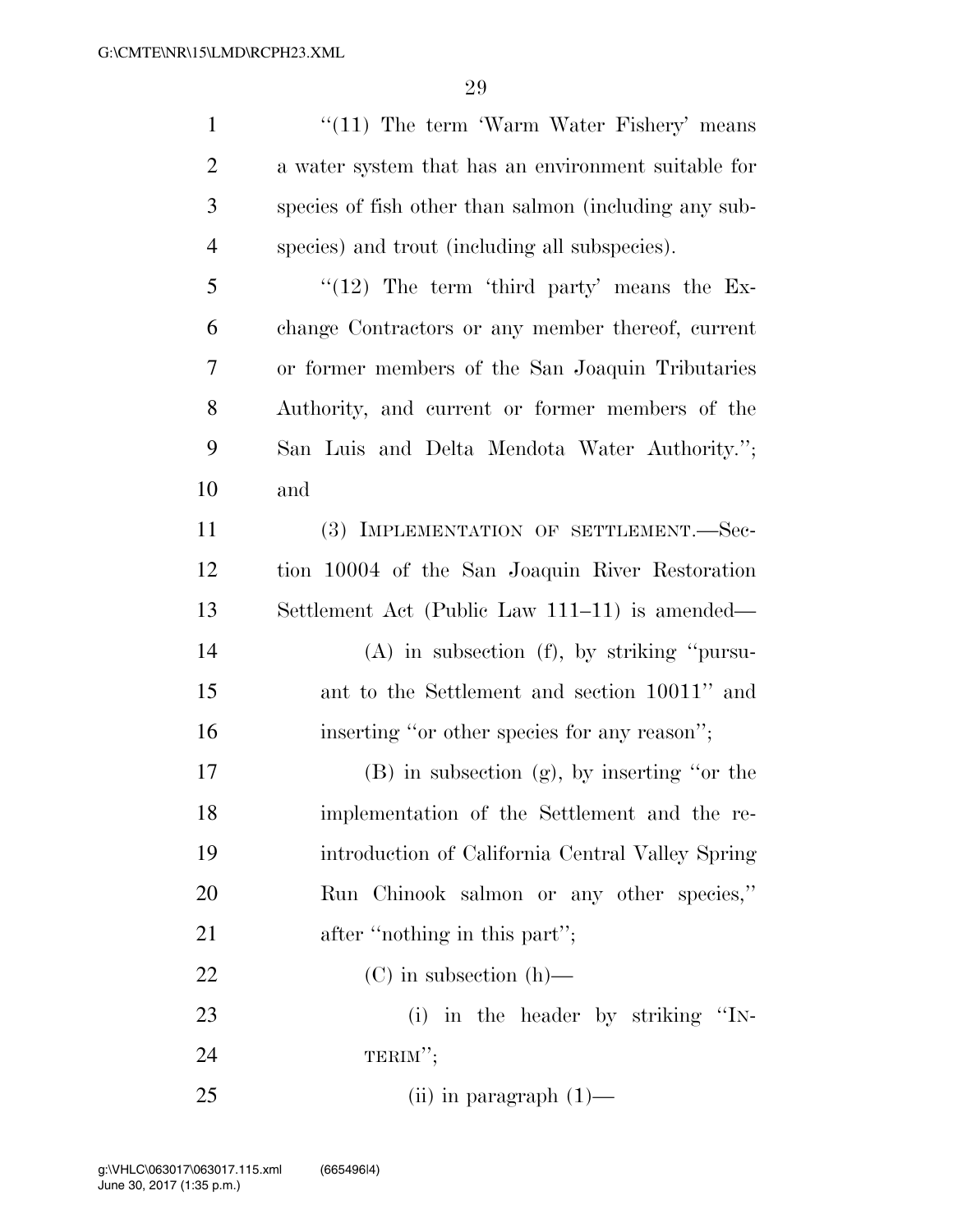| $\mathbf{1}$   | (I) by striking "Interim Flows"                     |
|----------------|-----------------------------------------------------|
| $\mathbf{2}$   | and inserting "Flows" each place it                 |
| $\mathfrak{Z}$ | appears;                                            |
| $\overline{4}$ | (II) in subparagraph $(C)(ii)$ , by                 |
| 5              | inserting "which shall be imple-                    |
| 6              | mented" after "significant"; and                    |
| $\tau$         | (III) in subparagraph $(E)$ , by                    |
| 8              | striking "as a result of the Interim                |
| 9              | Flows" and inserting "or State laws"                |
| 10             | as a result of Flows."; and                         |
| 11             | (iii) by striking paragraphs $(2)$ , $(3)$ ,        |
| 12             | and (4) and inserting the following:                |
| 13             | "(2) CONDITIONS FOR RELEASE.-The Sec-               |
| 14             | retary is authorized to release Flows—              |
| 15             | $\lq\lq$ if all improvements and mitigation         |
| 16             | measures are completed or implemented, includ-      |
| 17             | ing all actions necessary to mitigate impacts on    |
| 18             | landowners, water agencies, and water users;        |
| 19             | and                                                 |
| 20             | "(B) if such Flows will not exceed existing         |
| 21             | downstream channel capacities.                      |
| 22             | "(3) SEEPAGE IMPACTS.—(A) The Secretary, in         |
| 23             | implementing this Act, shall not cause material ad- |
| 24             | verse impacts to third parties. The Secretary shall |
| 25             | reduce Flows to the extent necessary to address any |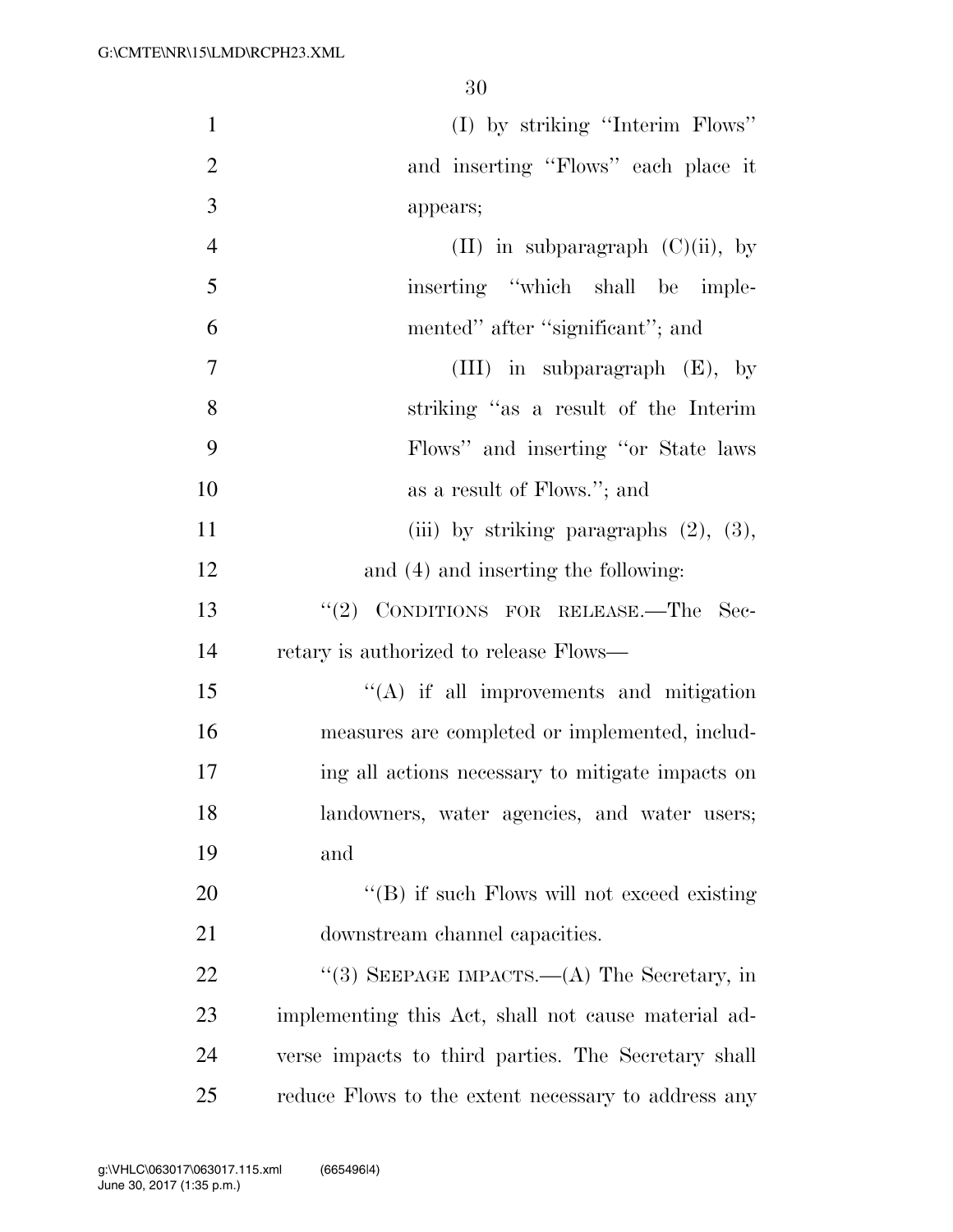material adverse impacts to third parties from groundwater seepage or levee instability caused by such flows identified based on the monitoring pro- gram of the Secretary. Notwithstanding the fore- going, the Secretary shall not directly or indirectly cause groundwater to rise above 10 feet below ground surface and shall provide at least 10 feet below ground surface as a minimum threshold ele- vation for groundwater beneath any fields where per- manent or other deep rooted crops are grown, and at least 6 feet below ground surface as a minimum threshold elevation for groundwater beneath any fields where annual or shallow rooted crops are grown. These minimum thresholds shall be adjusted yearly based upon information provided by individual landowners regarding the minimum threshold that they will need in order to grow their crop(s) that year. If during the course of the year the landowner informs the Secretary that detrimental seepage is being experienced or is reasonably likely to occur de- spite the adherence to the minimum threshold, the Secretary shall reduce Restoration Flows to a vol- ume sufficient to reduce seepage impacts by reduc- ing the occurrence of groundwater to a non-dam-aging level below ground surface.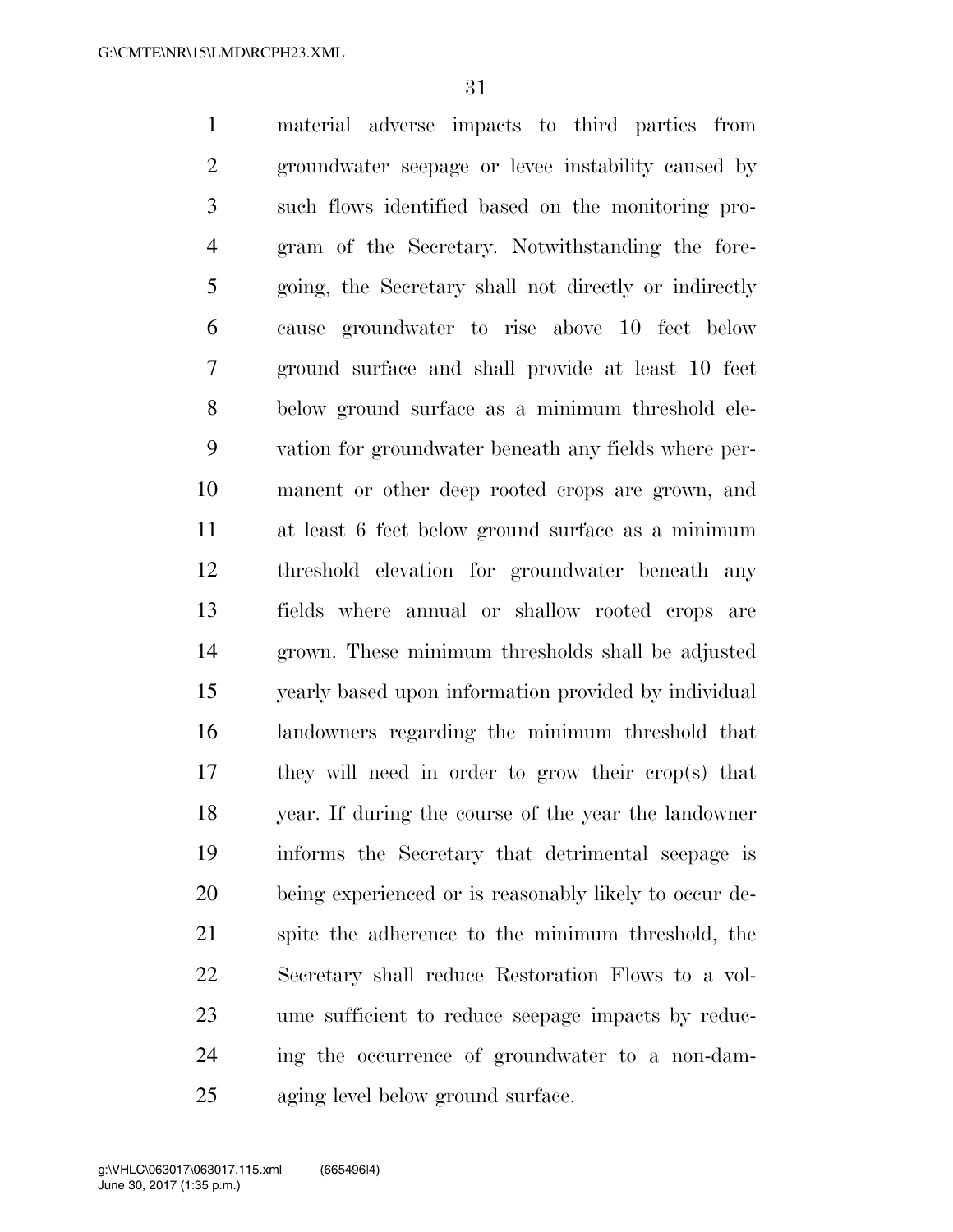''(B) If Flow reduction alone is not sufficient to mitigate for seepage impacts the Secretary shall mitigate by real estate transaction or installation of physical measures, whichever option is requested by the landowner.

 ''(C) Any water that seeps onto private prop- erty shall thereupon become the property of that landowner if the landowner takes control of the water including by re-diverting it to the San Joaquin River. If seepage water is returned to the San Joa- quin River it shall meet applicable water quality re-quirements.

13 "(4) TEMPORARY FISH BARRIER PROGRAM. Using funds otherwise available from the San Joa- quin River Restoration Fund if necessary, the Sec- retary is authorized to make improvements to the Hills Ferry Barrier or any replacement thereof in order to prevent upstream migration of any pro- tected species to the restoration area. The Secretary is further authorized to work with the California De- partment of Fish and Wildlife for the improvement or replacement of the Hills Ferry Barrier in order to prevent the upstream migration of any protected species. If third parties south of the confluence with the Merced River are required to install their screens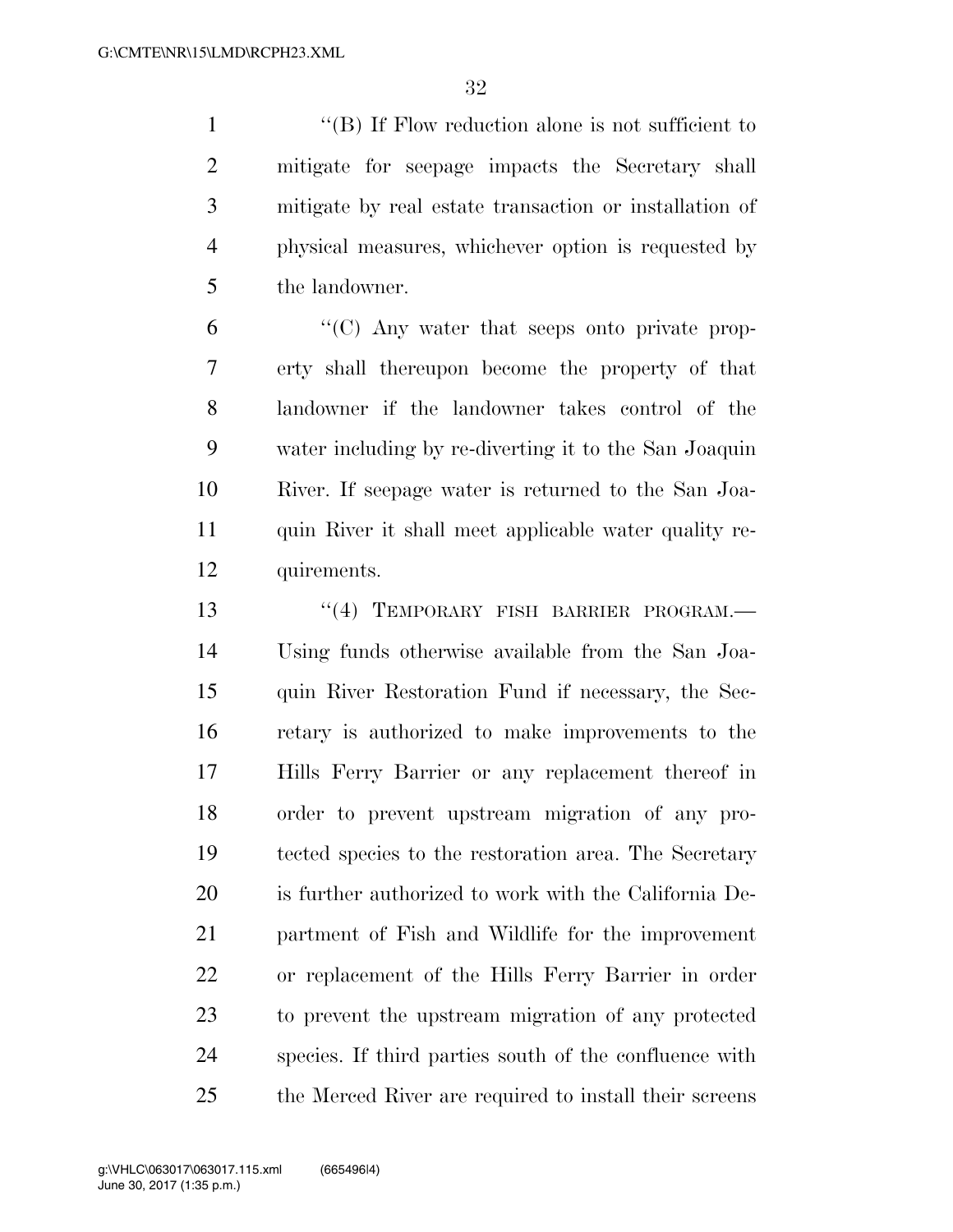or fish bypass facilities in order to comply with the Endangered Species Act of 1973, the Secretary shall bear the costs of such screens or facilities, except to the extent that such costs are already or are further willingly borne by the State of California or by the third parties. Expenditures by Reclamation are non- reimbursable. Any protected species recovered at the Hills Ferry Barrier or in the Restoration Area or any river or false pathways thereto that is to be relo- cated outside of the Restoration Area shall only be relocated to an area where there is an established self-sustaining population of that same genotype or phenotype.''; and (D) by amending subsection (j) to read as

follows:

 ''(j) SAN JOAQUIN RIVER EXCHANGE CONTRACT AND RELATED.—Subject to section 10006(b), nothing in this part shall modify or amend the rights and obligations under the Purchase Contract between Miller and Lux and the United States including without exclusion of others, any right to enforce the power contracts identified in the Purchase Contract, the Second Amended Exchange Con- tract between the United States, Department of the Inte- rior Bureau of Reclamation and Central California Irriga-tion District, San Luis Canal Company, Firebaugh Canal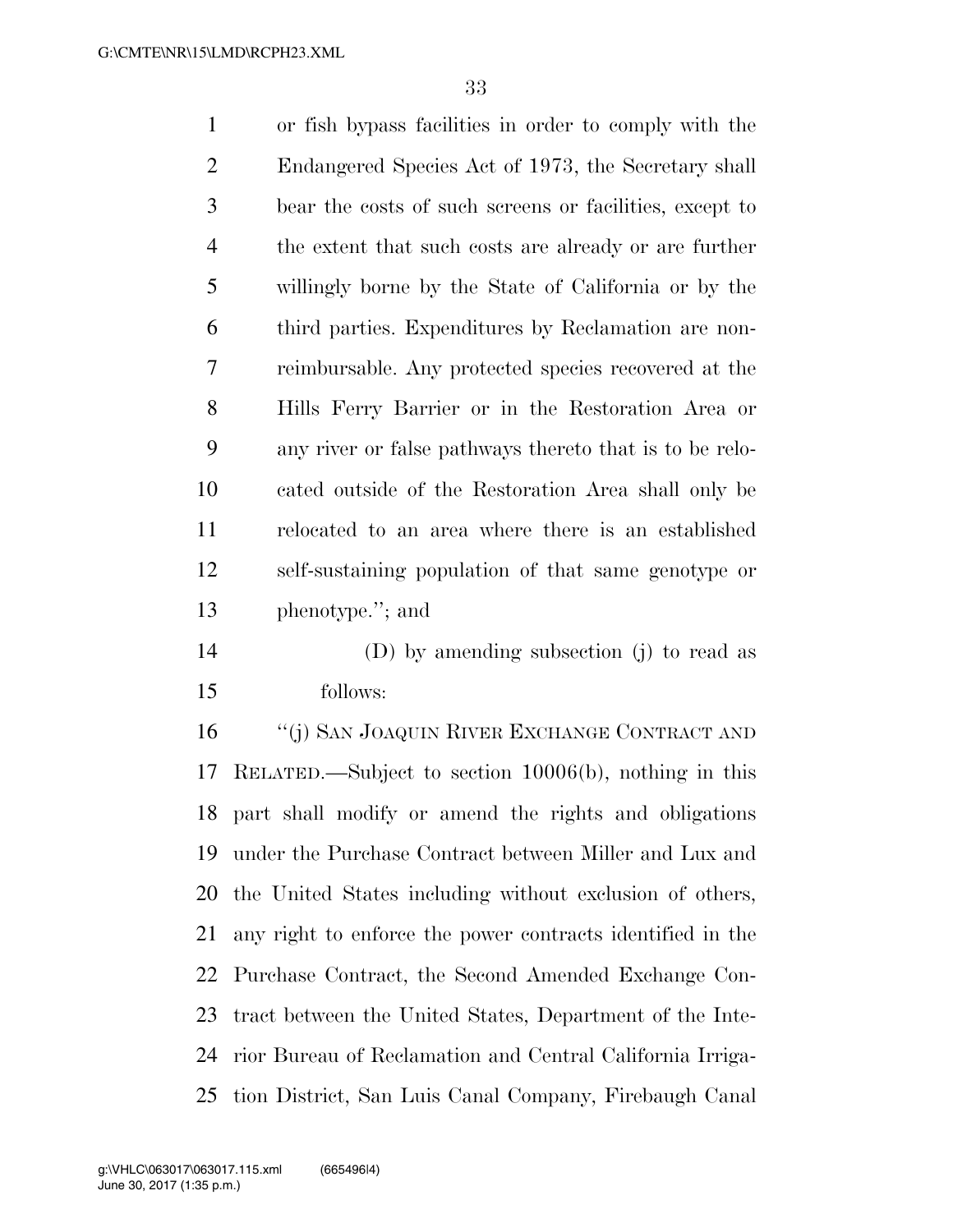Water District, and Columbia Canal Company. Prior to releasing any restoration flow, the Secretary shall deter- mine that such release will not affect its contractual obli-gations to the Exchange Contractors.''.

 (4) ACQUISITION OF PROPERTY.—Section 10005 of the San Joaquin River Restoration Settle- ment Act (Public Law 111–11) is amended by strik- ing subsections (b) and (c) and inserting the fol-lowing:

 ''(b) ACQUISITION OF PROPERTY.—The Secretary is authorized to acquire property solely through purchase from willing sellers any property, interests in property, or options to acquire real property needed to implement the Settlement authorized by this part. The Secretary shall not acquire property through the exercise of eminent do- main unless the owner of said property does not object to an eminent domain action.

18 "(c) DISPOSAL OF PROPERTY.—Any property or in- terests therein acquired by the Secretary and for which the Secretary determines that the property or interest therein is no longer needed to be held by the United States for the furtherance of the Settlement, shall be first offered for repurchase to the prior owner of the property from whom the United States acquired the property and at the same price for which the United States acquired the prop-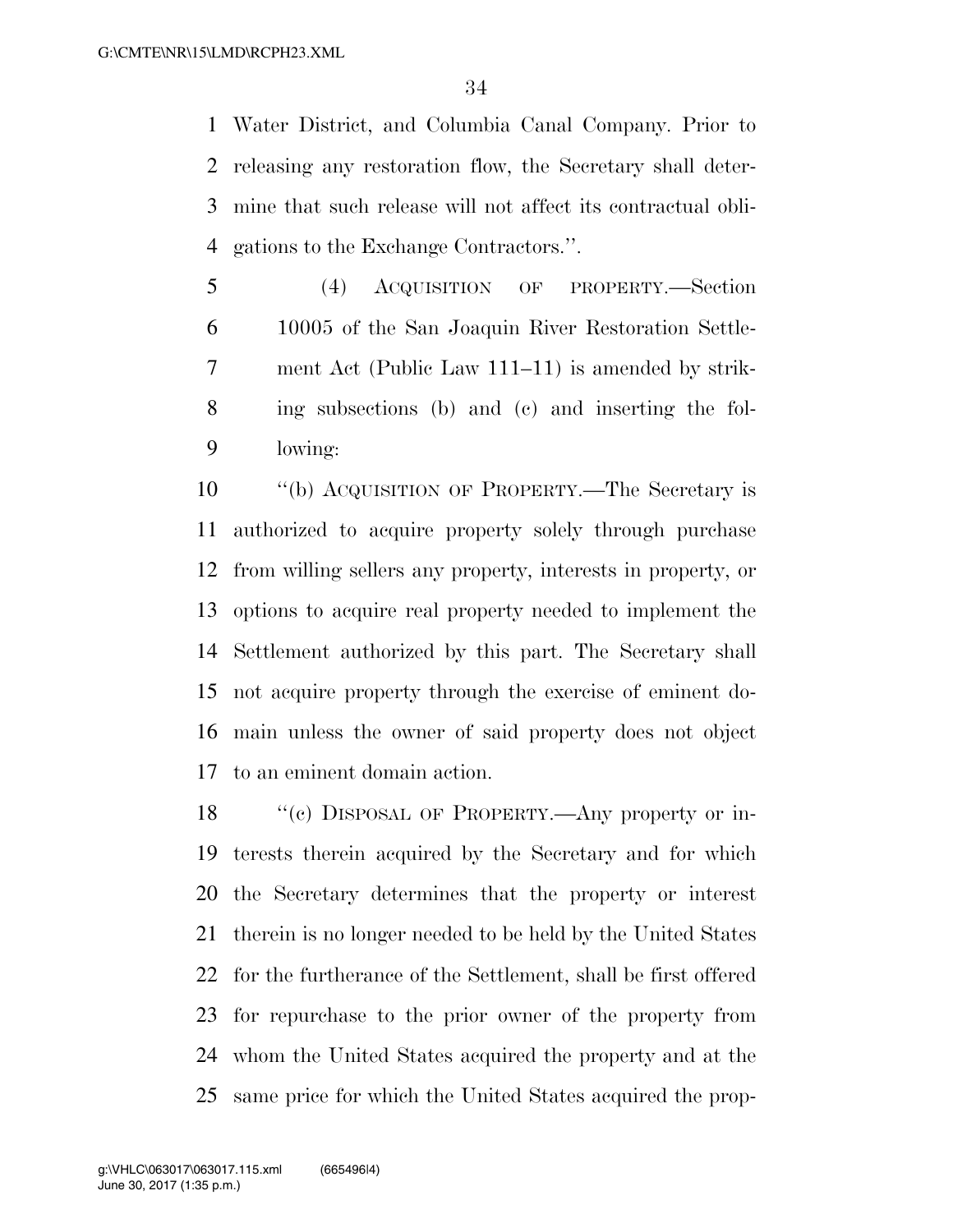erty unless it is demonstrated that the property has de- creased in value in which case the Secretary shall sell the property back to the prior owner at the decreased price. If the prior owner does not want the property, the Sec-retary shall sell the property on the open market.''.

- (5) COMPLIANCE WITH APPLICABLE LAW.—Sec- tion 10006 of the San Joaquin River Restoration Settlement Act (Public Law 111–11) is amended— 9 (A) in subsection (a)
- 10 (i) in paragraph (1), by striking "as necessary'' and inserting ''as necessary, as provided for in this part and in a manner that does not conflict with the intent of Congress as expressed in this title which intent shall be afforded the greatest def- erence and any difference or ambiguity shall be resolved in favor of said intent'' before the period at the end; and
- (ii) in paragraph (2), by adding at the 20 end the following: "Any statutory exemp- tions from conducting environmental re-22 view or consultation are not applicable."; (B) in subsection (b)—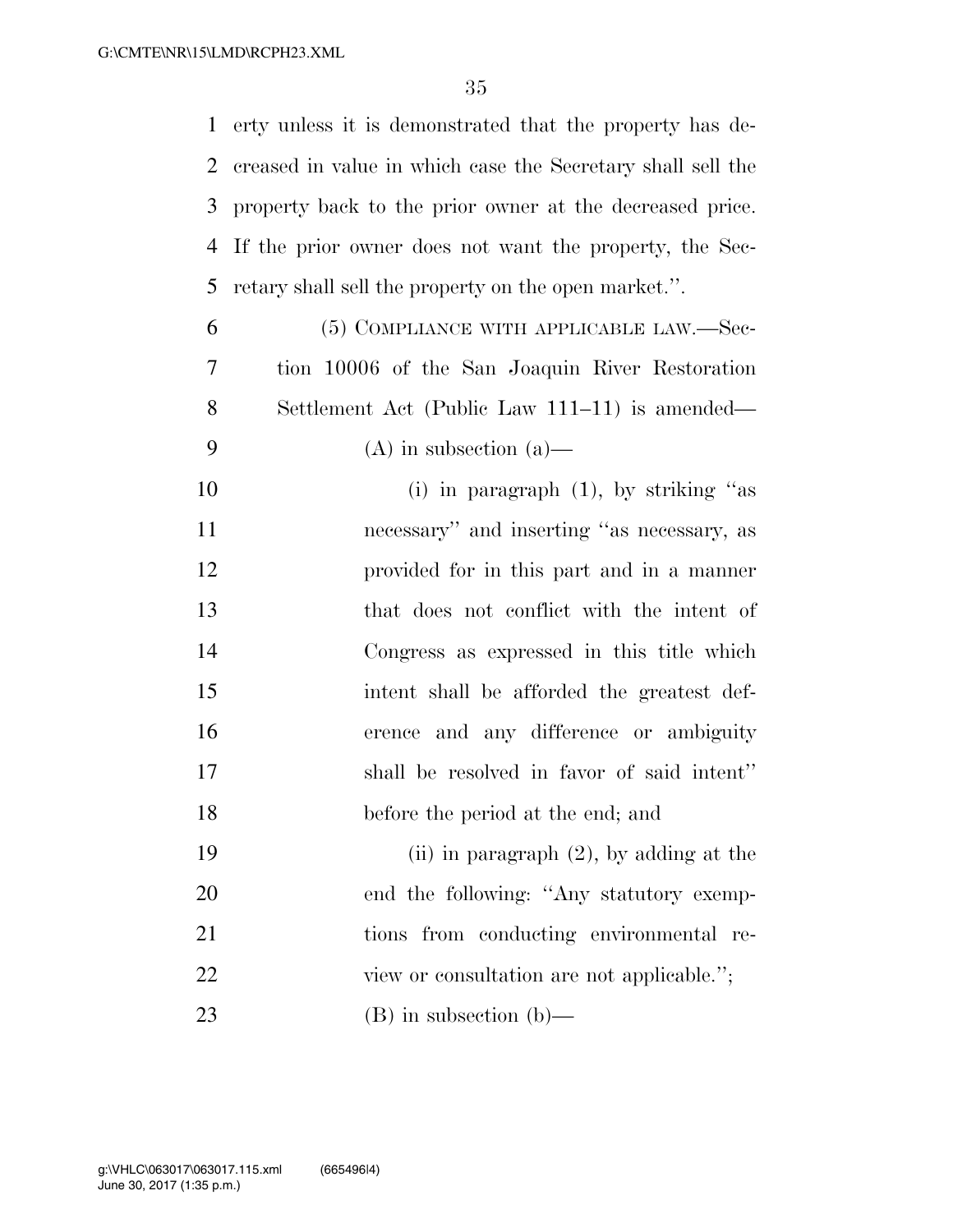| $\mathbf{1}$   | (i) by striking "Nothing" and insert-                         |
|----------------|---------------------------------------------------------------|
| $\overline{2}$ | ing "Except as provided in subsection (e)                     |
| 3              | below, nothing"; and                                          |
| $\overline{4}$ | (ii) by striking "State law." and in-                         |
| 5              | serting "State law, except as otherwise                       |
| 6              | provided for herein or would conflict with                    |
| 7              | achieving the purposes or intent of this                      |
| 8              | title."; and                                                  |
| 9              | (C) by adding at the end the following:                       |
| 10             | "(e) IN GENERAL.—Sections $5930$ through $5948$ of            |
| 11             | the California Fish and Game Code and all applicable          |
| 12             | Federal laws, including this part, as amended by the Gain-    |
| 13             | ing Responsibility on Water Act of 2017, and the Stipula-     |
| 14             | tion of Settlement (Natural Resources Defense Council,        |
| 15             | et al. v. Kirk Rodgers, et al., Eastern District of Cali-     |
| 16             | fornia, No. Civ. $S-88-1658$ —LKK/GGH), shall be satis-       |
| 17             | fied by implementation of the Settlement as provided in       |
| 18             | section $10014(b)$ or the plan provided in section $10014(a)$ |
| 19             | of the Gaining Responsibility on Water Act of 2017.           |
| 20             | "(f) COMPLIANCE WITH EXISTING FRIANT DIVISION                 |
| 21             | CONTRACTS.—Congress hereby finds and declares that            |
| 22             | compliance with the provisions of this Act by Friant Divi-    |
| 23             | sion Contractors shall fulfill all requirements for compli-   |
| 24             | ance with this part, contained in contracts between the       |
| 25             | Secretary and Friant Division Contractors.".                  |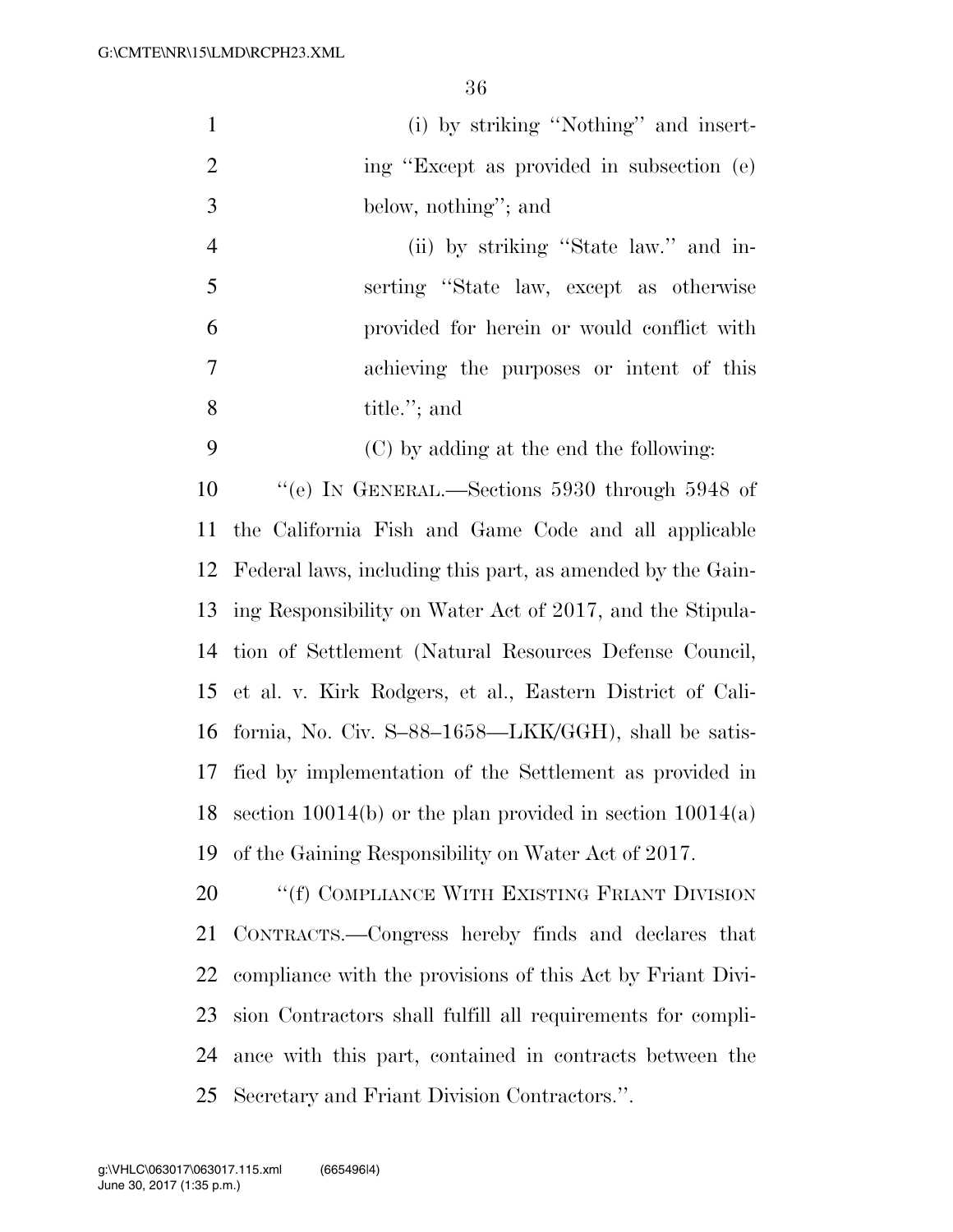| $\mathbf{1}$   | (6) NO PRIVATE RIGHT OF ACTION.—Section                |
|----------------|--------------------------------------------------------|
| $\overline{2}$ | $10008(a)$ of the San Joaquin River Restoration Set-   |
| 3              | tlement Act (Public Law $111-11$ ) is amended by       |
| $\overline{4}$ | striking "the Settlement" and inserting "the Settle-   |
| 5              | ment or a third party".                                |
| 6              | (7) SETTLEMENT FUND.—Section 10009 of the              |
| 7              | San Joaquin River Restoration Settlement Act (Pub-     |
| 8              | lic Law $111-11$ ) is amended—                         |
| 9              | $(A)$ in subsection $(a)$ , by amending para-          |
| 10             | $graph(3)$ to read as follows:                         |
| 11             | "(3) LIMITATION.—Except as provided in the             |
| 12             | Settlement, to the extent that costs incurred solely   |
| 13             | to implement this Settlement would not otherwise       |
| 14             | have been incurred by any entity or public or local    |
| 15             | agency or subdivision of the State of California, such |
| 16             | costs shall not be borne by any such entity, agency,   |
| 17             | or subdivision of the State of California, unless such |
| 18             | costs are incurred on a voluntary basis. Any appro-    |
| 19             | priations by Congress to implement this part shall     |
| 20             | be on the basis of line item authorizations and ap-    |
| 21             | propriations and shall not be part of the pro-         |
| 22             | grammatic funding for the Secretary or the Bureau      |
| 23             | of Reclamation."; and                                  |
| 24             | (B) by striking subsection (f) and inserting           |
|                |                                                        |

25 the following: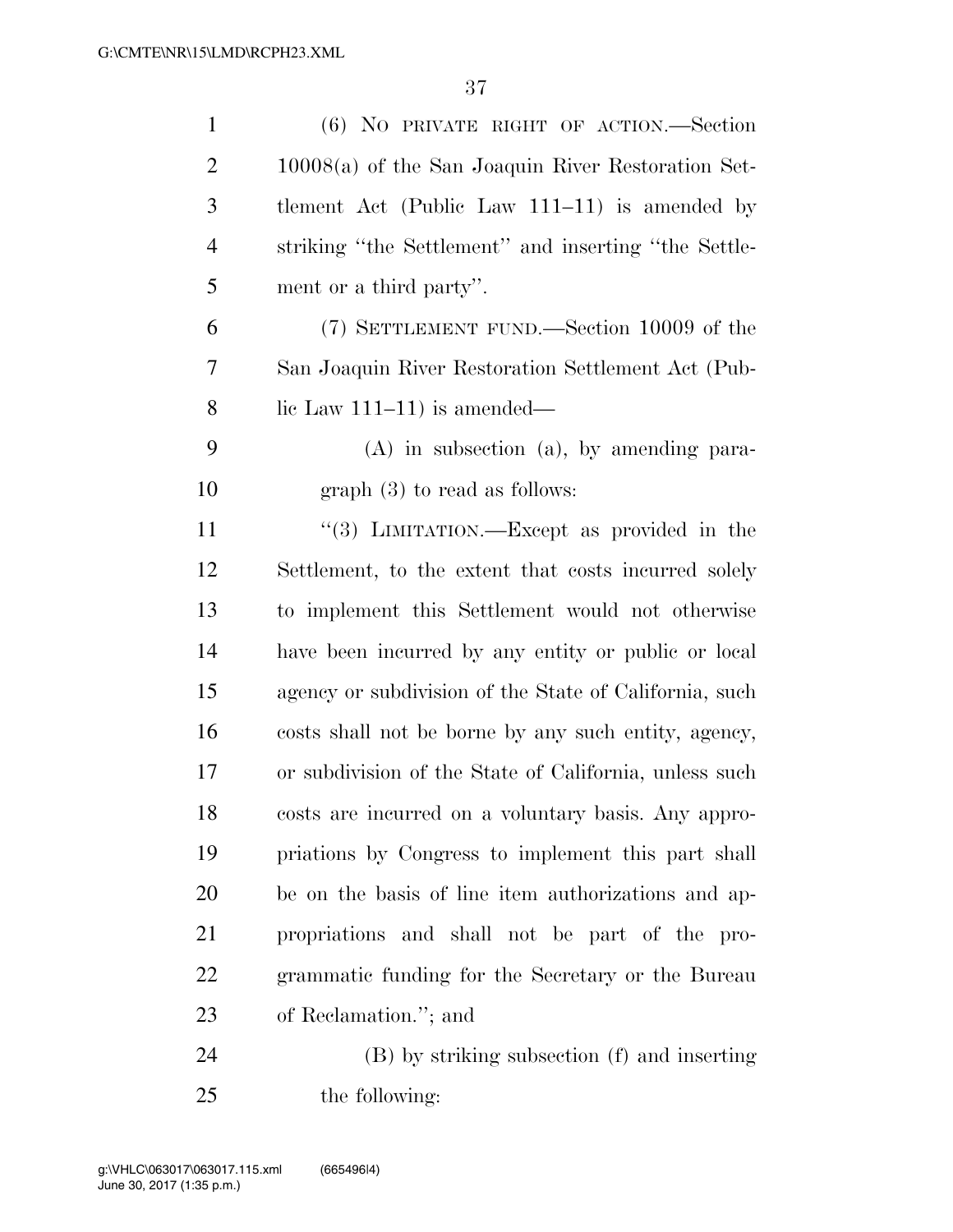''(f) REACH 4B.—No Restoration Flows released shall be routed through section 4B of the San Joaquin River. The Secretary shall seek to make use of modified and/or existing conveyance facilities such as flood control channels in order to provide conveyance for the restoration flows. Congress finds that such use of multi-use facilities is more economical and cost-effective than seeking to re- store certain sections of the San Joaquin River. The Sec- retary shall provide non-reimbursable funding for the in- cremental increase in maintenance costs for use of the flood control channels.

 ''(g) NO IMPACT ON WATER SUPPLIES.—Re-intro- duction or migration of species to the San Joaquin River upstream of the confluence with the Merced River made possible by or aided by the existence of restoration flows or any improvements to the river made hereunder shall not result in water supply reductions, additional storage releases, or bypass flows on unwilling third parties due to such re-introduction.

 ''(h) NO TRANSFERENCE OF LIABILITY.—Congress finds that the Federal interest in the restoration of the San Joaquin River upstream of the confluence with the Merced River has been satisfied with regard to the devel- opment of the Friant Division, Delta Mendota canal, the continued performance of and compliance with the terms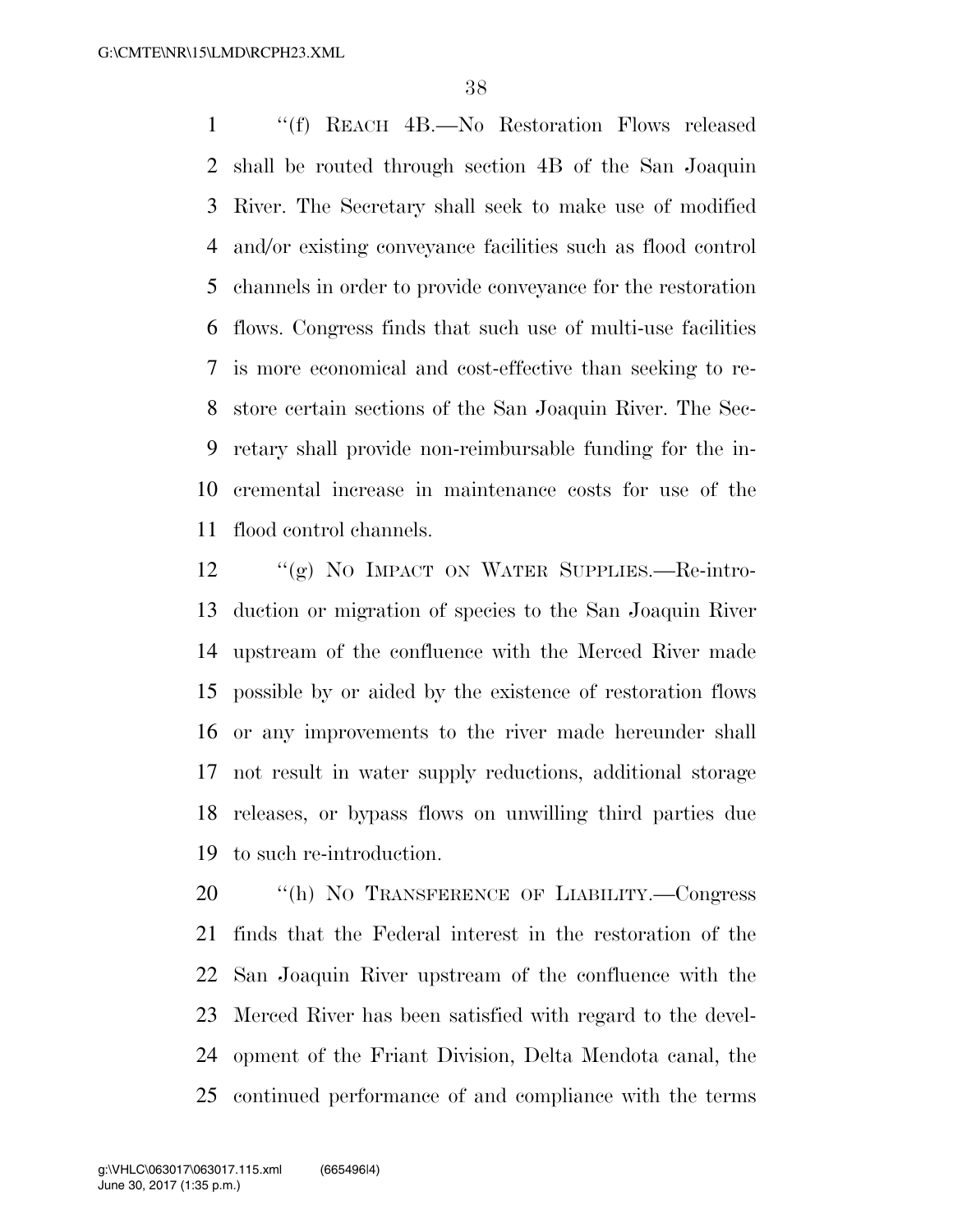of agreements of the United States to purchase water rights and for exchange of water, its Agreements with the entities that comprise the Exchange Contractors to deliver their water rights in the San Joaquin River pursuant to the terms of the agreements. The enactment of the San Joaquin River Restoration Settlement Act, together with findings in this legislation including the Settling Parties and agencies of the State of California tried to implement the Restoration Program for ten years and the Bureau of Reclamation has stated it will take at least another 15 years to implement assuming full funding is provided, even though that full funding has never been provided since the Settlement was executed or the Restoration Act enacted, and that absent implementation of that funding, there is no possibility of establishing a viable self-sustaining salmonid population and the restoration of the upper San Joaquin River has proven infeasible on terms originally conceived by the parties to the Settlement and Congress in the Restoration Act. Therefore, notwithstanding that the United States and water users and agencies within the Friant Division are released of any existing or future obli- gations with regard to the Restoration Program, or any similar program, no responsibility for achieving the goals of the Restoration Program, including the provision of flows and the re-introduction of salmon, or other fish spe-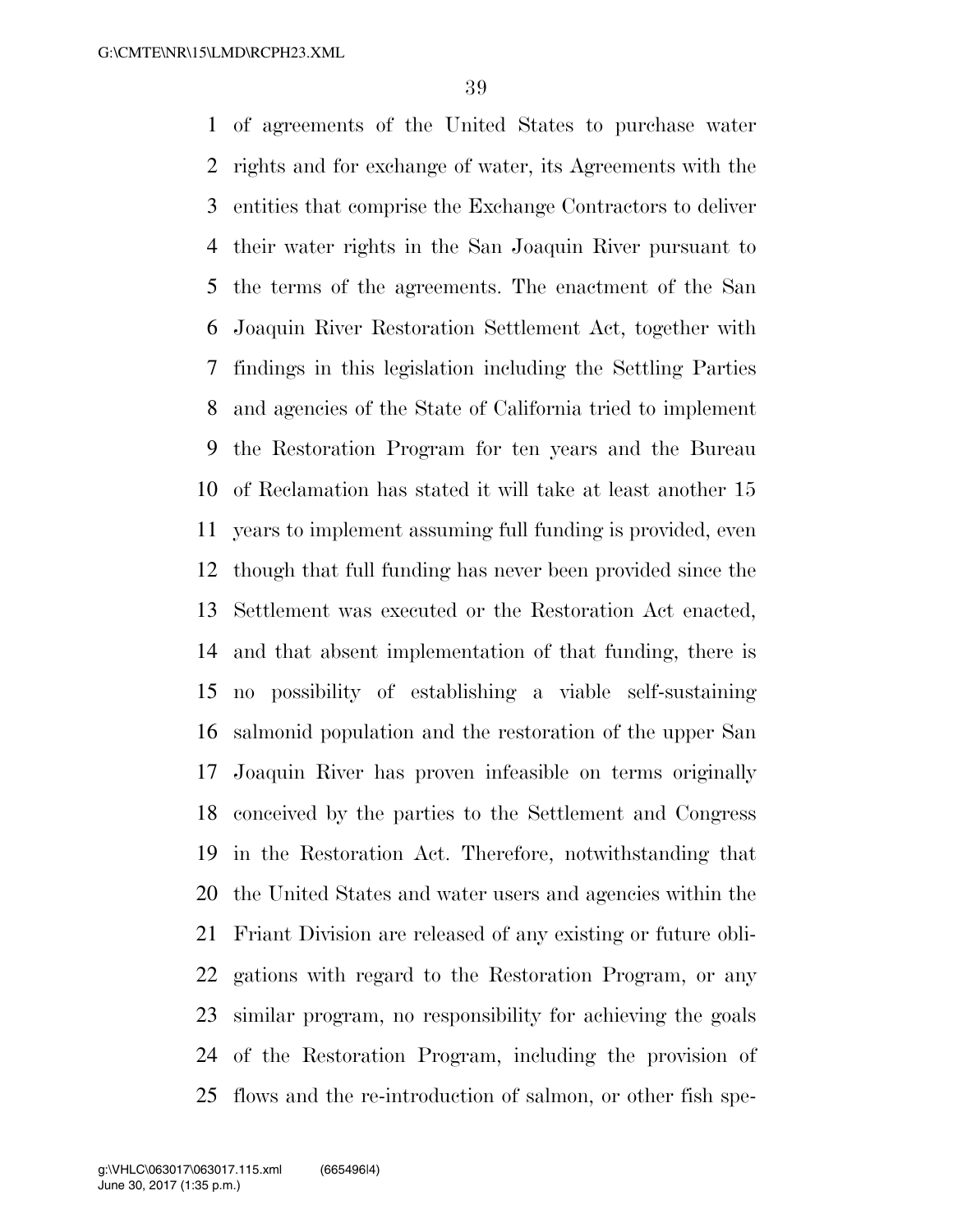cies to the San Joaquin River, shall be imposed on the United States, upon the Exchange Contractors or any of its members nor shall the rights to delivery of water re- served to the Exchange Contractors by any agency of the United States or the State of California be abridged or impaired.

 ''(i) ABSENCE OF AGREEMENT.—In the absence of an agreement with Friant Division long-term contractors, in the event the State of California, acting through the State Water Resources Control Board or otherwise, or any other party requires the flow of the San Joaquin River below Friant Dam to exceed the amounts stated in Exhibit B of the Settlement, then the authorization to implement the Settlement as provided in this Act shall terminate and the Secretary of the Interior shall cease any action to im- plement this part and the Stipulation of Settlement (*Nat- ural Resources Defense Council, et al.* v. *Kirk Rodgers, et al.*, Eastern District of California, No. Civ-S–88–1658 LLK/GGH); provided, further, the Secretary shall also cease to collect or expend any funds from the San Joaquin River Restoration Fund.''.

 (b) REVIEW AND DETERMINATION.—San Joaquin River Restoration Settlement Act (Public Law 111–11 et seq.) is amended by adding at the end the following: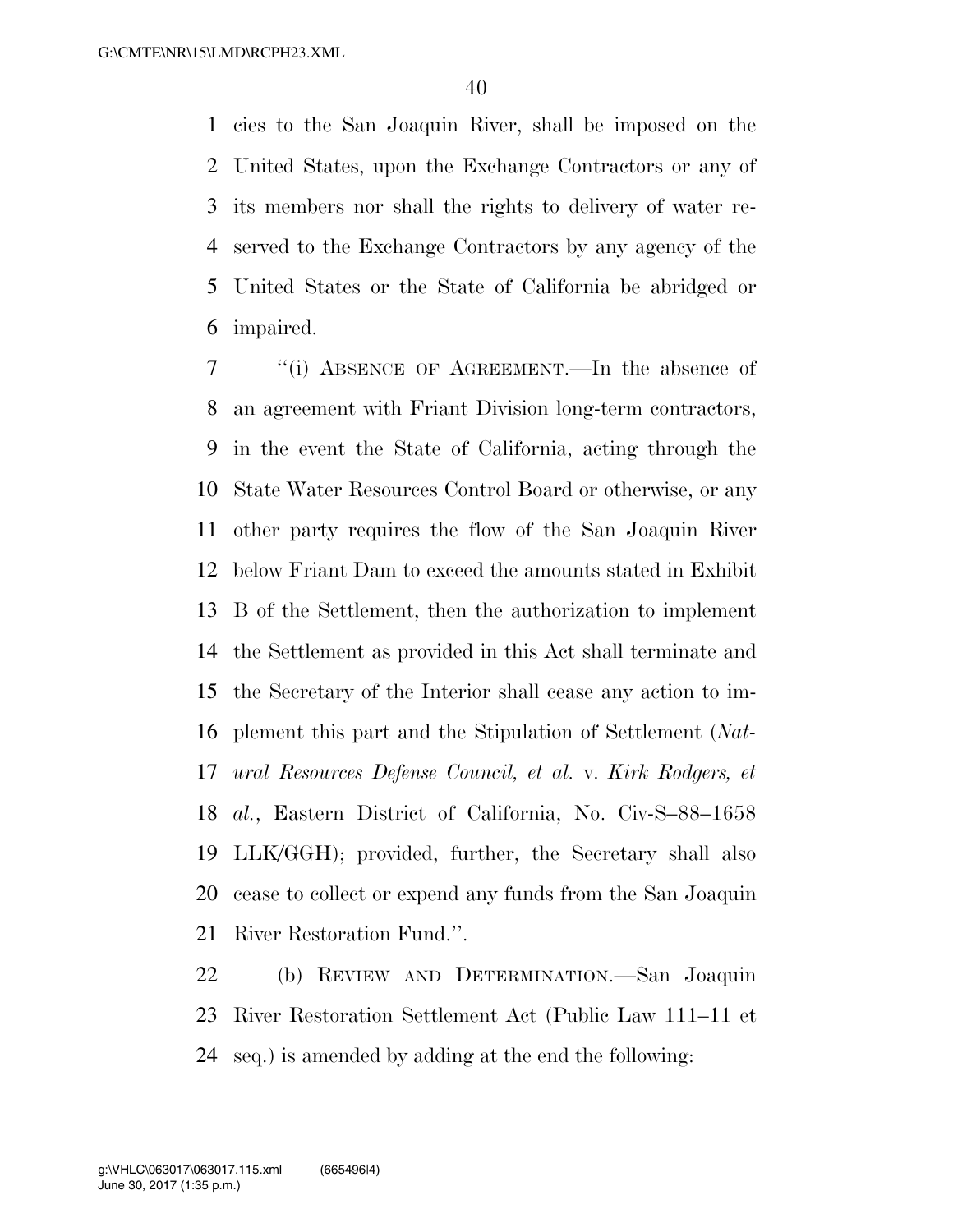### **''SEC. 10012. REVIEW AND DETERMINATION.**

 ''(a) DETERMINATION REQUIRED.—The Governor and the Secretary, shall determine, in consideration of the overall public interest of both the State of California and the Nation, if it is reasonable, prudent, and feasible to implement the Settlement as provided in section 10014(b) and shall submit a joint report to Congress not later than 1 year after the date of the enactment of this Act, stating their findings and recommended action, including—

10  $\frac{1}{1}$  financial considerations;

11  $\frac{1}{2}$  available scientific evidence;

12 ''(3) water temperature in the lower reaches of the upper San Joaquin River; and

14 ''(4) alternative uses for the funds required to implement the Settlement.

 ''(b) ABSENCE OF TIMELY DETERMINATION.—If the Governor and the Secretary, do not provide a joint rec- ommendation within the time specified in subsection (a), then it shall be deemed that implementing the Settlement consistent with section 10014(b) is not reasonable, pru- dent, and feasible, and the Secretary shall proceed to im-plement the Settlement consistent with section 10014(a).

# **''SEC. 10013. INTERIM OPERATIONS.**

 ''Beginning on the date of the enactment of the Gain- ing Responsibility on Water Act of 2017 and continuing until a determination and final plan has been developed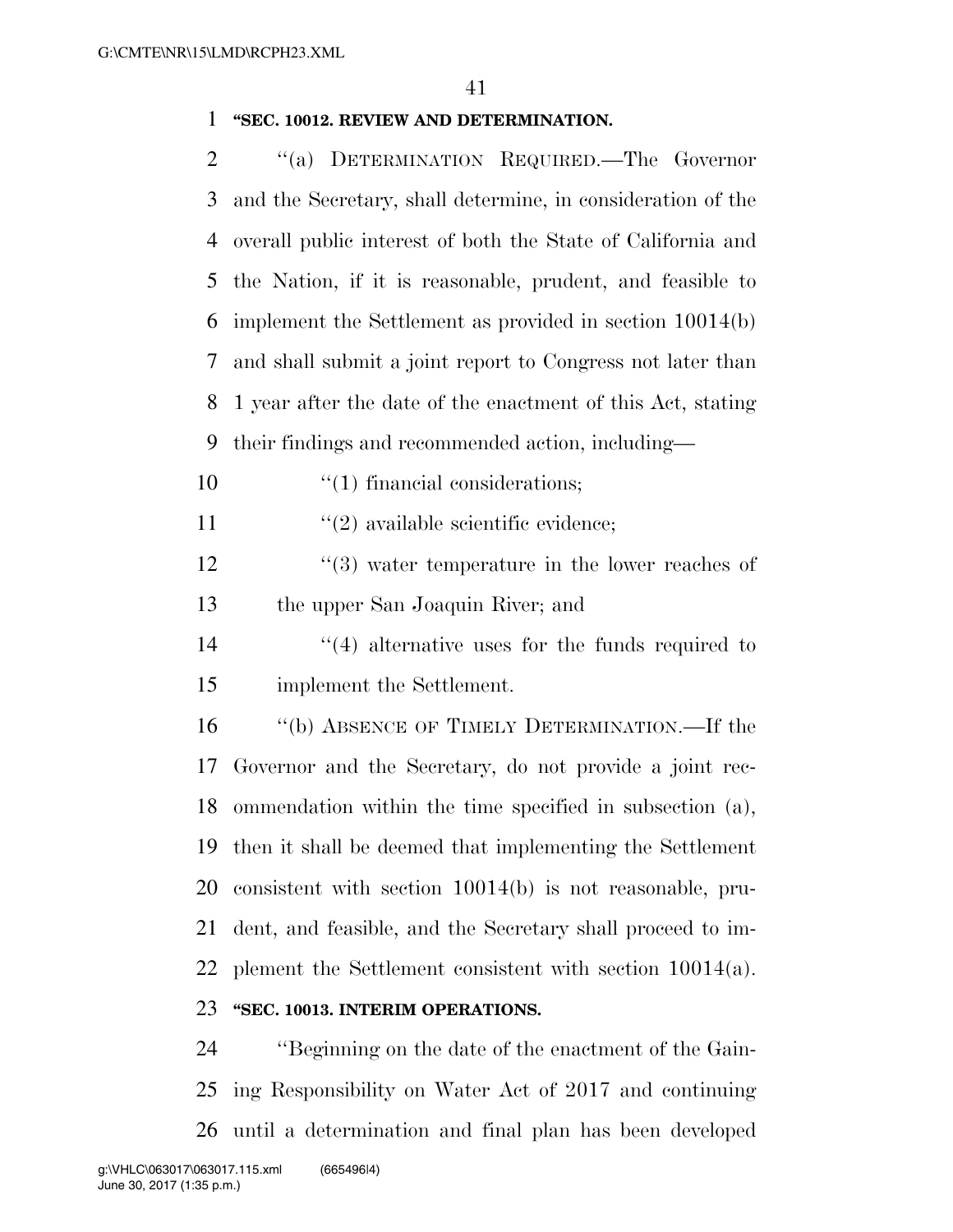and approved by the Secretary and Governor as provided under section 10014(b), and if applicable, the warm water fishery plan developed under section 10014(a), the Sec- retary shall only take the following actions to implement the Settlement according to the this Act:

- ''(1) Implementation of the Restoration Goal and the Water Management Goal of the Settlement only to the extent consistent with section 10014(b). ''(2) No Restoration Flow releases shall be per- mitted on the San Joaquin River downstream of Sack Dam to the confluence with the Merced River. 12 ''(3) No salmonids shall be placed into or al- lowed to migrate to the Restoration Area. If any salmonids are caught at the Hills Ferry Barrier, they shall be salvaged to the extent feasible and re- turned to an area where there is a viable sustainable salmonid population of substantially the same geno-type or phenotype.
- 19  $\frac{1}{4}$  Implementation of a plan to recirculate, recapture, reuse, exchange and transfer Restoration Flows for the purpose of reducing or avoiding im- pacts to water deliveries to all Friant Division long- term contractors caused by the Restoration Flows , 24 to the greatest extent feasible.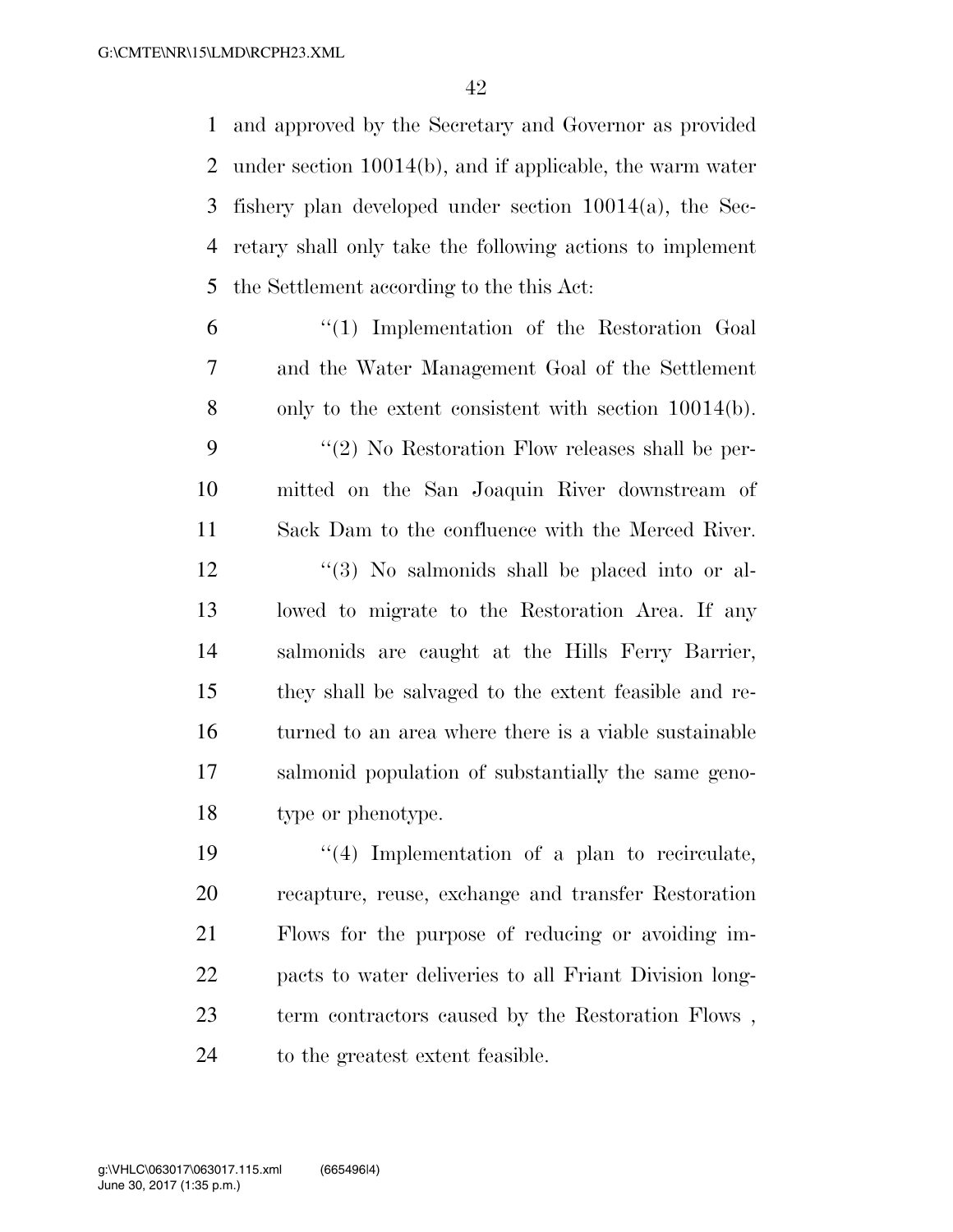# **''SEC. 10014. ALTERNATE LONG-TERM ACTIONS.**

''(a) GRAVELLY FORD–WARM WATER FISHERY.—

| 3              | "(1) If it is determined under section $10012(a)$    |
|----------------|------------------------------------------------------|
| $\overline{4}$ | that the Settlement should not be implemented as     |
| 5              | provided in subsection (b), then not later than 1    |
| 6              | year after such determination, the Secretary and the |
| 7              | Governor shall develop and approve a reasonable,     |
| 8              | prudent, and feasible plan for maintaining a warm    |
| 9              | water fishery on the San Joaquin River below Friant  |
| 10             | Dam, but upstream of Gravelly Ford, consistent       |
| 11             | with the following:                                  |
| 12             | $\lq\lq$ . No water shall be released into the       |
| 13             | San Joaquin River for fishery purposes down-         |
| 14             | stream of Gravelly Ford.                             |
| 15             | $\lq\lq$ (B) Existing and future contributions to    |
| 16             | the Restoration Fund shall be expended for the       |
| 17             | purposes of-                                         |
| 18             | "(i) warm water fishery improvements                 |
| 19             | within the San Joaquin River channel up-             |
| 20             | stream of Gravelly Ford; and                         |
| 21             | "(ii) water and fishery improvements                 |
| 22             | in the San Joaquin River channel down-               |
| 23             | stream of the confluence with the Merced             |
| 24             | River and other areas for benefit of fall            |
| 25             | run salmon.                                          |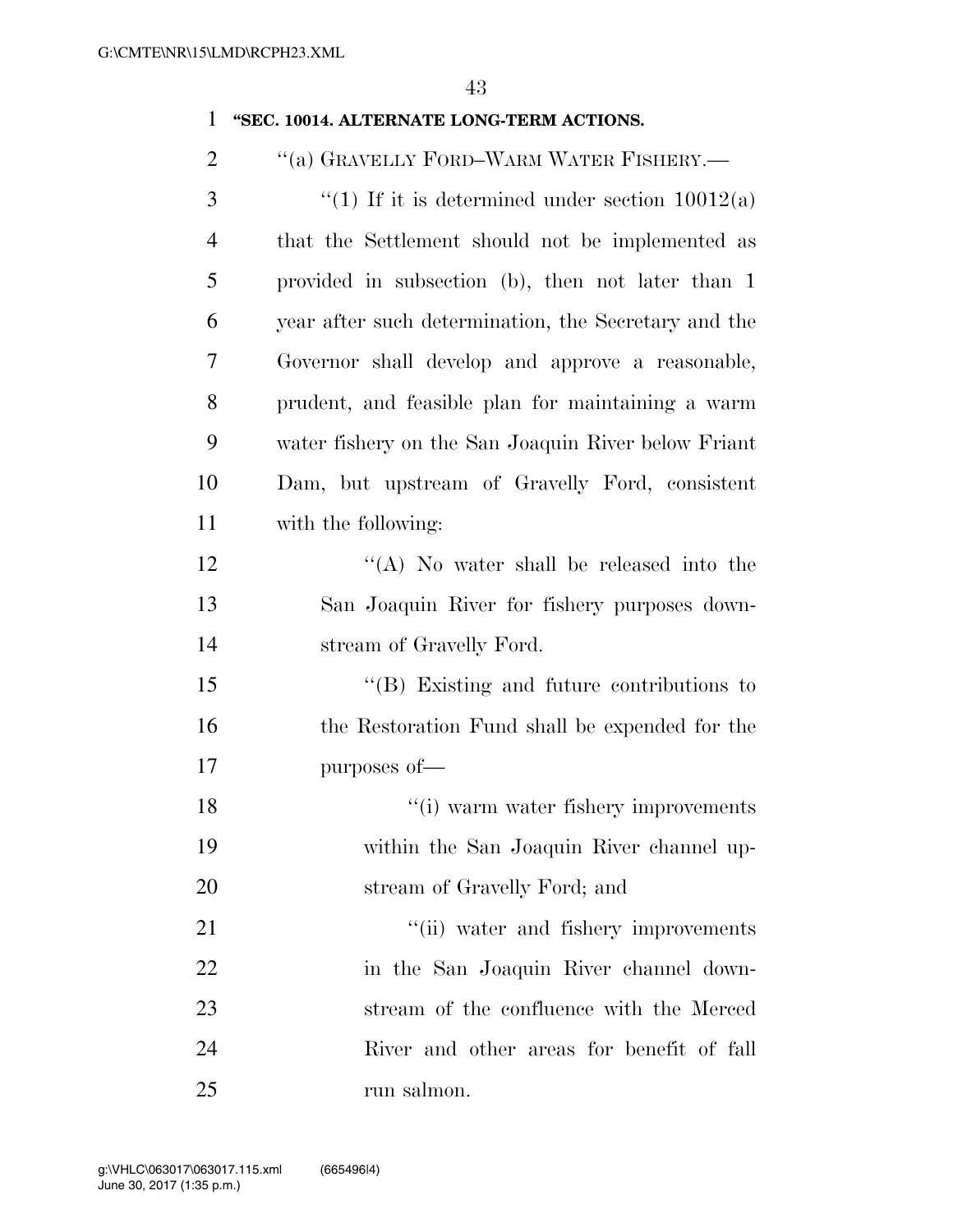| $\mathbf{1}$   | $\lq\lq$ The Secretary shall establish a fund      |
|----------------|----------------------------------------------------|
| $\overline{2}$ | to be jointly administered by the Friant Water     |
| 3              | Authority, Exchange Contractors, San Joaquin       |
| $\overline{4}$ | Tributaries Authority, and San Luis Delta          |
| 5              | Mendota Water Authority to fund restoration        |
| 6              | actions along the San Joaquin River and its        |
| 7              | tributaries that achieve water quality objectives  |
| 8              | for the protection of fish and wildlife. The Sec-  |
| 9              | retary shall transfer the following into the fund: |
| 10             | "(i) All funds in the San Joaquin                  |
| 11             | River Restoration Fund authorized by this          |
| 12             | part.                                              |
| 13             | "(ii) All future payments by Friant                |
| 14             | Division long-term contractors pursuant to         |
| 15             | section $3406(c)(1)$ of the Reclamation            |
| 16             | Projects, Authorization and Adjustment             |
| 17             | Act of 1992 (Public Law 102-575; 106               |
| 18             | Stat. 4721) as provided in the Settlement.         |
| 19             | $\lq\lq$ (D) In the absence of an agreement with   |
| 20             | Friant Division long-term contractors, in the      |
| 21             | event the State of California, acting through      |
| 22             | the State Water Resources Control Board or         |
| 23             | otherwise, or any other party requires the flow    |
| 24             | of the San Joaquin River to continue below         |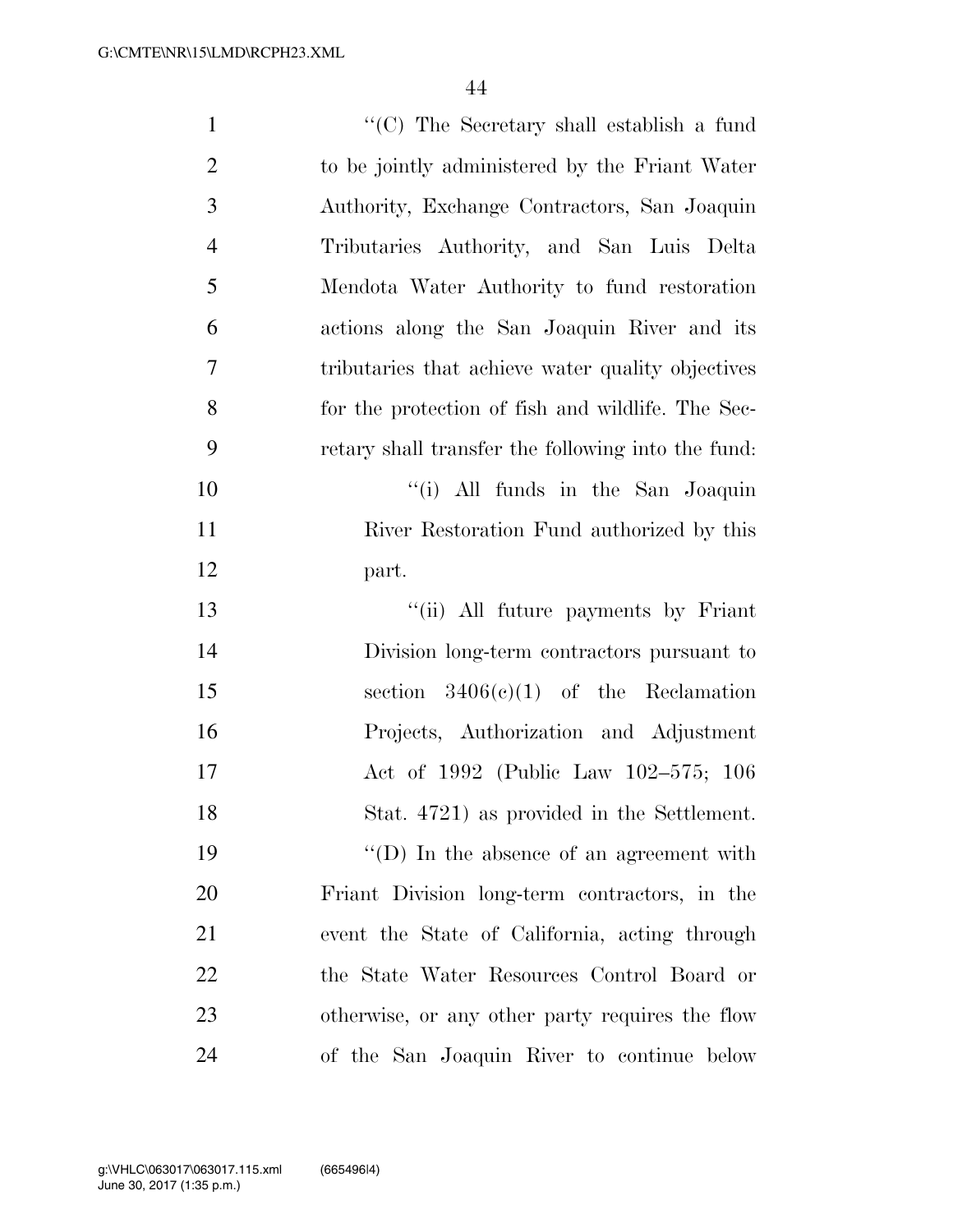Gravelly Ford for fish and wildlife purposes then—

| $\overline{3}$ | "(i) all funding specified for transfer    |
|----------------|--------------------------------------------|
| $\overline{4}$ | under this subsection shall cease, and any |
| $\overline{5}$ | funds remaining in the San Joaquin River   |
| 6              | Basin Restoration Fund shall be trans-     |
| $\overline{7}$ | ferred to the Friant Water Authority for   |
| 8              | implementing conveyance improvements on    |
| -9             | the Friant Kern Canal and Madera Canal     |
| 10             | to mitigate for subsidence impacts since   |
| 11             | their original construction; and           |

 $\qquad$  ''(ii) the authorization to implement the Settlement as provided in this part, as amended by the Gaining Responsibility on Water Act of 2017, shall terminate and 16 the Secretary shall cease any action to im- plement this part and the Stipulation of Settlement (*Natural Resources Defense Council, et al.* v. *Kirk Rodgers, et al.*, East- ern District of California, No. Civ-S–88– 21 1658 LLK/GGH); provided, further, the Secretary shall also cease to collect or ex- pend any funds from the San Joaquin River Restoration Fund.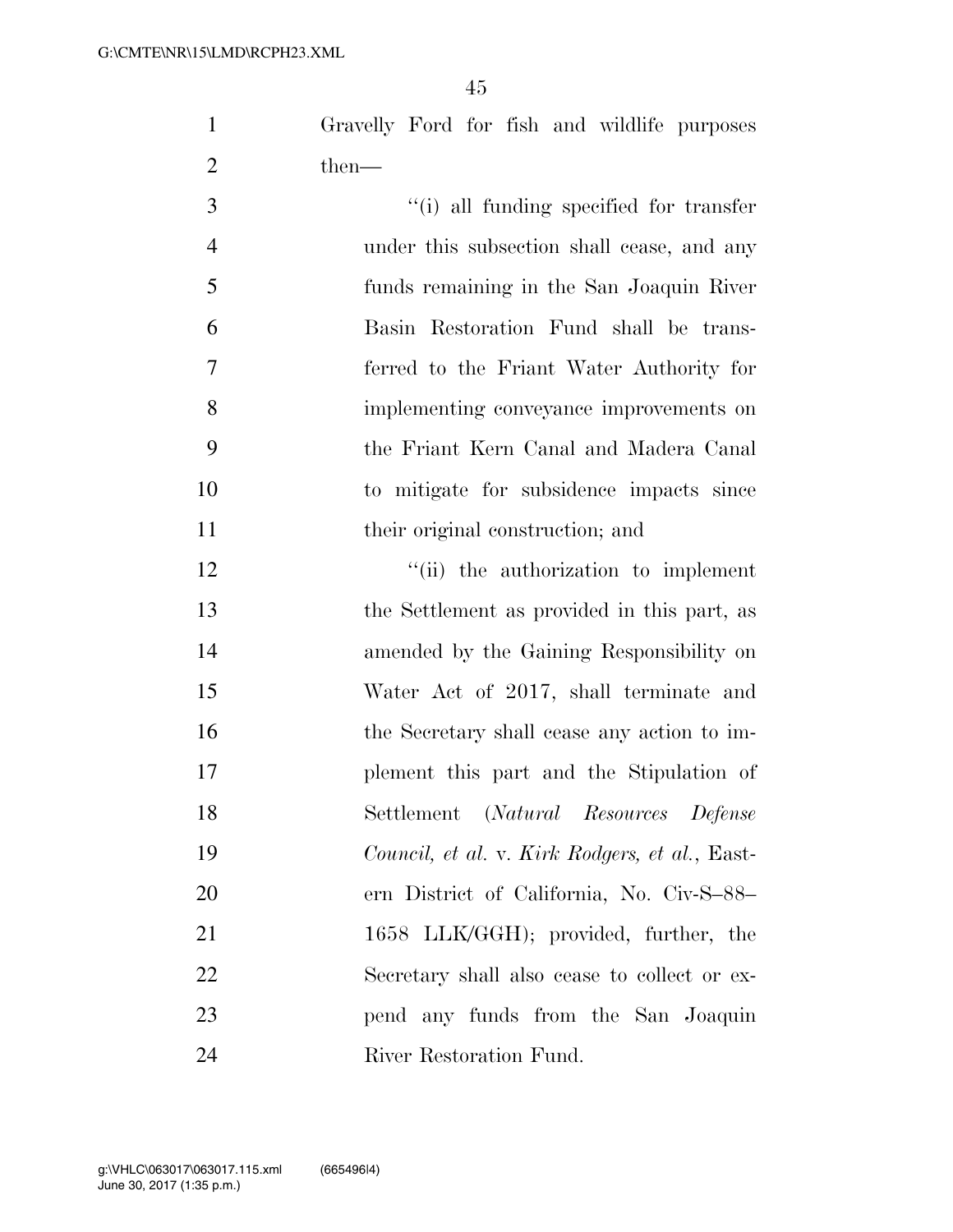''(b) CONTINUED IMPLEMENTATION.—If, in the deci-2 sion required by section  $10012(a)$ , it is determined that the Settlement should continue to be implemented as pro- vided in section 10014(b), then the following terms are required for Continued Implementation of Settlement and no funds shall be expended to implement the Settlement other than as provided for herein: 8 "(1) IMPROVEMENTS.—The improvements de- scribed in paragraph (11) of the Settlement and any additional improvements identified in the Frame- work for Implementation published in 2015 and any successors thereto shall be completed before any Restoration Flows are released to the San Joaquin River. ''(2) PRIORITY PROJECTS.—The improvements

shall be constructed in the following order:

17 ''(A) Mendota Pool bypass and fish screen. ''(B) Arroyo Canal fish screen and Sack Dam fish passage facilities.

20 "'(C) Seepage mitigation actions to allow Restoration Flows of up to 4500 CFS such that 22 there will be no involuntarily incurred damage to private property and no damage to levees.

24 "(3) OTHER IMPROVEMENTS.—The remainder of the Improvements shall be constructed in an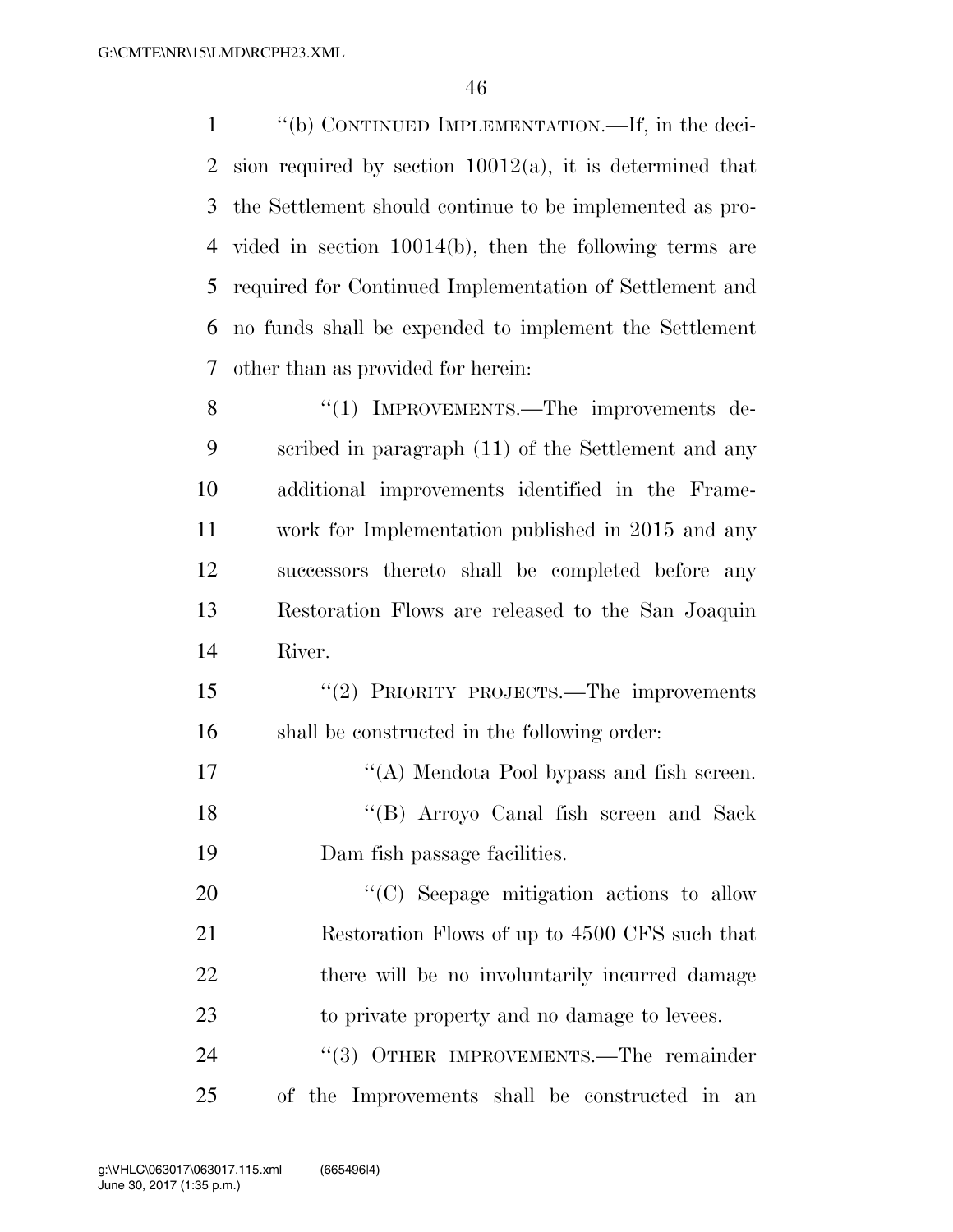order deemed appropriate by the Secretary after the foregoing projects are completed.

 ''(4) CONSTRUCTION ASSISTANCE.—If agreed to by the Exchange Contractors or any of its members, the Secretary shall enter into an agreement with the Exchange Contractors or any of its members to as- sume construction responsibility from initial design through completion of such improvements as the Ex- change Contractors or any of its members may agree to, provided that the Secretary shall retain financial responsibility for such improvements and shall reim- burse the Exchange Contractors or any of its mem- bers for costs incurred by them and their contrac- tors, if any, expended in the construction of the im- provements. The Secretary shall enter into a con- struction agreement with the Exchange Contractors or its members, as applicable, and subject to their approval, consistent with the terms of this title.

 $(5)$  TECHNICAL ADVISORY COMMITTEE AND RESTORATION ADMINISTRATOR.—The Secretary shall add to the Technical Advisory Committee (TAC), established pursuant to the Settlement, one representative from the Exchange Contractors and one representative from the San Luis & Delta-Mendota Water Authority. Any decisions and/or rec-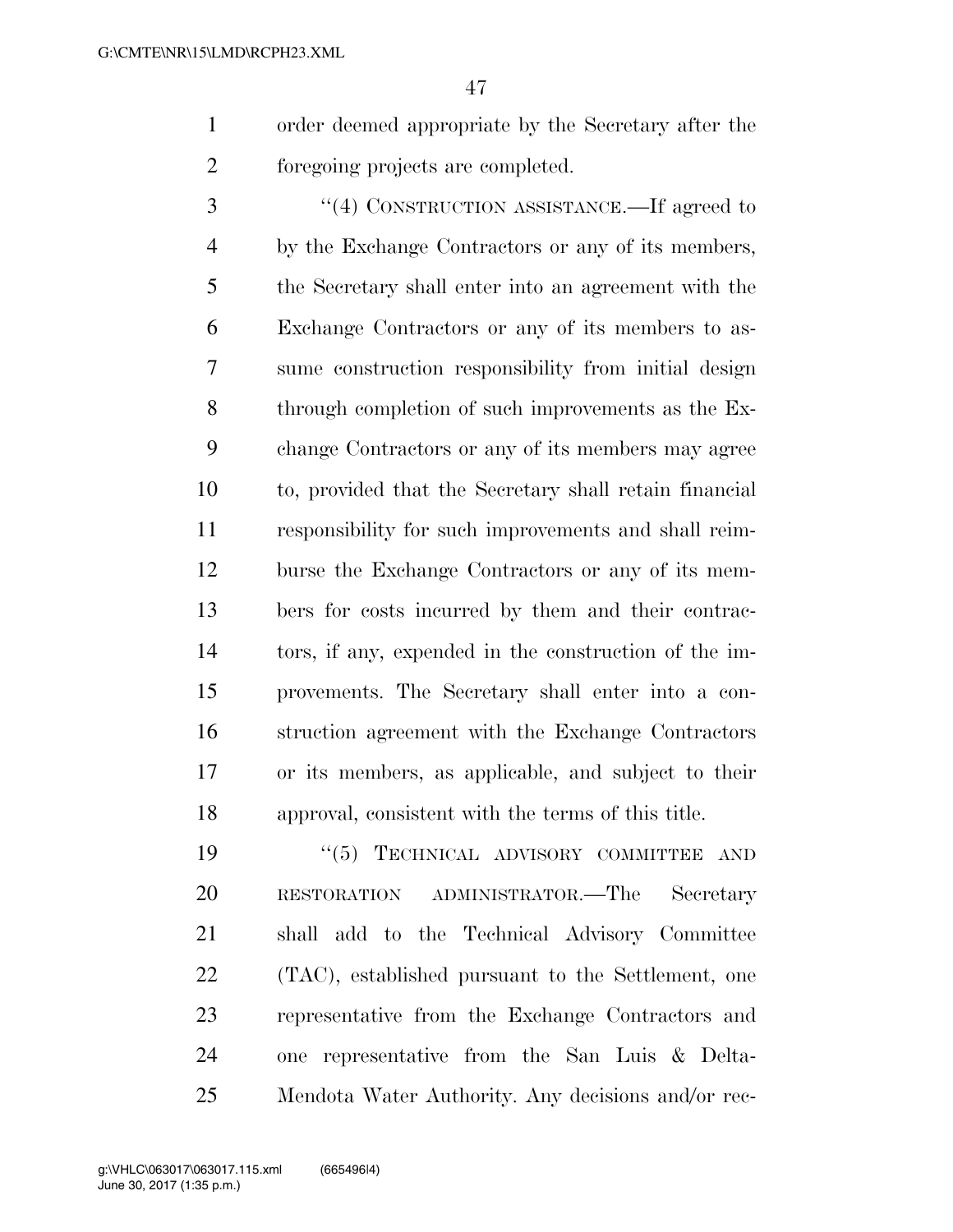ommendations made by the Restoration Adminis- trator shall be first discussed with the TAC and made on the basis of consensus to maximum extent possible. Any recommendations made by the Res- toration Administrator are advisory only, shall be in writing, shall include references to the science relied on and specify the benefits to fish in the river, and include the level of consensus reached by the TAC. The Secretary's final decision on any action, includ- ing flows, can deviate from the Restoration Adminis- trator's recommendation provided that the Sec- retary's final decision is based upon sound and ob- jective science, and is otherwise consistent with this title.

 ''(6) RESTORATION FLOWS.—The appropriate level of Restoration Flows under any circumstance shall be no greater than that set forth in the hydrographs attached as exhibit B to the Settle- ment, and shall be no greater than the real-time fishery needs required to meet the Restoration Goal. The Secretary shall make the final decision as to the appropriate level of Restoration Flows and other ac- tions regarding implementation of the Restoration Program. The appropriate level of Restoration Flows shall at a minimum not exceed channel capacity,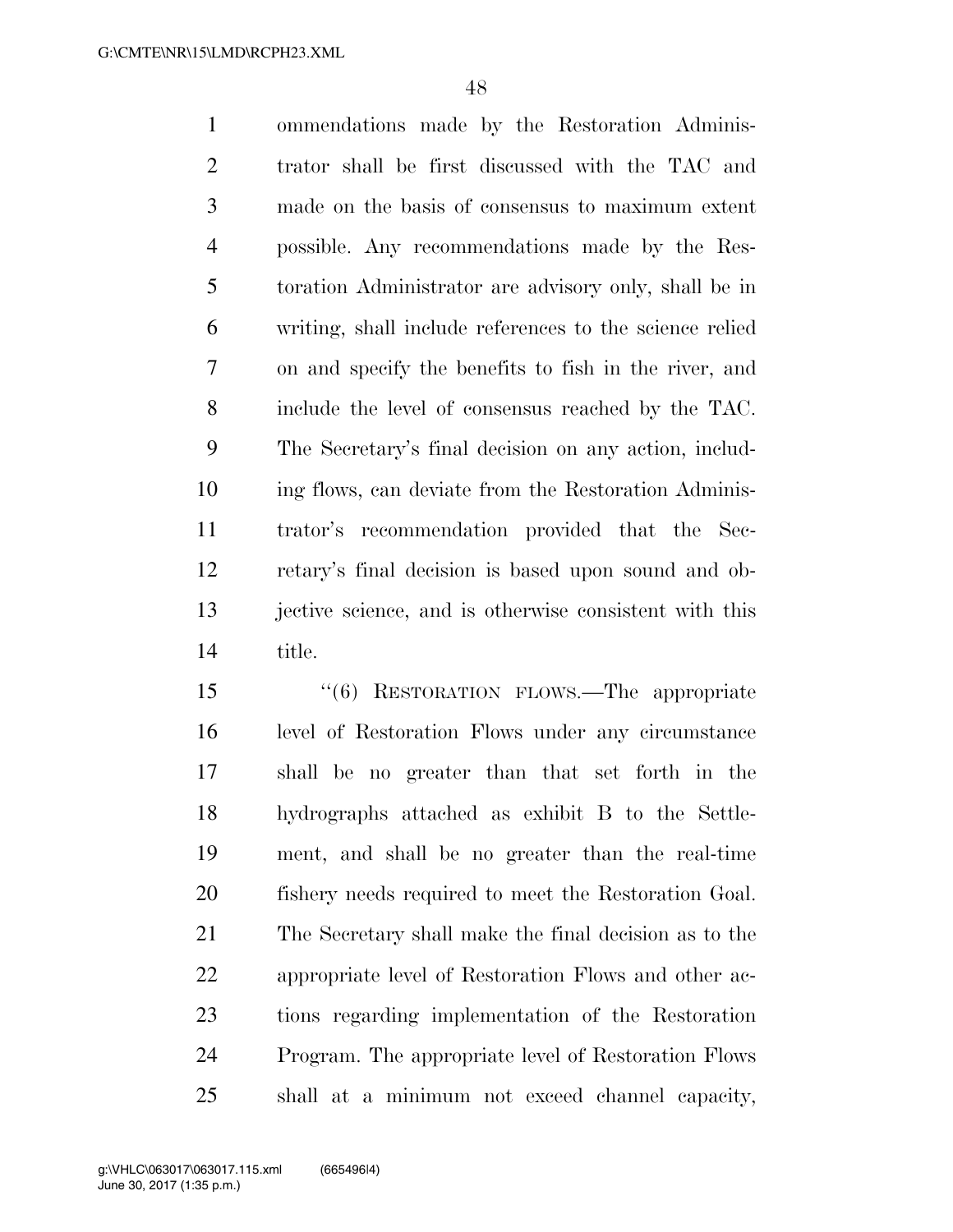cause seepage damage, or be inconsistent with any other requirements in this section. The Secretary's decisions and those of the Secretary of Commerce shall be fully supported by the best commercial and scientific information available, shall be made in an open and transparent manner, and shall be based on objective information capable of replication.

8 "(7) FISH REINTRODUCTION.—No fishery shall be introduced or placed for any reason in to the San Joaquin River upstream of the Merced River, until Reclamation has released Restoration Flows down the San Joaquin River in each hydrologic year type: wet, above normal, below normal, dry, and critically dry and determined that the improvements are fully functional and that seepage impacts have been fully mitigated. At least 180 days before the introduction of spring run Chinook salmon the Bureau of Rec- lamation shall submit a report to Congress that pro- vides a critical examination of the impact of Res- toration Flows on seepage and the improvements, and the likelihood of success in restoring a salmon fishery that is viable, sustainable and capable of voli-tional passage.

24 "(8) PROTECTED SPECIES.—Any protected spe-cies migrating into the Restoration Area shall be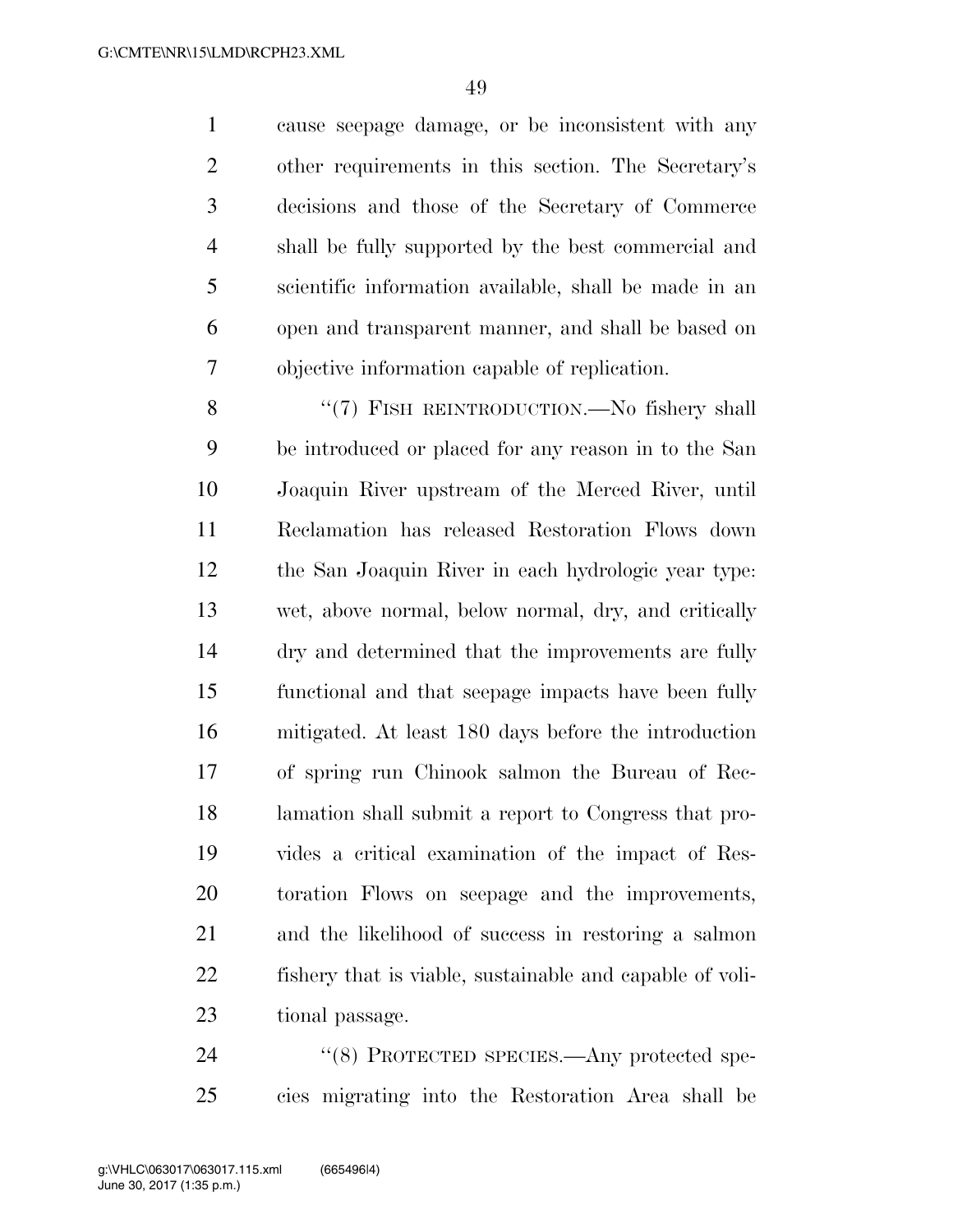deemed to be a nonessential experimental popu- lation. Congress finds that due to human–caused physical changes to the pathways of the San Joaquin River upstream of the confluence of the Merced River the San Joaquin River is deemed a distinct and separate geographic area and no agency shall take any action pursuant to any authority or re- quirement of the Endangered Species Act of 1973 (16 U.S.C. 1531 et seq.) or any other Federal or State species protection law that will have an ad- verse impact on landowners or water agencies within the Restoration Area unless such impacts are in-curred on a voluntary basis.

 ''(9) SUBSIDENCE.—Prior to implementing any other actions, the Secretary shall work with local water districts and landowners to ensure the actions include appropriate solutions to past and likely fu- ture subsidence. Without resolution to the subsid- ence issue, the improvements described in the Settle- ment and the San Joaquin River and/or the flood control system will continue to be irreparability dam- aged. Any costs incurred by the Secretary, including but not limited to acquisition of property from will-ing sellers shall be non-reimbursable.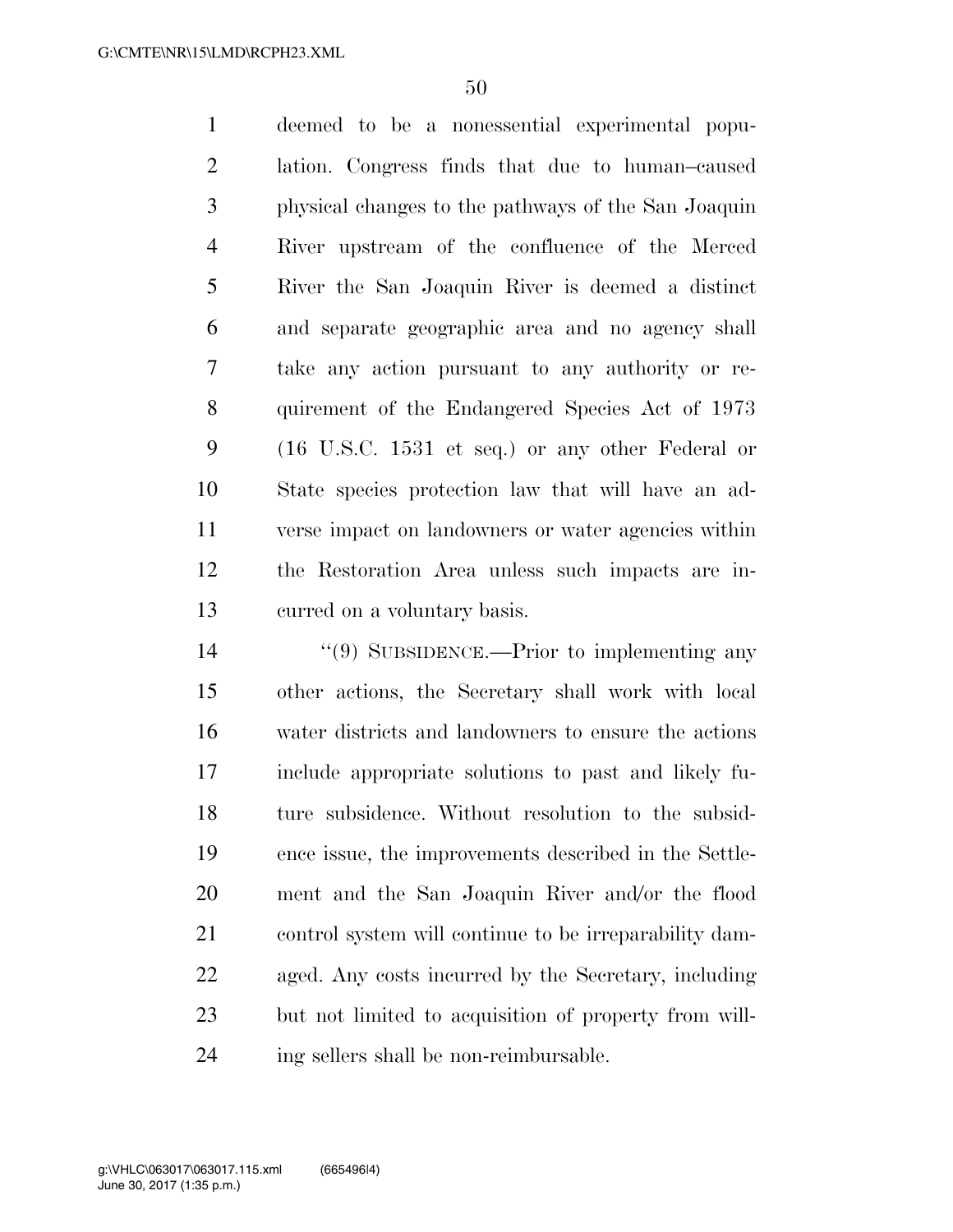| $\mathbf{1}$   | "(10) FULL FUNDING.—Prior to commencing                |
|----------------|--------------------------------------------------------|
| $\overline{2}$ | construction of any Improvement, the Secretary         |
| 3              | shall approve a funding plan that demonstrates that    |
| $\overline{4}$ | the United States has obtained all authorizations for  |
| 5              | appropriations combined with other authorized and      |
| 6              | reasonably foreseeable funding sources necessary for   |
| 7              | the orderly completion of all improvements described   |
| 8              | in paragraph (11) of the Settlement and any addi-      |
| 9              | tional improvements identified in the Framework for    |
| 10             | Implementation published in 2015, including any        |
| 11             | amendments thereto.                                    |
| 12             | " $(11)$ MITIGATION OF IMPACTS.—Prior to the           |
| 13             | implementation of decisions or agreements to con-      |
| 14             | struct, improve, operate, or maintain Improvements.    |
| 15             | or facilities that the Secretary determines are needed |
| 16             | to implement the Settlement, the Secretary shall—      |
| 17             | $\lq\lq$ identify the impacts associated with          |
| 18             | such actions;                                          |
| 19             | $\lq\lq$ identify the actions that the Sec-            |
| 20             | retary must implement to mitigate any impacts          |
| 21             | on water users and landowners in the Restora-          |
| 22             | tion Area; and                                         |
| 23             | "(C) shall implement all of the mitigation             |
| 24             | actions so as to eliminate or reduce to an im-         |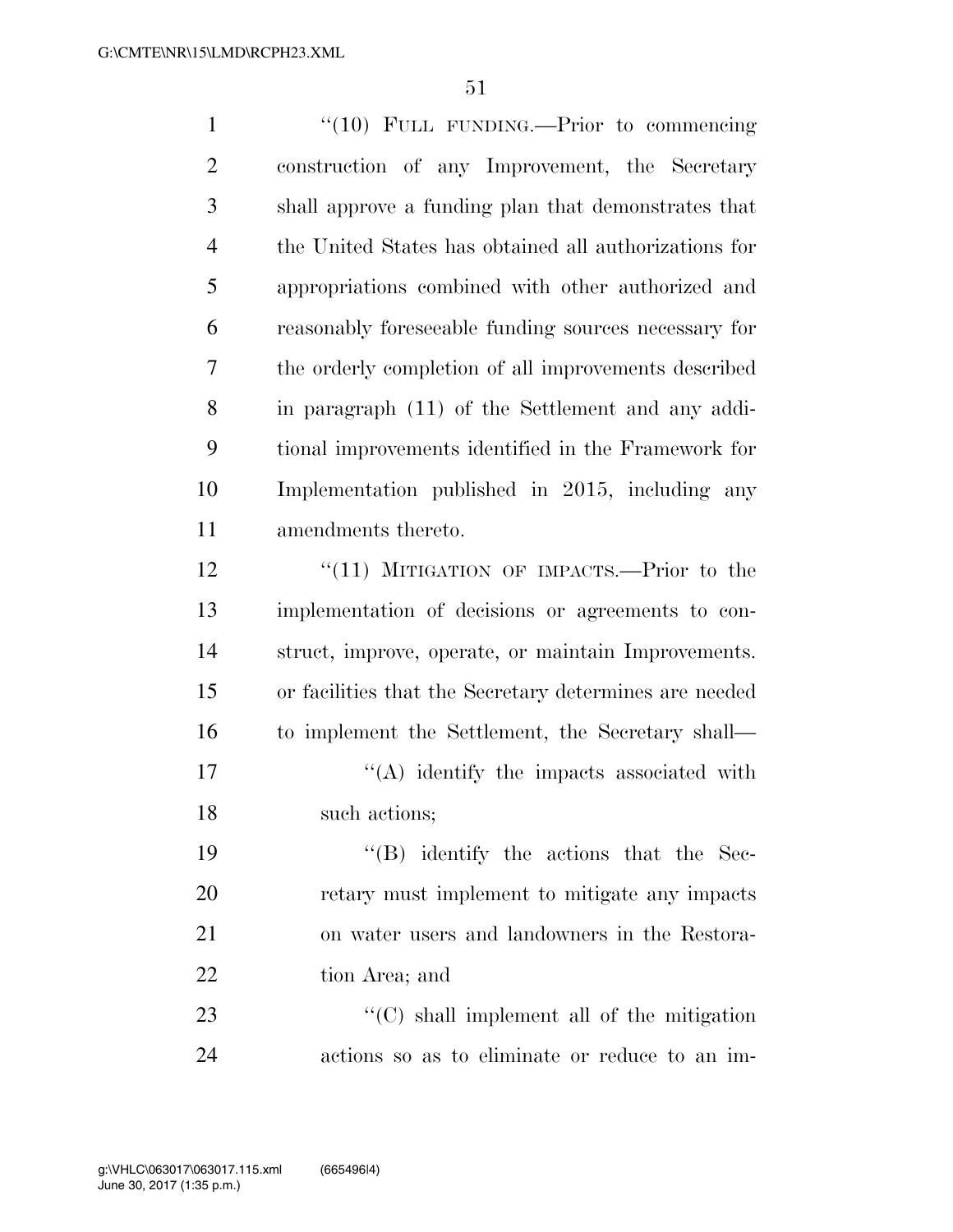material effect any adverse impacts on water users and landowners.''.

# **TITLE II—CALFED STORAGE FEASIBILITY STUDIES**

### **SEC. 201. STUDIES.**

 The Secretary of the Interior, through the Commis-sioner of Reclamation, shall—

 (1) complete the feasibility studies described in 9 clauses (i)(I) and (ii)(II) of section  $103(d)(1)(A)$  of Public Law 108–361 (118 Stat. 1684) and submit such studies to the appropriate committees of the House of Representatives and the Senate not later than November 30, 2018;

 (2) complete the feasibility study described in 15 clause (i)(II) of section  $103(d)(1)(A)$  of Public Law 108–361 and submit such study to the appropriate committees of the House of Representatives and the Senate not later than November 30, 2018;

 (3) complete a publicly available draft of the feasibility study described in clause (ii)(I) of section 103(d)(1)(A) of Public Law 108–361 and submit such study to the appropriate committees of the House of Representatives and the Senate not later than November 30, 2018;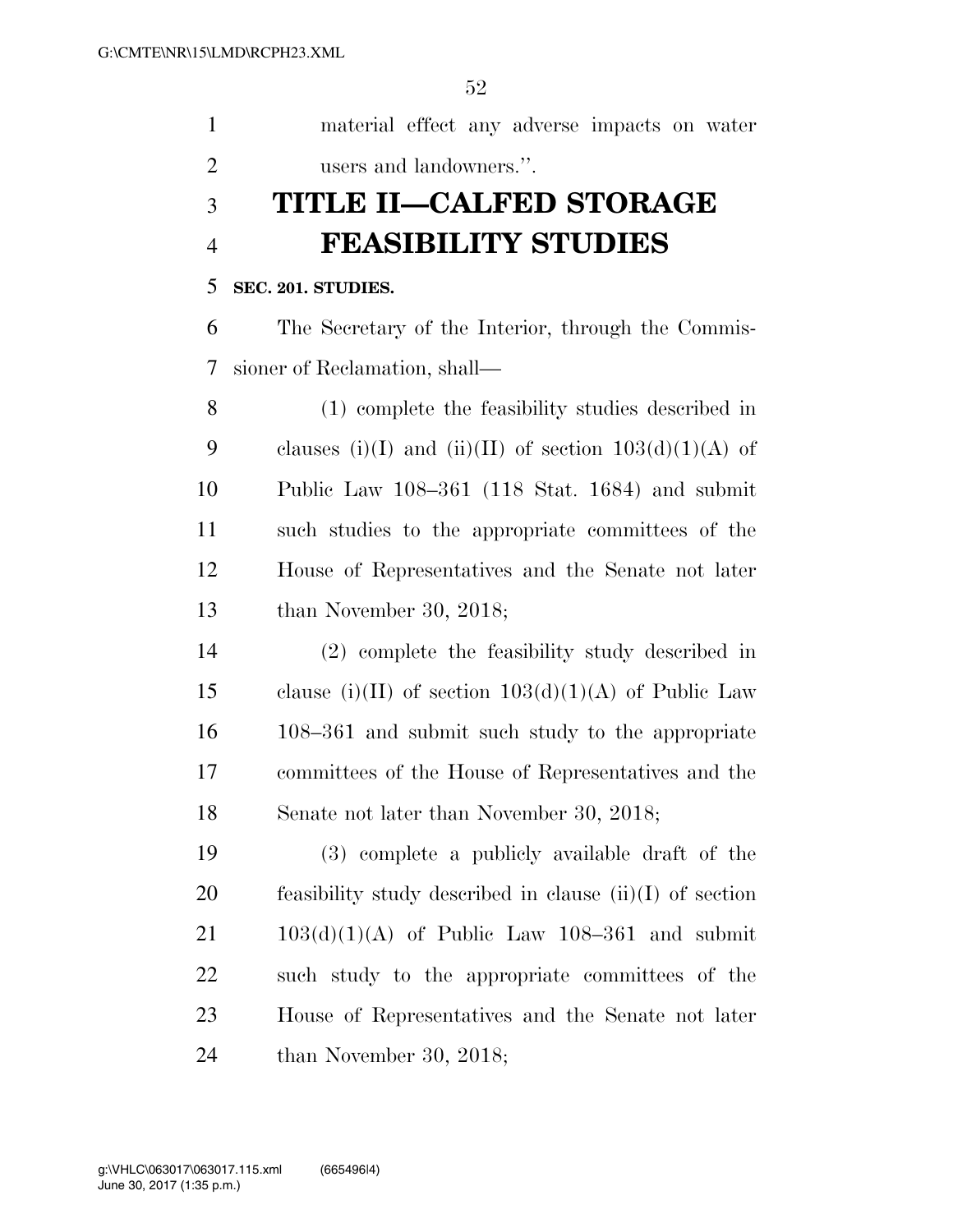(4) complete the feasibility study described in 2 clause (ii)(I) of section  $103(d)(1)(A)$  of Public Law 108–361 and submit such study to the appropriate committees of the House of Representatives and the Senate not later than November 30, 2019;

 (5) complete the feasibility study described in section 103(f)(1)(A) of Public Law 108–361 (118 Stat. 1694) and submit such study to the appro- priate committees of the House of Representatives and the Senate not later than December 31, 2019;

 (6) in conducting any feasibility study under this Act, the reclamation laws, the Central Valley Project Improvement Act (title XXXIV of Public Law 102–575; 106 Stat. 4706), the Fish and Wild- life Coordination Act (16 U.S.C. 661 et seq.), the Endangered Species Act of 1973 (16 U.S.C. 1531 et seq.), and other applicable law, for the purposes of determining feasibility the Secretary shall document, delineate, and publish costs directly relating to the engineering and construction of a water storage project separately from the costs resulting from reg- ulatory compliance or the construction of auxiliary facilities necessary to achieve regulatory compliance; and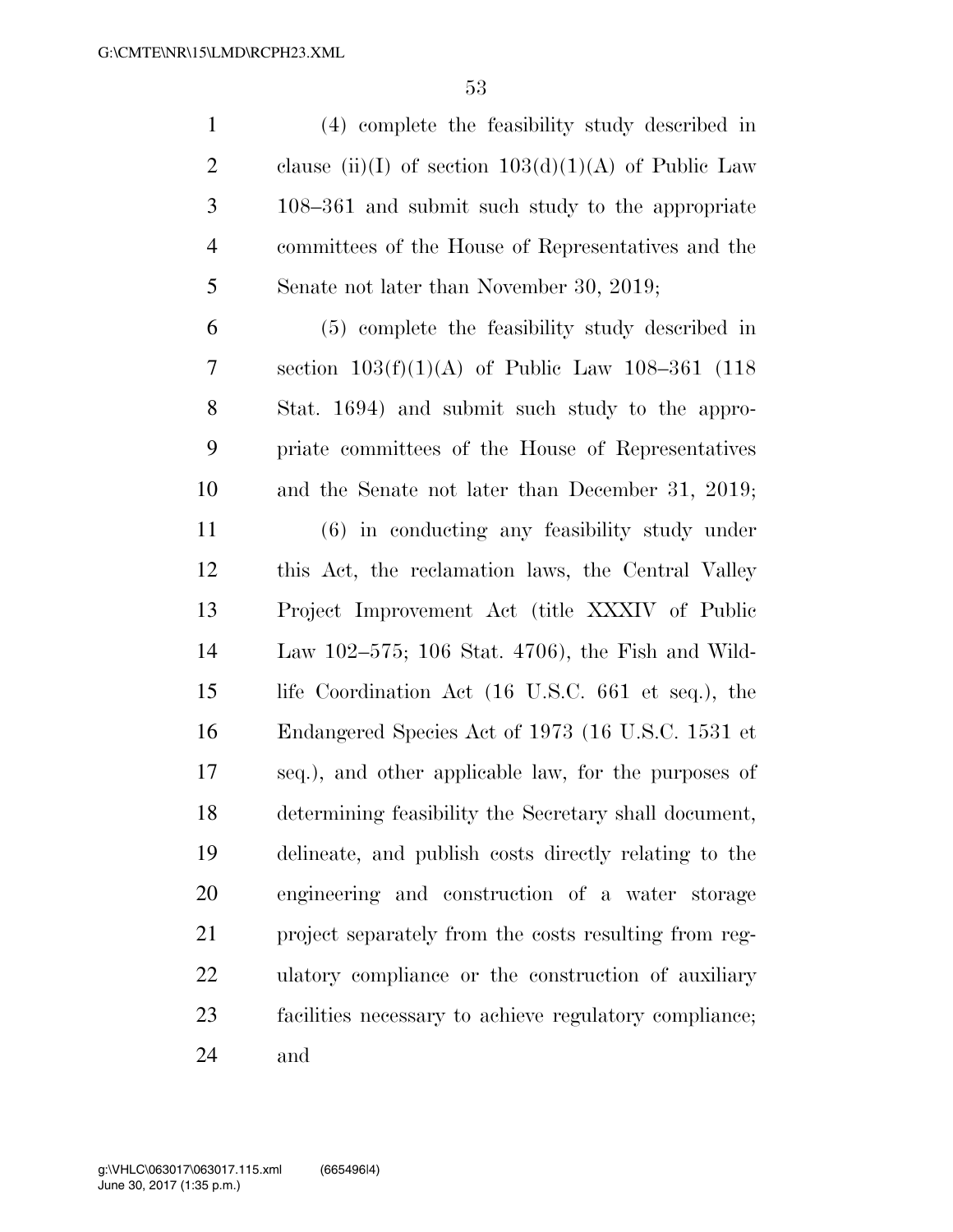(7) communicate, coordinate and cooperate with public water agencies that contract with the United States for Central Valley Project water and that are expected to participate in the cost pools that will be created for the projects proposed in the feasibility studies under this section.

## **SEC. 202. TEMPERANCE FLAT.**

 (a) DEFINITIONS.—For the purposes of this section: (1) PROJECT.—The term ''Project'' means the Temperance Flat Reservoir Project on the Upper San Joaquin River.

 (2) RMP.—The term ''RMP'' means the docu- ment titled ''Bakersfield Field Office, Record of De- cision and Approved Resource Management Plan'', dated December 2014.

 (3) SECRETARY.—The term ''Secretary'' means the Secretary of the Interior.

 (b) APPLICABILITY OF RMP.—The RMP and find- ings related thereto shall have no effect on or applicability to the Secretary's determination of feasibility of, or on any findings or environmental review documents related to— (1) the Project; or

 (2) actions taken by the Secretary pursuant to 24 section  $103(d)(1)(A)(ii)(II)$  of the Bay-Delta Au-thorization Act (title I of Public Law 108–361).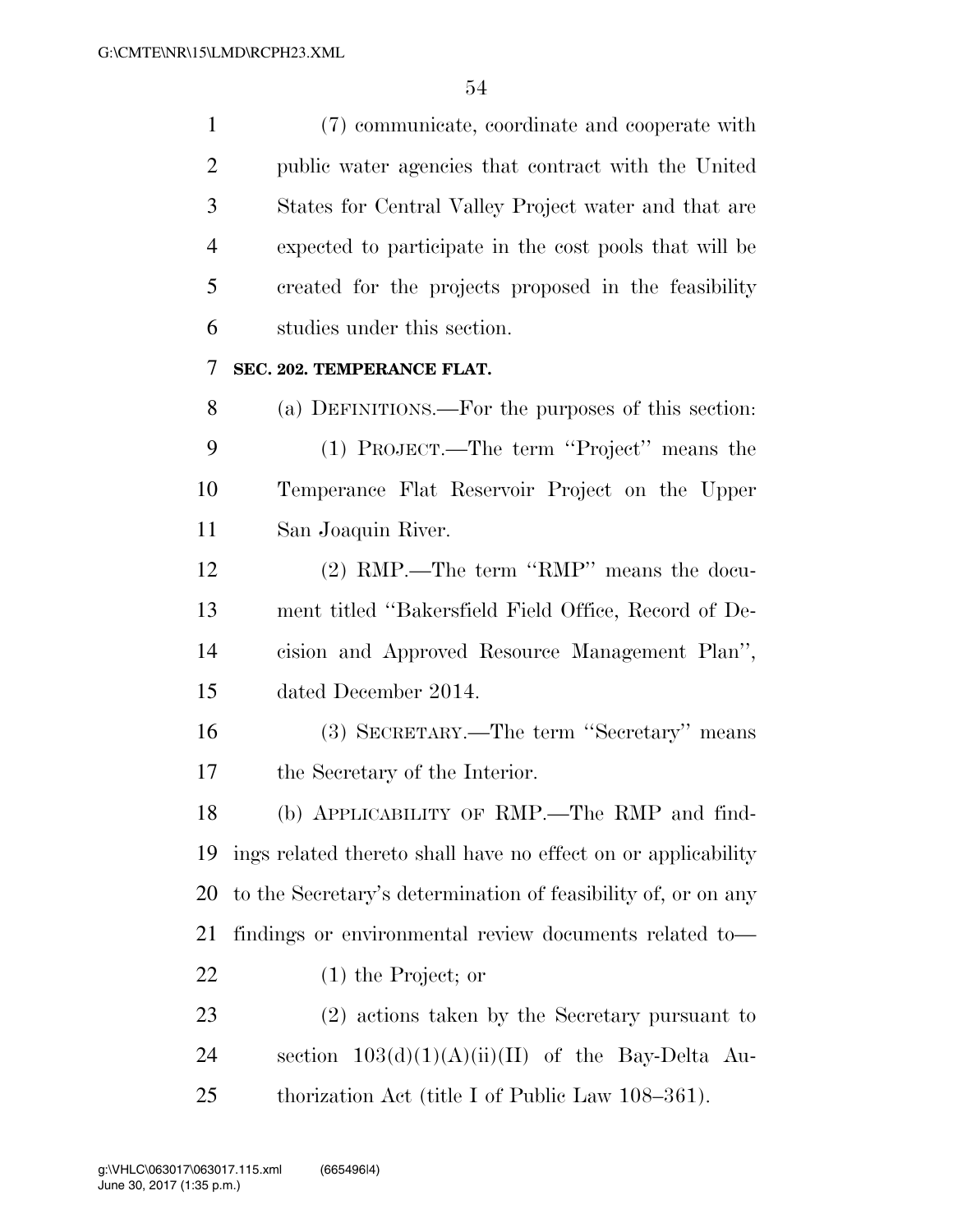(c) DUTIES OF SECRETARY UPON DETERMINATION OF FEASIBILITY.—If the Secretary finds the Project to be feasible, the Secretary shall manage the land rec- ommended in the RMP for designation under the Wild and Scenic Rivers Act (16 U.S.C. 1271 et seq.) in a manner that does not impede any environmental reviews, preconstruction, construction, or other activities of the Project, regardless of whether or not the Secretary sub- mits any official recommendation to Congress under the Wild and Scenic Rivers Act.

 (d) RESERVED WATER RIGHTS.—Effective Decem- ber 22, 2017, there shall be no Federal reserved water rights to any segment of the San Joaquin River related to the Project as a result of any designation made under the Wild and Scenic Rivers Act (16 U.S.C. 1271 et seq.).

### **SEC. 203. WATER STORAGE PROJECT CONSTRUCTION.**

 The Secretary of the Interior, acting through the Commissioner of the Bureau of Reclamation, may partner or enter into an agreement on the water storage projects identified in section 103(d)(1) of the Water Supply Reli- ability and Environmental Improvement Act (Public Law 108–361) (and Acts supplemental and amendatory to the Act) with local joint powers authorities formed pursuant to State law by irrigation districts and other local water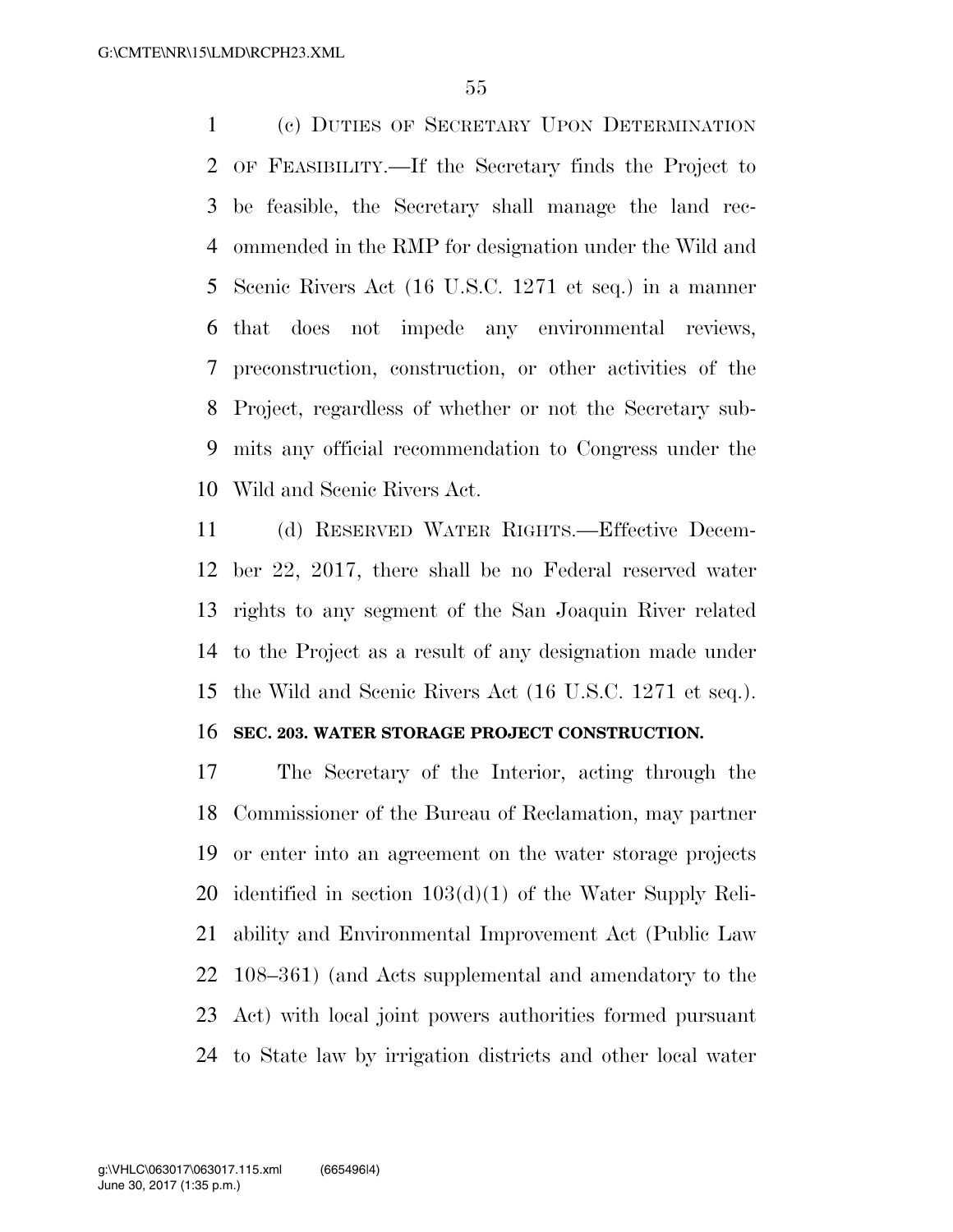districts and local governments within the applicable hy-drologic region, to advance those projects.

# **TITLE III—WATER RIGHTS PROTECTIONS**

### **SEC. 301. OFFSET FOR STATE WATER PROJECT.**

 (a) IMPLEMENTATION IMPACTS.—The Secretary of the Interior shall confer with the California Department of Fish and Wildlife in connection with the implementa- tion of this title on potential impacts to any consistency determination for operations of the State Water Project issued pursuant to California Fish and Game Code section 2080.1.

 (b) ADDITIONAL YIELD.—If, as a result of the appli- cation of this title, the California Department of Fish and Wildlife—

 (1) revokes the consistency determinations pur- suant to California Fish and Game Code section 2080.1 that are applicable to the State Water Project;

 (2) amends or issues one or more new consist- ency determinations pursuant to California Fish and Game Code section 2080.1 in a manner that directly or indirectly results in reduced water supply to the State Water Project as compared with the water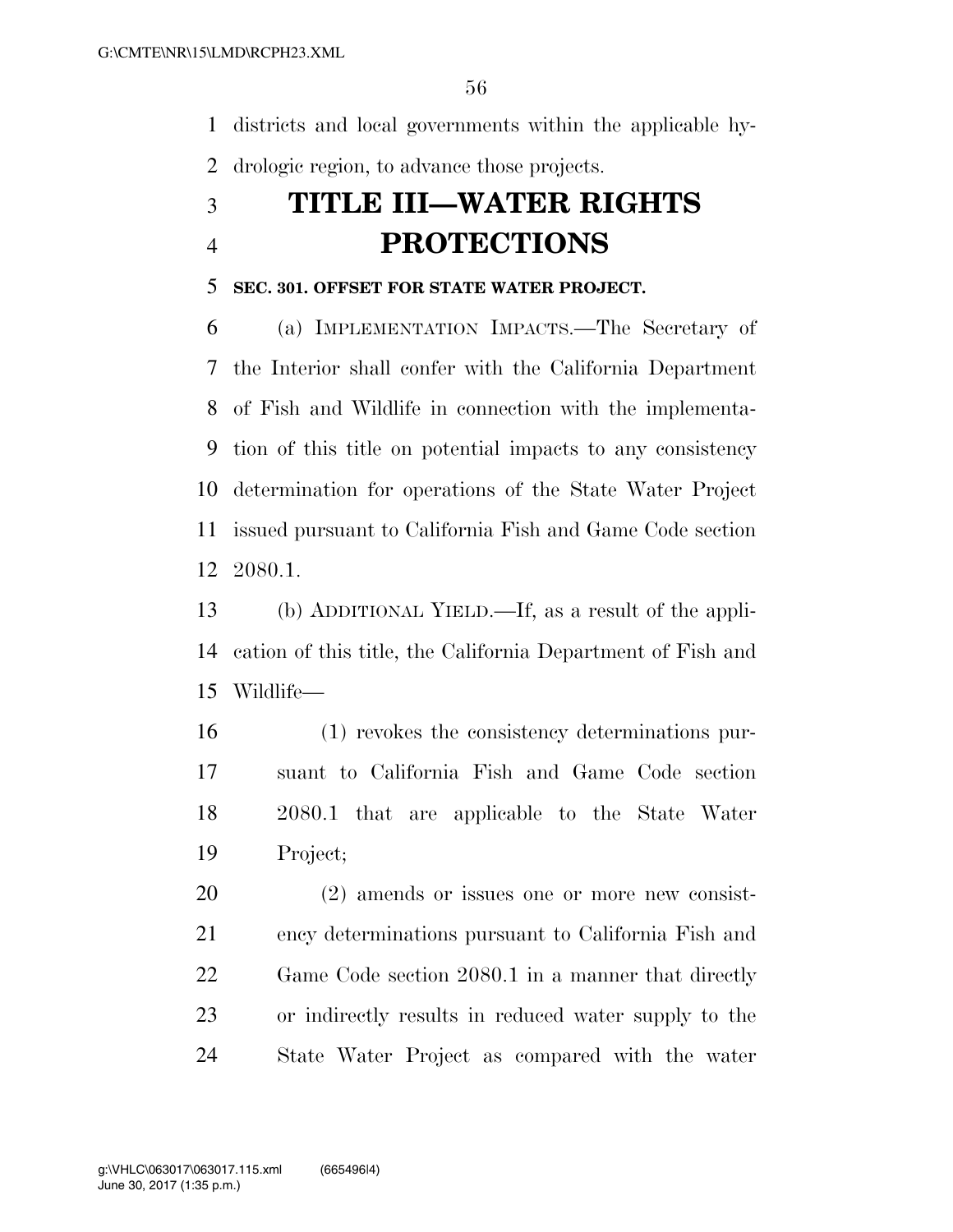- supply available under the smelt biological opinion and the salmonid biological opinion; or
- (3) requires take authorization under California Fish and Game Code section 2081 for operation of the State Water Project in a manner that directly or indirectly results in reduced water supply to the State Water Project as compared with the water supply available under the smelt biological opinion and the salmonid biological opinion, and as a con- sequence of the Department's action, Central Valley Project yield is greater than it would have been ab- sent the Department's actions, then that additional yield shall be made available to the State Water Project for delivery to State Water Project contrac- tors to offset losses resulting from the Department's action.

 (c) NOTIFICATION RELATED TO ENVIRONMENTAL PROTECTIONS.—The Secretary of the Interior shall imme- diately notify the Director of the California Department of Fish and Wildlife in writing if the Secretary of the Inte- rior determines that implementation of the smelt biological opinion and the salmonid biological opinion consistent with this title reduces environmental protections for any species covered by the opinions.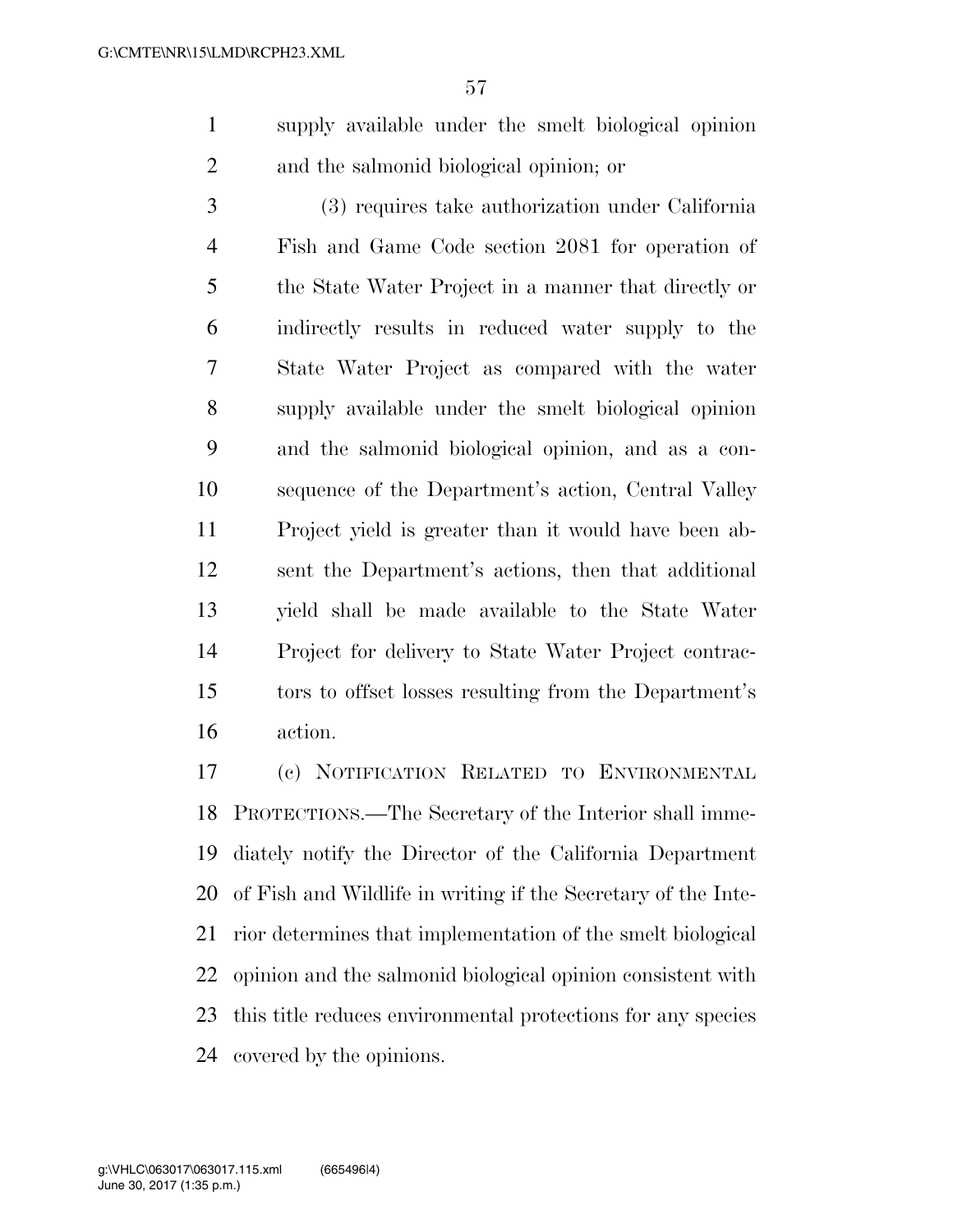## **SEC. 302. AREA OF ORIGIN PROTECTIONS.**

 (a) IN GENERAL.—The Secretary of the Interior is directed, in the operation of the Central Valley Project, to adhere to California's water rights laws governing water rights priorities and to honor water rights senior to those held by the United States for operation of the Central Val- ley Project, regardless of the source of priority, including any appropriative water rights initiated prior to December 19, 1914, as well as water rights and other priorities per- fected or to be perfected pursuant to California Water Code Part 2 of Division 2. Article 1.7 (commencing with section 1215 of chapter 1 of part 2 of division 2, sections 10505, 10505.5, 11128, 11460, 11461, 11462, and 11463, and sections 12200 through 12220, inclusive).

 (b) DIVERSIONS.—Any action undertaken by the Sec- retary of the Interior and the Secretary of Commerce pur- suant to both this title and section 7 of the Endangered Species Act of 1973 (16 U.S.C. 1531 et seq.) that requires that diversions from the Sacramento River or the San Joa- quin River watersheds upstream of the Delta be bypassed shall not be undertaken in a manner that alters the water rights priorities established by California law.

# **SEC. 303. NO REDIRECTED ADVERSE IMPACTS.**

 (a) IN GENERAL.—The Secretary of the Interior shall ensure that, except as otherwise provided for in a water service or repayment contract, actions taken in compliance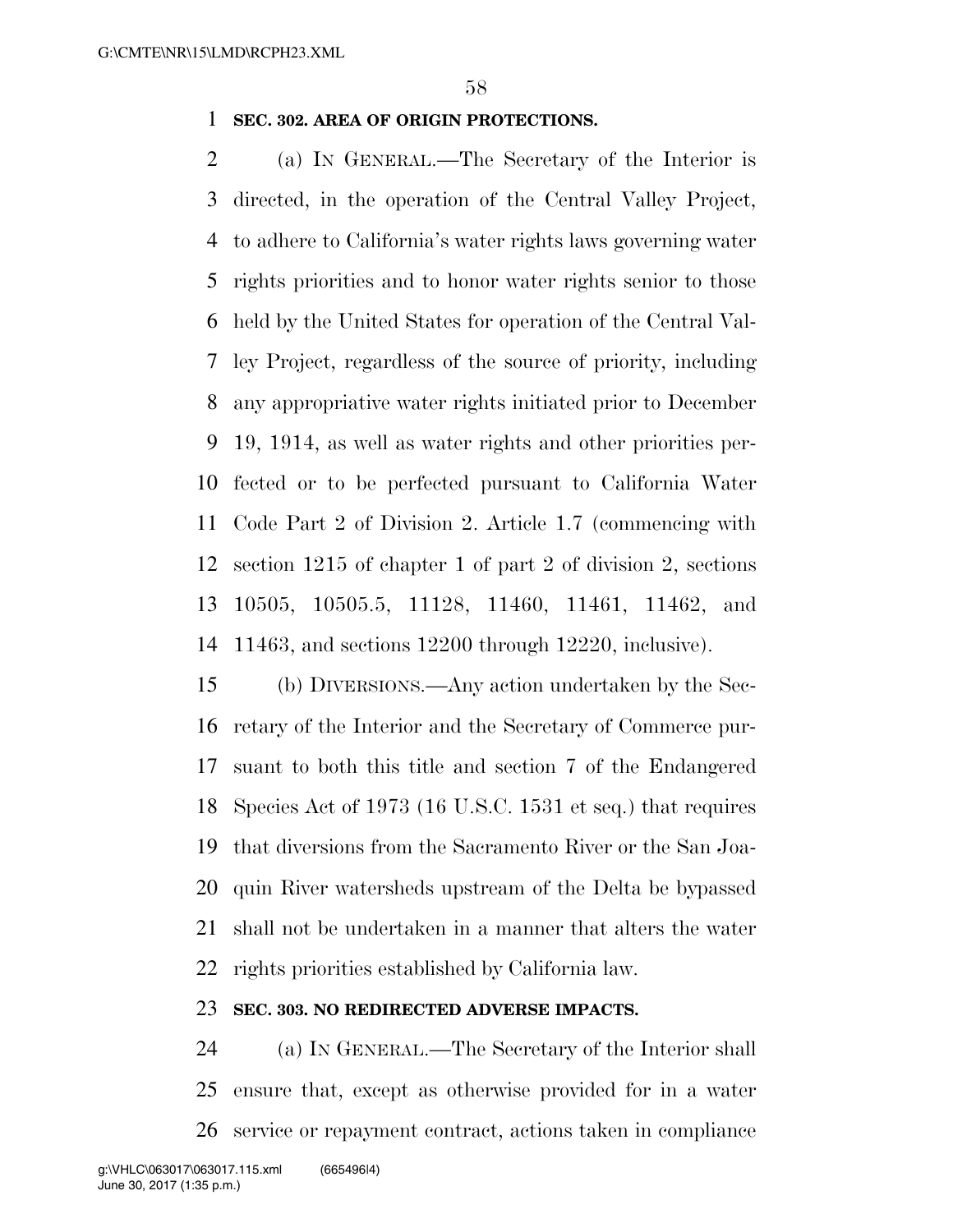with legal obligations imposed pursuant to or as a result of this title, including such actions under section 7 of the Endangered Species Act of 1973 (16 U.S.C. 1531 et seq.) and other applicable Federal and State laws, shall not di-rectly or indirectly—

 (1) result in the involuntary reduction of water supply or fiscal impacts to individuals or districts who receive water from either the State Water Project or the United States under water rights set- tlement contracts, exchange contracts, water service contracts, repayment contracts, or water supply con-tracts; or

 (2) cause redirected adverse water supply or fis- cal impacts to those within the Sacramento River watershed, the San Joaquin River watershed or the State Water Project service area.

 (b) COSTS.—To the extent that costs are incurred solely pursuant to or as a result of this title and would not otherwise have been incurred by any entity or public or local agency or subdivision of the State of California, such costs shall not be borne by any such entity, agency, or subdivision of the State of California, unless such costs are incurred on a voluntary basis.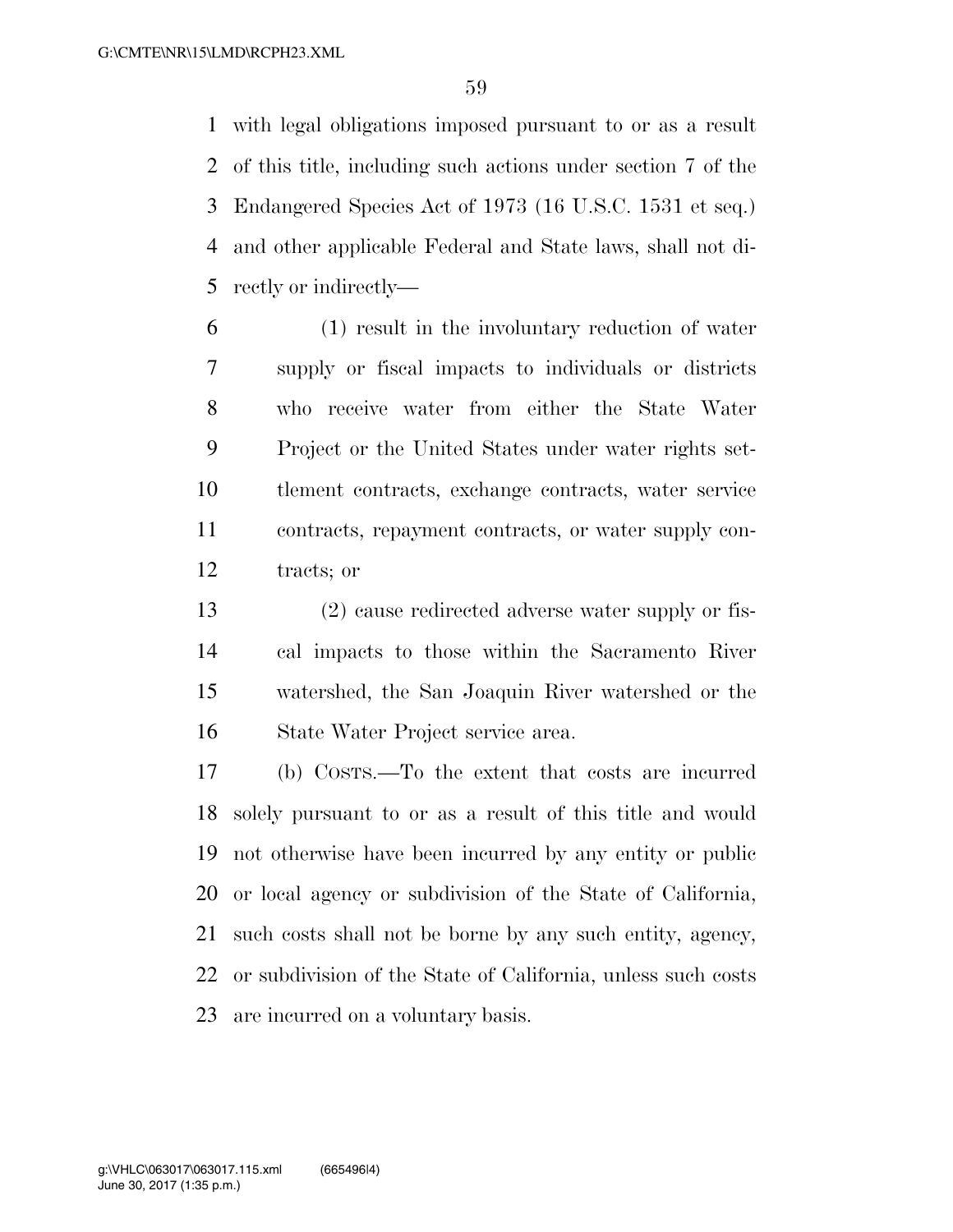| $\mathbf{1}$   | (c) RIGHTS AND OBLIGATIONS NOT MODIFIED OR                 |
|----------------|------------------------------------------------------------|
| 2              | AMENDED.—Nothing in this title shall modify or amend       |
| 3              | the rights and obligations of the parties to any existing— |
| $\overline{4}$ | (1) water service, repayment, settlement, pur-             |
| 5              | chase, or exchange contract with the United States,        |
| 6              | including the obligation to satisfy exchange contracts     |
| 7              | and settlement contracts prior to the allocation of        |
| 8              | any other Central Valley Project water; or                 |
| 9              | (2) State Water Project water supply or settle-            |
| 10             | ment contract with the State.                              |
| 11             | SEC. 304. ALLOCATIONS FOR SACRAMENTO VALLEY CON-           |
| 12             | <b>TRACTORS.</b>                                           |
|                |                                                            |
| 13             | (a) ALLOCATIONS.—                                          |
| 14             | (1) IN GENERAL.—Subject to paragraph $(2)$                 |
| 15             | and subsection (b), the Secretary of the Interior is       |
| 16             | directed, in the operation of the Central Valley           |
| 17             | Project, to allocate water provided for irrigation pur-    |
| 18             | poses to existing Central Valley Project agricultural      |
| 19             | service contractors within the Sacramento<br>water         |
| 20             | River Watershed in compliance with the following:          |
| 21             | $(A)$ Not less than 100 percent of their con-              |
| 22             | tract quantities in a "Wet" year.                          |
| 23             | (B) Not less than 100 percent of their con-                |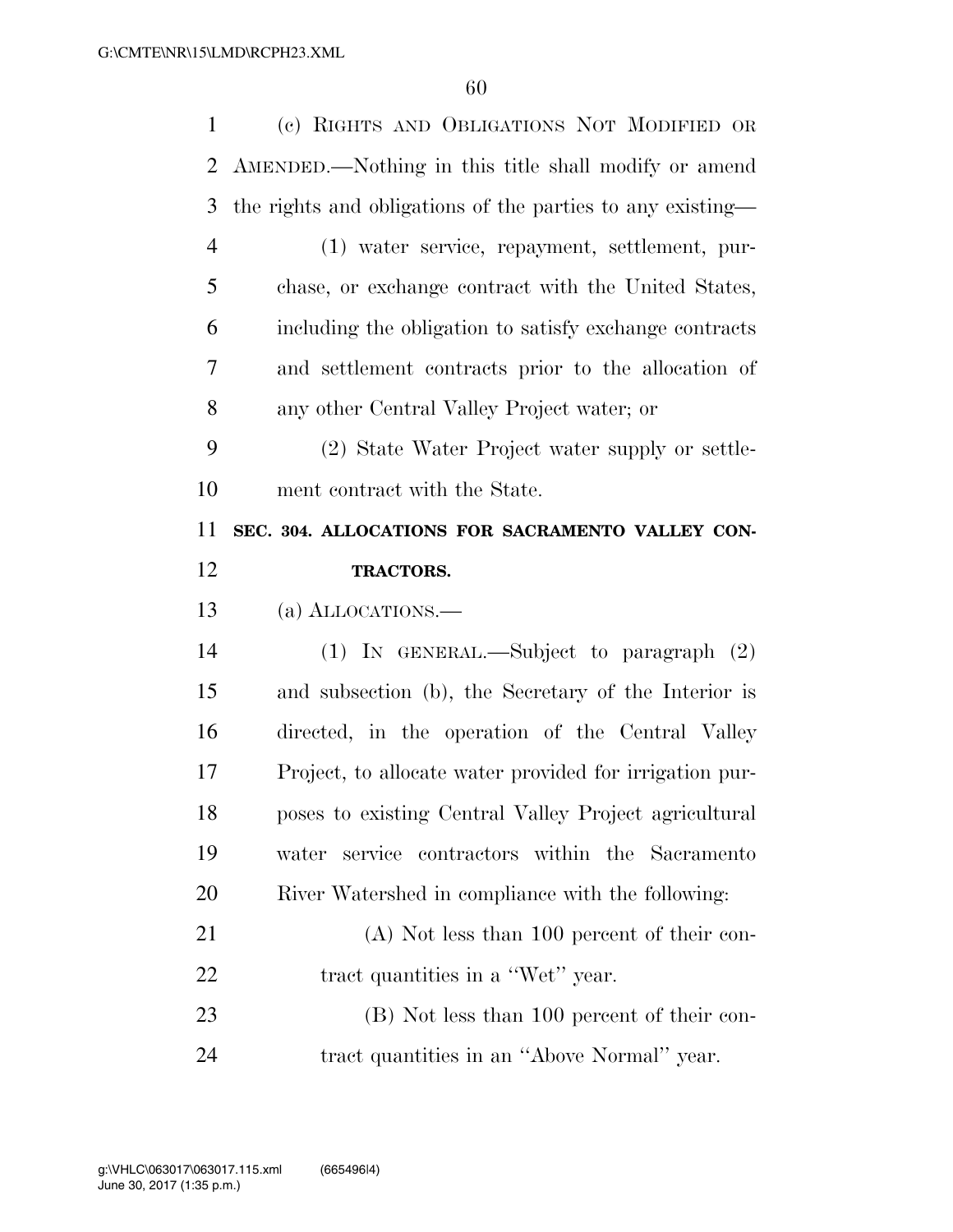(C) Not less than 100 percent of their con- tract quantities in a ''Below Normal'' year that is preceded by an ''Above Normal'' or a ''Wet'' year.

 (D) Not less than 50 percent of their con- tract quantities in a ''Dry'' year that is pre- ceded by a ''Below Normal'', an ''Above Nor-mal'', or a ''Wet'' year.

 (E) In all other years not identified herein, the allocation percentage for existing Central Valley Project agricultural water service con- tractors within the Sacramento River Water- shed shall not be less than twice the allocation percentage to south-of-Delta Central Valley Project agricultural water service contractors, up to 100 percent; provided, that nothing here- in shall preclude an allocation to existing Cen- tral Valley Project agricultural water service contractors within the Sacramento River Water- shed that is greater than twice the allocation percentage to south-of-Delta Central Valley Project agricultural water service contractors. (2) CONDITIONS.—The Secretary's actions

under paragraph (1) shall be subject to—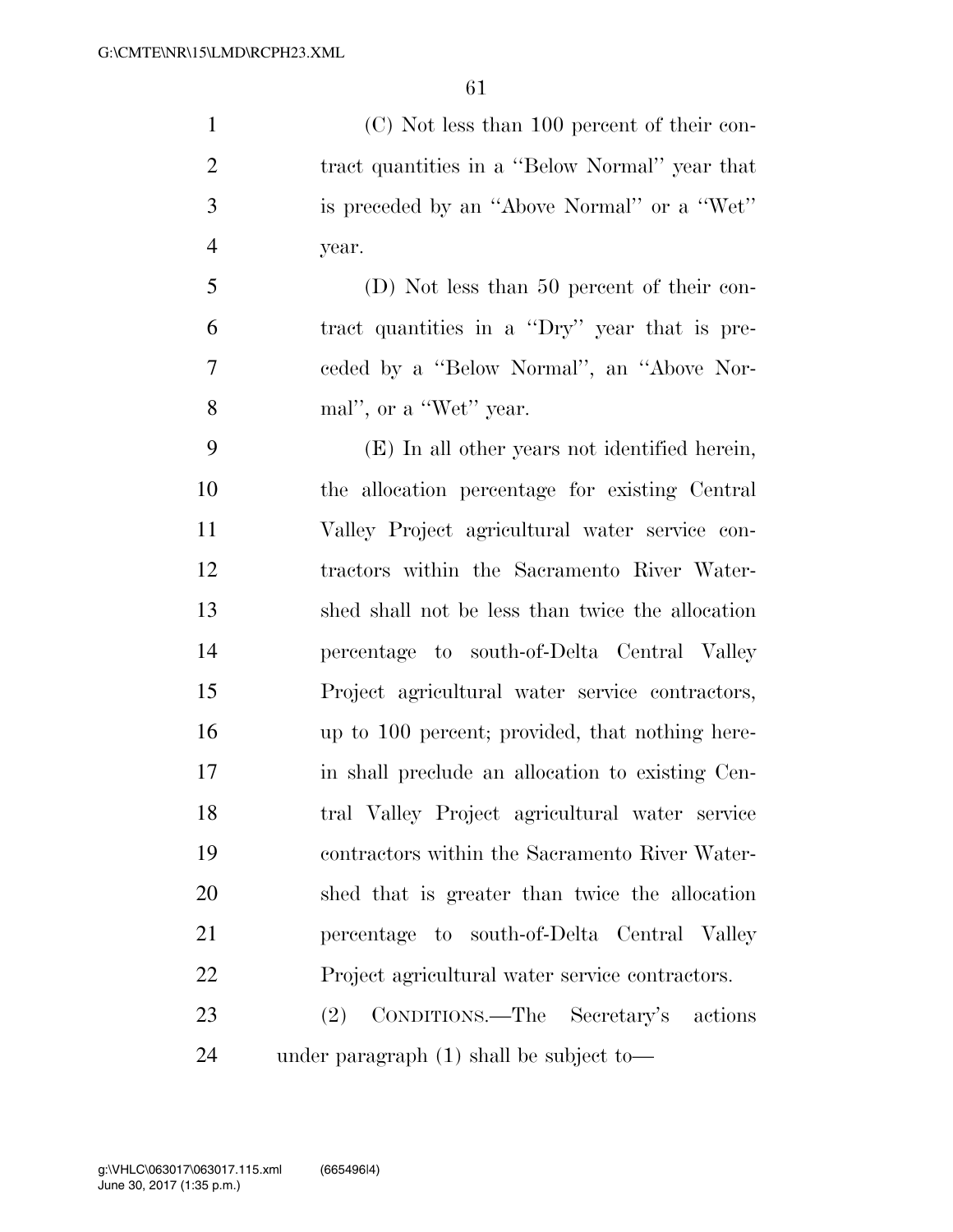| $\mathbf{1}$   | (A) the priority of individuals or entities         |
|----------------|-----------------------------------------------------|
| $\overline{2}$ | with Sacramento River water rights, including       |
| 3              | those with Sacramento River Settlement Con-         |
| $\overline{4}$ | tracts, that have priority to the diversion and     |
| 5              | use of Sacramento River water over water            |
| 6              | rights held by the United States for operations     |
| 7              | of the Central Valley Project;                      |
| 8              | (B) the United States obligation to make            |
| 9              | a substitute supply of water available to the       |
| 10             | San Joaquin River Exchange Contractors; and         |
| 11             | (C) the Secretary's obligation to make              |
| 12             | water available to managed wetlands pursuant        |
| 13             | to section $3406(d)$ of the Central Valley Project  |
| 14             | Improvement Act (Public Law 102–575).               |
| 15             | (b) PROTECTION OF MUNICIPAL AND INDUSTRIAL          |
| 16             | SUPPLIES.—Nothing in subsection (a) shall be deemed |
| 17             | $to-$                                               |
| 18             | (1) modify any provision of a water service con-    |
| 19             | tract that addresses municipal and industrial water |
| 20             | shortage policies of the Secretary;                 |
| 21             | (2) affect or limit the authority of the Secretary  |
| 22             | to adopt or modify municipal and industrial water   |
| 23             | shortage policies;                                  |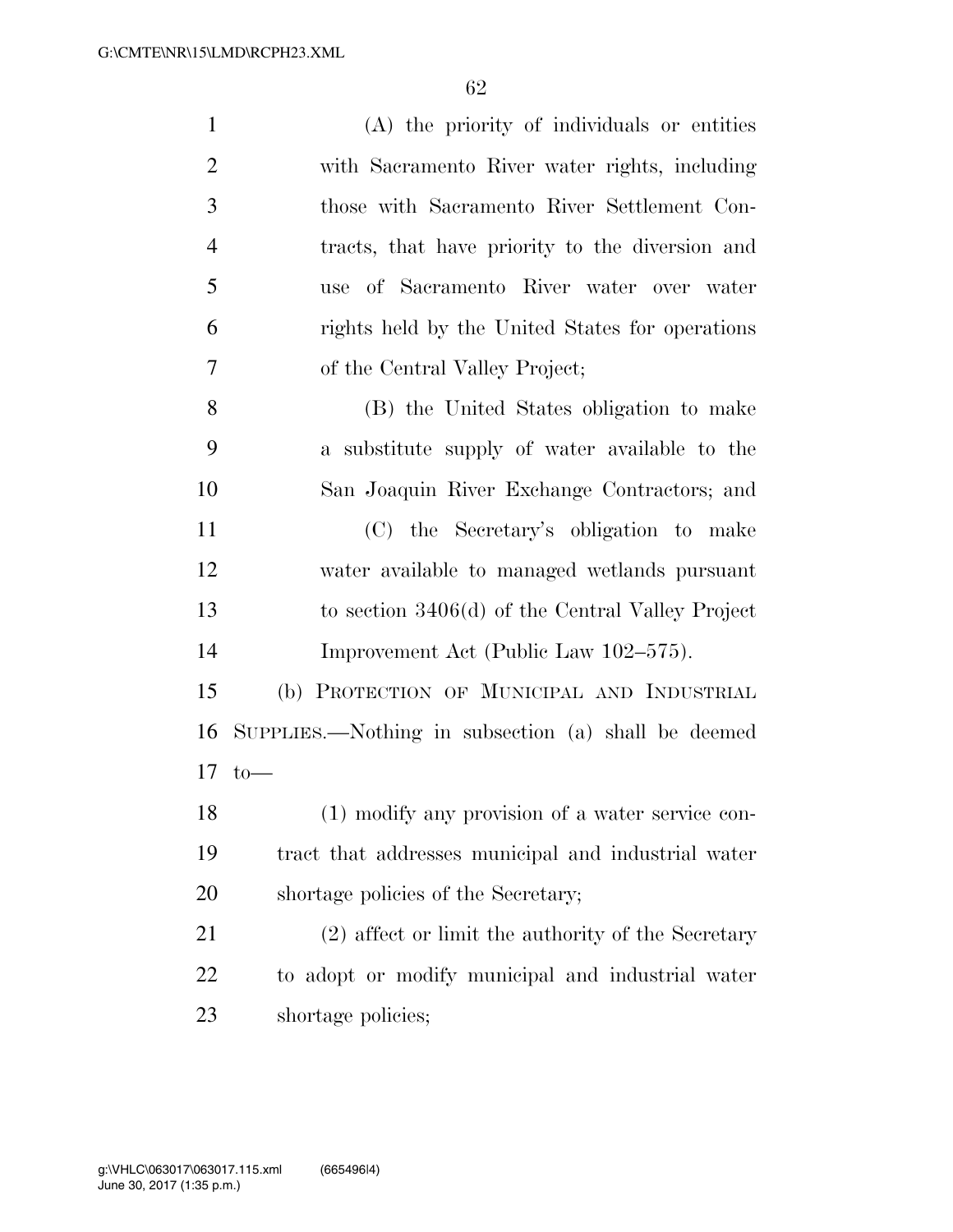(3) affect or limit the authority of the Secretary to implement municipal and industrial water short-age policies; or

 (4) affect allocations to Central Valley Project municipal and industrial contractors pursuant to such policies.

 Neither subsection (a) nor the Secretary's implementation of subsection (a) shall constrain, govern, or affect, di- rectly, the operations of the Central Valley Project's American River Division or any deliveries from that Divi-sion, its units or facilities.

 (c) NO EFFECT ON ALLOCATIONS.—This section shall not—

(1) affect the allocation of water to Friant Divi-

sion contractors; or

 (2) result in the involuntary reduction in con- tract water allocations to individuals or entities with contracts to receive water from the Friant Division. (d) PROGRAM FOR WATER RESCHEDULING.—The Secretary of the Interior shall develop and implement a program, not later than 1 year after the date of the enact- ment of this Act, to provide for the opportunity for exist- ing Central Valley Project agricultural, municipal, and in- dustrial water service contractors within the Sacramento River Watershed to reschedule water, provided for under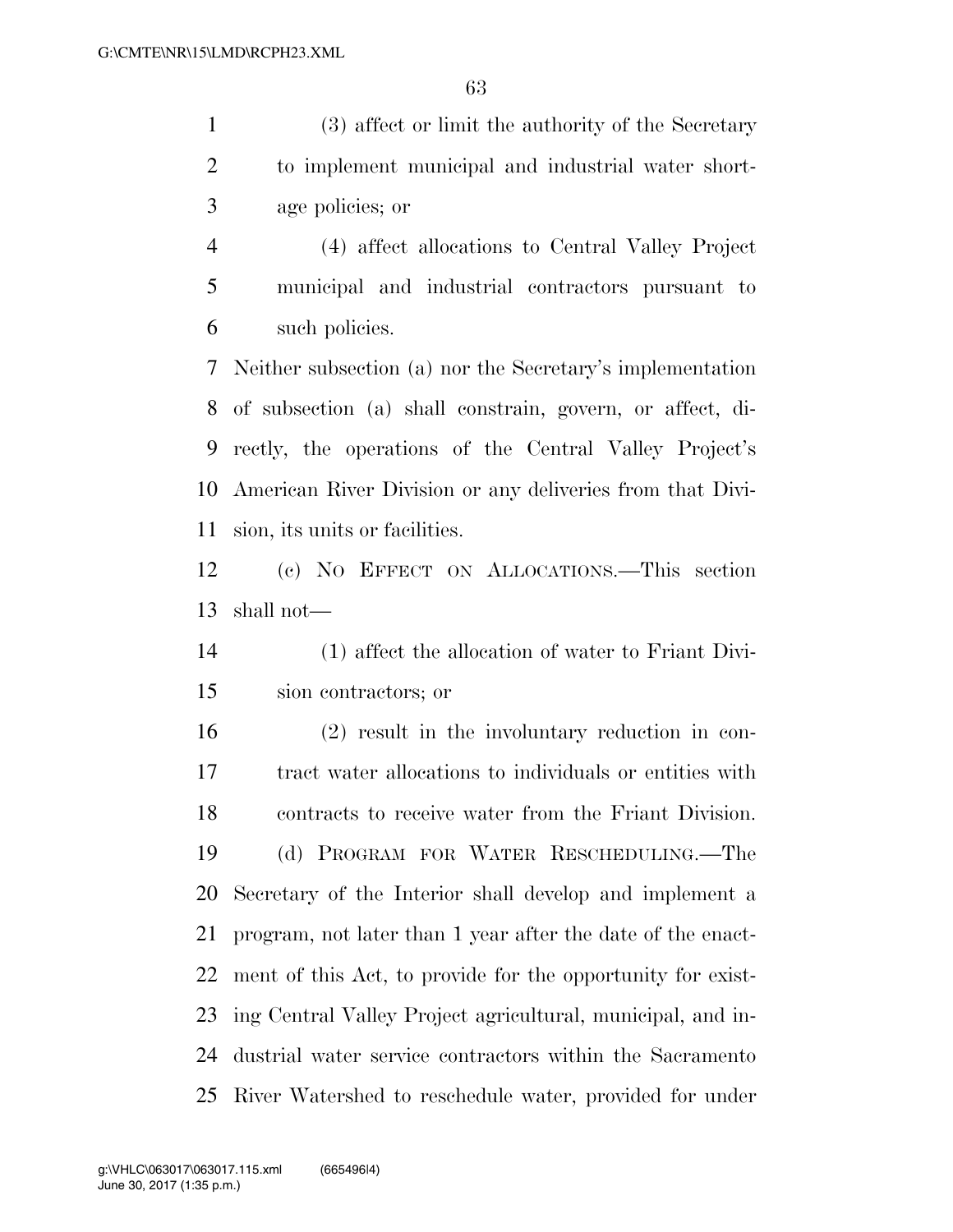their Central Valley Project water service contracts, from one year to the next.

- (e) DEFINITIONS.—In this section:
- (1) The term ''existing Central Valley Project agricultural water service contractors within the Sacramento River Watershed'' means water service contractors within the Shasta, Trinity, and Sac- ramento River Divisions of the Central Valley Project, that have a water service contract in effect, on the date of the enactment of this section, that provides water for irrigation.
- (2) The year type terms used in subsection (a) have the meaning given those year types in the Sac-ramento Valley Water Year Type (40–30–30) Index.

# **SEC. 305. EFFECT ON EXISTING OBLIGATIONS.**

 Nothing in this title preempts or modifies any exist- ing obligation of the United States under Federal reclama- tion law to operate the Central Valley Project in con- formity with State law, including established water rights priorities.

# **TITLE IV—MISCELLANEOUS**

# **SEC. 401. WATER SUPPLY ACCOUNTING.**

 (a) IN GENERAL.—All Central Valley Project water, except Central Valley Project water released pursuant to U.S. Department of the Interior Record of Decision, Trin-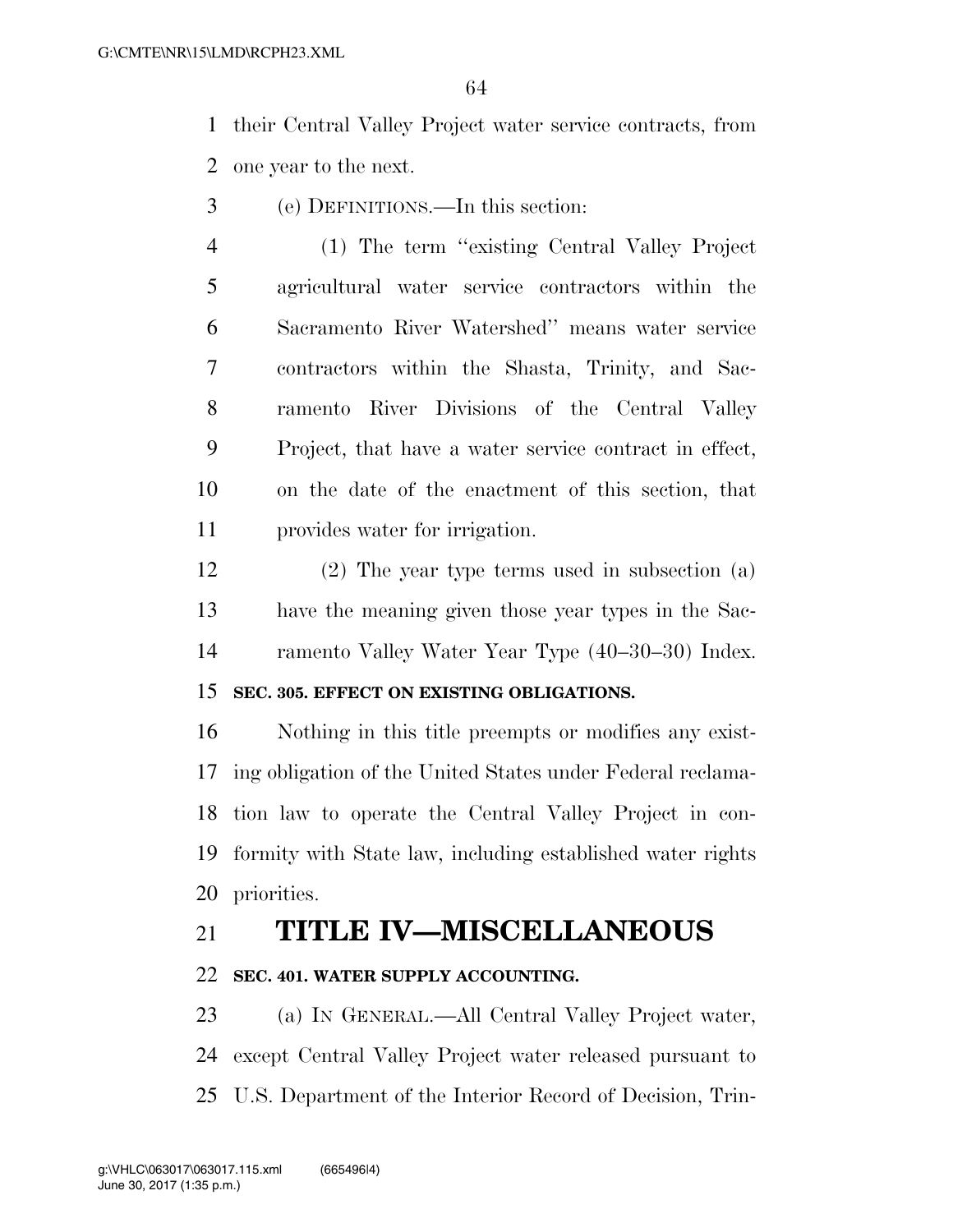ity River Mainstem Fishery Restoration Final Environ- mental Impact Statement/Environmental Impact Report dated December 2000 used to implement an action under- taken for a fishery beneficial purpose that was not im- posed by terms and conditions existing in licenses, per- mits, and other agreements pertaining to the Central Val- ley Project under applicable State or Federal law existing on October 30, 1992, shall be credited to the quantity of Central Valley Project yield dedicated and managed under this section; provided, that nothing herein shall affect the Secretary of the Interior's duty to comply with any other- wise lawful requirement imposed on operations of the Cen- tral Valley Project under any provision of Federal or State law.

 (b) RECLAMATION POLICIES AND ALLOCATIONS.— Reclamation policies and allocations shall not be based upon any premise or assumption that Central Valley Project contract supplies are supplemental or secondary to any other contractor source of supply.

# **SEC. 402. OPERATIONS OF THE TRINITY RIVER DIVISION.**

 The Secretary of the Interior, in the operation of the Trinity River Division of the Central Valley Project, shall not make releases from Lewiston Dam in excess of the volume for each water-year type required by the U.S. De-partment of the Interior Record of Decision, Trinity River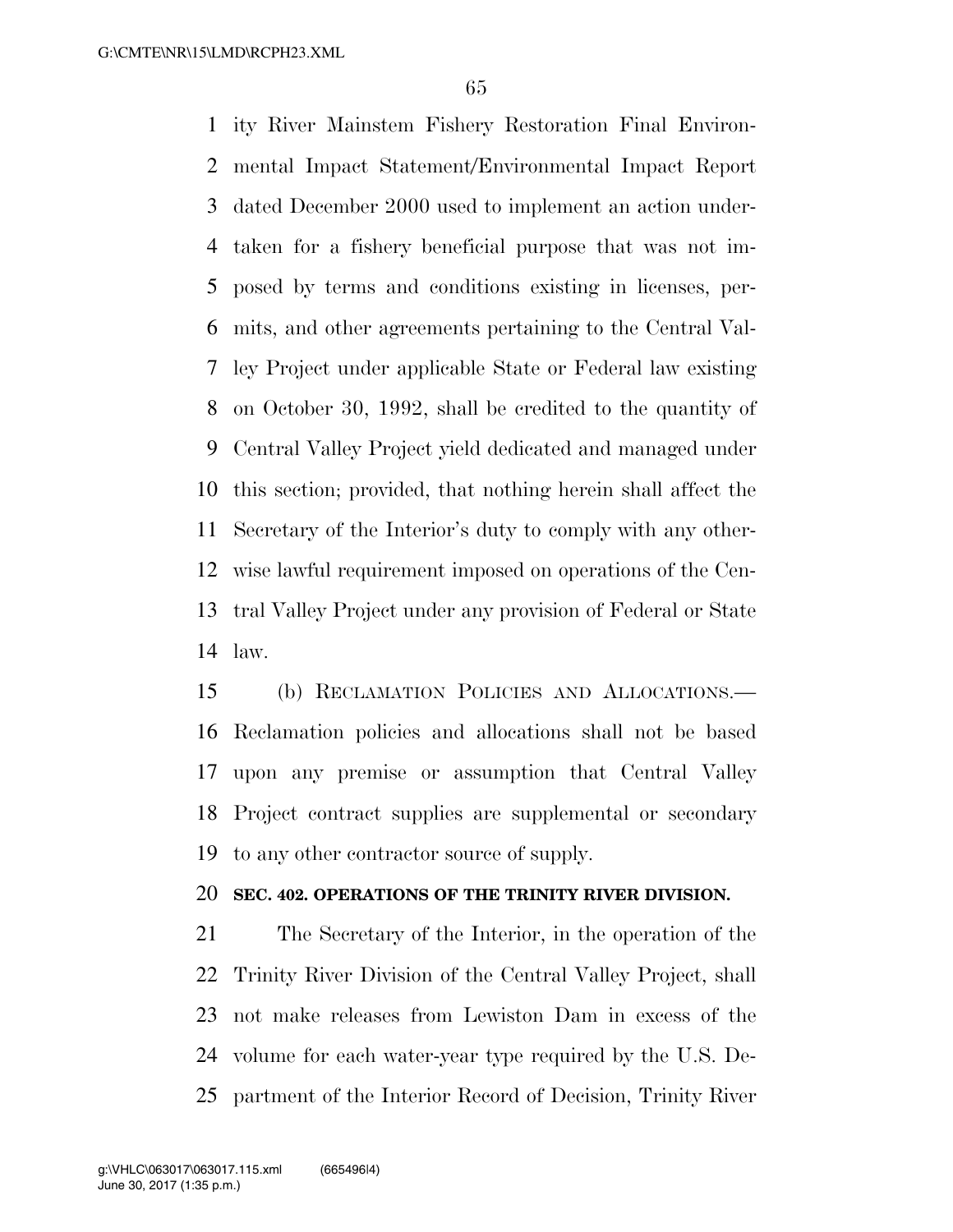Mainstem Fishery Restoration Final Environmental Im- pact Statement/Environmental Impact Report dated De-cember 2000.

 (1) A maximum of 369,000 acre-feet in a ''Critically Dry'' year.

 (2) A maximum of  $453,000$  acre-feet in a 7 "Dry" year.

8 (3) A maximum of  $647,000$  acre-feet in a "Nor-mal'' year.

 (4) A maximum of 701,000 acre-feet in a 11 'Wet'' year.

 (5) A maximum of 815,000 acre-feet in an 13 "Extremely Wet" year.

### **SEC. 403. REPORT ON RESULTS OF WATER USAGE.**

 The Secretary of the Interior, in consultation with the Secretary of Commerce and the Secretary of Natural Re- sources of the State of California, shall publish an annual report detailing instream flow releases from the Central Valley Project and California State Water Project, their explicit purpose and authority, and all measured environ-mental benefit as a result of the releases.

# **SEC. 404. KLAMATH PROJECT CONSULTATION APPLICANTS.**

 If the Bureau of Reclamation initiates or reinitiates consultation with the U.S. Fish and Wildlife Service or the National Marine Fisheries Service under section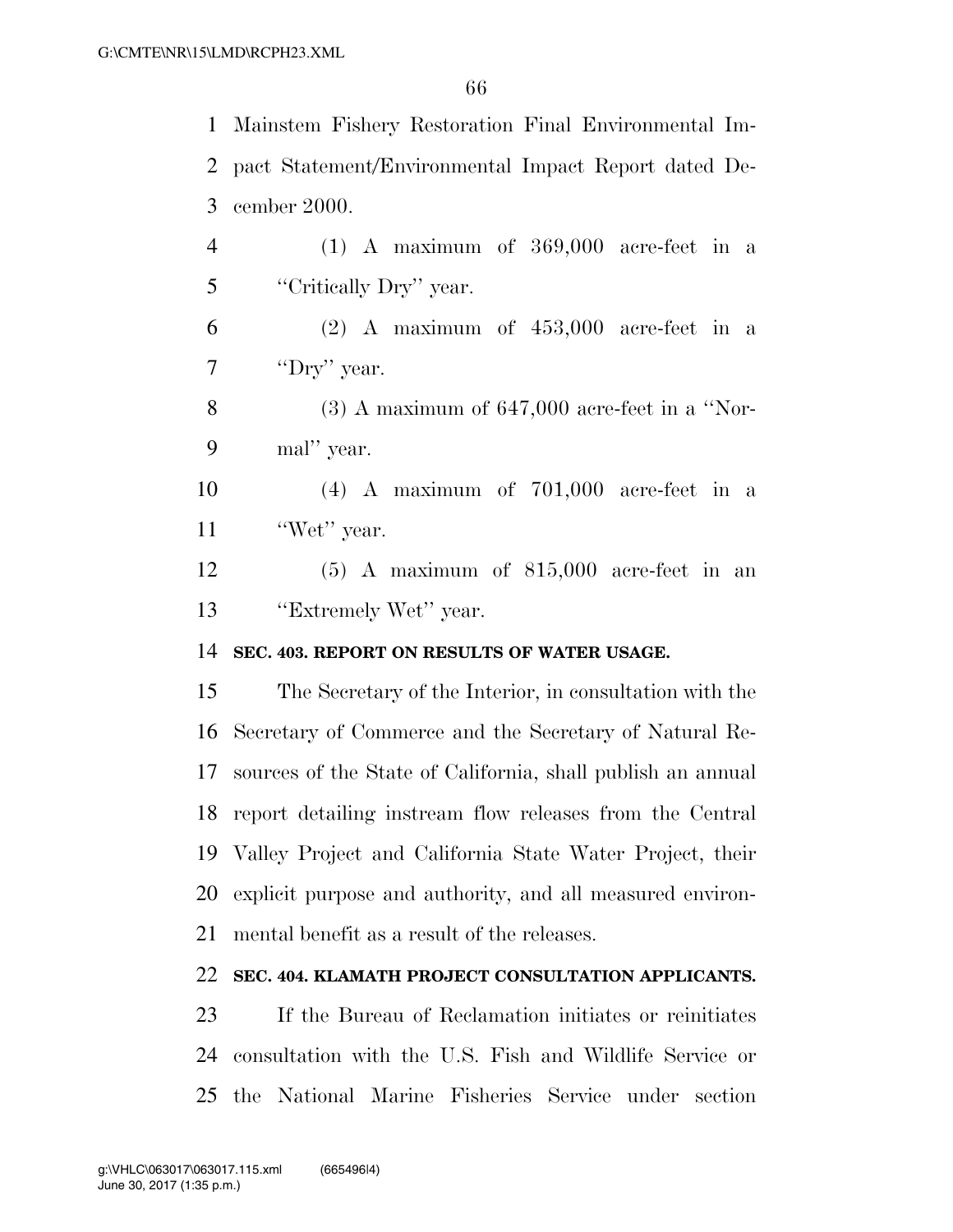7(a)(2) of the Endangered Species Act of 1973 (16 U.S.C. 2 1536(a)(2)), with respect to construction or operation of the Klamath Project (or any part thereof), Klamath Project contractors shall be accorded all the rights and responsibilities extended to applicants in the consultation process. Upon request of the Klamath Project contractors, they may be represented through an association or organi-zation.

### **SEC. 405. CA STATE WATER RESOURCES CONTROL BOARD.**

 (a) IN GENERAL.—In carrying out this Act, the Sec-retaries shall—

 (1) recognize Congressional opposition to the violation of private property rights by the California State Water Resources Control Board in their pro- posal to require a minimum percentage of unimpaired flows in the main tributaries of the San Joaquin River; and

 (2) recognize the need to provide reliable water supplies to municipal, industrial, and agricultural users across the State.

# **TITLE V—WATER SUPPLY PERMITTING ACT**

### **SEC. 501. SHORT TITLE.**

 This title may be cited as the ''Water Supply Permit-ting Coordination Act''.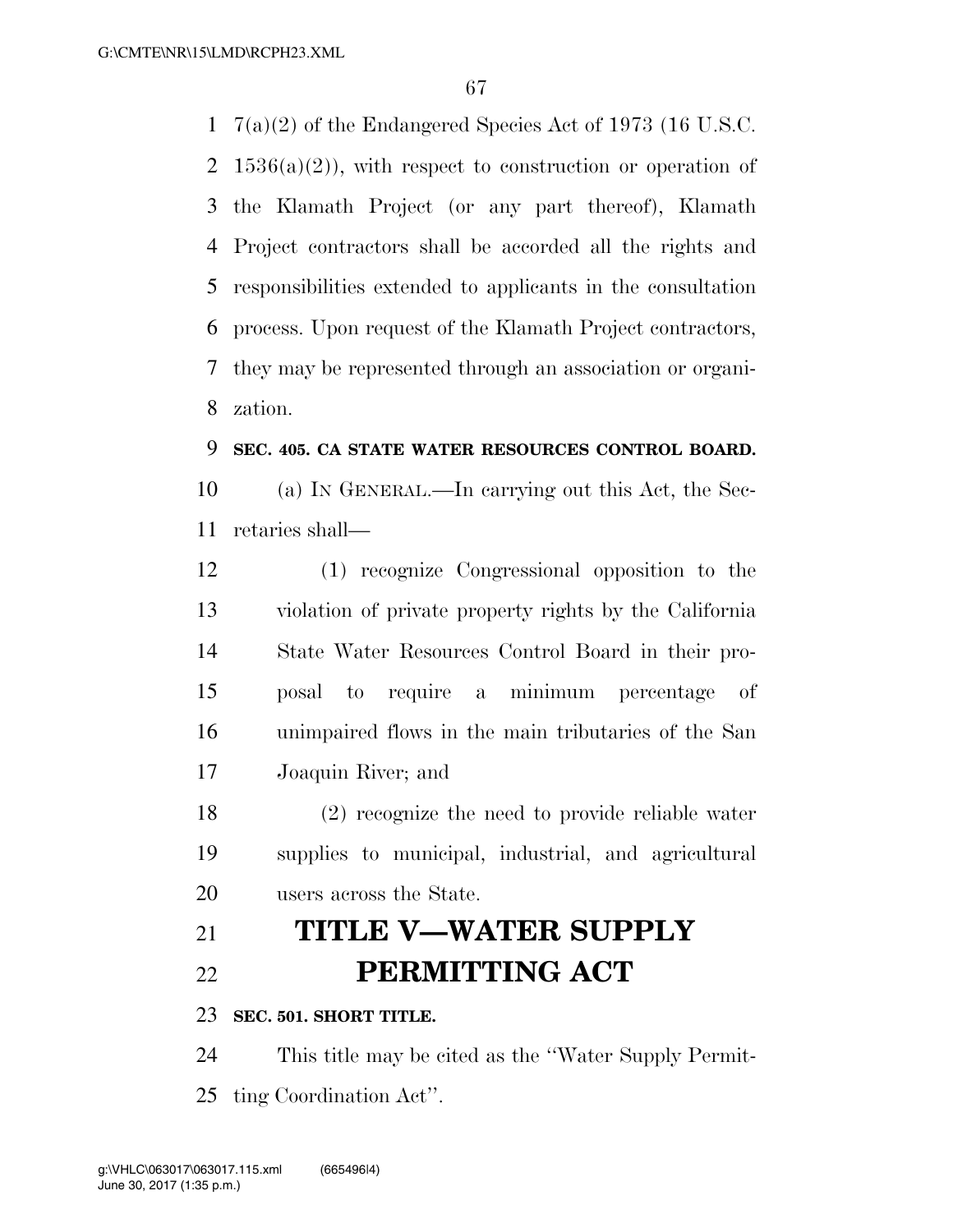# **SEC. 502. DEFINITIONS.**

In this title:

 (1) SECRETARY.—The term ''Secretary'' means the Secretary of the Interior.

 (2) BUREAU.—The term ''Bureau'' means the Bureau of Reclamation.

 (3) QUALIFYING PROJECTS.—The term ''quali-fying projects''—

 (A) means new surface water storage projects in the States covered under the Act of June 17, 1902 (32 Stat. 388, chapter 1093), and Acts supplemental to and amendatory of 13 that Act (43 U.S.C. 371 et seq.) constructed on lands administered by the Department of the Interior or the Department of Agriculture, ex- clusive of any easement, right-of-way, lease, or any private holding, unless the project applicant elects not to participate in the process author-ized by this Act; and

 (B) includes State-led storage projects (as 21 defined in section  $4007(a)(2)$  of the WIIN Act) for new surface water storage projects in the 23 States covered under the Act of June 17, 1902 (32 Stat. 388, chapter 1093), and Acts supple- mental to and amendatory of that Act (43 U.S.C. 371 et seq.) constructed on lands ad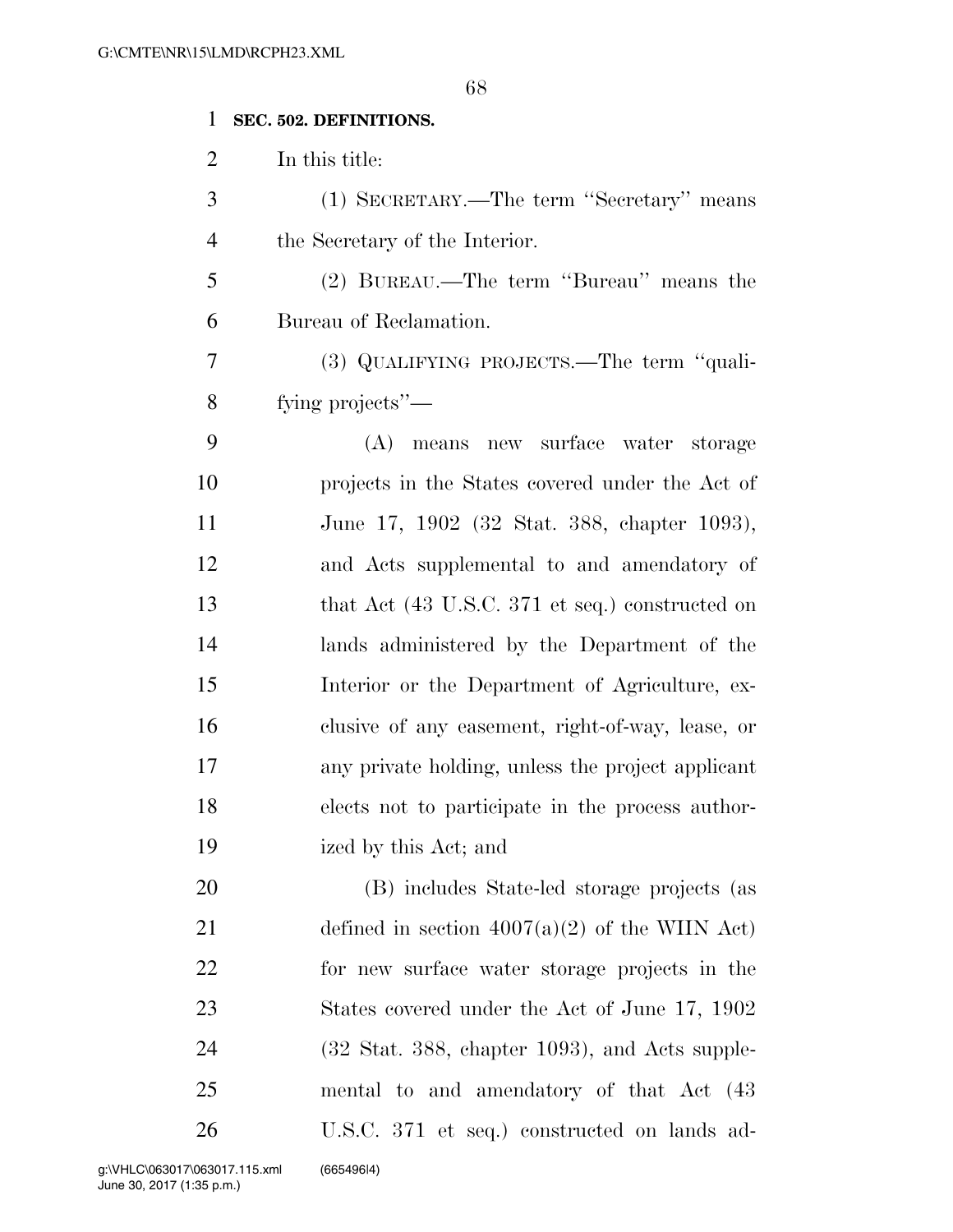ministered by the Department of the Interior or 2 the Department of Agriculture, exclusive of any easement, right-of-way, lease, or any private holding, unless the project applicant elects not to participate in the process authorized by this Act.

 (4) COOPERATING AGENCIES.—The term ''co- operating agency'' means a Federal agency with ju- risdiction over a review, analysis, opinion, statement, permit, license, or other approval or decision re- quired for a qualifying project under applicable Fed- eral laws and regulations, or a State agency subject 13 to section  $503(c)$ .

### **SEC. 503. ESTABLISHMENT OF LEAD AGENCY AND COOPER-**

#### **ATING AGENCIES.**

 (a) ESTABLISHMENT OF LEAD AGENCY.—The Bu- reau of Reclamation is established as the lead agency for purposes of coordinating all reviews, analyses, opinions, statements, permits, licenses, or other approvals or deci- sions required under Federal law to construct qualifying projects.

 (b) IDENTIFICATION AND ESTABLISHMENT OF CO- OPERATING AGENCIES.—The Commissioner of the Bureau shall—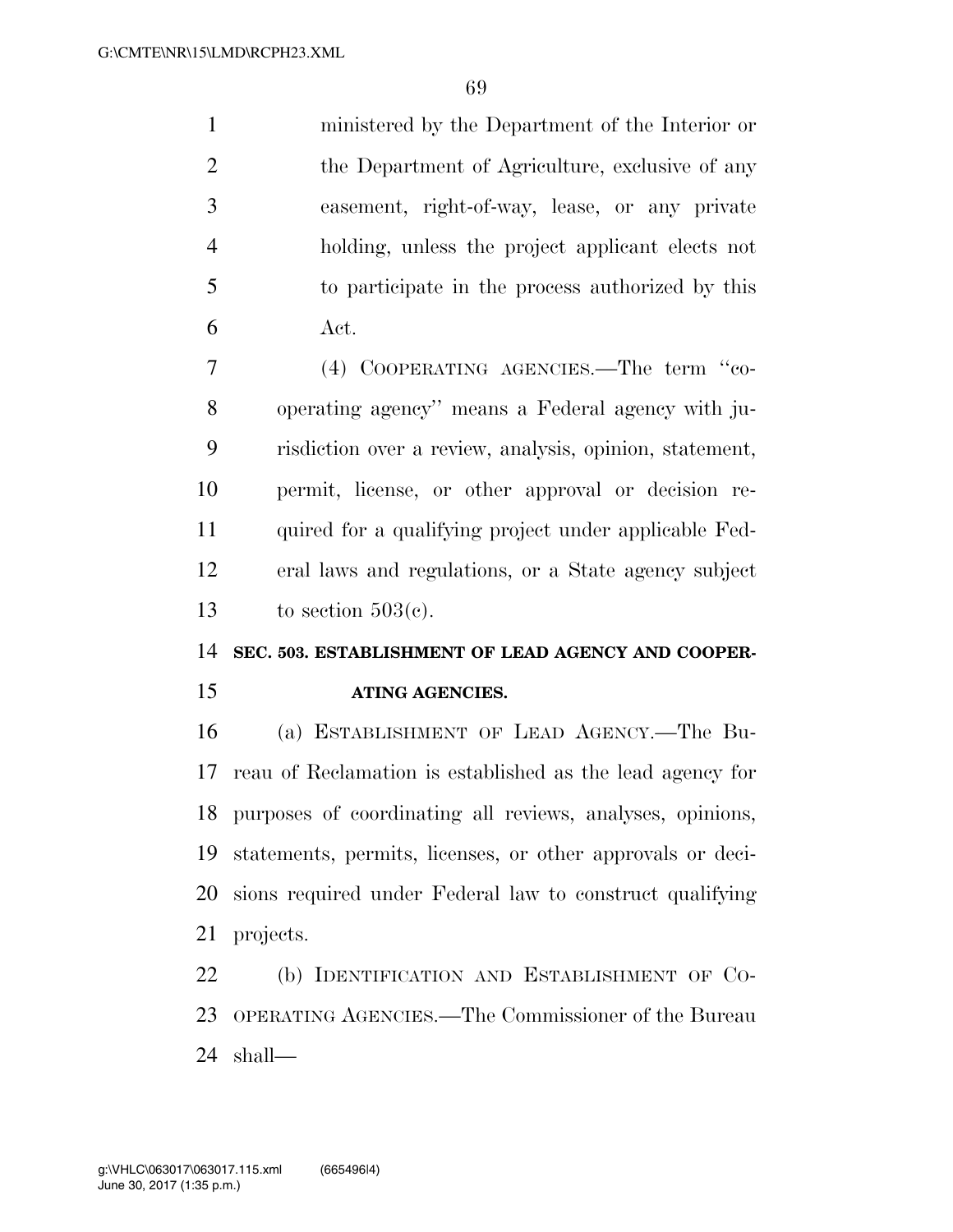| $\mathbf{1}$   | (1) identify, as early as practicable upon receipt    |
|----------------|-------------------------------------------------------|
| $\overline{2}$ | of an application for a qualifying project, any Fed-  |
| 3              | eral agency that may have jurisdiction over a review, |
| $\overline{4}$ | analysis, opinion, statement, permit, license, ap-    |
| 5              | proval, or decision required for a qualifying project |
| 6              | under applicable Federal laws and regulations; and    |
| 7              | (2) notify any such agency, within a reasonable       |
| 8              | time frame, that the agency has been designated as    |
| 9              | a cooperating agency in regards to the qualifying     |
| 10             | project unless that agency responds to the Bureau in  |
| 11             | writing, within a time frame set forth by the Bureau, |
| 12             | notifying the Bureau that the agency—                 |
| 13             | (A) has no jurisdiction or authority with             |
| 14             | respect to the qualifying project;                    |
| 15             | (B) has no expertise or information rel-              |
| 16             | evant to the qualifying project or any review,        |
| 17             | analysis, opinion, statement, permit, license, or     |
| 18             | other approval or decision associated therewith;      |
| 19             | <b>or</b>                                             |
| 20             | (C) does not intend to submit comments                |
| 21             | on the qualifying project or conduct any review       |
| 22             | of such a project or make any decision with re-       |
| 23             | spect to such project in a manner other than in       |
| 24             | cooperation with the Bureau.                          |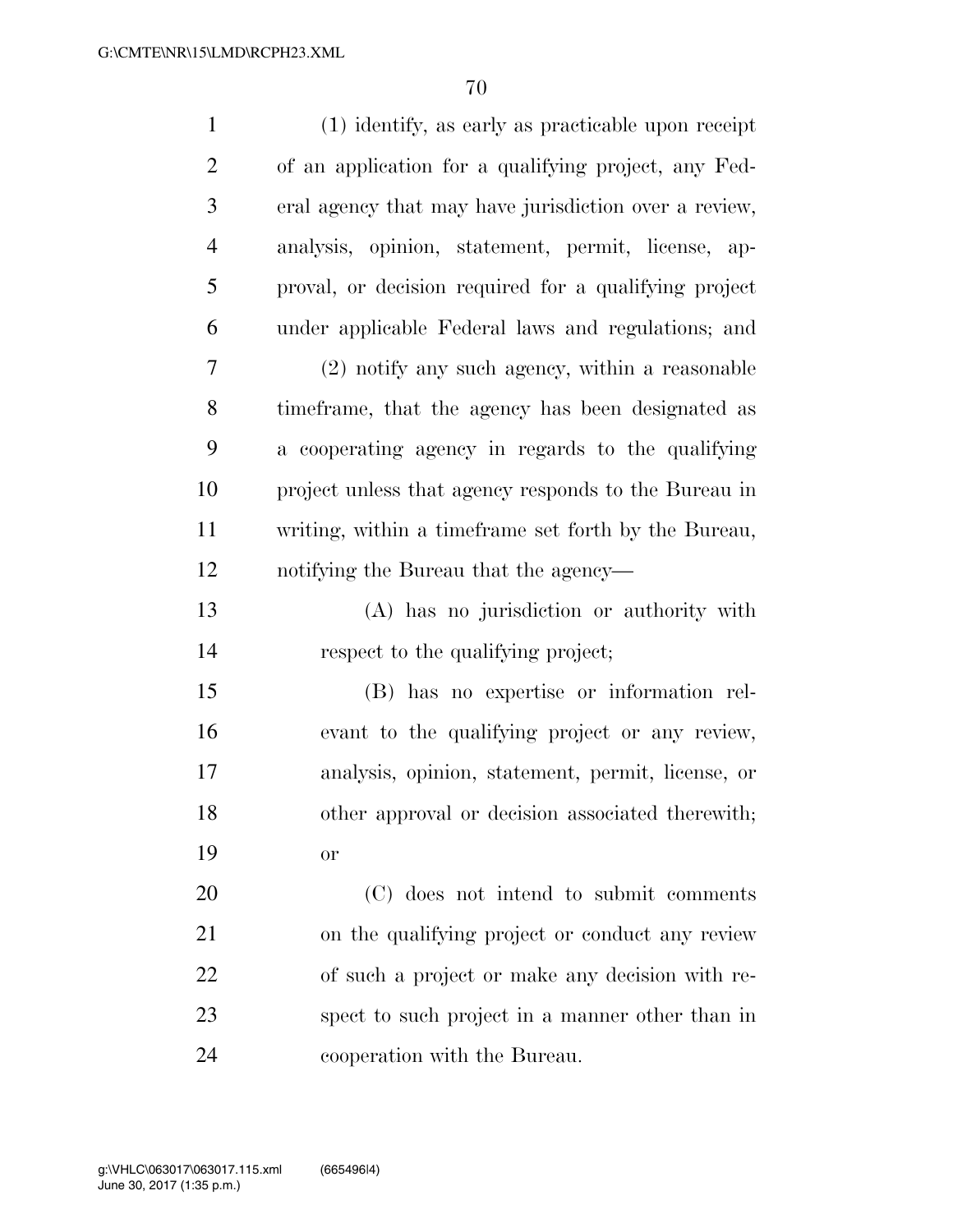| $\mathbf{1}$   | (c) STATE AUTHORITY.—A State in which a quali-           |
|----------------|----------------------------------------------------------|
| 2              | fying project is being considered may choose, consistent |
| 3              | with State law—                                          |
| $\overline{4}$ | (1) to participate as a cooperating agency; and          |
| 5              | (2) to make subject to the processes of this title       |
| 6              | all State agencies that—                                 |
| 7              | (A) have jurisdiction over the qualifying                |
| 8              | project;                                                 |
| 9              | (B) are required to conduct or issue a re-               |
| 10             | view, analysis, or opinion for the qualifying            |
| 11             | project; or                                              |
| 12             | (C) are required to make a determination                 |
| 13             | on issuing a permit, license, or approval for the        |
| 14             | qualifying project.                                      |
| 15             | SEC. 504. BUREAU RESPONSIBILITIES.                       |
| 16             | (a) IN GENERAL.—The principal responsibilities of        |
| 17             | the Bureau under this title are to-                      |
| 18             | (1) serve as the point of contact for applicants,        |
| 19             | State agencies, Indian tribes, and others regarding      |
| 20             | proposed qualifying projects;                            |
| 21             | (2) coordinate preparation of unified environ-           |
| 22             | mental documentation that will serve as the basis for    |
| 23             | all Federal decisions necessary to authorize the use     |
| 24             | of Federal lands for qualifying projects; and            |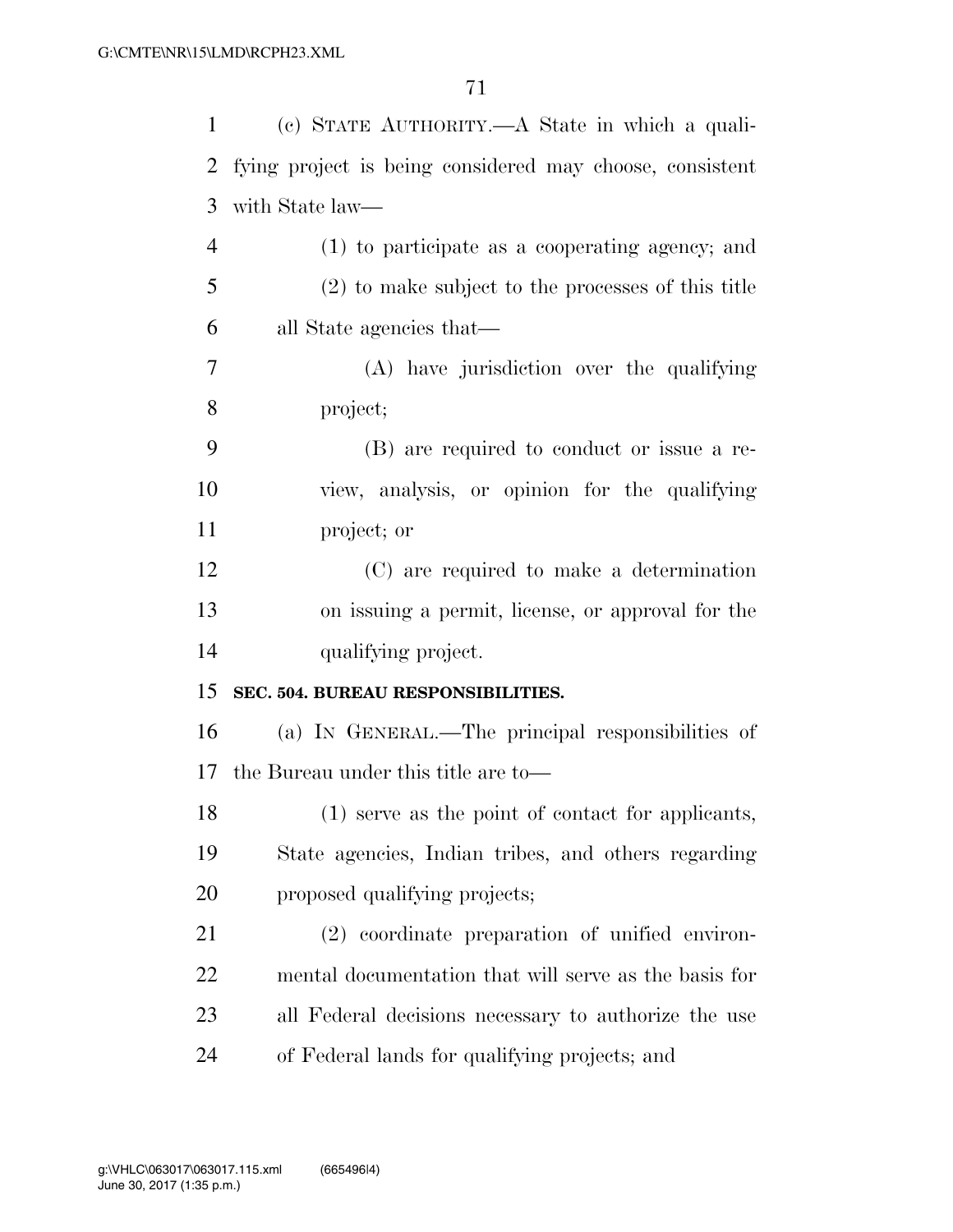(3) coordinate all Federal agency reviews nec- essary for project development and construction of qualifying projects. (b) COORDINATION PROCESS.—The Bureau shall have the following coordination responsibilities: (1) PRE-APPLICATION COORDINATION.—Notify cooperating agencies of proposed qualifying projects not later than 30 days after receipt of a proposal and facilitate a preapplication meeting for prospec- tive applicants, relevant Federal and State agencies, and Indian tribes to— (A) explain applicable processes, data re- quirements, and applicant submissions nec- essary to complete the required Federal agency reviews within the timeframe established; and (B) establish the schedule for the quali- fying project. 18 (2) CONSULTATION WITH COOPERATING AGEN- CIES.—Consult with the cooperating agencies throughout the Federal agency review process, iden- tify and obtain relevant data in a timely manner, and set necessary deadlines for cooperating agencies. (3) SCHEDULE.—Work with the qualifying project applicant and cooperating agencies to estab-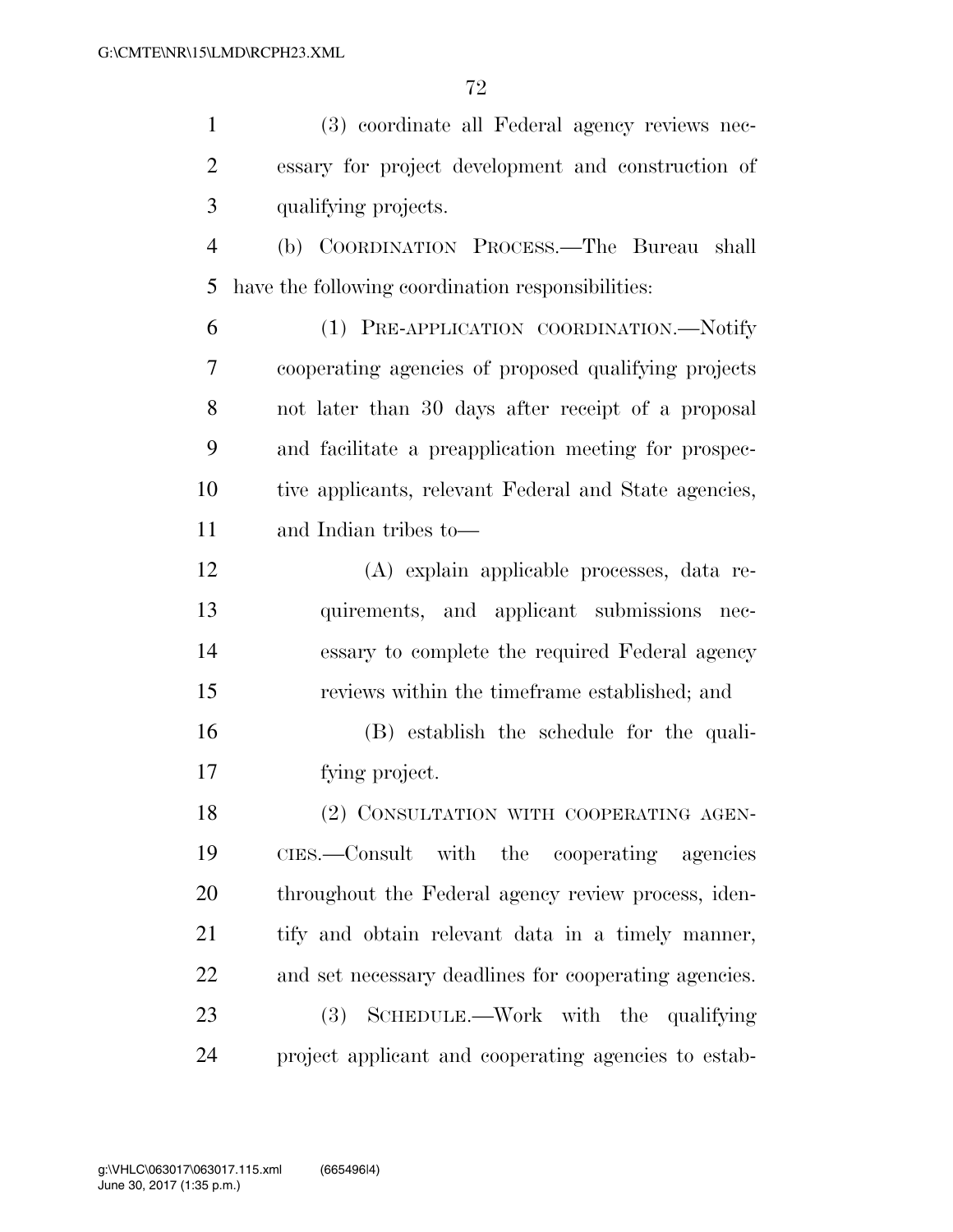| $\mathbf{1}$   | lish a project schedule. In establishing the schedule, |
|----------------|--------------------------------------------------------|
| $\overline{2}$ | the Bureau shall consider, among other factors—        |
| 3              | (A) the responsibilities of cooperating                |
| $\overline{4}$ | agencies under applicable laws and regulations;        |
| 5              | (B) the resources available to the cooper-             |
| 6              | ating agencies and the non-Federal qualifying          |
| $\overline{7}$ | project sponsor, as applicable;                        |
| 8              | (C) the overall size and complexity of the             |
| 9              | qualifying project;                                    |
| 10             | (D) the overall schedule for and cost of the           |
| 11             | qualifying project; and                                |
| 12             | (E) the sensitivity of the natural and his-            |
| 13             | toric resources that may be affected by the            |
| 14             | qualifying project.                                    |
| 15             | (4) ENVIRONMENTAL COMPLIANCE.—Prepare a                |
| 16             | unified environmental review document for each         |
| 17             | qualifying project application, incorporating a single |
| 18             | environmental record on which all cooperating agen-    |
| 19             | cies with authority to issue approvals for a given     |
| 20             | qualifying project shall base project approval deci-   |
| 21             | sions. Help ensure that cooperating agencies make      |
| 22             | necessary decisions, within their respective authori-  |
| 23             | ties, regarding Federal approvals in accordance with   |
| 24             | the following timelines:                               |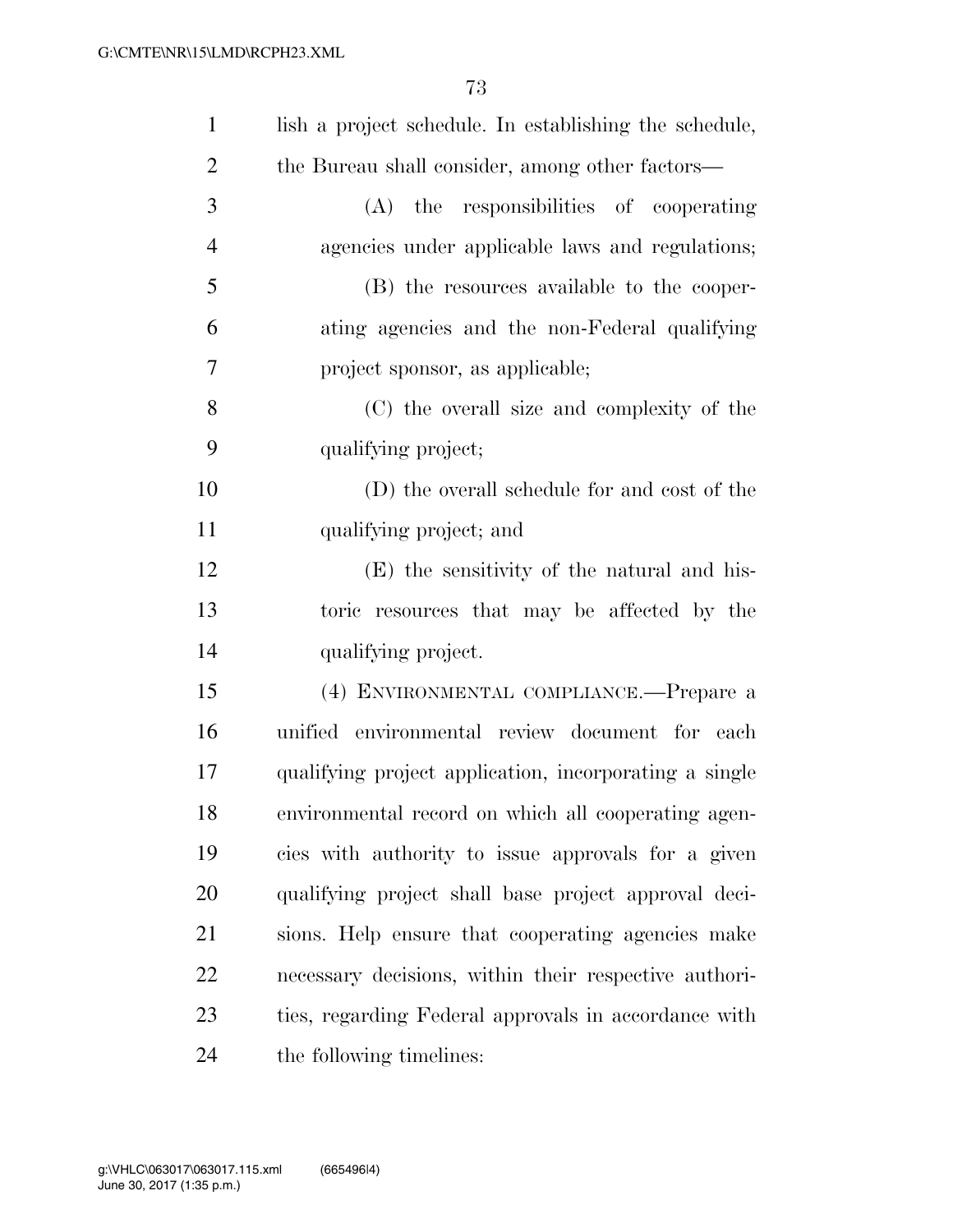| $\mathbf{1}$   | (A) Not later than one year after accept-                             |
|----------------|-----------------------------------------------------------------------|
| $\overline{2}$ | ance of a completed project application when an                       |
| 3              | environmental assessment and finding of no sig-                       |
| $\overline{4}$ | nificant impact is determined to be the appro-                        |
| 5              | priate level of review under the National Envi-                       |
| 6              | ronmental Policy Act of 1969 (42 U.S.C. 4321)                         |
| $\overline{7}$ | et seq.).                                                             |
| 8              | (B) Not later than one year and 30 days                               |
| 9              | after the close of the public comment period for                      |
| 10             | a draft environmental impact statement under                          |
| 11             | the National Environmental Policy Act of 1969                         |
| 12             | $(42 \text{ U.S.C. } 4321 \text{ et seq.}), \text{ when an environ-}$ |
| 13             | mental impact statement is required under the                         |
| 14             | same.                                                                 |
| 15             | (5)<br>CONSOLIDATED<br><b>ADMINISTRATIVE</b>                          |
| 16             | RECORD.—Maintain a consolidated administrative                        |
| 17             | record of the information assembled and used by the                   |
|                |                                                                       |

 cooperating agencies as the basis for agency deci-sions.

 (6) PROJECT DATA RECORDS.—To the extent practicable and consistent with Federal law, ensure that all project data is submitted and maintained in generally accessible electronic format, compile, and where authorized under existing law, make available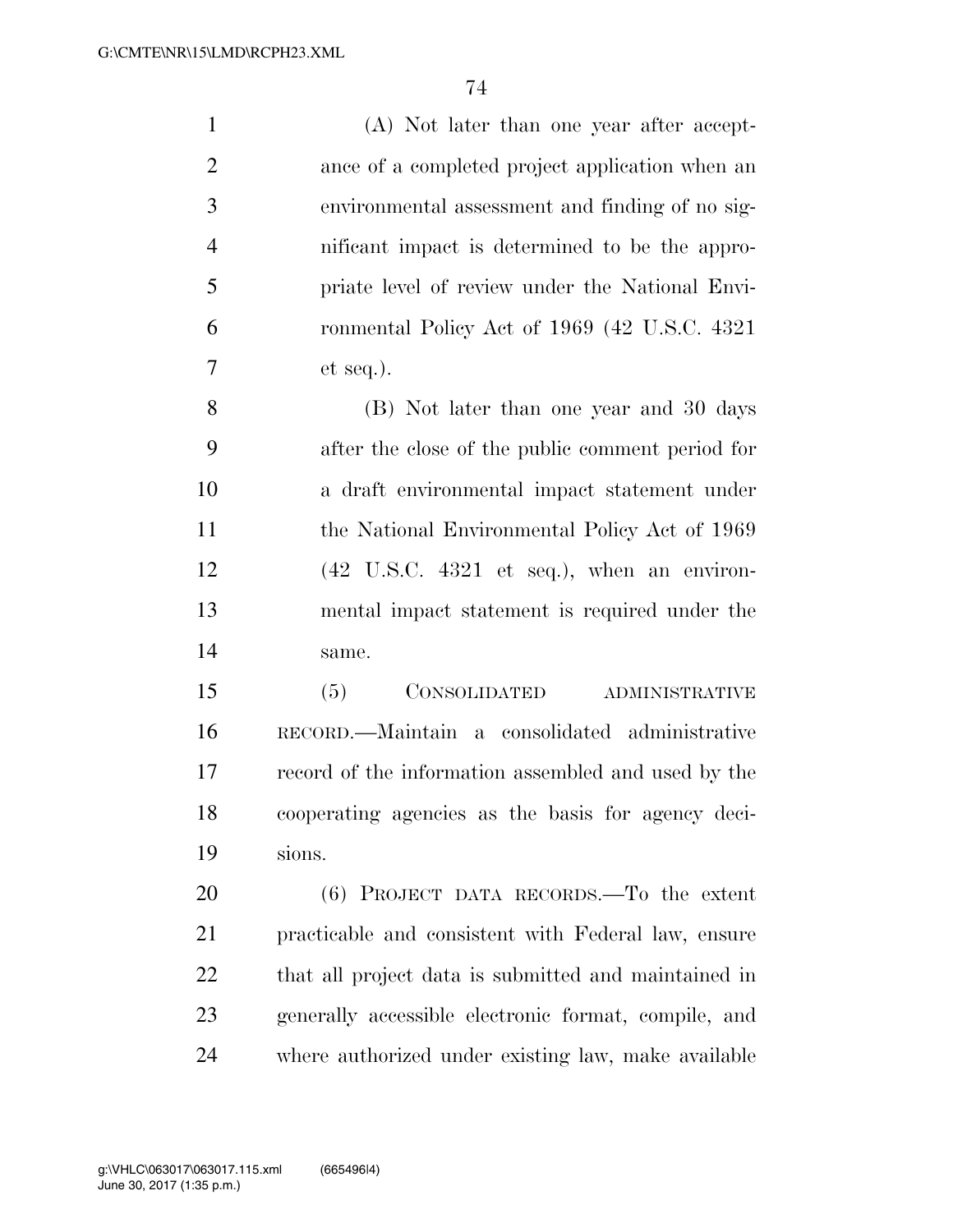- such project data to cooperating agencies, the quali-fying project applicant, and to the public.
- (7) PROJECT MANAGER.—Appoint a project manager for each qualifying project. The project manager shall have authority to oversee the project and to facilitate the issuance of the relevant final authorizing documents, and shall be responsible for ensuring fulfillment of all Bureau responsibilities set forth in this section and all cooperating agency re-sponsibilities under section 505.

## **SEC. 505. COOPERATING AGENCY RESPONSIBILITIES.**

 (a) ADHERENCE TO BUREAU SCHEDULE.—Upon no- tification of an application for a qualifying project, all co- operating agencies shall submit to the Bureau a timeframe under which the cooperating agency reasonably considers it will be able to complete its authorizing responsibilities. The Bureau shall use the timeframe submitted under this subsection to establish the project schedule under section 504, and the cooperating agencies shall adhere to the project schedule established by the Bureau.

 (b) ENVIRONMENTAL RECORD.—Cooperating agen- cies shall submit to the Bureau all environmental review material produced or compiled in the course of carrying out activities required under Federal law consistent with the project schedule established by the Bureau.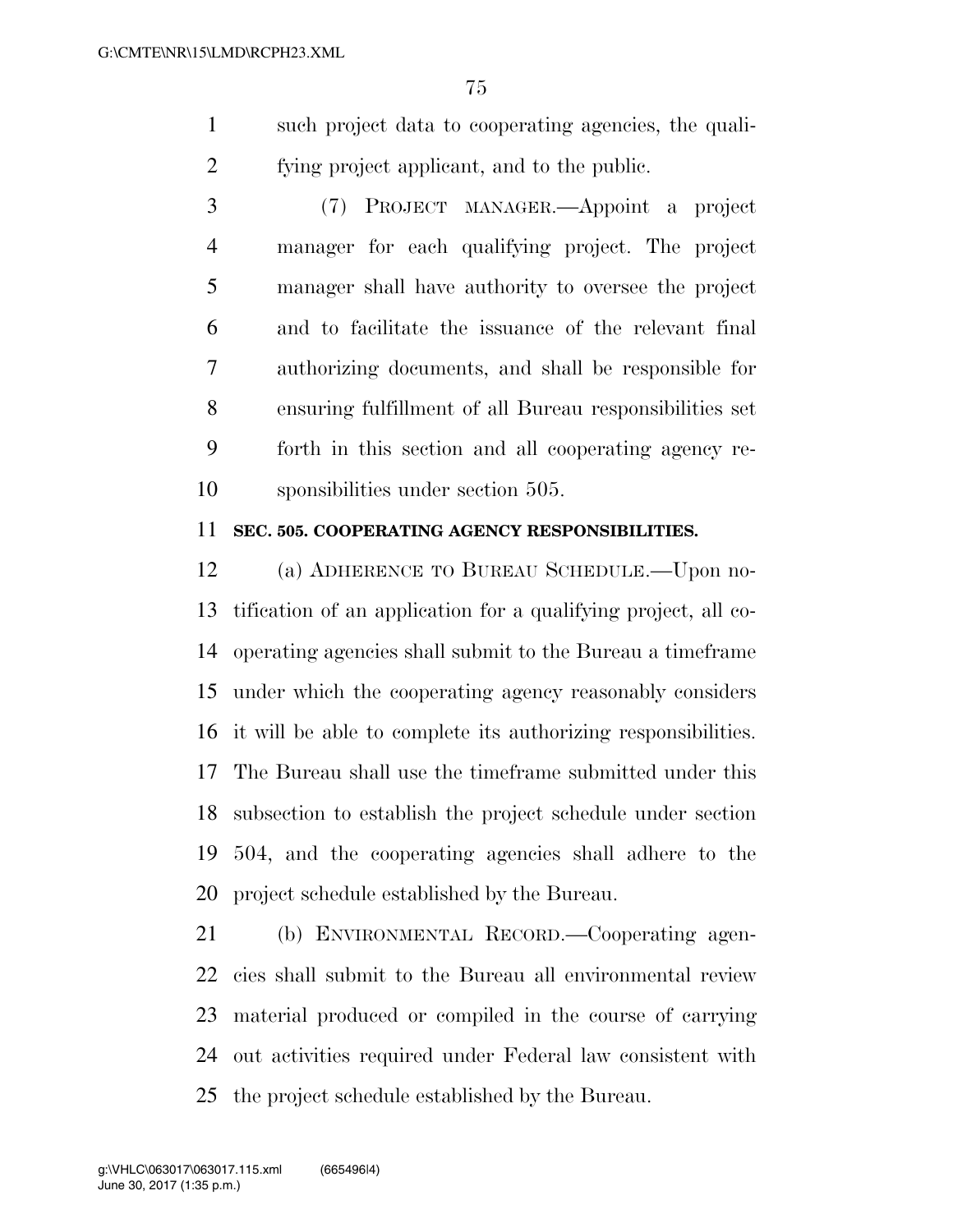(c) DATA SUBMISSION.—To the extent practicable and consistent with Federal law, the cooperating agencies shall submit all relevant project data to the Bureau in a generally accessible electronic format subject to the project schedule set forth by the Bureau.

#### **SEC. 506. FUNDING TO PROCESS PERMITS.**

 (a) IN GENERAL.—The Secretary, after public notice in accordance with subchapter II of chapter 5, and chapter 7, of title 5, United States Code (commonly known as the ''Administrative Procedure Act''), may accept and expend funds contributed by a non-Federal public entity to expe- dite the evaluation of a permit of that entity related to a qualifying project.

(b) EFFECT ON PERMITTING.—

 (1) IN GENERAL.—In carrying out this section, the Secretary shall ensure that the use of funds ac- cepted under subsection (a) will not impact impartial decisionmaking with respect to permits, either sub-stantively or procedurally.

 (2) EVALUATION OF PERMITS.—In carrying out 21 this section, the Secretary shall ensure that the eval- uation of permits carried out using funds accepted under this section shall—

 (A) be reviewed by the Regional Director of the Bureau, or the Regional Director's des-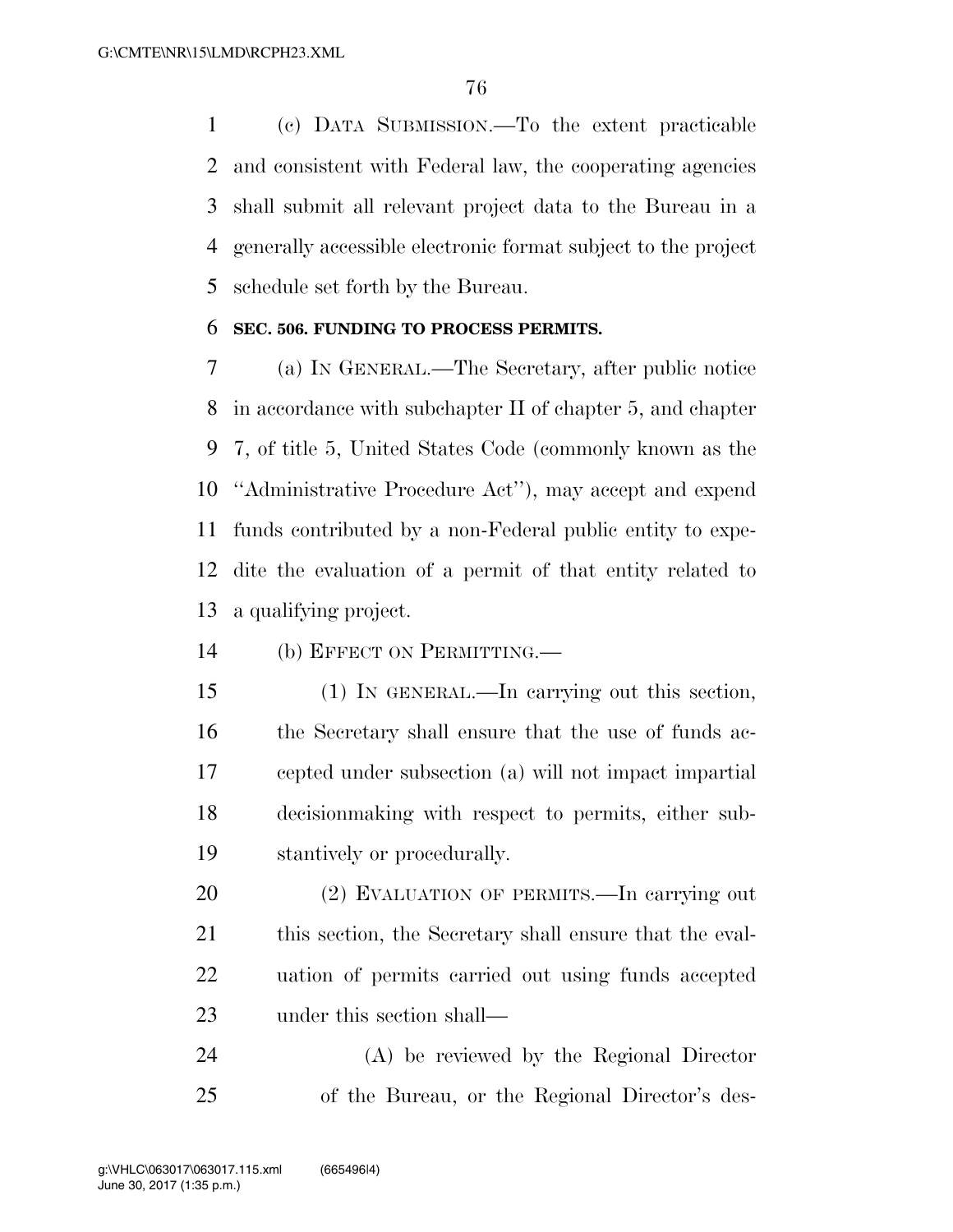| $\mathbf{1}$   | ignee, of the region in which the qualifying                 |
|----------------|--------------------------------------------------------------|
| $\overline{2}$ | project or activity is located; and                          |
| 3              | (B) use the same procedures for decisions                    |
| $\overline{4}$ | that would otherwise be required for the evalua-             |
| 5              | tion of permits for similar projects or activities           |
| 6              | not carried out using funds authorized under                 |
| $\overline{7}$ | this section.                                                |
| 8              | (3) IMPARTIAL DECISIONMAKING.—In carrying                    |
| 9              | out this section, the Secretary and the cooperating          |
| 10             | agencies receiving funds under this section for quali-       |
| 11             | fying projects shall ensure that the use of the funds        |
| 12             | accepted under this section for such projects shall          |
| 13             | $not$ —                                                      |
| 14             | (A) impact impartial decision making with                    |
| 15             | respect to the issuance of permits, either sub-              |
| 16             | stantively or procedurally; or                               |
| $17\,$         | (B) diminish, modify, or otherwise affect                    |
| 18             | the statutory or regulatory authorities of such              |
| 19             | agencies.                                                    |
| 20             | (c) LIMITATION ON USE OF FUNDS.—None of the                  |
| 21             | funds accepted under this section shall be used to carry     |
| 22             | out a review of the evaluation of permits required under     |
| 23             | subsection $(a)(2)(A)$ .                                     |
| 24             | (d) PUBLIC AVAILABILITY.—The Secretary shall en-             |
| 25             | sure that all final permit decisions carried out using funds |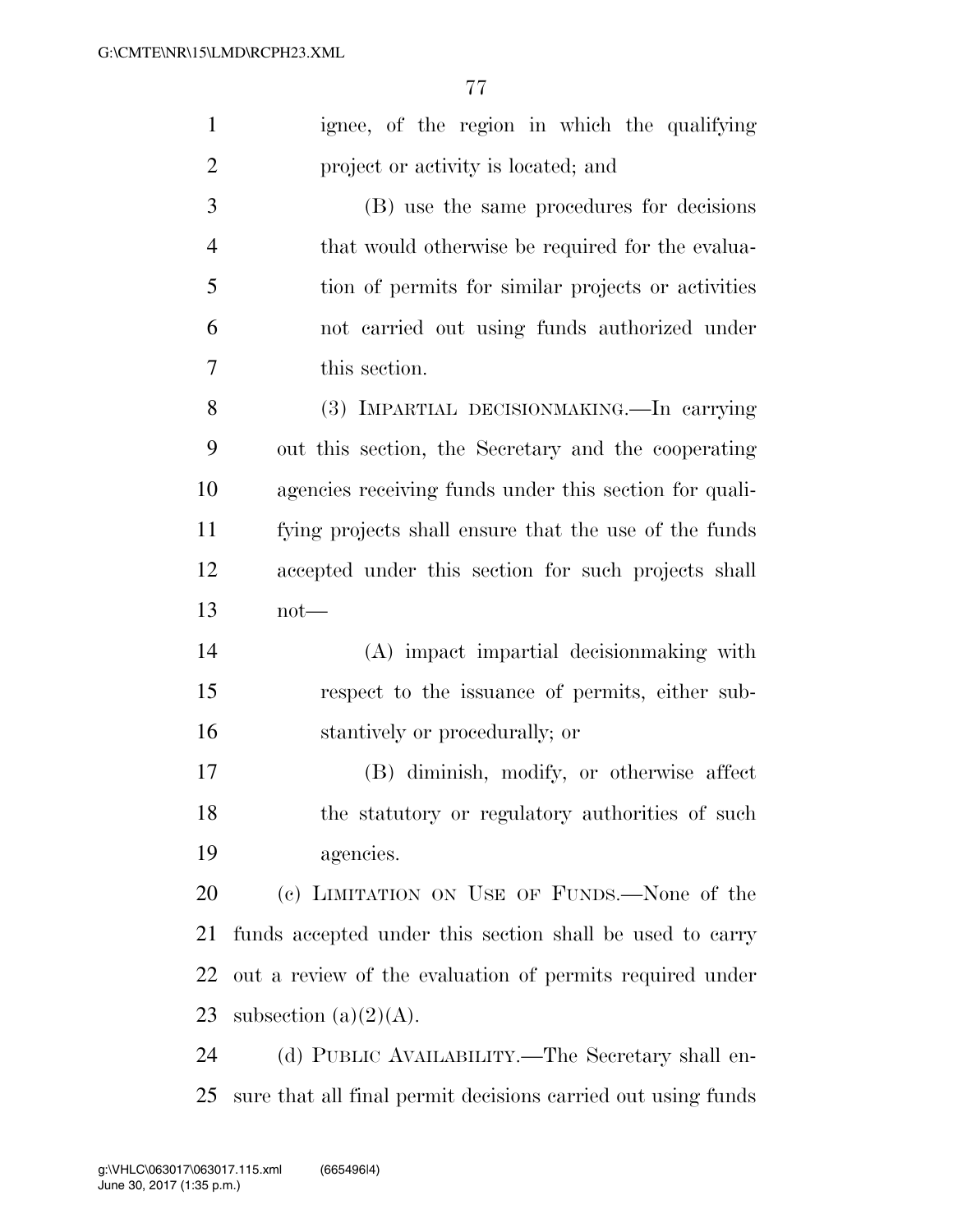authorized under this section are made available to the public, including on the Internet.

# **TITLE VI—BUREAU OF REC- LAMATION PROJECT STREAM-LINING**

## **SEC. 601. SHORT TITLE.**

 This title may be cited as the ''Bureau of Reclama-tion Project Streamlining Act''.

## **SEC. 602. DEFINITIONS.**

In this title:

 (1) ENVIRONMENTAL IMPACT STATEMENT.— The term ''environmental impact statement'' means the detailed statement of environmental impacts of a project required to be prepared pursuant to the National Environmental Policy Act of 1969 (42 U.S.C. 4321 et seq.).

## (2) ENVIRONMENTAL REVIEW PROCESS.—

 (A) IN GENERAL.—The term ''environ- mental review process'' means the process of preparing an environmental impact statement, environmental assessment, categorical exclusion, or other document under the National Environ- mental Policy Act of 1969 (42 U.S.C. 4321 et seq.) for a project study.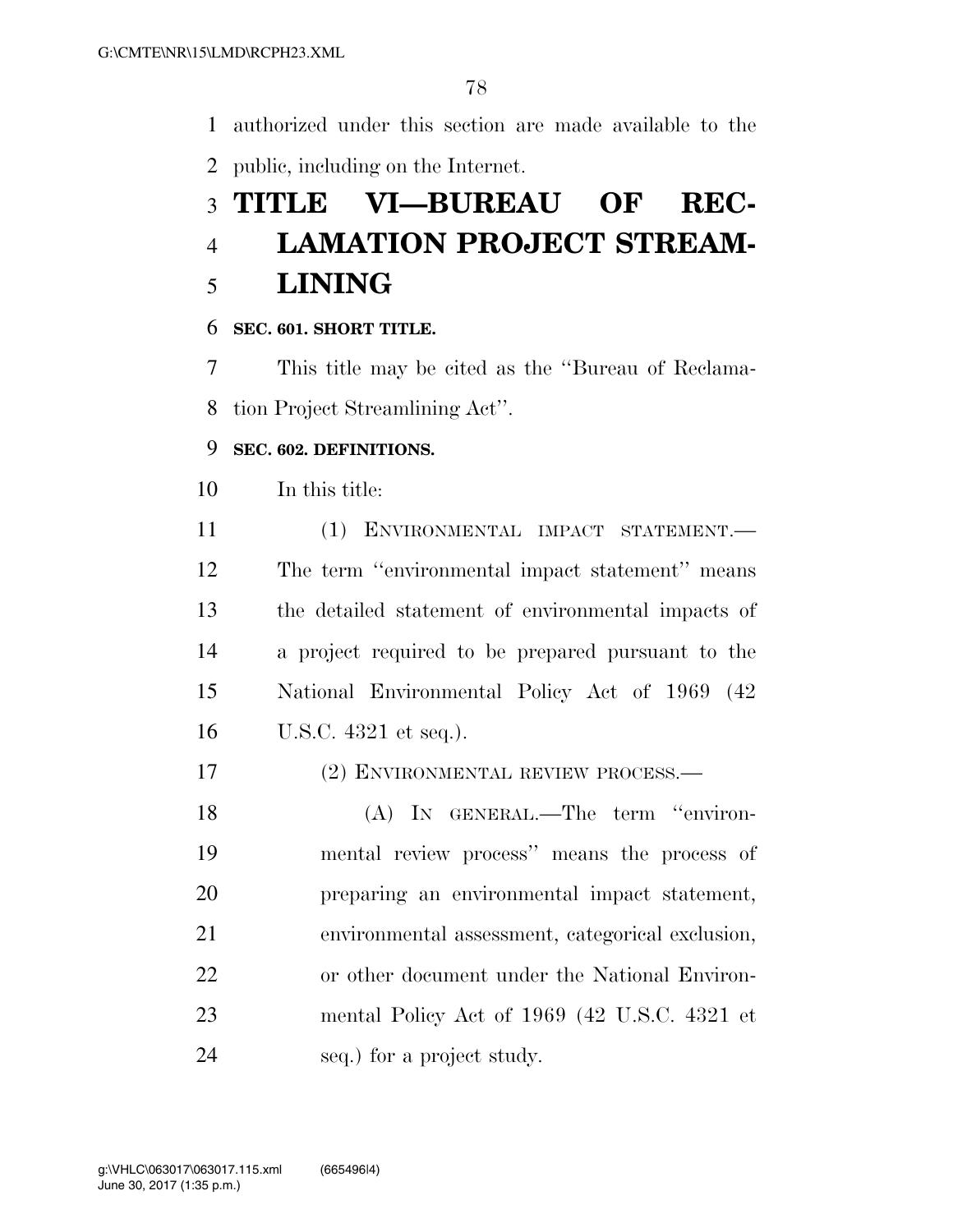(B) INCLUSIONS.—The term ''environ- mental review process'' includes the process for and completion of any environmental permit, approval, review, or study required for a project study under any Federal law other than the National Environmental Policy Act of 1969 (42 U.S.C. 4321 et seq.). (3) FEDERAL JURISDICTIONAL AGENCY.—The term ''Federal jurisdictional agency'' means a Fed- eral agency with jurisdiction delegated by law, regu- lation, order, or otherwise over a review, analysis, opinion, statement, permit, license, or other approval or decision required for a project study under appli- cable Federal laws (including regulations). (4) FEDERAL LEAD AGENCY.—The term ''Fed- eral lead agency'' means the Bureau of Reclamation. (5) PROJECT.—The term ''project'' means a surface water project, a project under the purview of title XVI of Public Law 102–575, or a rural water supply project investigated under Public Law 109– 451 to be carried out, funded or operated in whole or in party by the Secretary pursuant to the Act of June 17, 1902 (32 Stat. 388, chapter 1093), and Acts supplemental to and amendatory of that Act

(43 U.S.C. 371 et seq.).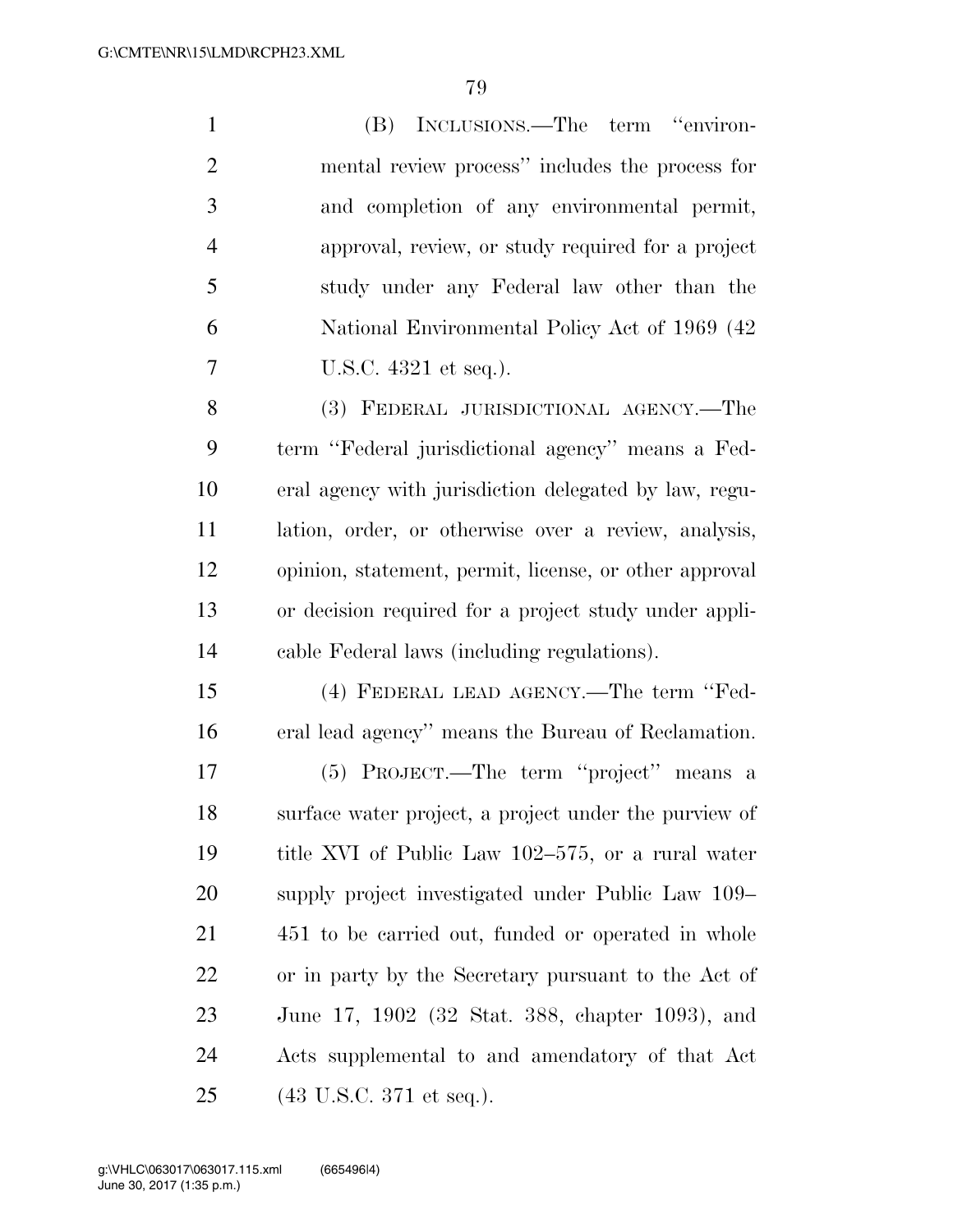(6) PROJECT SPONSOR.—The term ''project sponsor'' means a State, regional, or local authority or instrumentality or other qualifying entity, such as a water conservation district, irrigation district, water conservancy district, joint powers authority, mutual water company, canal company, rural water district or association, or any other entity that has the capacity to contract with the United States under Federal reclamation law. (7) PROJECT STUDY.—The term ''project study'' means a feasibility study for a project carried out pursuant to the Act of June 17, 1902 (32 Stat.

 388, chapter 1093), and Acts supplemental to and 14 amendatory of that Act (43 U.S.C. 371 et seq.).

 (8) SECRETARY.—The term ''Secretary'' means the Secretary of the Interior.

 (9) SURFACE WATER STORAGE.—The term ''surface water storage'' means any surface water reservoir or impoundment that would be owned, funded or operated in whole or in part by the Bu-21 reau of Reclamation or that would be integrated into a larger system owned, operated or administered in whole or in part by the Bureau of Reclamation.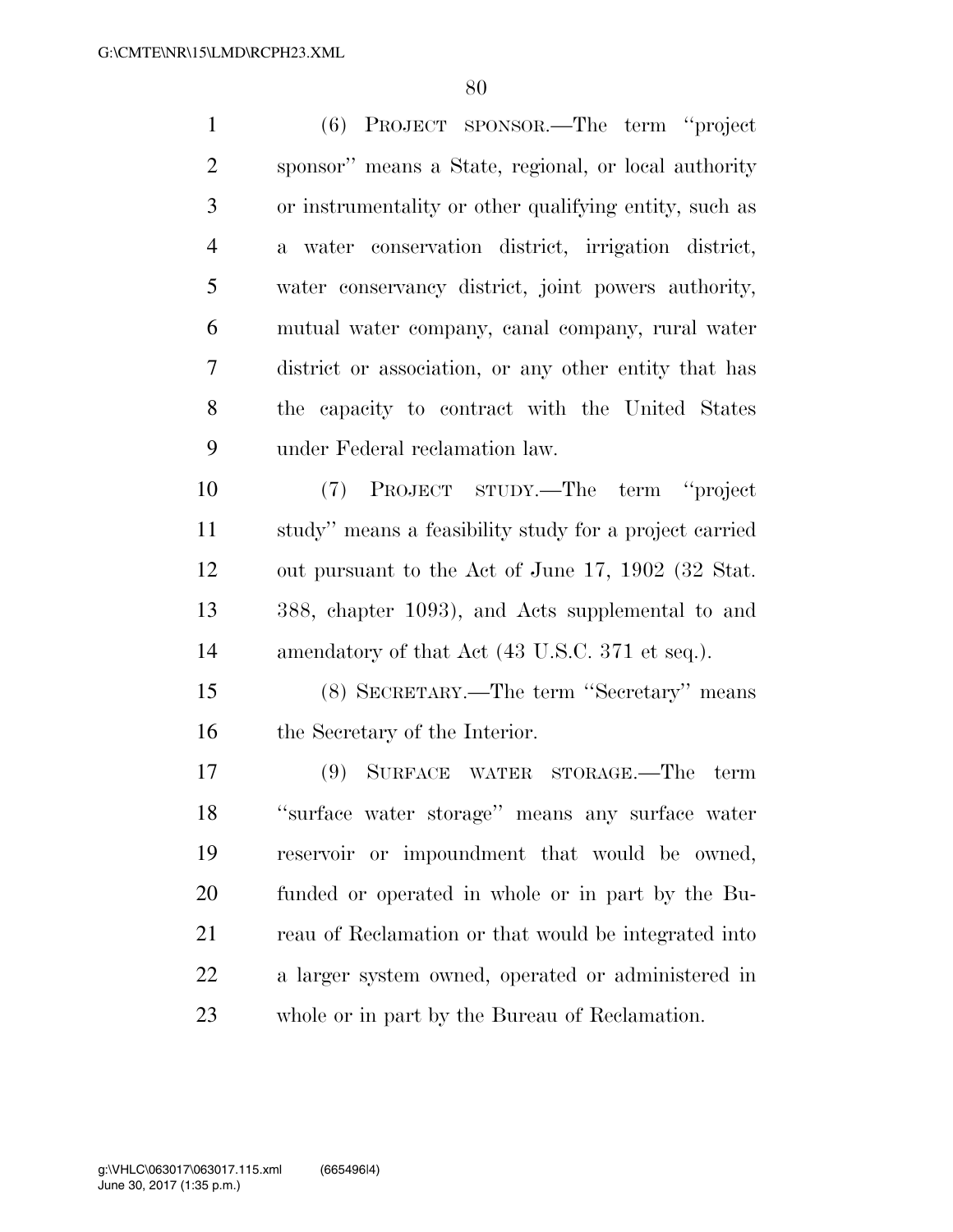#### **SEC. 603. ACCELERATION OF STUDIES.**

 (a) IN GENERAL.—To the extent practicable, a project study initiated by the Secretary, after the date of enactment of this Act, under the Reclamation Act of 1902 (32 Stat. 388), and all Acts amendatory thereof or supple-mentary thereto, shall—

 (1) result in the completion of a final feasibility report not later than 3 years after the date of initi-ation;

 (2) have a maximum Federal cost of \$3,000,000; and

 (3) ensure that personnel from the local project area, region, and headquarters levels of the Bureau of Reclamation concurrently conduct the review re-quired under this section.

 (b) EXTENSION.—If the Secretary determines that a project study described in subsection (a) will not be con- ducted in accordance with subsection (a), the Secretary, not later than 30 days after the date of making the deter-mination, shall—

- (1) prepare an updated project study schedule and cost estimate;
- (2) notify the non-Federal project cost-sharing partner that the project study has been delayed; and (3) provide written notice to the Committee on Natural Resources of the House of Representatives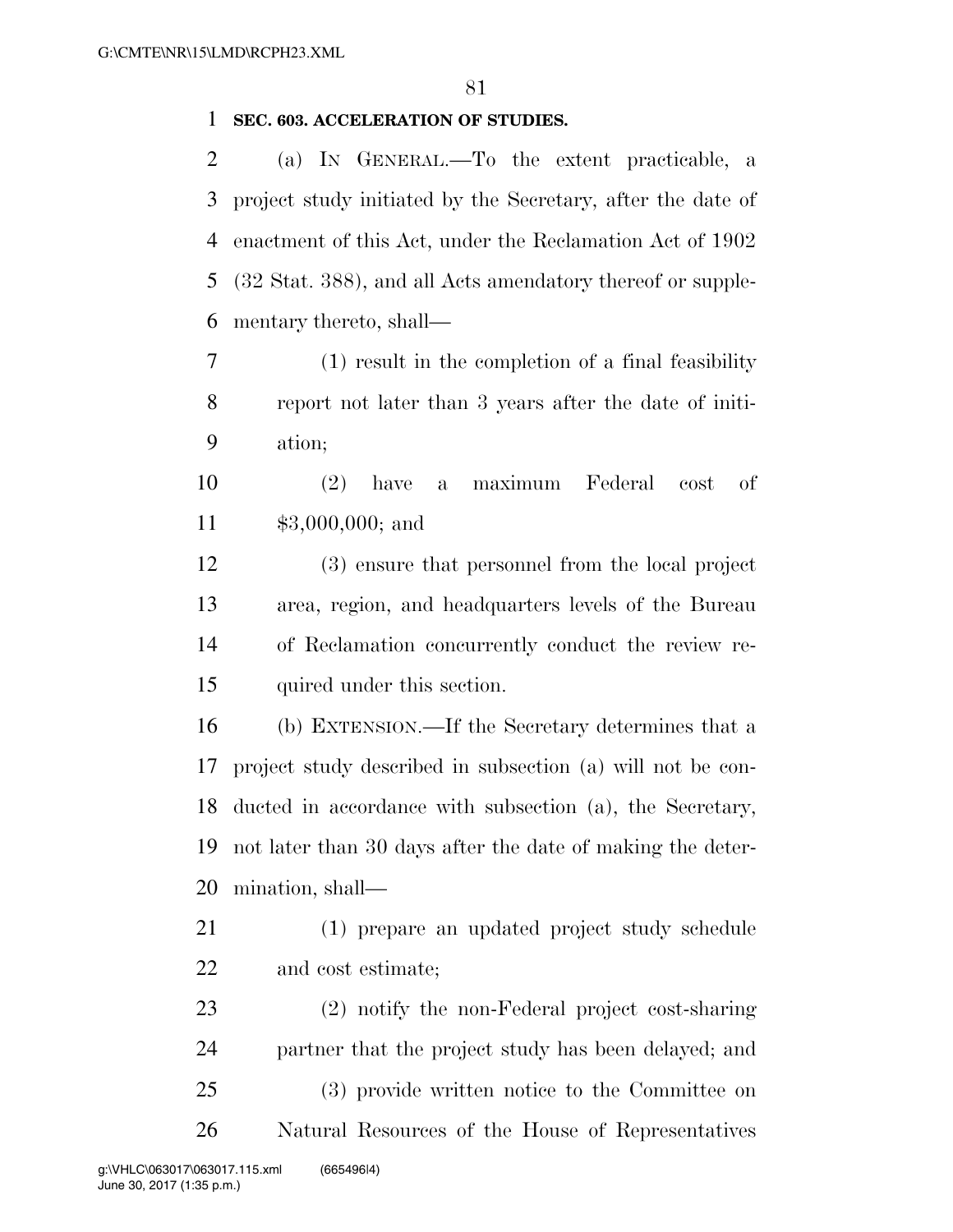| $\mathbf{1}$   | and the Committee on Energy and Natural Re-          |
|----------------|------------------------------------------------------|
| $\overline{2}$ | sources of the Senate as to the reasons the require- |
| 3              | ments of subsection (a) are not attainable.          |
| $\overline{4}$ | $(e)$ EXCEPTION.—                                    |
| 5              | (1) IN GENERAL.—Notwithstanding the<br>re-           |
| 6              | quirements of subsection (a), the Secretary may ex-  |
| 7              | tend the timeline of a project study by a period not |
| 8              | to exceed 3 years, if the Secretary determines that  |
| 9              | the project study is too complex to comply with the  |
| 10             | requirements of subsection (a).                      |
| 11             | $(2)$ FACTORS.—In making a determination that        |
| 12             | a study is too complex to comply with the require-   |
| 13             | ments of subsection (a), the Secretary shall con-    |
| 14             | sider—                                               |
| 15             | (A) the type, size, location, scope, and             |
| 16             | overall cost of the project;                         |
| 17             | (B) whether the project will use any inno-           |
| 18             | vative design or construction techniques;            |
| 19             | (C) whether the project will require signifi-        |
| 20             | cant action by other Federal, State, or local        |
| 21             | agencies;                                            |
| 22             | (D) whether there is significant public dis-         |
| 23             | pute as to the nature or effects of the project;     |
| 24             | and                                                  |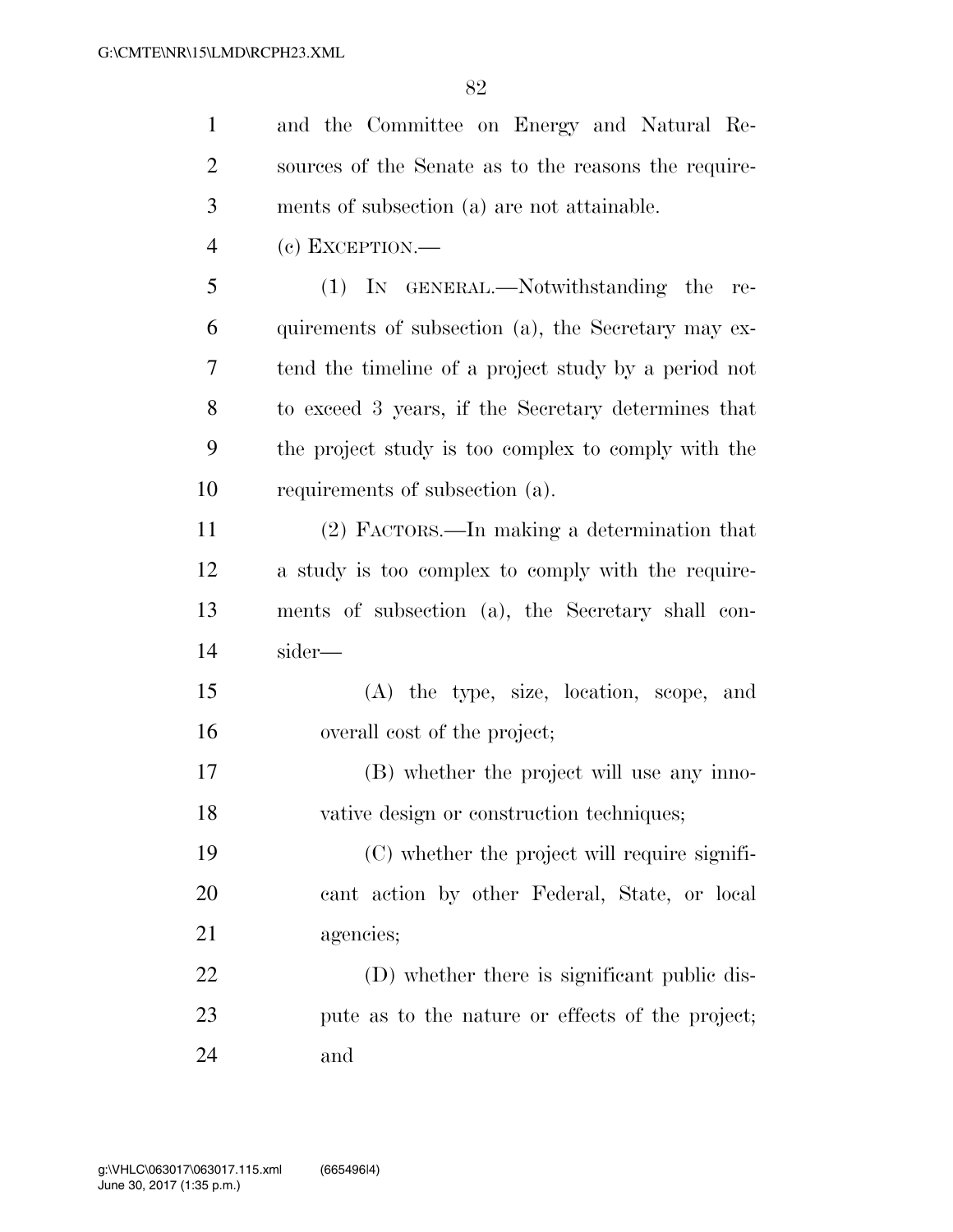(E) whether there is significant public dis- pute as to the economic or environmental costs or benefits of the project.

 (3) NOTIFICATION.—Each time the Secretary makes a determination under this subsection, the Secretary shall provide written notice to the Com- mittee on Natural Resources of the House of Rep- resentatives and the Committee on Energy and Nat- ural Resources of the Senate as to the results of that determination, including an identification of the specific one or more factors used in making the de-termination that the project is complex.

 (4) LIMITATION.—The Secretary shall not ex- tend the timeline for a project study for a period of more than 7 years, and any project study that is not completed before that date shall no longer be au-thorized.

 (d) REVIEWS.—Not later than 90 days after the date of the initiation of a project study described in subsection (a), the Secretary shall—

 (1) take all steps necessary to initiate the proc- ess for completing federally mandated reviews that the Secretary is required to complete as part of the study, including the environmental review process under section 805;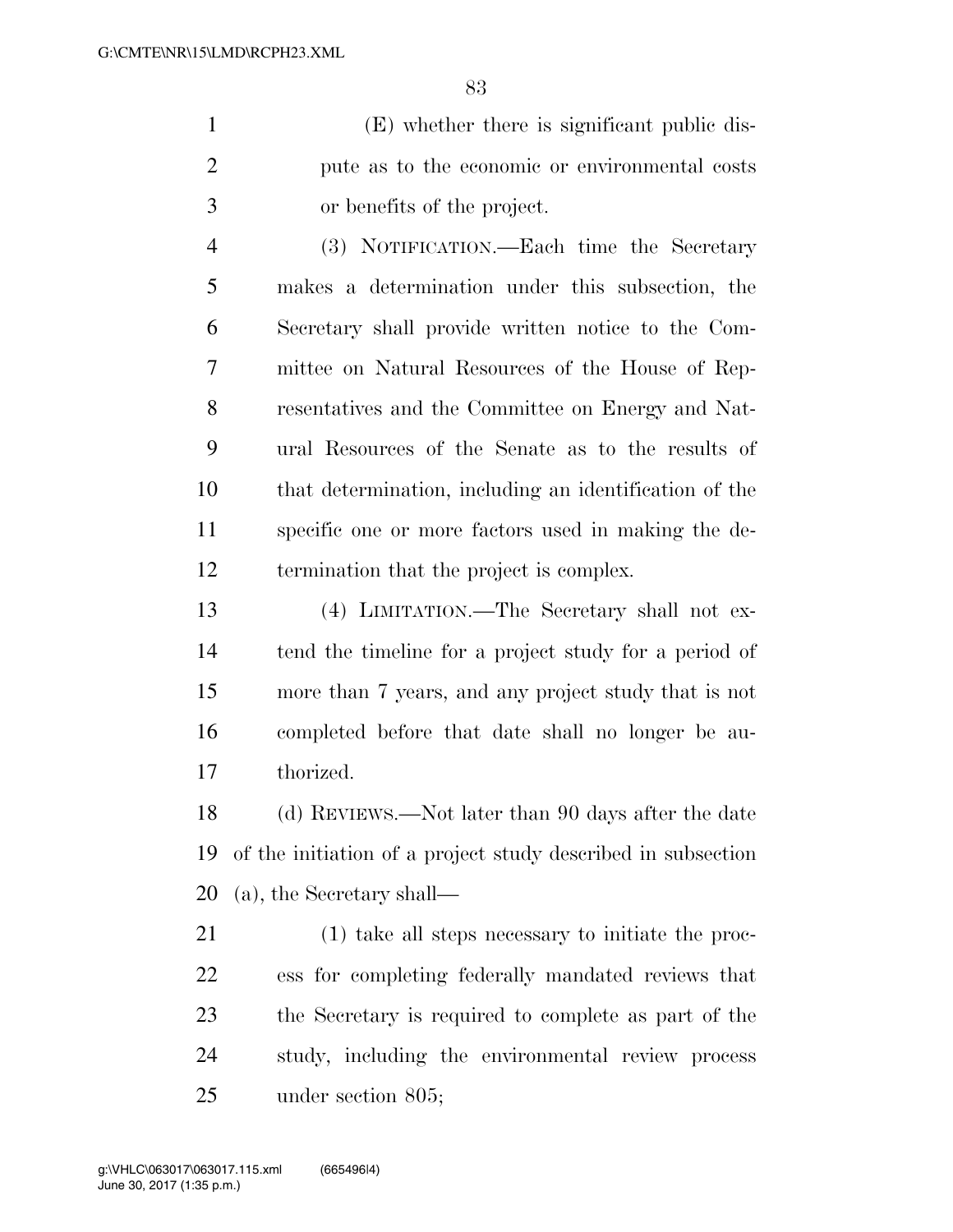| $\mathbf{1}$   | (2) convene a meeting of all Federal, tribal, and            |
|----------------|--------------------------------------------------------------|
| 2              | State agencies identified under section 605(d) that          |
| 3              | $may-$                                                       |
| $\overline{4}$ | (A) have jurisdiction over the project;                      |
| 5              | (B) be required by law to conduct or issue                   |
| 6              | a review, analysis, opinion, or statement for the            |
| 7              | project study; or                                            |
| 8              | (C) be required to make a determination                      |
| 9              | on issuing a permit, license, or other approval              |
| 10             | or decision for the project study; and                       |
| 11             | (3) take all steps necessary to provide informa-             |
| 12             | tion that will enable required reviews and analyses          |
| 13             | related to the project to be conducted by other agen-        |
| 14             | cies in a thorough and timely manner.                        |
| 15             | (e) INTERIM REPORT.—Not later than 18 months                 |
| 16             | after the date of enactment of this Act, the Secretary shall |
| 17             | submit to the Committee on Natural Resources of the          |
|                | 18 House of Representatives and the Committee on Energy      |
| 19             | and Natural Resources of the Senate and make publicly        |
| 20             | available a report that describes—                           |
| 21             | $(1)$ the status of the implementation of the                |
| 22             | planning process under this section, including the           |
| 23             | number of participating projects;                            |
| 24             | (2) a review of project delivery schedules, in-              |
| 25             | cluding a description of any delays on those studies         |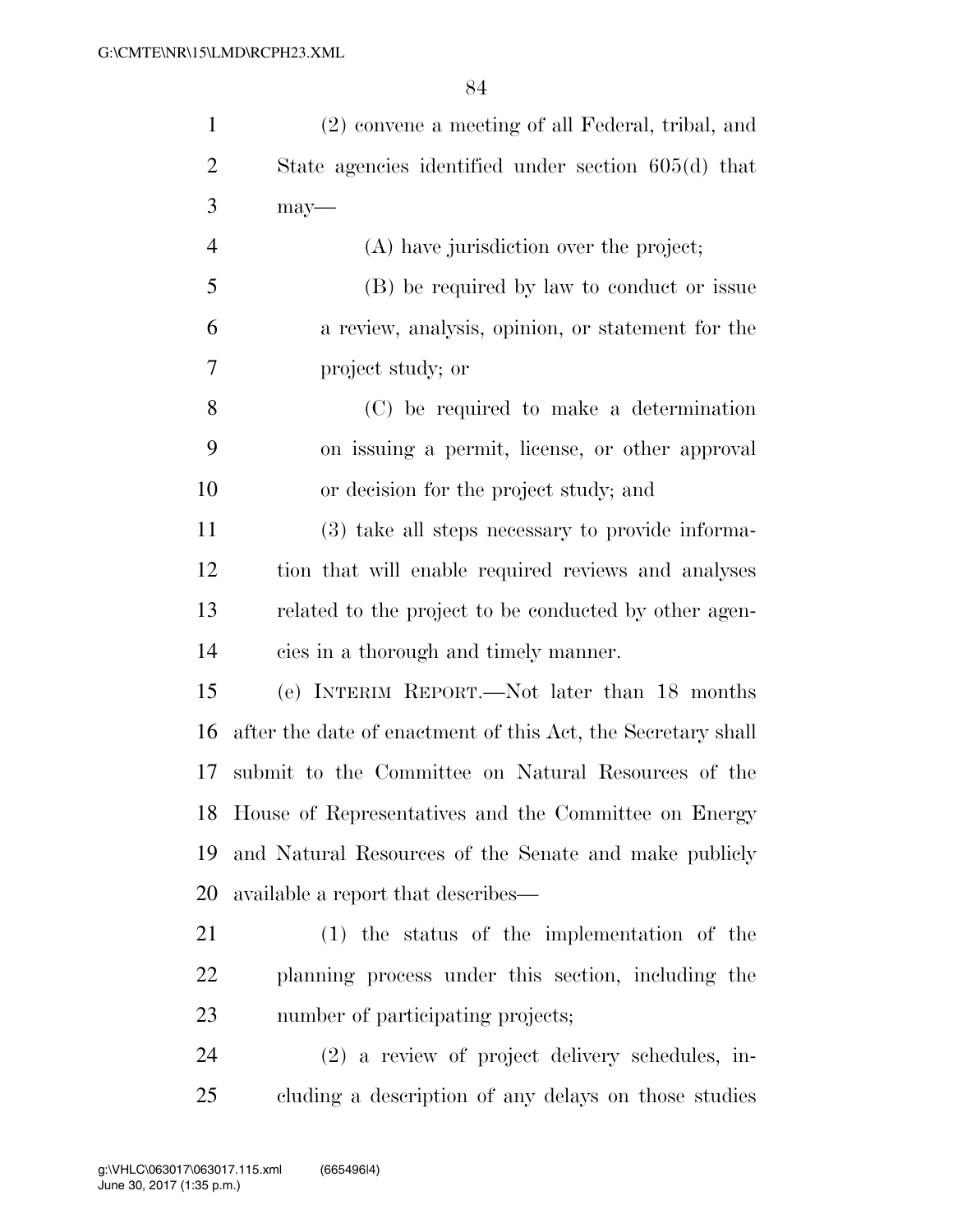initiated prior to the date of the enactment of this Act; and

 (3) any recommendations for additional author- ity necessary to support efforts to expedite the project.

 (f) FINAL REPORT.—Not later than 4 years after the date of enactment of this Act, the Secretary shall submit to the Committee on Natural Resources of the House of Representatives and the Committee on Energy and Nat- ural Resources of the Senate and make publicly available a report that describes—

- (1) the status of the implementation of this sec- tion, including a description of each project study subject to the requirements of this section;
- (2) the amount of time taken to complete each project study; and

 (3) any recommendations for additional author- ity necessary to support efforts to expedite the project study process, including an analysis of whether the limitation established by subsection (a)(2) needs to be adjusted to address the impacts of inflation.

#### **SEC. 604. EXPEDITED COMPLETION OF REPORTS.**

The Secretary shall—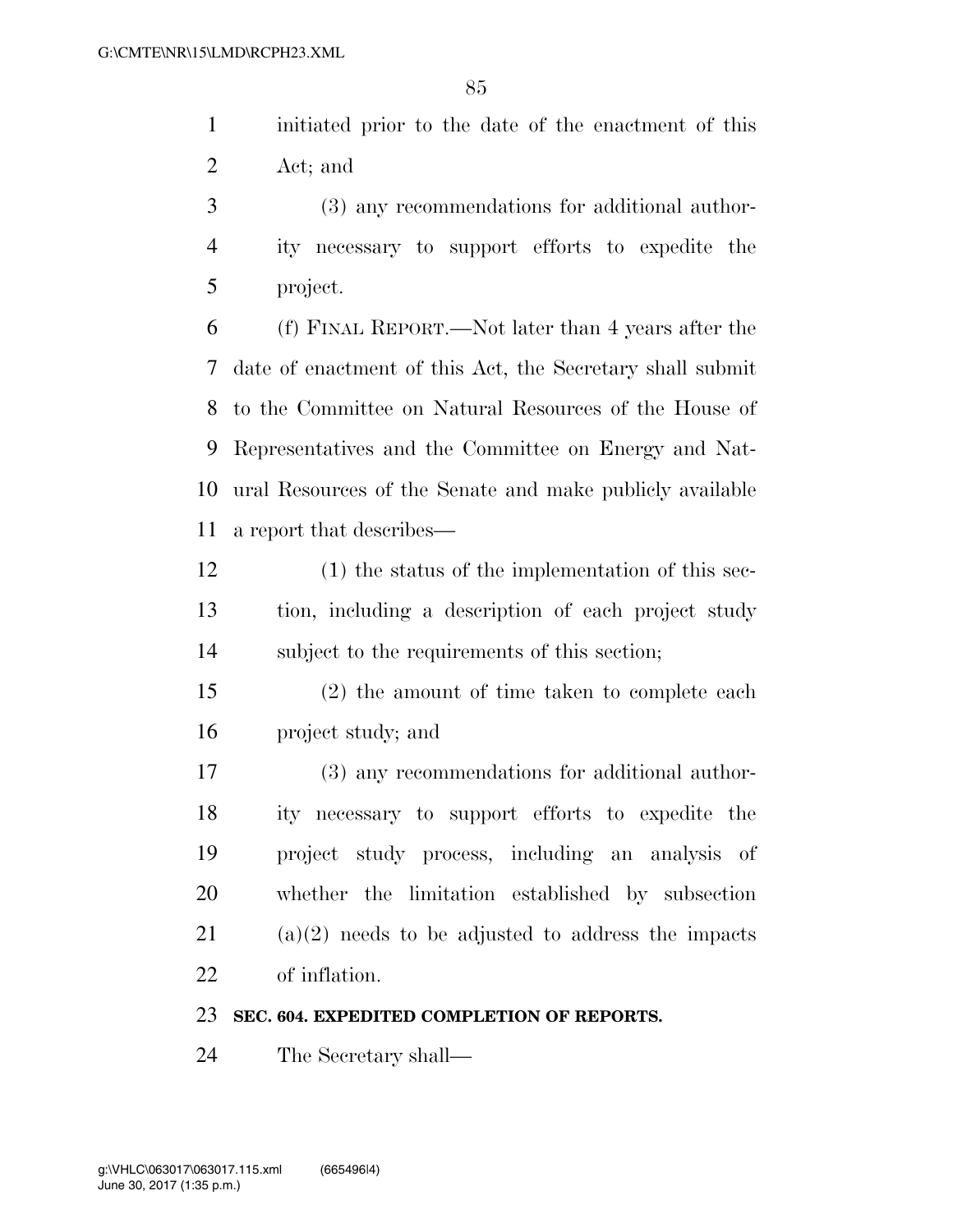(1) expedite the completion of any ongoing

| $\overline{2}$ | project study initiated before the date of enactment    |
|----------------|---------------------------------------------------------|
| 3              | of this Act; and                                        |
| $\overline{4}$ | (2) if the Secretary determines that the project        |
| 5              | is justified in a completed report, proceed directly to |
| 6              | preconstruction planning, engineering, and design of    |
| 7              | the project in accordance with the Reclamation Act      |
| 8              | of 1902 (32 Stat. 388), and all Acts amendatory         |
| 9              | thereof or supplementary thereto.                       |
| 10             | SEC. 605. PROJECT ACCELERATION.                         |
| 11             | (а) <b>АРР</b> ЫСАВШТҮ.—                                |
| 12             | (1) IN GENERAL.—This section shall apply to—            |
| 13             | (A) each project study that is initiated                |
| 14             | after the date of enactment of this Act and for         |
| 15             | which an environmental impact statement is              |
| 16             | prepared under the National Environmental               |
| 17             | Policy Act of 1969 (42 U.S.C. 4321 et seq.);            |
| 18             | (B) the extent determined appropriate by                |
| 19             | the Secretary, to other project studies initiated       |
| 20             | before the date of enactment of this Act and for        |
| 21             | which an environmental review process docu-             |
| 22             | ment is prepared under the National Environ-            |
| 23             | mental Policy Act of 1969 (42 U.S.C. 4321 et            |
| 24             | seq.); and                                              |
|                |                                                         |
|                |                                                         |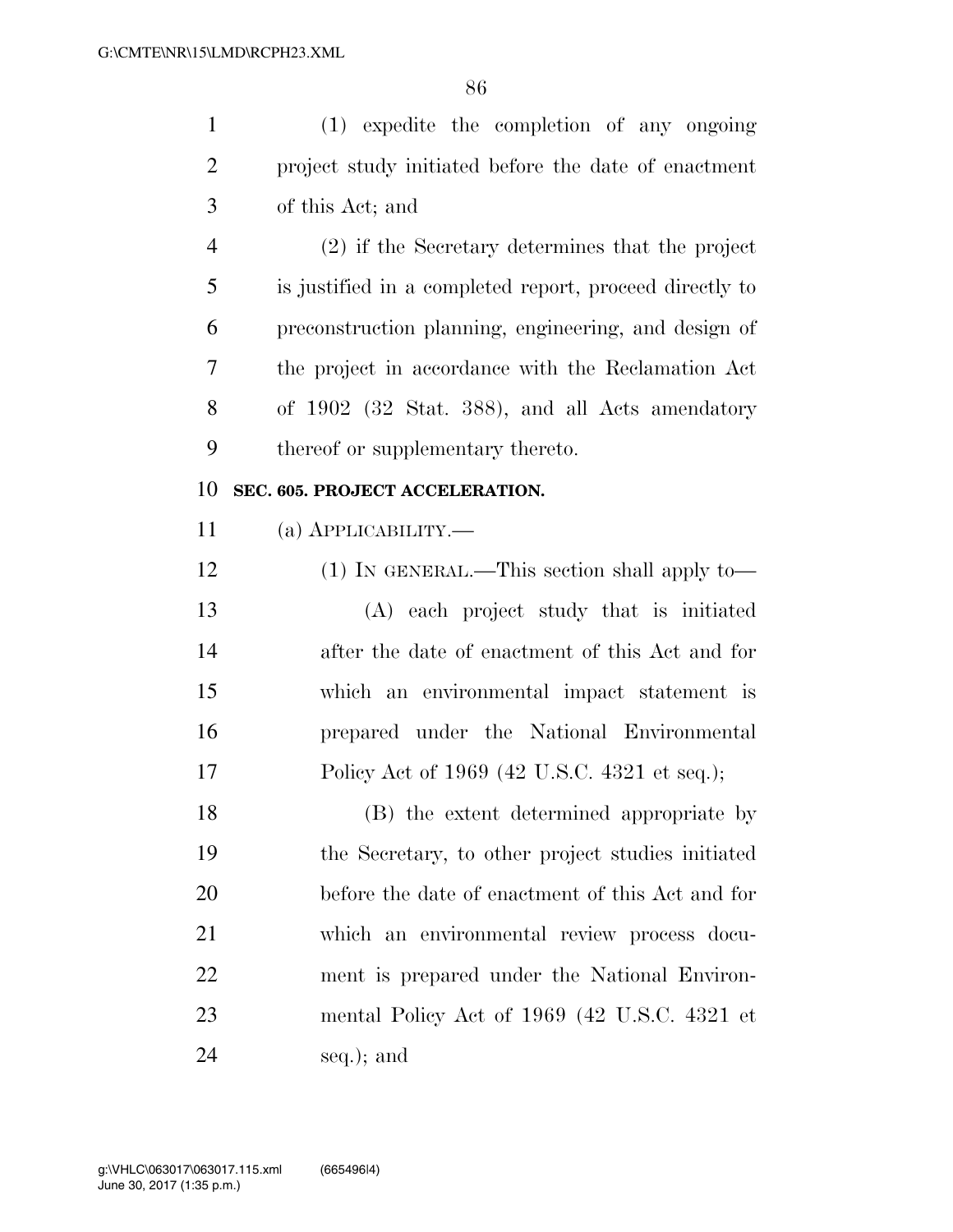| $\mathbf{1}$   | (C) any project study for the development             |
|----------------|-------------------------------------------------------|
| $\overline{2}$ | of a nonfederally owned and operated surface          |
| 3              | water storage project for which the Secretary         |
| $\overline{4}$ | determines there is a demonstrable Federal in-        |
| 5              | terest and the project—                               |
| 6              | (i) is located in a river basin where                 |
| $\overline{7}$ | other Bureau of Reclamation water                     |
| 8              | projects are located;                                 |
| 9              | (ii) will create additional water sup-                |
| 10             | plies that support Bureau of Reclamation              |
| 11             | water projects; or                                    |
| 12             | (iii) will become integrated into the                 |
| 13             | operation of Bureau of Reclamation water              |
| 14             | projects.                                             |
| 15             | (2) FLEXIBILITY.—Any authority granted                |
| 16             | under this section may be exercised, and any re-      |
| 17             | quirement established under this section may be sat-  |
| 18             | isfied, for the conduct of an environmental review    |
| 19             | process for a project study, a class of project stud- |
| 20             | ies, or a program of project studies.                 |
| 21             | $(3)$ LIST OF PROJECT STUDIES.—                       |
| 22             | (A) IN GENERAL.—The Secretary shall an-               |
| 23             | nually prepare, and make publicly available, a        |
| 24             | list of all project studies that the Secretary has    |
| 25             | determined—                                           |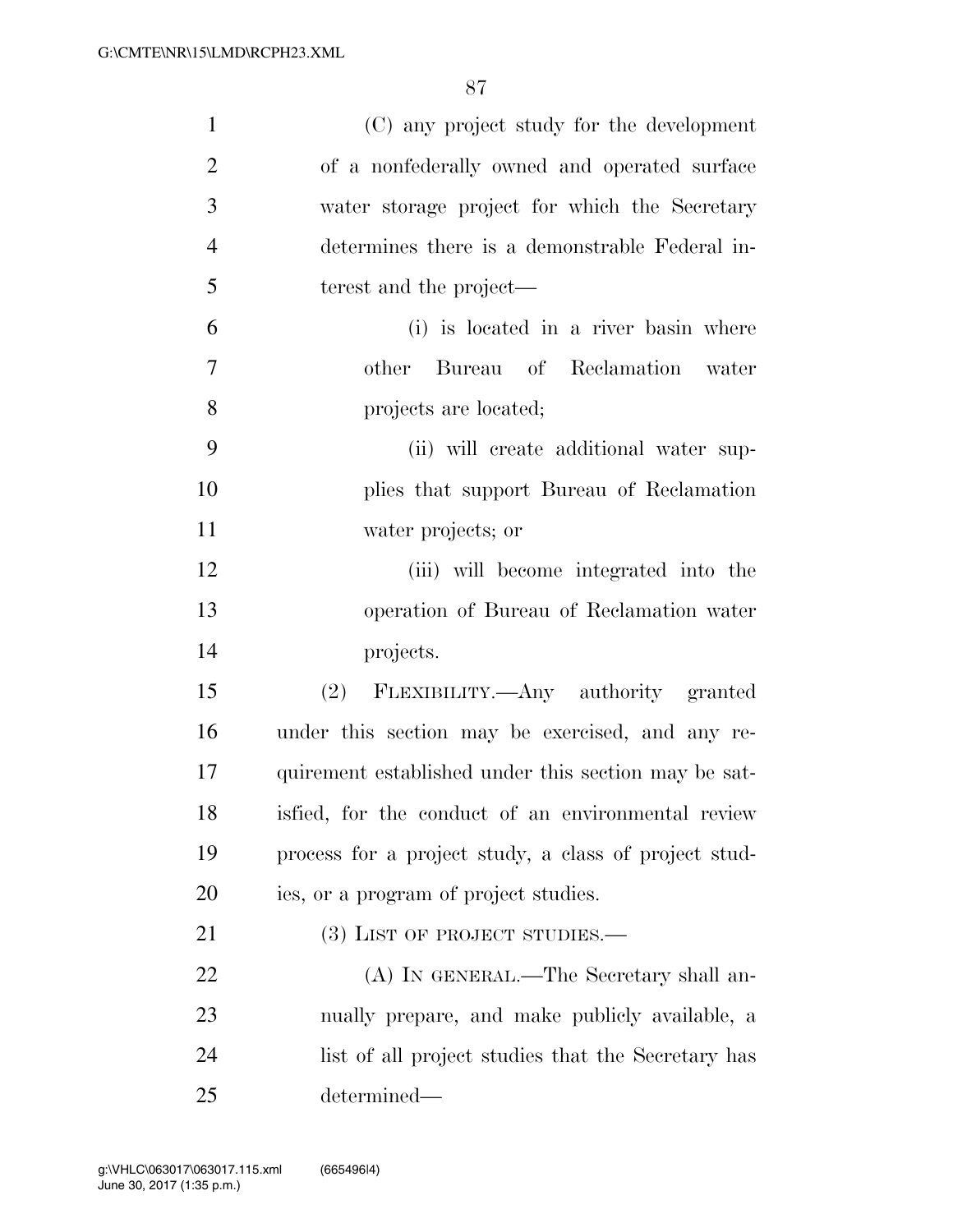| $\mathbf{1}$   | (i) meets the standards described in                   |
|----------------|--------------------------------------------------------|
| $\overline{2}$ | paragraph $(1)$ ; and                                  |
| 3              | (ii) does not have adequate funding to                 |
| $\overline{4}$ | make substantial progress toward the com-              |
| 5              | pletion of the project study.                          |
| 6              | (B) INCLUSIONS.—The Secretary shall in-                |
| 7              | clude for each project study on the list under         |
| 8              | subparagraph (A) a description of the estimated        |
| 9              | amounts necessary to make substantial progress         |
| 10             | on the project study.                                  |
| 11             | (b) PROJECT REVIEW PROCESS.—                           |
| 12             | (1) IN GENERAL.—The Secretary shall develop            |
| 13             | and implement a coordinated environmental review       |
| 14             | process for the development of project studies.        |
| 15             | (2) COORDINATED REVIEW.—The coordinated                |
| 16             | environmental review process described in paragraph    |
| 17             | (1) shall require that any review, analysis, opinion,  |
| 18             | statement, permit, license, or other approval or deci- |
| 19             | sion issued or made by a Federal, State, or local      |
| 20             | governmental agency or an Indian tribe for a project   |
| 21             | study described in subsection (b) be conducted, to     |
| 22             | the maximum extent practicable, concurrently with      |
| 23             | any other applicable governmental agency or Indian     |
| 24             | tribe.                                                 |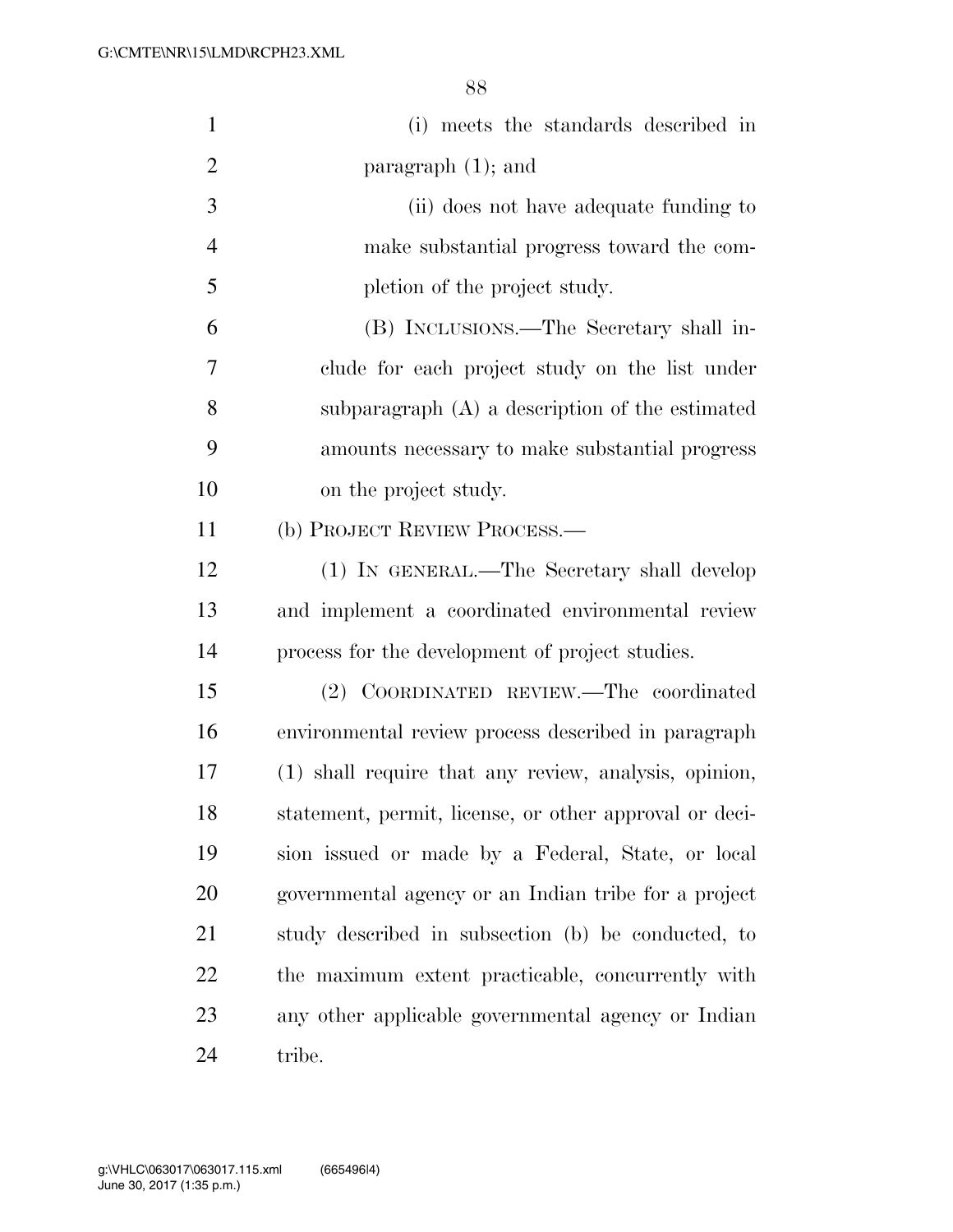| $\mathbf{1}$   | (3) TIMING.—The coordinated environmental                |
|----------------|----------------------------------------------------------|
| $\overline{2}$ | review process under this subsection shall be com-       |
| 3              | pleted not later than the date on which the Sec-         |
| $\overline{4}$ | retary, in consultation and concurrence with the         |
| 5              | agencies identified under section $705(d)$ , establishes |
| 6              | with respect to the project study.                       |
| 7              | (c) LEAD AGENCIES.—                                      |
| 8              | (1) JOINT LEAD AGENCIES.                                 |
| 9              | (A) IN GENERAL.—Subject to the require-                  |
| 10             | ments of the National Environmental Policy               |
| 11             | Act of $1969$ (42 U.S.C. 4321 et seq.) and the           |
| 12             | requirements of section 1506.8 of title 40, Code         |
| 13             | of Federal Regulations (or successor regula-             |
| 14             | tions), including the concurrence of the pro-            |
| 15             | posed joint lead agency, a project sponsor may           |
| 16             | serve as the joint lead agency.                          |
| 17             | (B) PROJECT SPONSOR AS JOINT LEAD                        |
| 18             | AGENCY.—A project sponsor that is a State or             |
| 19             | local governmental entity may—                           |
| 20             | (i) with the concurrence of the Sec-                     |
| 21             | retary, serve as a joint lead agency with                |
| 22             | the Federal lead agency for purposes of                  |
| 23             | preparing any environmental document                     |
| 24             | under the National Environmental Policy                  |
| 25             | Act of 1969 (42 U.S.C. 4321 et seq.); and                |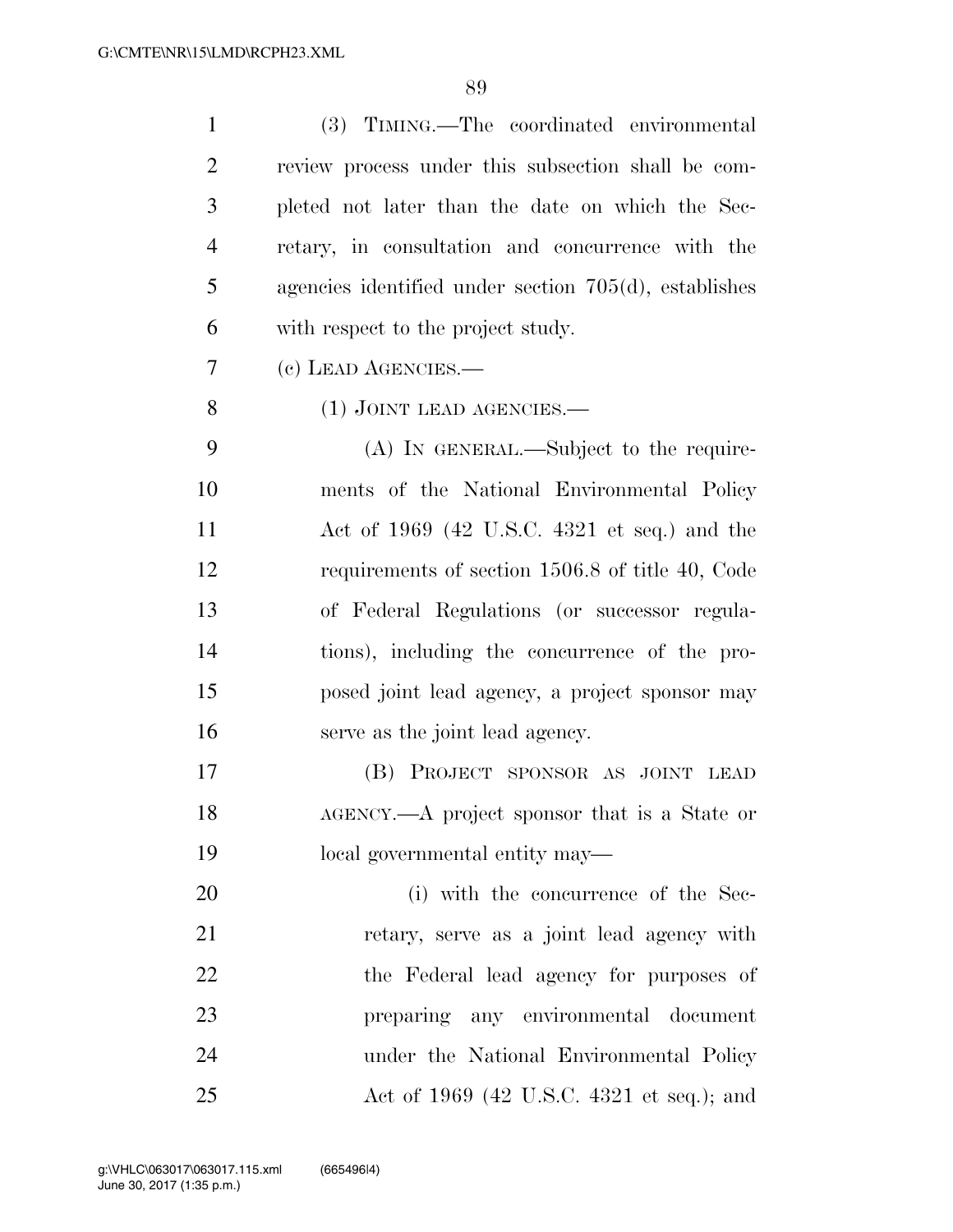| $\mathbf{1}$   | (ii) prepare any environmental review     |
|----------------|-------------------------------------------|
| $\overline{2}$ | process document under the National En-   |
| 3              | vironmental Policy Act of 1969 (42 U.S.C. |
| $\overline{4}$ | 4321 et seq.) required in support of any  |
| 5              | action or approval by the Secretary if—   |
| 6              | (I) the Secretary provides guid-          |
| $\tau$         | ance in the preparation process and       |
| 8              | independently evaluates that docu-        |
| 9              | ment;                                     |
| 10             | (II) the project sponsor complies         |
| 11             | with all requirements applicable to the   |
| 12             | Secretary under—                          |
| 13             | (aa) the National Environ-                |
| 14             | mental Policy Act of 1969 (42)            |
| 15             | U.S.C. $4321$ et seq.);                   |
| 16             | (bb) any regulation imple-                |
| 17             | menting that Act; and                     |
| 18             | (cc) any other applicable                 |
| 19             | Federal law; and                          |
| 20             | (III) the Secretary approves and          |
| 21             | adopts the document before the Sec-       |
| 22             | retary takes any subsequent action or     |
| 23             | makes any approval based on that          |
| 24             | document, regardless of whether the       |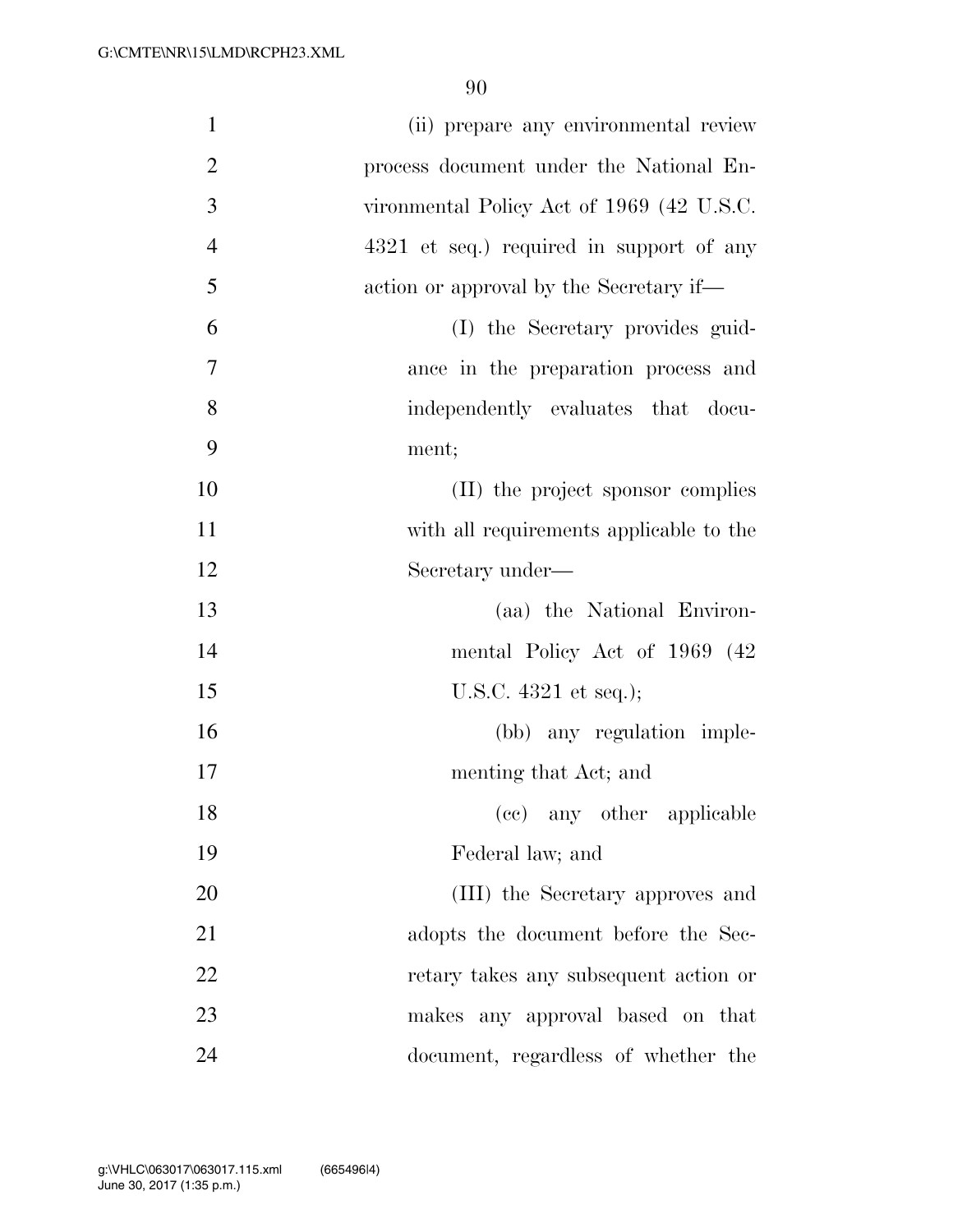| $\mathbf{1}$   | action or approval of the Secretary re-            |
|----------------|----------------------------------------------------|
| $\overline{2}$ | sults in Federal funding.                          |
| 3              | (2)<br>DUTIES.—The Secretary shall ensure          |
| $\overline{4}$ | $that-$                                            |
| 5              | (A) the project sponsor complies with all          |
| 6              | design and mitigation commitments made joint-      |
| 7              | ly by the Secretary and the project sponsor in     |
| 8              | any environmental document prepared by the         |
| 9              | project sponsor in accordance with this sub-       |
| 10             | section; and                                       |
| 11             | (B) any environmental document prepared            |
| 12             | by the project sponsor is appropriately supple-    |
| 13             | mented to address any changes to the project       |
| 14             | the Secretary determines are necessary.            |
| 15             | (3) ADOPTION AND USE OF DOCUMENTS.- Any            |
| 16             | environmental document prepared in accordance      |
| 17             | with this subsection shall be adopted and used by  |
| 18             | any Federal agency making any determination re-    |
| 19             | lated to the project study to the same extent that |
| 20             | the Federal agency could adopt or use a document   |
| 21             | prepared by another Federal agency under—          |
| 22             | (A) the National Environmental Policy Act          |
| 23             | of 1969 (42 U.S.C. 4321 et seq.); and              |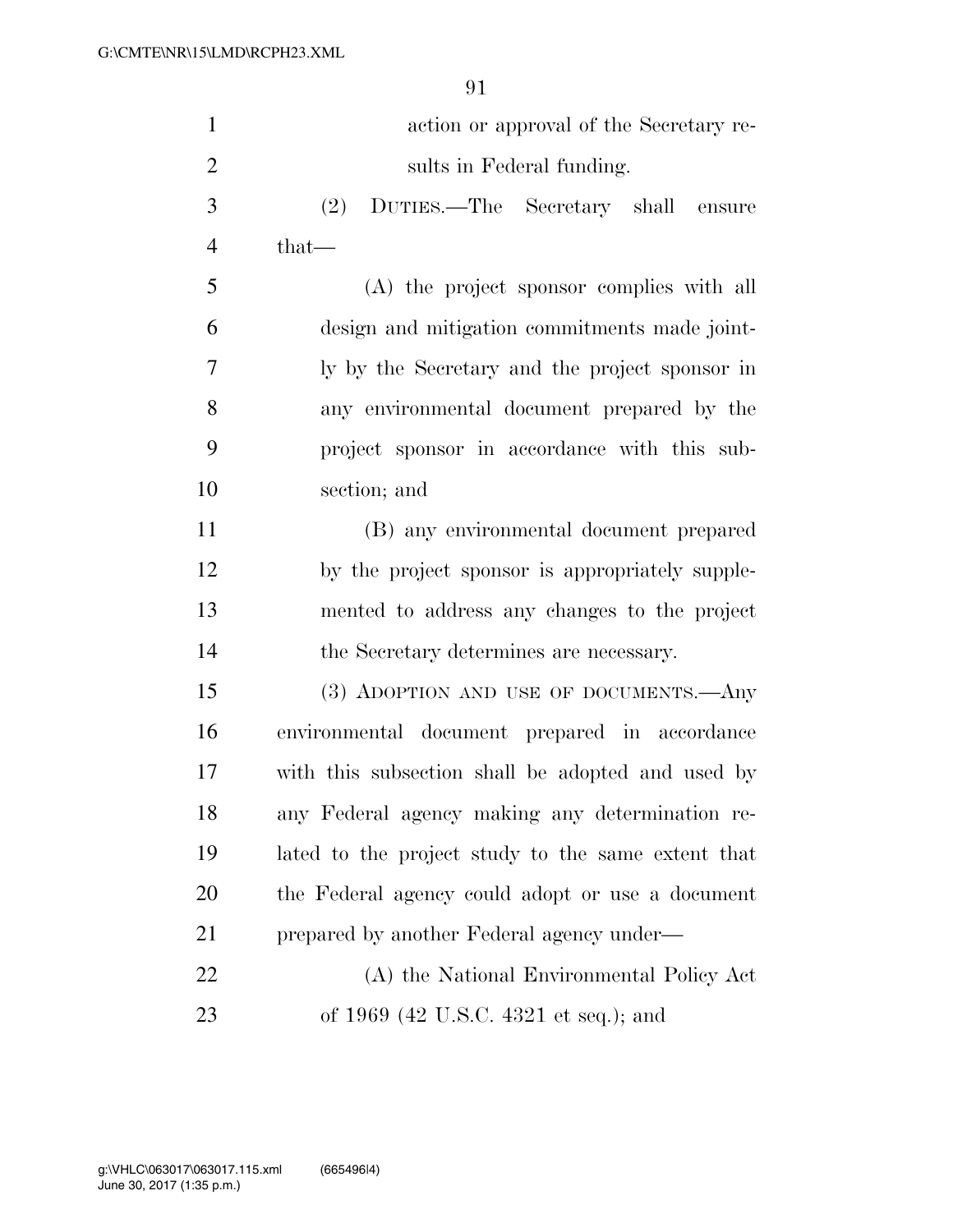| $\mathbf{1}$   | $(B)$ parts 1500 through 1508 of title 40,                  |
|----------------|-------------------------------------------------------------|
| $\overline{2}$ | Code of Federal Regulations (or successor regu-             |
| 3              | lations).                                                   |
| $\overline{4}$ | (4)<br>ROLES AND RESPONSIBILITY<br>$\rm{OF}$<br><b>LEAD</b> |
| 5              | AGENCY.—With respect to the environmental review            |
| 6              | process for any project study, the Federal lead agen-       |
| 7              | cy shall have authority and responsibility—                 |
| 8              | $(A)$ to take such actions as are necessary                 |
| 9              | and proper and within the authority of the Fed-             |
| 10             | eral lead agency to facilitate the expeditious              |
| 11             | resolution of the environmental review process              |
| 12             | for the project study; and                                  |
| 13             | (B) to prepare or ensure that any required                  |
| 14             | environmental impact statement or other envi-               |
| 15             | ronmental review document for a project study               |
| 16             | required to be completed under the National                 |
| 17             | Environmental Policy Act of 1969 (42 U.S.C.                 |
| 18             | 4321 et seq.) is completed in accordance with               |
| 19             | this section and applicable Federal law.                    |
| 20             | (d) PARTICIPATING AND COOPERATING AGENCIES.-                |
| 21             | (1) IDENTIFICATION OF JURISDICTIONAL AGEN-                  |
| 22             | CIES.—With respect to carrying out the environ-             |
| 23             | mental review process for a project study, the Sec-         |
| 24             | retary shall identify, as early as practicable in the       |
| 25             | environmental review process, all Federal, State, and       |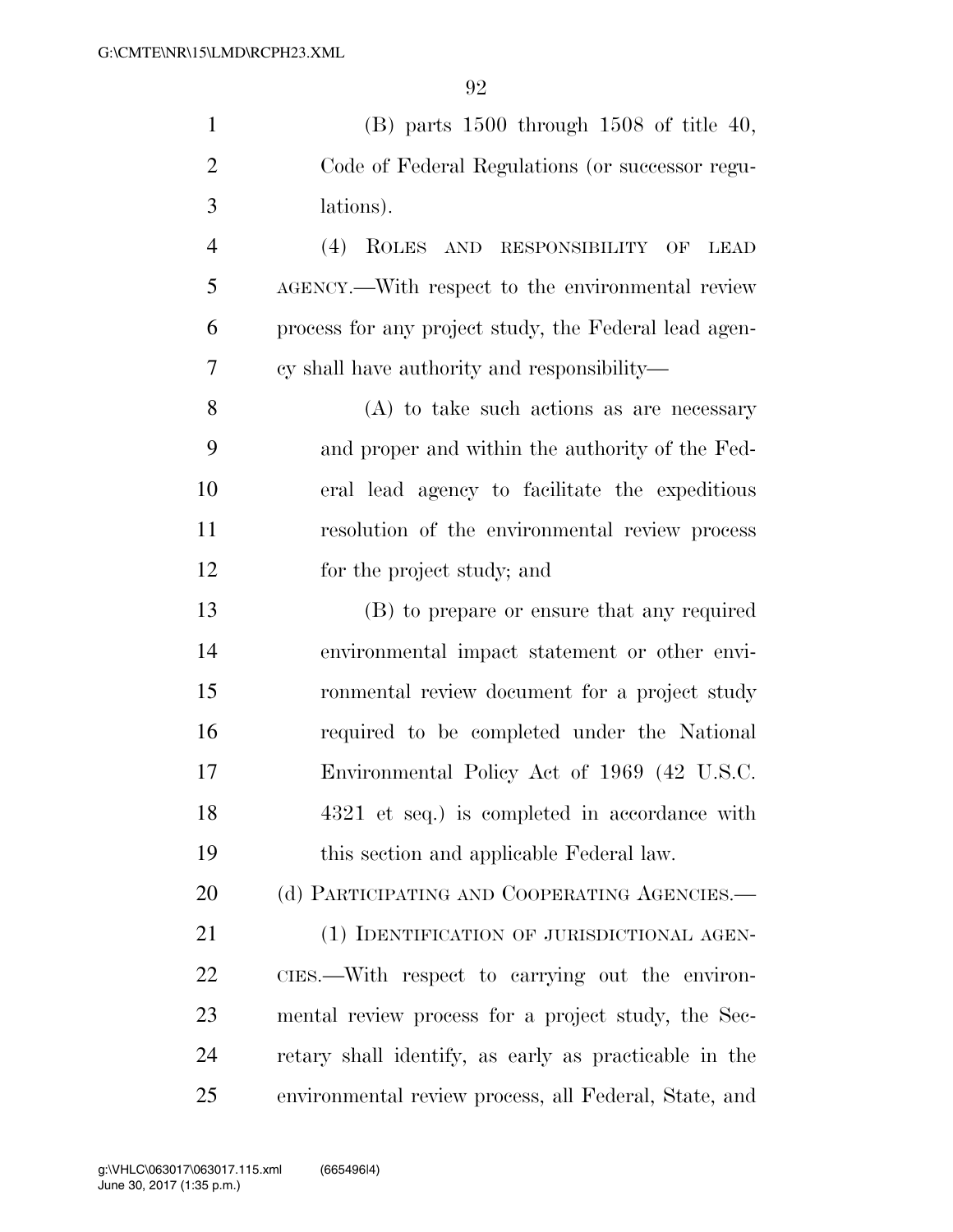| $\mathbf{1}$   | local government agencies and Indian tribes that    |
|----------------|-----------------------------------------------------|
| $\overline{2}$ | $may$ —                                             |
| 3              | (A) have jurisdiction over the project;             |
| $\overline{4}$ | (B) be required by law to conduct or issue          |
| 5              | a review, analysis, opinion, or statement for the   |
| 6              | project study; or                                   |
| 7              | (C) be required to make a determination             |
| 8              | on issuing a permit, license, or other approval     |
| 9              | or decision for the project study.                  |
| 10             | (2) STATE AUTHORITY.—If the environmental           |
| 11             | review process is being implemented by the Sec-     |
| 12             | retary for a project study within the boundaries of |
| 13             | a State, the State, consistent with State law, may  |
| 14             | choose to participate in the process and to make    |
| 15             | subject to the process all State agencies that—     |
| 16             | (A) have jurisdiction over the project;             |
| 17             | (B) are required to conduct or issue a re-          |
| 18             | view, analysis, opinion, or statement for the       |
| 19             | project study; or                                   |
| 20             | (C) are required to make a determination            |
| 21             | on issuing a permit, license, or other approval     |
| 22             | or decision for the project study.                  |
| 23             | $(3)$ INVITATION.—                                  |
| 24             | (A) IN GENERAL.—The Federal lead agen-              |
| 25             | cy shall invite, as early as practicable in the en- |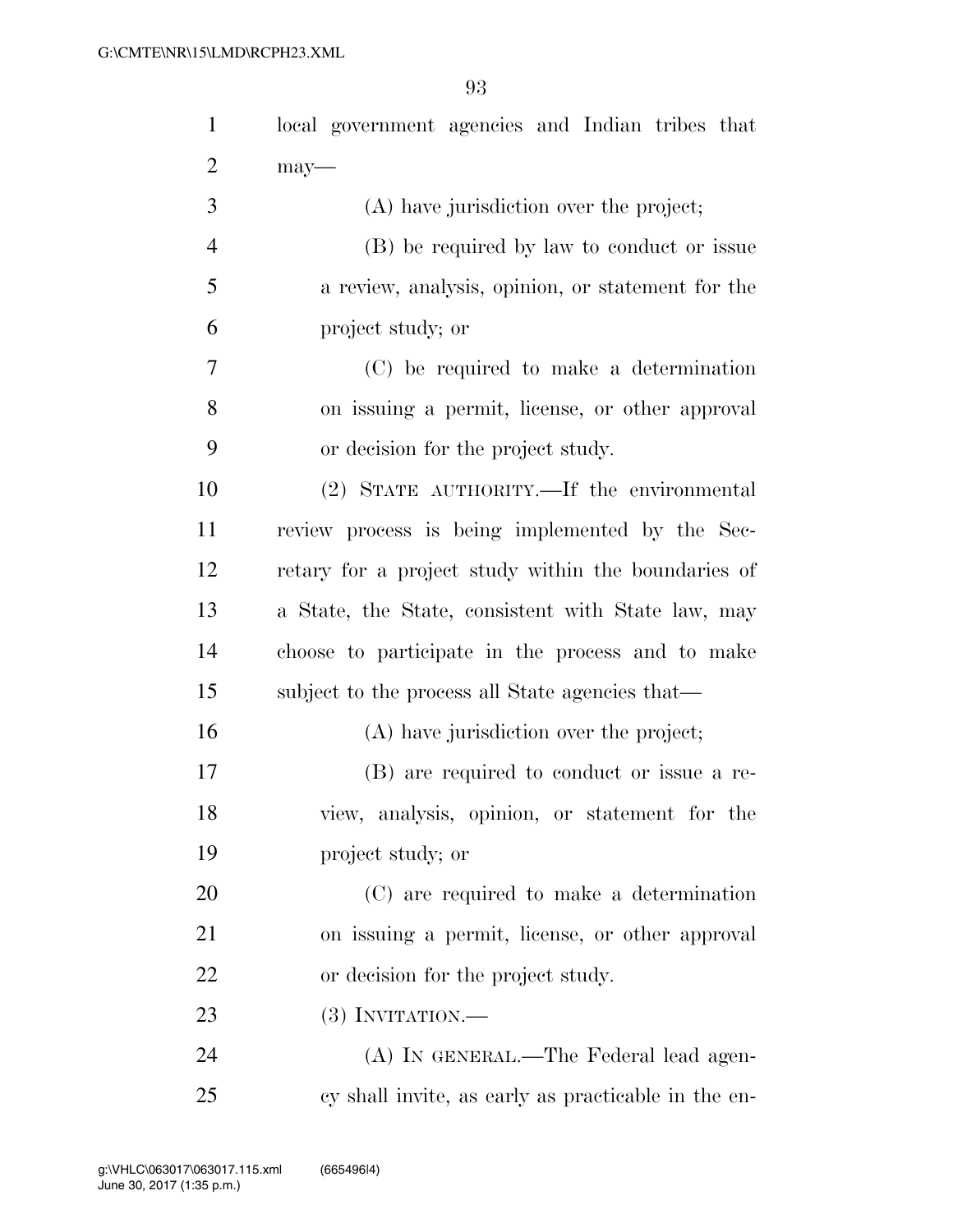vironmental review process, any agency identi- fied under paragraph (1) to become a partici- pating or cooperating agency, as applicable, in the environmental review process for the project study. (B) DEADLINE.—An invitation to partici-

 pate issued under subparagraph (A) shall set a deadline by which a response to the invitation shall be submitted, which may be extended by the Federal lead agency for good cause.

 (4) PROCEDURES.—Section 1501.6 of title 40, Code of Federal Regulations (as in effect on the date of enactment of the Bureau of Reclamation Project Streamlining Act), shall govern the identi- fication and the participation of a cooperating agen-cy.

 (5) FEDERAL COOPERATING AGENCIES.—Any Federal agency that is invited by the Federal lead agency to participate in the environmental review process for a project study shall be designated as a cooperating agency by the Federal lead agency un- less the invited agency informs the Federal lead agency, in writing, by the deadline specified in the invitation that the invited agency—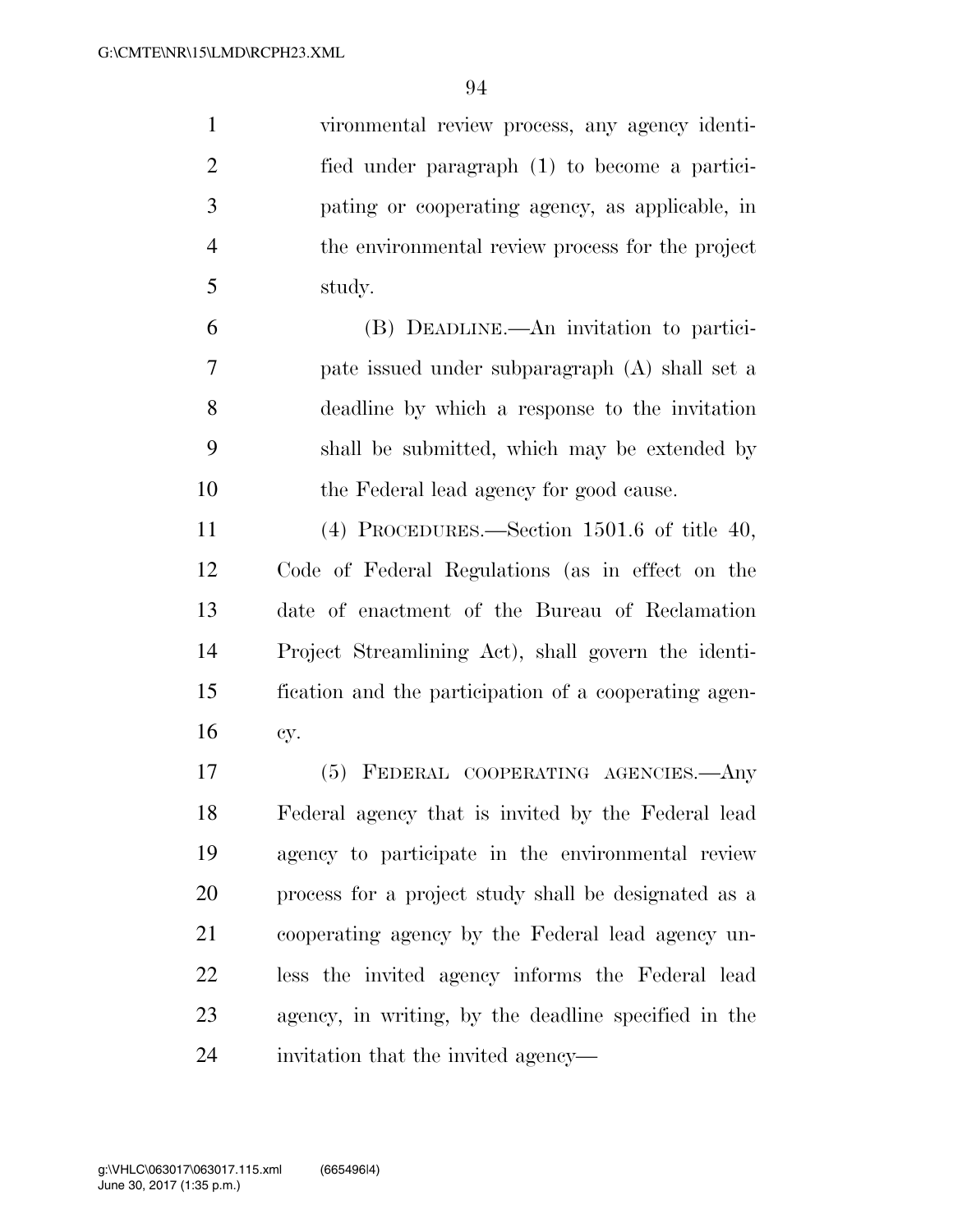| $\mathbf{1}$   | $(A)(i)$ has no jurisdiction or authority with       |
|----------------|------------------------------------------------------|
| $\overline{2}$ | respect to the project;                              |
| 3              | (ii) has no expertise or information rel-            |
| $\overline{4}$ | evant to the project; or                             |
| 5              | (iii) does not have adequate funds to par-           |
| 6              | ticipate in the project; and                         |
| 7              | (B) does not intend to submit comments               |
| 8              | on the project.                                      |
| 9              | (6) ADMINISTRATION.—A participating or co-           |
| 10             | operating agency shall comply with this section and  |
| 11             | any schedule established under this section.         |
| 12             | (7) EFFECT OF DESIGNATION.—Designation as            |
| 13             | a participating or cooperating agency under this     |
| 14             | subsection shall not imply that the participating or |
| 15             | cooperating agency—                                  |
| 16             | (A) supports a proposed project; or                  |
| 17             | (B) has any jurisdiction over, or special ex-        |
| 18             | pertise with respect to evaluation of, the           |
| 19             | project.                                             |
| 20             | CONCURRENT REVIEWS.-Each partici-<br>(8)             |
| 21             | pating or cooperating agency shall—                  |
| 22             | (A) carry out the obligations of that agen-          |
| 23             | cy under other applicable law concurrently and       |
| 24             | in conjunction with the required environmental       |
| 25             | review process, unless doing so would prevent        |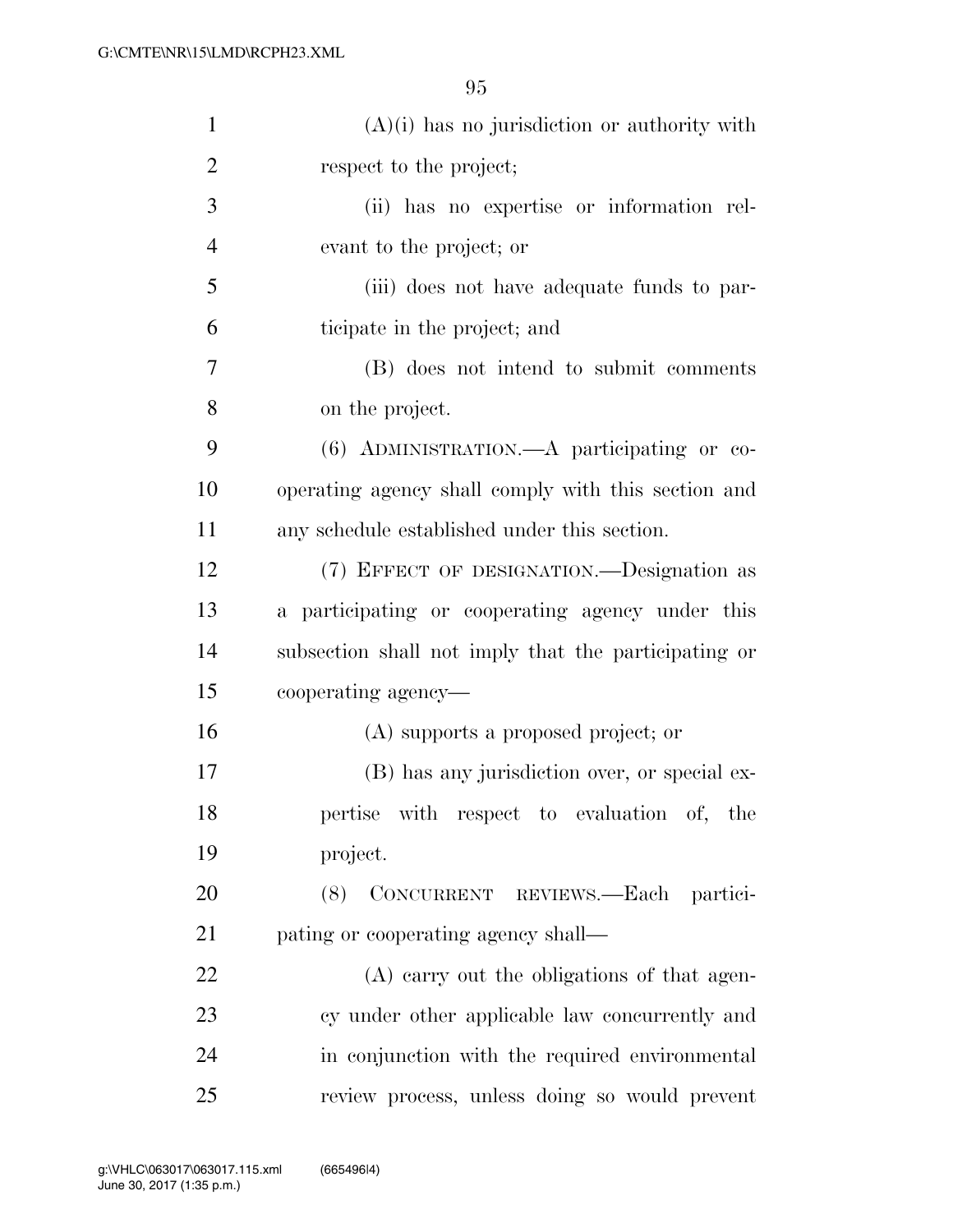the participating or cooperating agency from conducting needed analysis or otherwise car-rying out those obligations; and

 (B) formulate and implement administra- tive, policy, and procedural mechanisms to en- able the agency to ensure completion of the en- vironmental review process in a timely, coordi- nated, and environmentally responsible manner. (e) NON-FEDERAL PROJECTS INTEGRATED INTO RECLAMATION SYSTEMS.—The Federal lead agency shall serve in that capacity for the entirety of all non-Federal projects that will be integrated into a larger system owned, operated or administered in whole or in part by the Bu-reau of Reclamation.

 (f) NON-FEDERAL PROJECT.—If the Secretary deter- mines that a project can be expedited by a non-Federal sponsor and that there is a demonstrable Federal interest in expediting that project, the Secretary shall take such actions as are necessary to advance such a project as a non-Federal project, including, but not limited to, entering into agreements with the non-Federal sponsor of such project to support the planning, design and permitting of such project as a non-Federal project.

(g) PROGRAMMATIC COMPLIANCE.—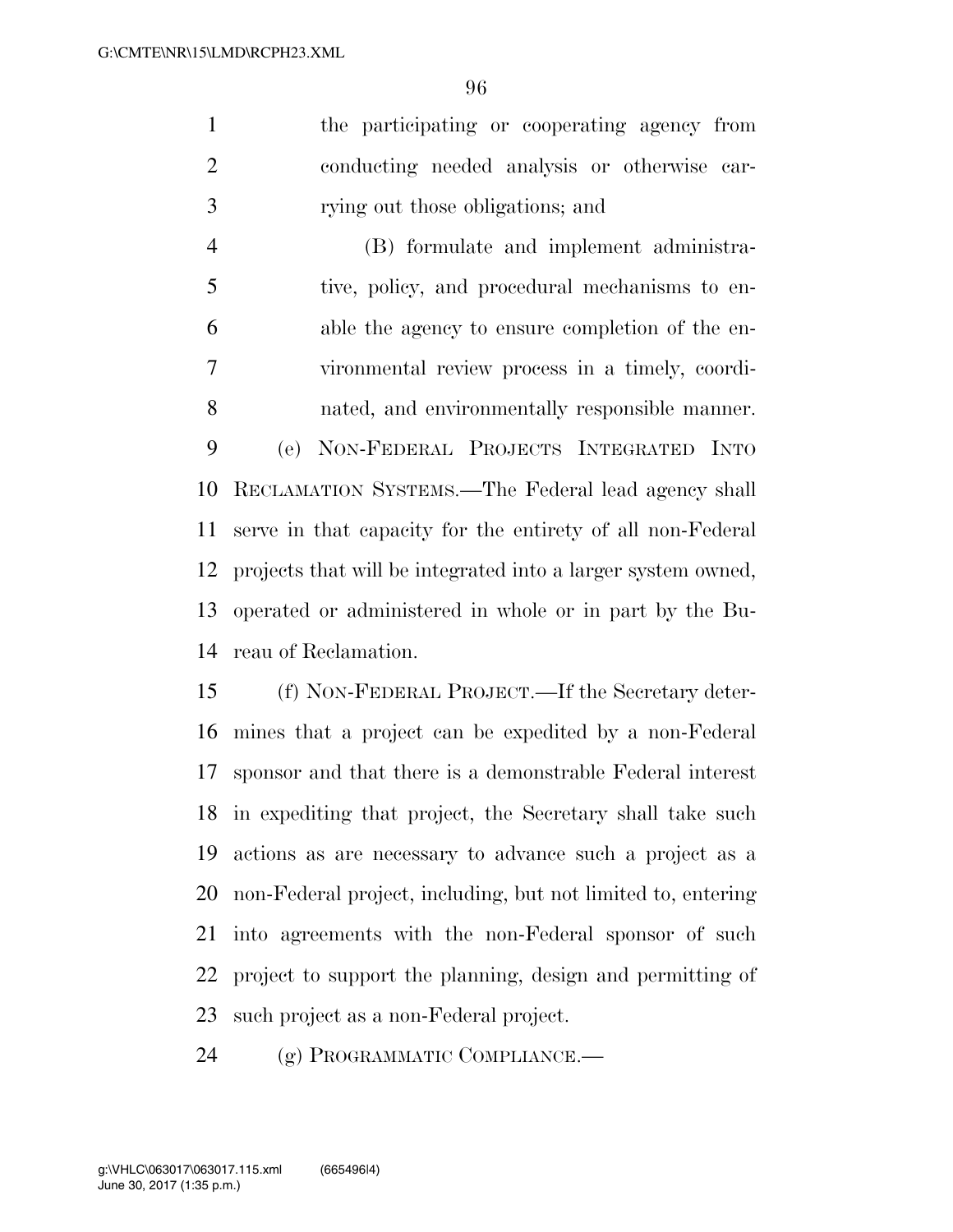| $\mathbf{1}$   | (1) IN GENERAL.—The Secretary shall issue            |
|----------------|------------------------------------------------------|
| $\overline{2}$ | guidance regarding the use of programmatic ap-       |
| 3              | proaches to carry out the environmental review proc- |
| $\overline{4}$ | ess that—                                            |
| 5              | (A) eliminates repetitive discussions of the         |
| 6              | same issues;                                         |
| 7              | (B) focuses on the actual issues ripe for            |
| 8              | analyses at each level of review;                    |
| 9              | (C) establishes a formal process for coordi-         |
| 10             | nating with participating and cooperating agen-      |
| 11             | cies, including the creation of a list of all data   |
| 12             | that are needed to carry out an environmental        |
| 13             | review process; and                                  |
| 14             | $(D)$ complies with—                                 |
| 15             | (i) the National Environmental Policy                |
| 16             | Act of 1969 (42 U.S.C. 4321 et seq.); and            |
| 17             | (ii) all other applicable laws.                      |
| 18             | (2) REQUIREMENTS. - In carrying out para-            |
| 19             | $graph(1)$ , the Secretary shall—                    |
| 20             | $(A)$ as the first step in drafting guidance         |
| 21             | under that paragraph, consult with relevant          |
| 22             | Federal, State, and local governmental agen-         |
| 23             | cies, Indian tribes, and the public on the appro-    |
| 24             | priate use and scope of the programmatic ap-         |
| 25             | proaches;                                            |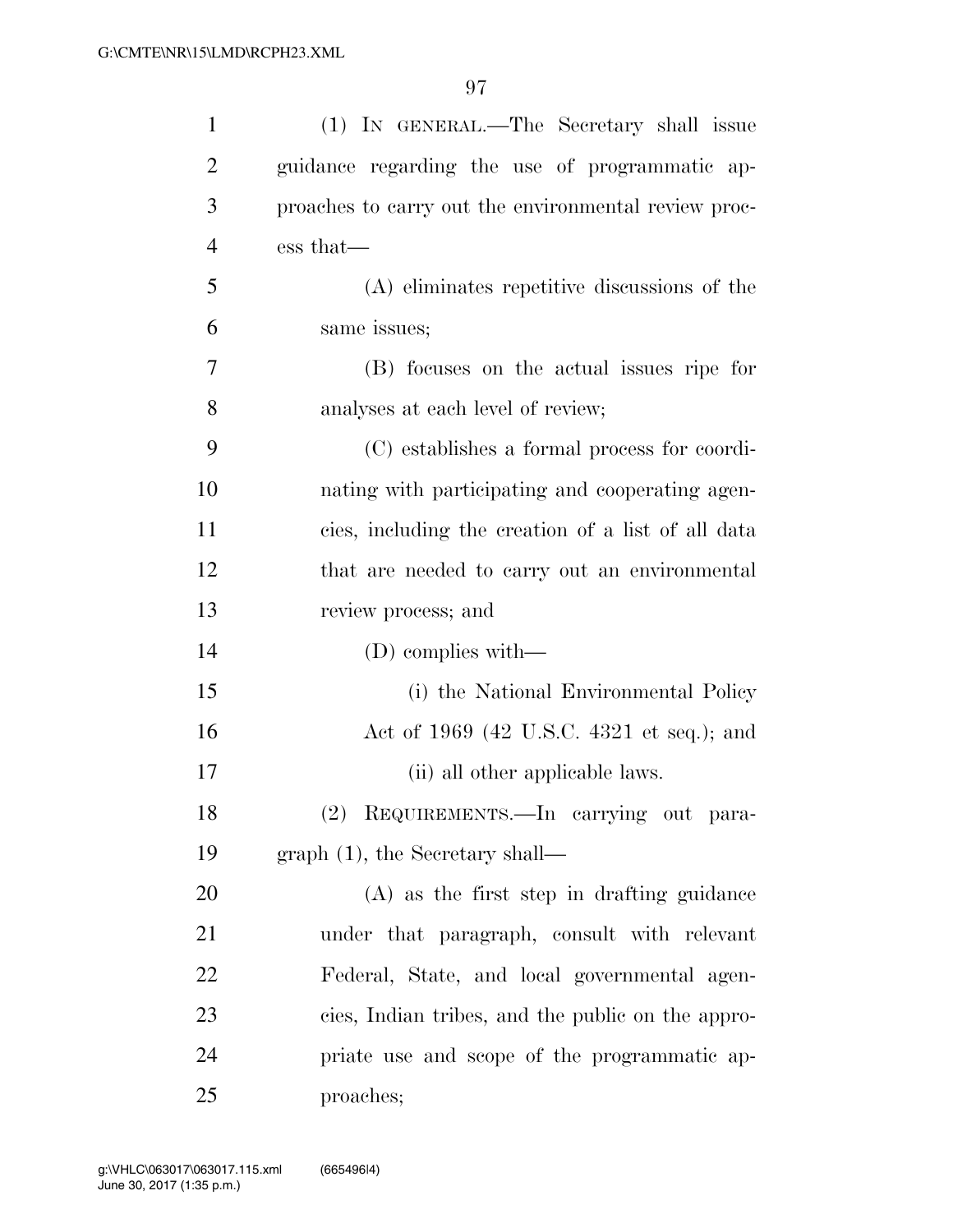| $\mathbf{1}$   | (B) emphasize the importance of collabora-      |
|----------------|-------------------------------------------------|
| $\overline{2}$ | tion among relevant Federal, State, and local   |
| 3              | governmental agencies, and Indian tribes in un- |
| $\overline{4}$ | dertaking programmatic reviews, especially with |
| 5              | respect to including reviews with a broad geo-  |
| 6              | graphical scope;                                |
| 7              | (C) ensure that the programmatic re-            |
| 8              | views-                                          |
| 9              | (i) promote transparency, including of          |
| 10             | the analyses and data used in the environ-      |
| 11             | mental review process, the treatment of         |
| 12             | any deferred issues raised by Federal,          |
| 13             | State, and local governmental agencies, In-     |
| 14             | dian tribes, or the public, and the temporal    |
| 15             | and special scales to be used to analyze        |
| 16             | those issues;                                   |
| 17             | (ii) use accurate and timely informa-           |
| 18             | tion in the environmental review process,       |
| 19             | including—                                      |
| 20             | (I) criteria for determining the                |
| 21             | general duration of the usefulness of           |
| 22             | the review; and                                 |
| $23\,$         | (II) the timeline for updating any              |
| 24             | out-of-date review;                             |
| 25             | (iii) describe—                                 |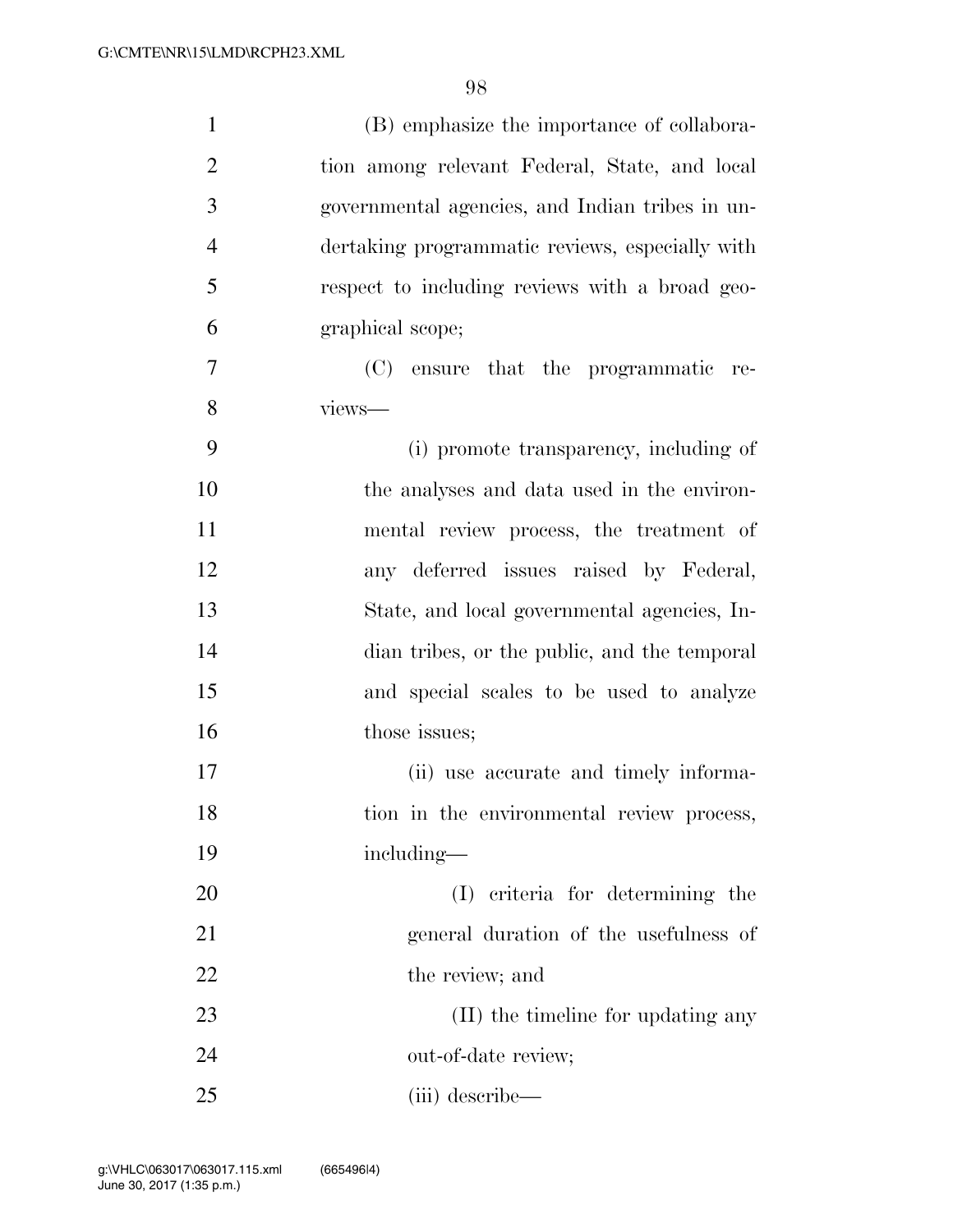| $\mathbf{1}$   | (I) the relationship between pro-                  |
|----------------|----------------------------------------------------|
| $\overline{2}$ | grammatic analysis and future tiered               |
| 3              | analysis; and                                      |
| $\overline{4}$ | (II) the role of the public in the                 |
| 5              | creation of future tiered analysis; and            |
| 6              | (iv) are available to other relevant               |
| 7              | Federal, State, and local governmental             |
| 8              | agencies, Indian tribes, and the public;           |
| 9              | (D) allow not fewer than 60 days of public         |
| 10             | notice and comment on any proposed guidance;       |
| 11             | and                                                |
| 12             | (E) address any comments received under            |
| 13             | subparagraph $(D)$ .                               |
| 14             | (h) COORDINATED REVIEWS.—                          |
| 15             | (1) COORDINATION PLAN.—                            |
| 16             | (A) ESTABLISHMENT.—The Federal lead                |
| 17             | agency shall, after consultation with and with     |
| 18             | the concurrence of each participating and co-      |
| 19             | operating agency and the project sponsor or        |
| 20             | joint lead agency, as applicable, establish a plan |
| 21             | for coordinating public and agency participation   |
| 22             | in, and comment on, the environmental review       |
| 23             | process for a project study or a category of       |
| 24             | project studies.                                   |
| 25             | $(B)$ SCHEDULE.—                                   |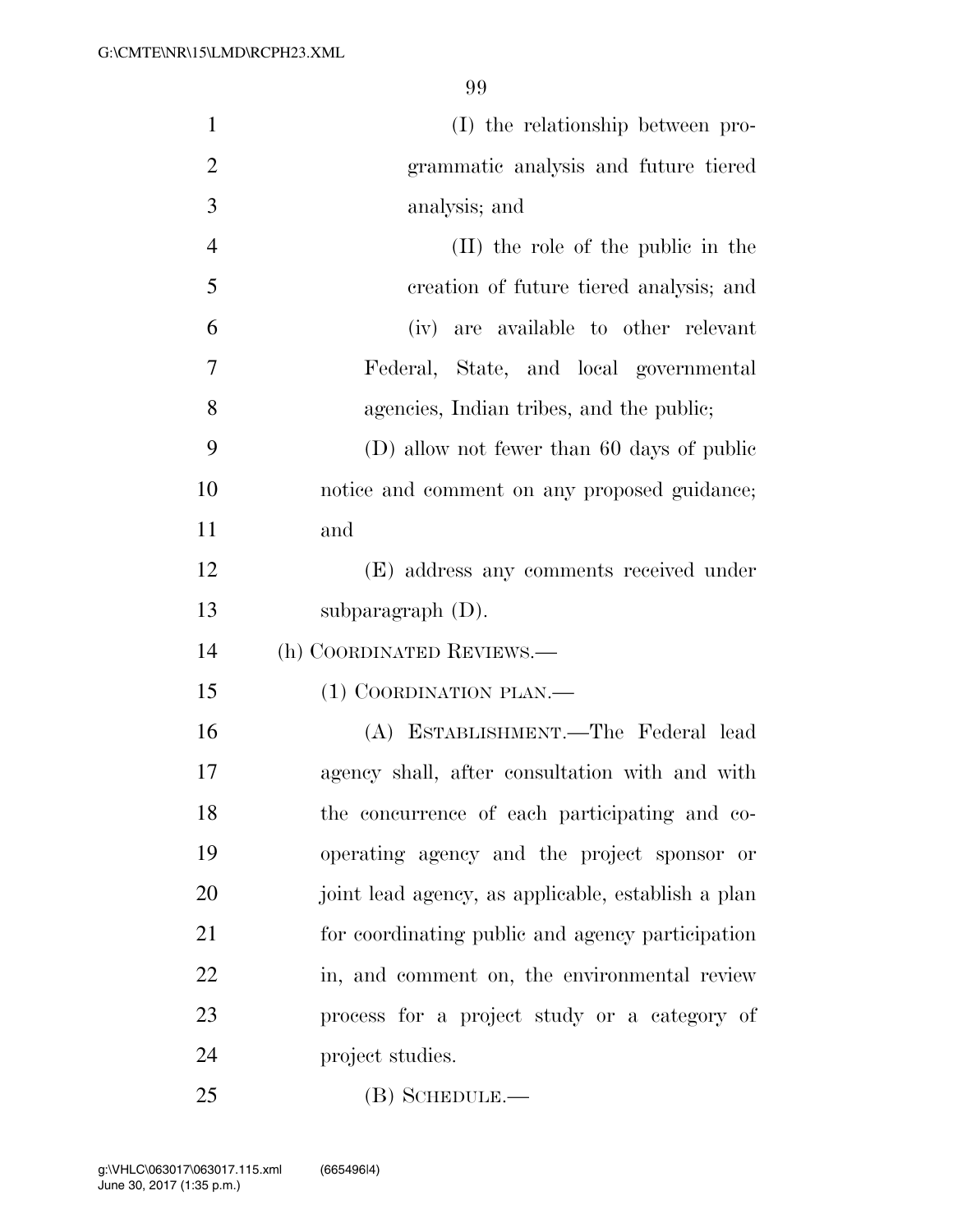| $\mathbf{1}$   | (i) IN GENERAL.—As soon as prac-              |
|----------------|-----------------------------------------------|
| $\overline{2}$ | ticable but not later than 45 days after the  |
| 3              | close of the public comment period on a       |
| $\overline{4}$ | draft environmental impact statement, the     |
| 5              | Federal lead agency, after consultation       |
| 6              | with and the concurrence of each partici-     |
| $\overline{7}$ | pating and cooperating agency and the         |
| 8              | project sponsor or joint lead agency, as ap-  |
| 9              | plicable, shall establish, as part of the co- |
| 10             | ordination plan established in subpara-       |
| 11             | $graph(A)$ , a schedule for completion of the |
| 12             | environmental review process for the          |
| 13             | project study.                                |
| 14             | (ii) FACTORS FOR CONSIDERATION.-              |
| 15             | In establishing a schedule, the Secretary     |
| 16             | shall consider factors such as—               |
| 17             | (I) the responsibilities of partici-          |
| 18             | pating and cooperating agencies under         |
| 19             | applicable laws;                              |
| 20             | (II) the resources available to the           |
| 21             | project sponsor, joint lead agency, and       |
| 22             | relevant Federal and<br>other<br>State        |
| 23             | agencies, as applicable;                      |
| 24             | (III) the overall size and com-               |
| 25             | plexity of the project;                       |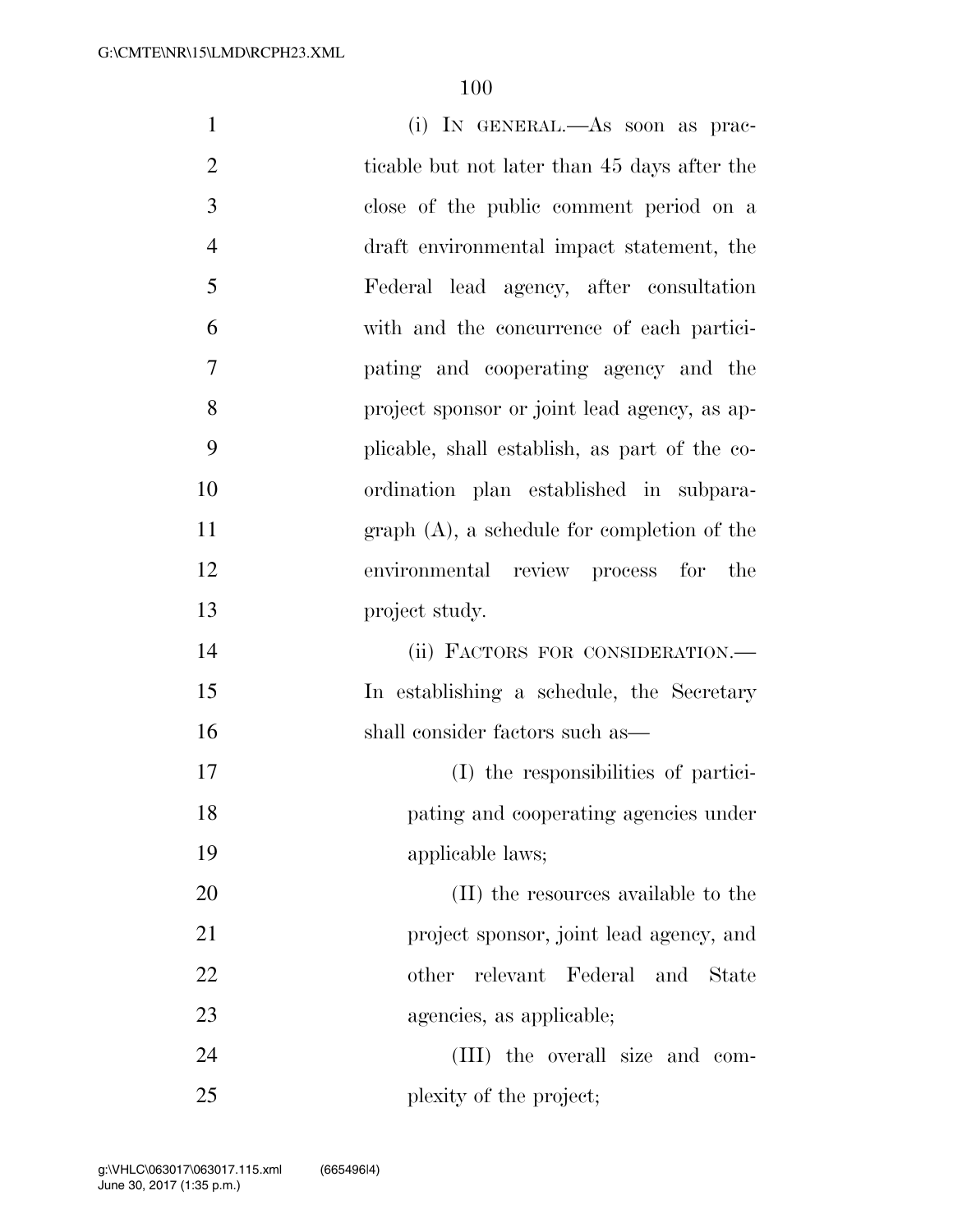| $\mathbf{1}$   | (IV) the overall schedule for and                  |
|----------------|----------------------------------------------------|
| $\overline{2}$ | cost of the project; and                           |
| 3              | (V) the sensitivity of the natural                 |
| $\overline{4}$ | and historical resources that could be             |
| 5              | affected by the project.                           |
| 6              | (iii) MODIFICATIONS.—The Secretary                 |
| 7              | $may-$                                             |
| 8              | lengthen a schedule estab-<br>(I)                  |
| 9              | lished under clause (i) for good cause;            |
| 10             | and                                                |
| 11             | (II) shorten a schedule only with                  |
| 12             | concurrence of the affected partici-               |
| 13             | pating and cooperating agencies and                |
| 14             | the project sponsor or joint lead agen-            |
| 15             | cy, as applicable.                                 |
| 16             | (iv) DISSEMINATION.—A copy of a                    |
| 17             | schedule established under clause (i) shall        |
| 18             | $be$ —                                             |
| 19             | (I) provided to each participating                 |
| 20             | cooperating agency and the<br>and                  |
| 21             | project sponsor or joint lead agency,              |
| 22             | as applicable; and                                 |
| 23             | (II) made available to the public.                 |
| 24             | (2) COMMENT DEADLINES.—The Federal lead            |
| 25             | agency shall establish the following deadlines for |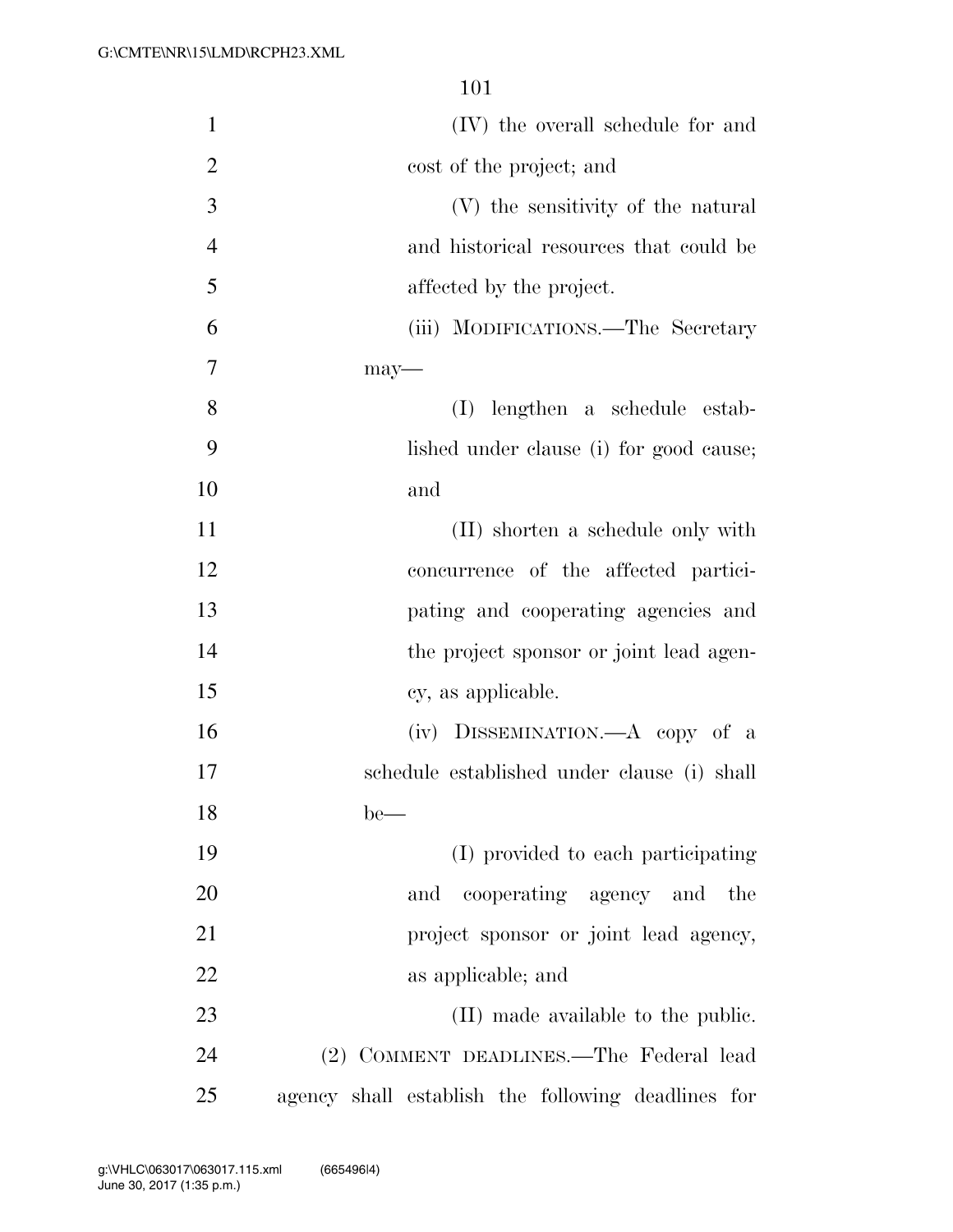|   |                      |  | comment during the environmental review process |  |
|---|----------------------|--|-------------------------------------------------|--|
| 2 | for a project study: |  |                                                 |  |

 (A) DRAFT ENVIRONMENTAL IMPACT STATEMENTS.—For comments by Federal and State agencies and the public on a draft envi- ronmental impact statement, a period of not more than 60 days after publication in the Fed- eral Register of notice of the date of public availability of the draft environmental impact statement, unless—

 (i) a different deadline is established by agreement of the Federal lead agency, 13 the project sponsor or joint lead agency, as applicable, and all participating and co-operating agencies; or

 (ii) the deadline is extended by the Federal lead agency for good cause.

 (B) OTHER ENVIRONMENTAL REVIEW PROCESSES.—For all other comment periods es- tablished by the Federal lead agency for agency or public comments in the environmental review process, a period of not more than 30 days after the date on which the materials on which comment is requested are made available, un-less—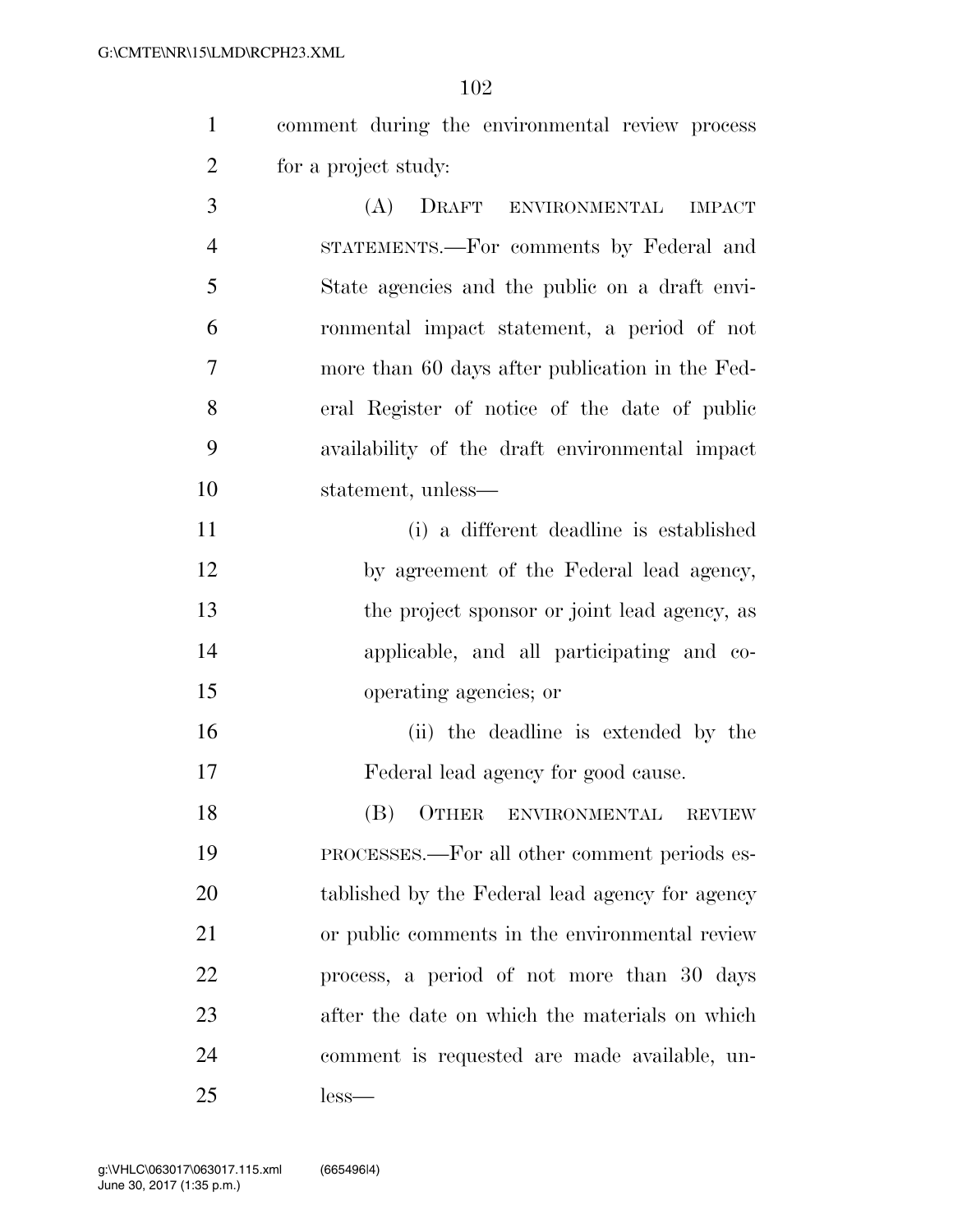| $\mathbf{1}$   | (i) a different deadline is established                |
|----------------|--------------------------------------------------------|
| $\overline{2}$ | by agreement of the Federal lead agency,               |
| 3              | the project sponsor, or joint lead agency,             |
| $\overline{4}$ | as applicable, and all participating and co-           |
| 5              | operating agencies; or                                 |
| 6              | (ii) the deadline is extended by the                   |
| $\overline{7}$ | Federal lead agency for good cause.                    |
| 8              | (3) DEADLINES FOR DECISIONS UNDER OTHER                |
| 9              | LAWS.—In any case in which a decision under any        |
| 10             | Federal law relating to a project study, including the |
| 11             | issuance or denial of a permit or license, is required |
| 12             | to be made by the date described in subsection         |
| 13             | $(i)(5)(B)$ , the Secretary shall submit to the Com-   |
| 14             | mittee on Natural Resources of the House of Rep-       |
| 15             | resentatives and the Committee on Energy and Nat-      |
| 16             | ural Resources of the Senate—                          |
| 17             | $(A)$ as soon as practicable after the 180-            |
| 18             | day period described in subsection $(i)(5)(B)$ , an    |
| 19             | initial notice of the failure of the Federal agen-     |
| 20             | cy to make the decision; and                           |
| 21             | (B) every 60 days thereafter until such                |
| <u>22</u>      | date as all decisions of the Federal agency re-        |
| 23             | lating to the project study have been made by          |
| 24             | the Federal agency, an additional notice that          |
| 25             | describes the number of decisions of the Fed-          |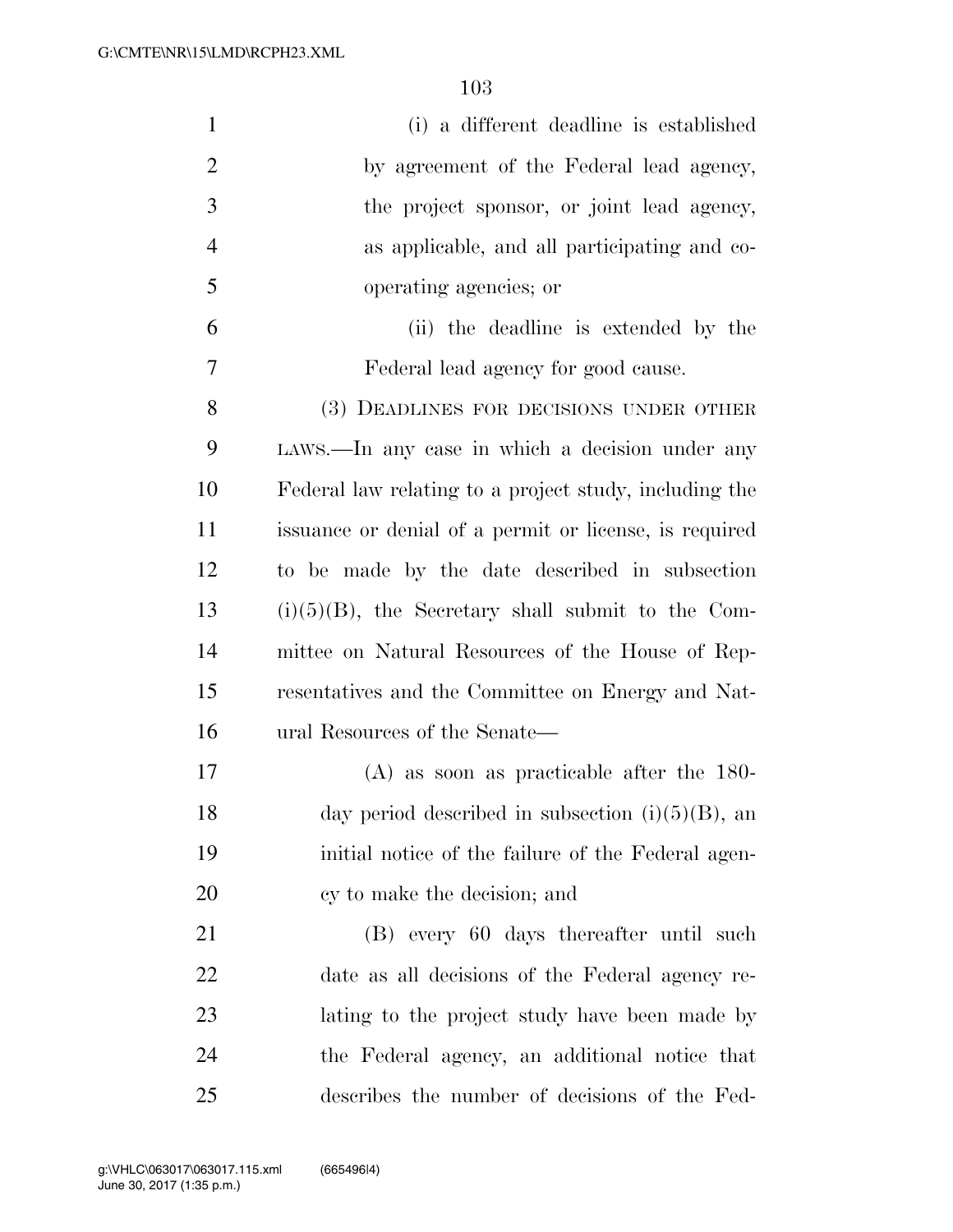eral agency that remain outstanding as of the date of the additional notice.

 (4) INVOLVEMENT OF THE PUBLIC.—Nothing in this subsection reduces any time period provided for public comment in the environmental review process under applicable Federal law (including reg-ulations).

8 (5) TRANSPARENCY REPORTING.

 (A) REPORTING REQUIREMENTS.—Not later than 1 year after the date of enactment of 11 this Act, the Secretary shall establish and main- tain an electronic database and, in coordination with other Federal and State agencies, issue re- porting requirements to make publicly available the status and progress with respect to compli- ance with applicable requirements of the Na- tional Environmental Policy Act of 1969 (42 U.S.C. 4321 et seq.) and any other Federal, State, or local approval or action required for a project study for which this section is applica-ble.

**(B) PROJECT STUDY TRANSPARENCY.—**  Consistent with the requirements established under subparagraph (A), the Secretary shall make publicly available the status and progress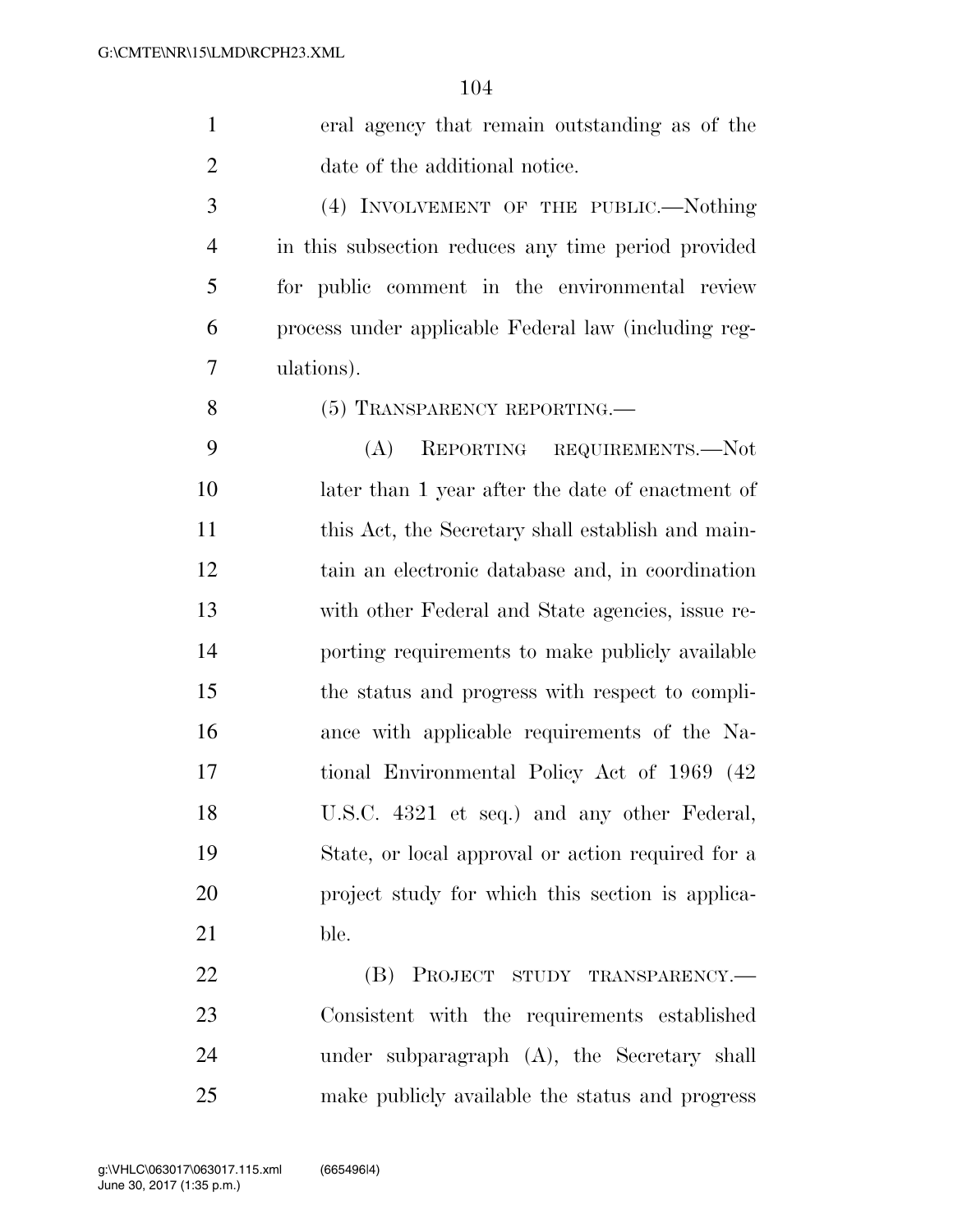| $\mathbf{1}$   | of any Federal, State, or local decision, action,      |
|----------------|--------------------------------------------------------|
| $\overline{2}$ | or approval required under applicable laws for         |
| 3              | each project study for which this section is ap-       |
| $\overline{4}$ | plicable.                                              |
| 5              | (i) ISSUE IDENTIFICATION AND RESOLUTION.—              |
| 6              | (1) COOPERATION.—The Federal lead agency,              |
| 7              | cooperating agencies, and any participating<br>the     |
| 8              | agencies shall work cooperatively in accordance with   |
| 9              | this section to identify and resolve issues that could |
| 10             | delay completion of the environmental review process   |
| 11             | or result in the denial of any approval required for   |
| 12             | the project study under applicable laws.               |
| 13             | (2)<br>FEDERAL LEAD AGENCY<br>RESPONSIBIL-             |
| 14             | ITIES.                                                 |
| 15             | (A) IN GENERAL.—The Federal lead agen-                 |
| 16             | cy shall make information available to the co-         |
| 17             | operating agencies and participating agencies as       |
| 18             | early as practicable in the environmental review       |
| 19             | process regarding the environmental and socio-         |
| 20             | economic resources located within the project          |
| 21             | area and the general locations of the alter-           |
| 22             | natives under consideration.                           |
| 23             | DATA SOURCES.—The information<br>(B)                   |

under subparagraph (A) may be based on exist-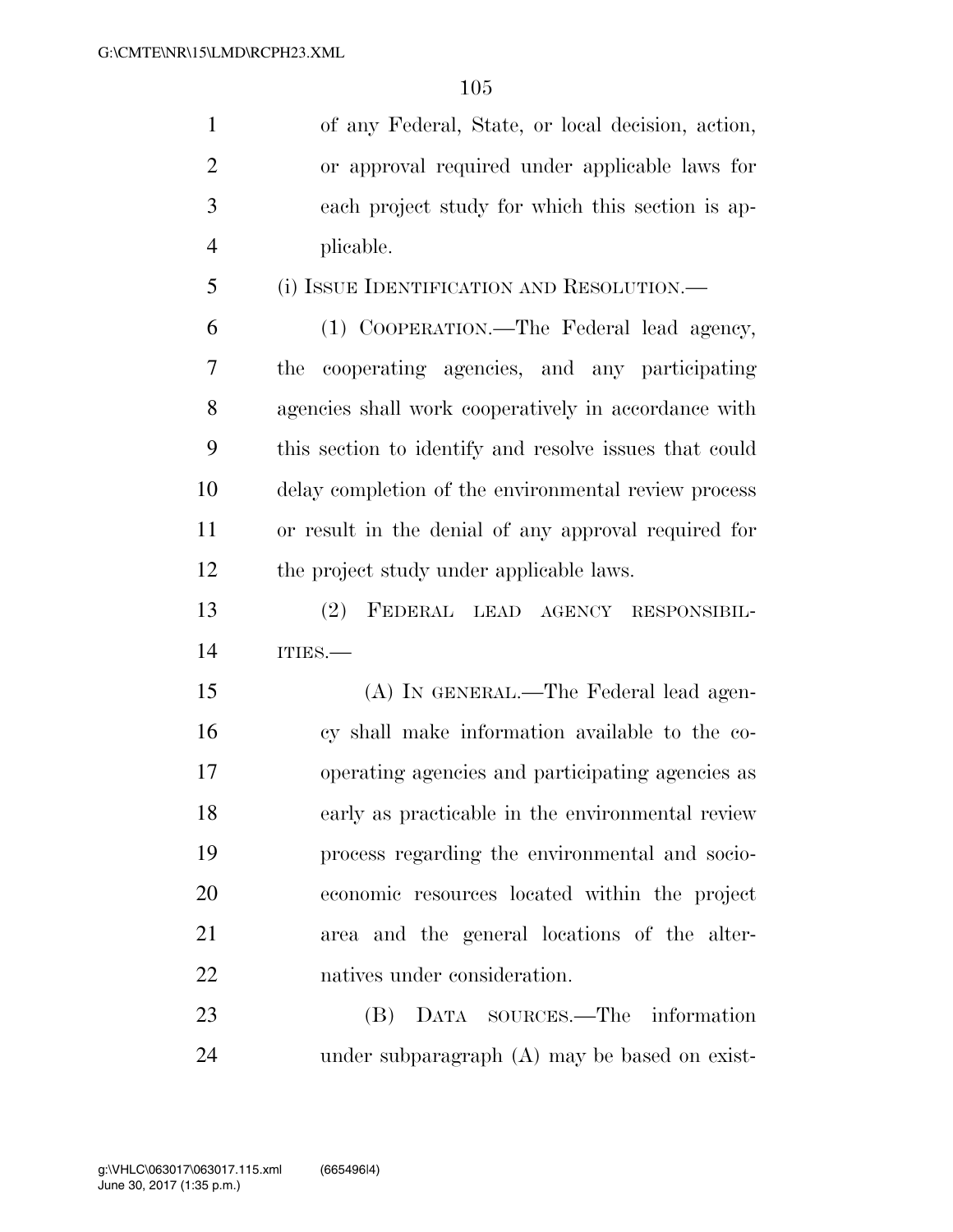1 ing data sources, including geographic informa-2 tion systems mapping.

 (3) COOPERATING AND PARTICIPATING AGENCY RESPONSIBILITIES.—Based on information received from the Federal lead agency, cooperating and par- ticipating agencies shall identify, as early as prac- ticable, any issues of concern regarding the potential environmental or socioeconomic impacts of the project, including any issues that could substantially delay or prevent an agency from granting a permit or other approval that is needed for the project study.

 (4) ACCELERATED ISSUE RESOLUTION AND ELEVATION.—

 (A) IN GENERAL.—On the request of a participating or cooperating agency or project sponsor, the Secretary shall convene an issue resolution meeting with the relevant partici- pating and cooperating agencies and the project sponsor or joint lead agency, as applicable, to 21 resolve issues that may—

 (i) delay completion of the environ-mental review process; or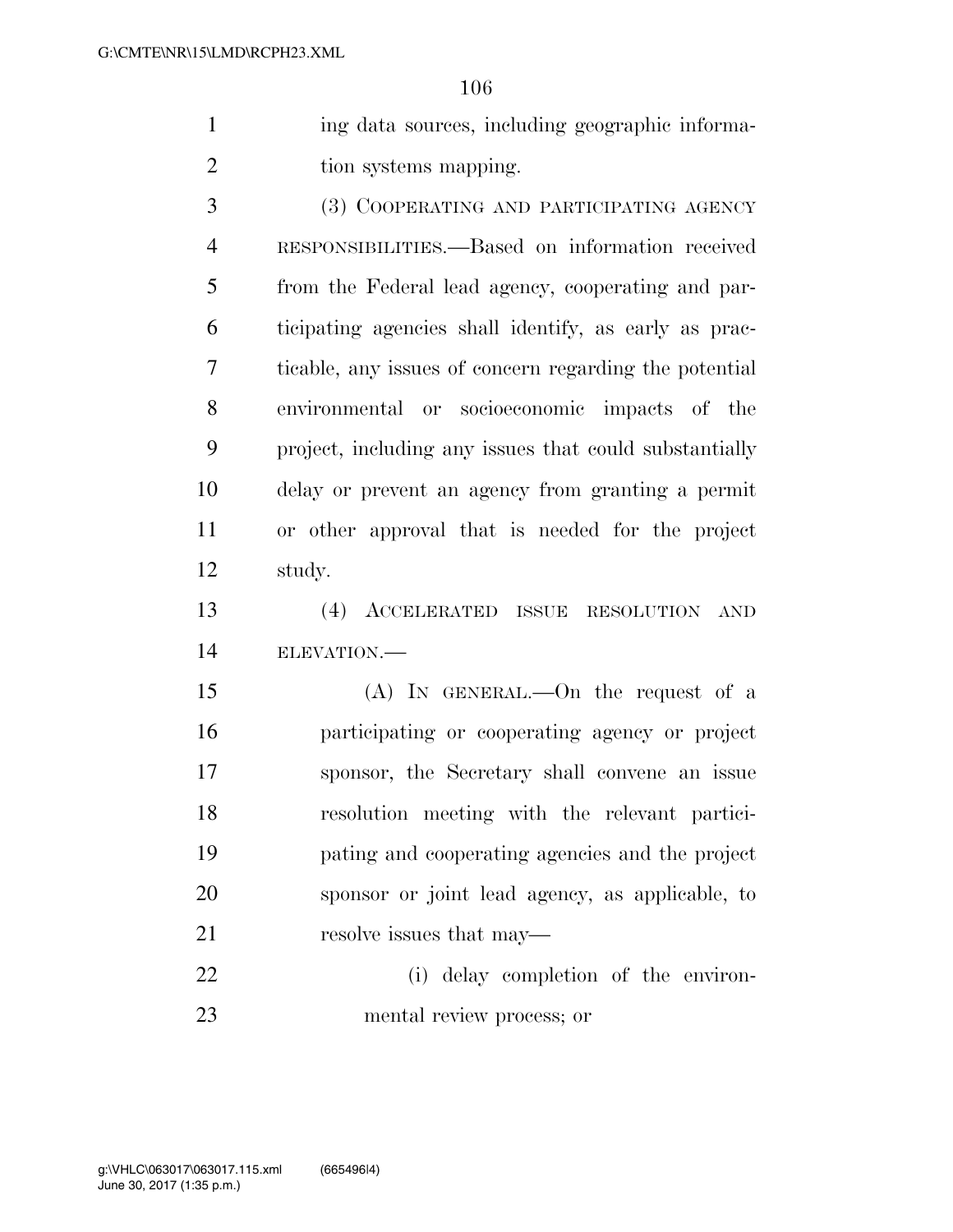|                | T O L                                             |
|----------------|---------------------------------------------------|
| $\mathbf{1}$   | (ii) result in denial of any approval re-         |
| $\overline{2}$ | quired for the project study under applica-       |
| 3              | ble laws.                                         |
| 4              | (B) MEETING DATE.—A meeting requested             |
| 5              | under this paragraph shall be held not later      |
| 6              | than 21 days after the date on which the Sec-     |
| 7              | retary receives the request for the meeting, un-  |
| 8              | less the Secretary determines that there is good  |
| 9              | cause to extend that deadline.                    |
| 10             | (C) NOTIFICATION.—On receipt of a re-             |
| 11             | quest for a meeting under this paragraph, the     |
| 12             | Secretary shall notify all relevant participating |
| 13             | and cooperating agencies of the request, includ-  |
| 14             | ing the issue to be resolved and the date for the |
| 15             | meeting.                                          |
|                |                                                   |

16 (D) ELEVATION OF ISSUE RESOLUTION.— If a resolution cannot be achieved within the 30-day period beginning on the date of a meet- ing under this paragraph and a determination is made by the Secretary that all information necessary to resolve the issue has been ob- tained, the Secretary shall forward the dispute to the heads of the relevant agencies for resolu-tion.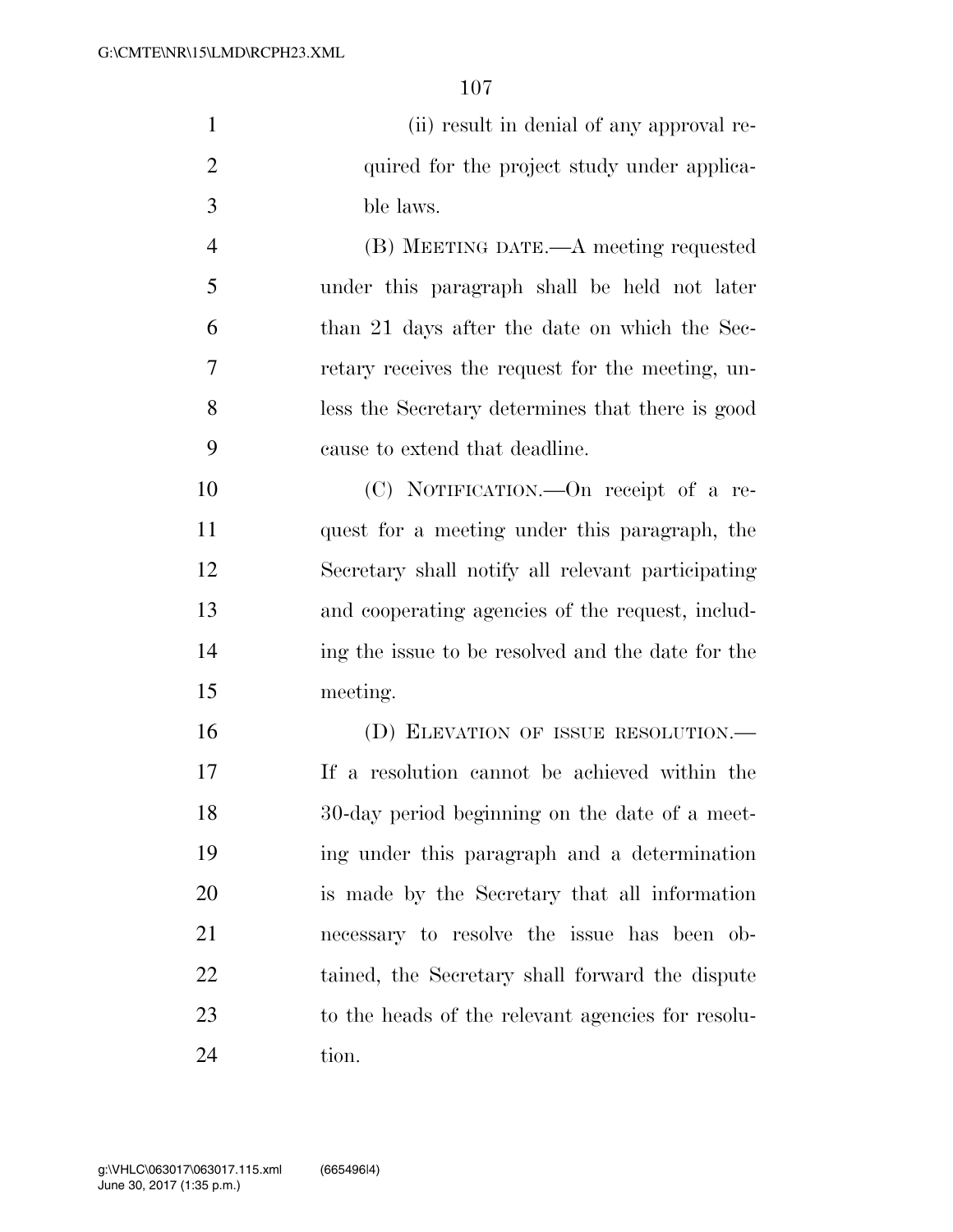| $\mathbf{1}$   | (E) CONVENTION BY SECRETARY.—The                  |
|----------------|---------------------------------------------------|
| $\overline{2}$ | Secretary may convene an issue resolution         |
| 3              | meeting under this paragraph at any time, at      |
| $\overline{4}$ | the discretion of the Secretary, regardless of    |
| 5              | whether a meeting is requested under subpara-     |
| 6              | graph(A).                                         |
| 7              | (5) FINANCIAL PENALTY PROVISIONS.—                |
| 8              | (A) IN GENERAL.—A Federal jurisdictional          |
| 9              | agency shall complete any required approval or    |
| 10             | decision for the environmental review process     |
| 11             | on an expeditious basis using the shortest exist- |
| 12             | ing applicable process.                           |
| 13             | (B) FAILURE TO DECIDE.—                           |
| 14             | $(i)$ In GENERAL.—                                |
| 15             | (I) TRANSFER OF FUNDS.—If a                       |
| 16             | Federal jurisdictional agency fails to            |
| 17             | render a decision required under any              |
| 18             | Federal law relating to a project study           |
| 19             | that requires the preparation of an               |
| 20             | environmental impact statement<br>or              |
| 21             | environmental assessment, including               |
| 22             | the issuance or denial of a permit, li-           |
| 23             | cense, statement, opinion, or other ap-           |
| 24             | proval by the date described in clause            |
| 25             | (ii), the amount of funds made avail-             |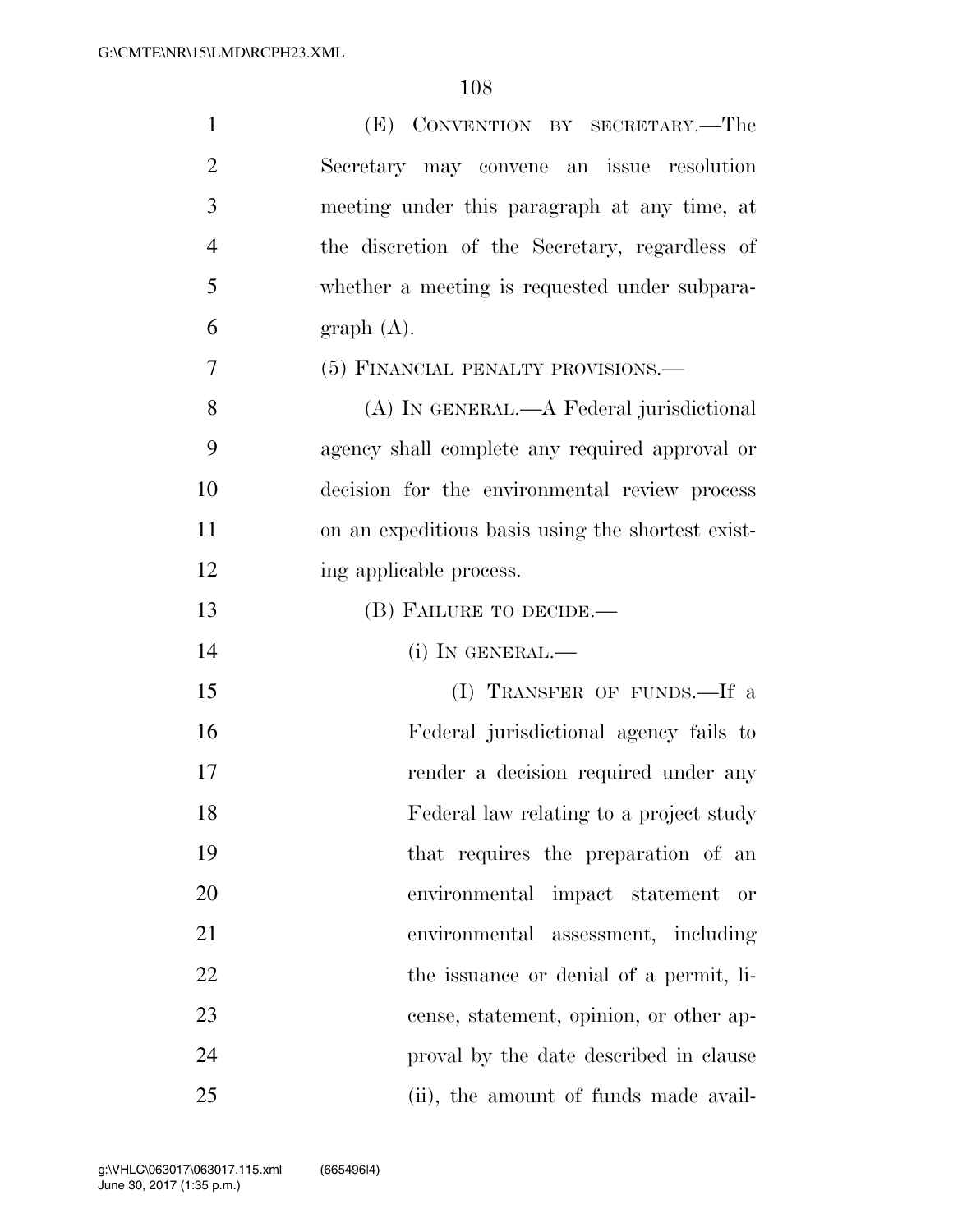| $\mathbf{1}$   | able to support the office of the head     |
|----------------|--------------------------------------------|
| $\overline{2}$ | of the Federal jurisdictional agency       |
| 3              | shall be reduced by an amount of           |
| $\overline{4}$ | funding equal to the amount specified      |
| 5              | in item (aa) or (bb) of subclause $(II)$ , |
| 6              | and those funds shall be made avail-       |
| 7              | able to the division of the Federal ju-    |
| 8              | risdictional agency charged with ren-      |
| 9              | dering the decision by not later than      |
| 10             | 1 day after the applicable date under      |
| 11             | clause (ii), and once each week there-     |
| 12             | after until a final decision is rendered,  |
| 13             | subject to subparagraph $(C)$ .            |
| 14             | (II) AMOUNT TO BE<br>TRANS-                |
| 15             | FERRED.—The amount referred to in          |
| 16             | subclause $(I)$ is —                       |
| 17             | $\alpha$ (aa) \$20,000 for any project     |
| 18             | study requiring the preparation            |
| 19             | of an environmental assessment             |
| 20             | environmental impact state-<br><b>or</b>   |
| 21             | ment; or                                   |
| 22             | $(bb)$ \$10,000 for any project            |
| 23             | study requiring any type of re-            |
| 24             | view under the National Environ-           |
| 25             | mental Policy Act of 1969 (42)             |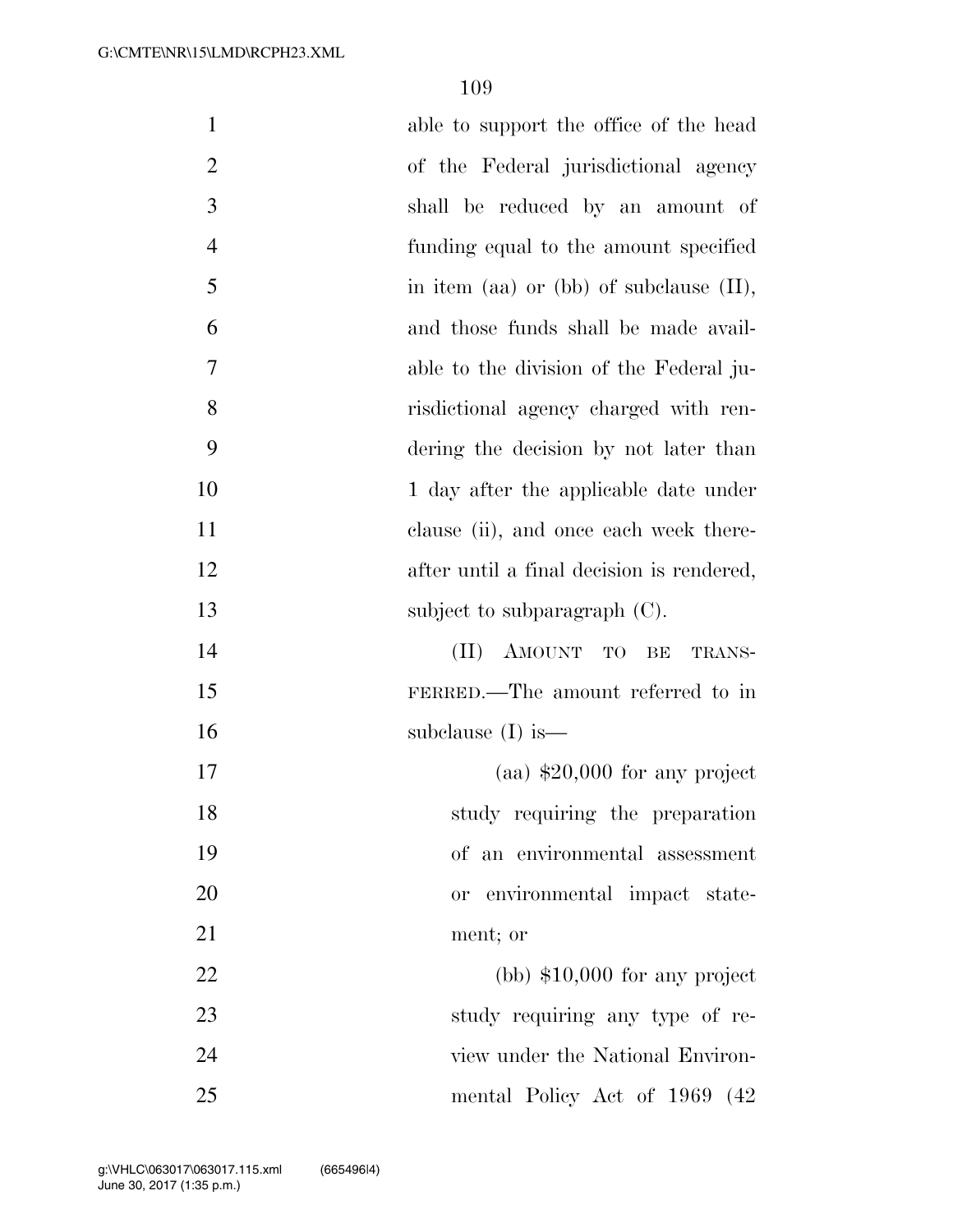| $\mathbf{1}$   | U.S.C. $4321$ et seq.) other than            |
|----------------|----------------------------------------------|
| $\overline{2}$ | an environmental assessment or               |
| 3              | environmental impact statement.              |
| $\overline{4}$ | DESCRIPTION OF DATE.-The<br>(ii)             |
| 5              | date referred to in clause (i) is the later  |
| 6              | $of$ —                                       |
| 7              | the date that is 180 days<br>(I)             |
| 8              | after the date on which an application       |
| 9              | for the permit, license, or approval is      |
| 10             | complete; and                                |
| 11             | (II) the date that is 180 days               |
| 12             | after the date on which the Federal          |
| 13             | lead agency issues a decision on the         |
| 14             | project under the National Environ-          |
| 15             | mental Policy Act of 1969 (42 U.S.C.         |
| 16             | $4321$ et seq.).                             |
| 17             | (C) LIMITATIONS.—                            |
| 18             | IN GENERAL.—No transfer of<br>(i)            |
| 19             | funds under subparagraph (B) relating to     |
| 20             | an individual project study shall exceed, in |
| 21             | any fiscal year, an amount equal to 1 per-   |
| 22             | cent of the funds made available for the     |
| 23             | applicable agency office.                    |
| 24             | (ii) FAILURE TO DECIDE.—The total            |
| 25             | amount transferred in a fiscal year as a re- |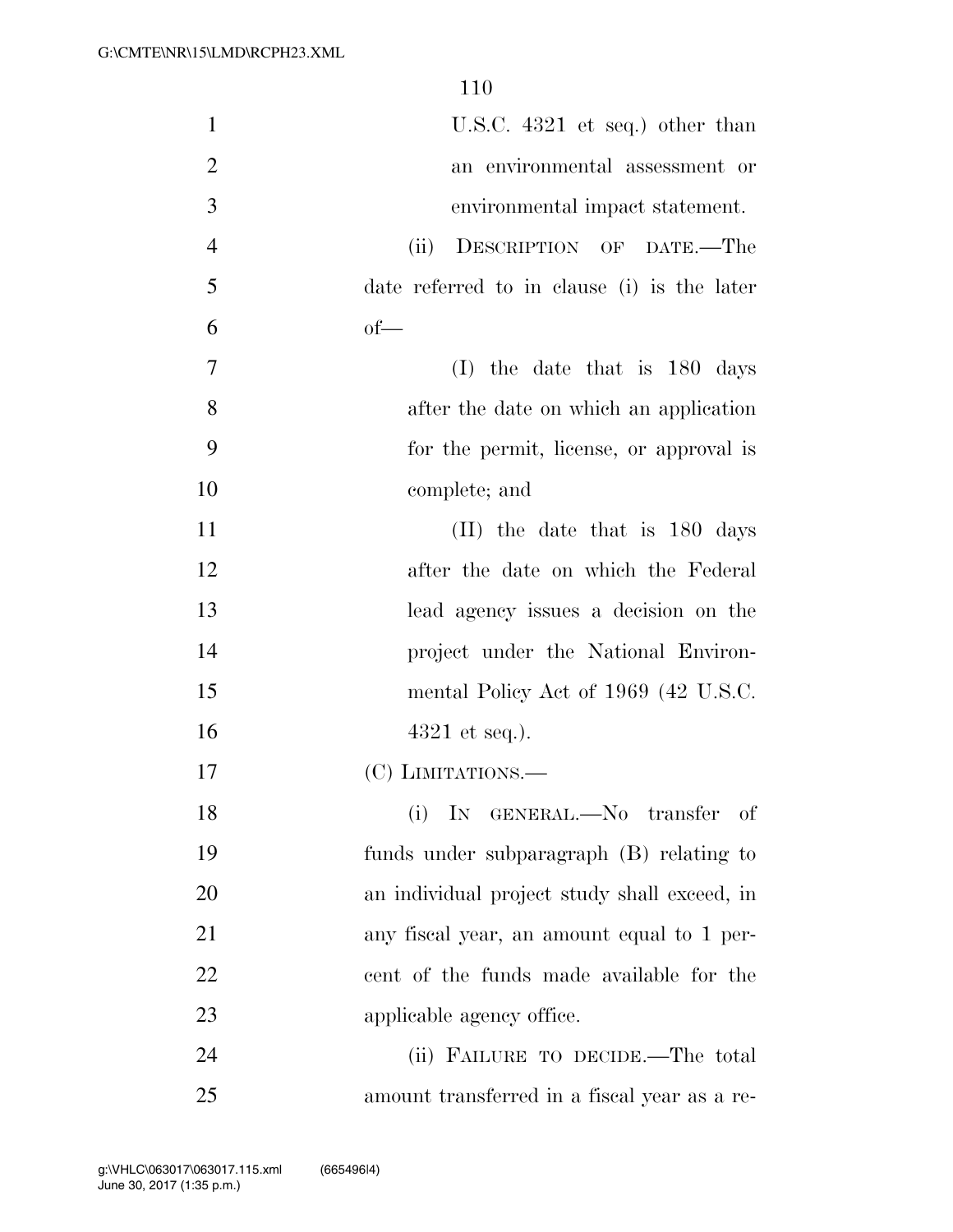| $\mathbf{1}$   | sult of a failure by an agency to make a      |
|----------------|-----------------------------------------------|
| $\overline{2}$ | decision by an applicable deadline shall not  |
| 3              | exceed an amount equal to 5 percent of the    |
| $\overline{4}$ | funds made available for the applicable       |
| 5              | agency office for that fiscal year.           |
| 6              | AGGREGATE.—Notwithstanding<br>(iii)           |
| 7              | any other provision of law, for each fiscal   |
| 8              | year, the aggregate amount of financial       |
| 9              | penalties assessed against each applicable    |
| 10             | agency office under this title and any other  |
| 11             | Federal law as a result of a failure of the   |
| 12             | agency to make a decision by an applicable    |
| 13             | deadline for environmental review, includ-    |
| 14             | ing the total amount transferred under this   |
| 15             | paragraph, shall not exceed an amount         |
| 16             | equal to 9.5 percent of the funds made        |
| 17             | available for the agency office for that fis- |
| 18             | cal year.                                     |
| 19             | (D) NOTIFICATION OF TRANSFERS.-Not            |

 later than 10 days after the last date in a fiscal year on which funds of the Federal jurisdic- tional agency may be transferred under sub-23 paragraph (B)(5) with respect to an individual decision, the agency shall submit to the appro-priate committees of the House of Representa-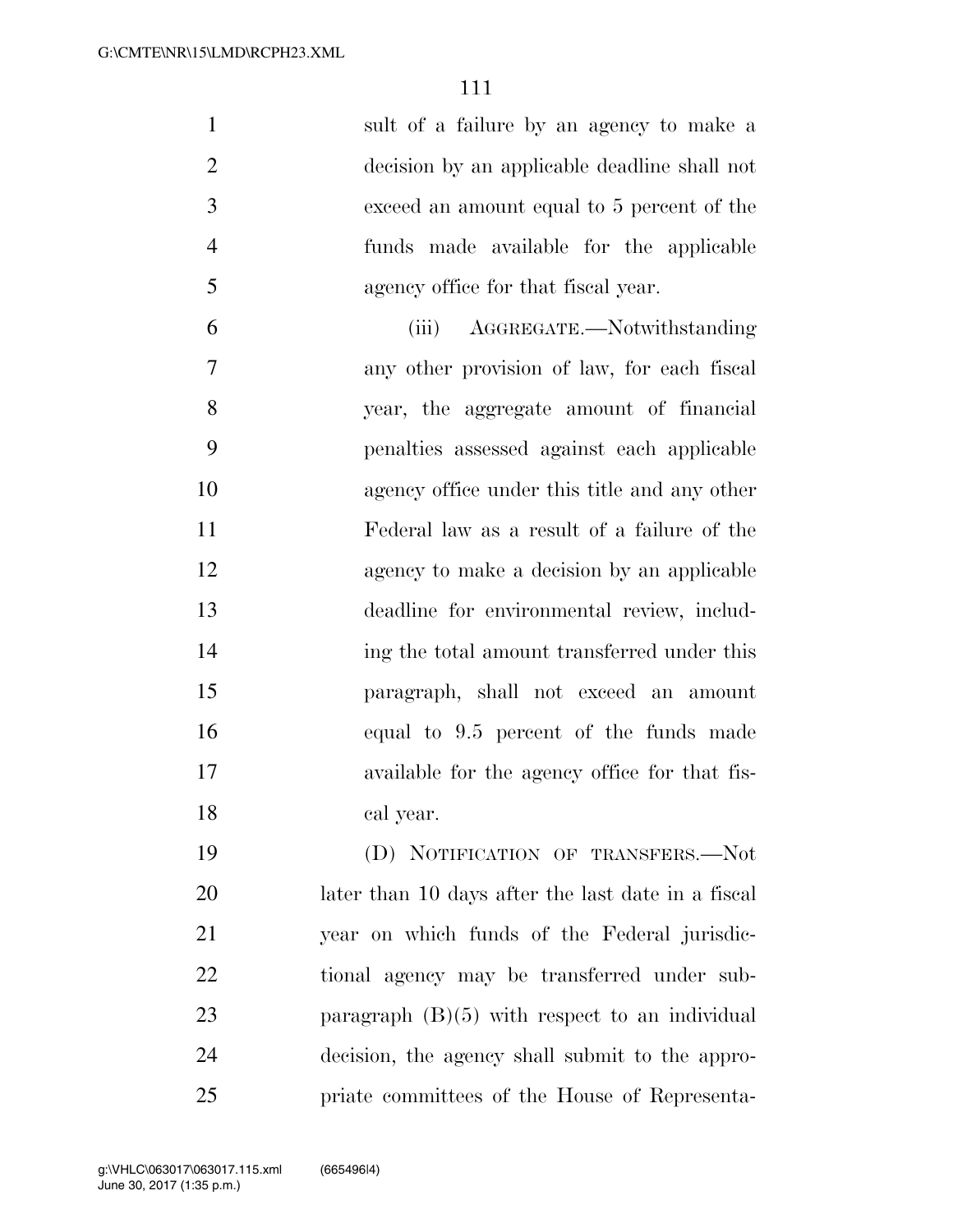| $\mathbf{1}$   | tives and the Senate written notification that |
|----------------|------------------------------------------------|
| $\overline{2}$ | includes a description of—                     |
| 3              | (i) the decision;                              |
| $\overline{4}$ | (ii) the project study involved;               |
| 5              | (iii) the amount of each transfer              |
| 6              | under subparagraph $(B)$ in that fiscal year   |
| 7              | relating to the decision;                      |
| 8              | (iv) the total amount of all transfers         |
| 9              | under subparagraph $(B)$ in that fiscal year   |
| 10             | relating to the decision; and                  |
| 11             | (v) the total amount of all transfers of       |
| 12             | the agency under subparagraph (B) in that      |
| 13             | fiscal year.                                   |
| 14             | $(E)$ NO FAULT OF AGENCY.—                     |
| 15             | (i) IN GENERAL.— $A$ transfer of funds         |
| 16             | under this paragraph shall not be made if      |
| 17             | the applicable agency described in subpara-    |
| 18             | $graph$ (A) notifies, with a supporting ex-    |
| 19             | planation, the Federal lead agency, cooper-    |
| 20             | ating agencies, and project sponsor, as ap-    |
| 21             | plicable, that—                                |
| 22             | (I) the agency has not received                |
| 23             | necessary information or approvals             |
| 24             | from another entity in a manner that           |
| 25             | affects the ability of the agency to           |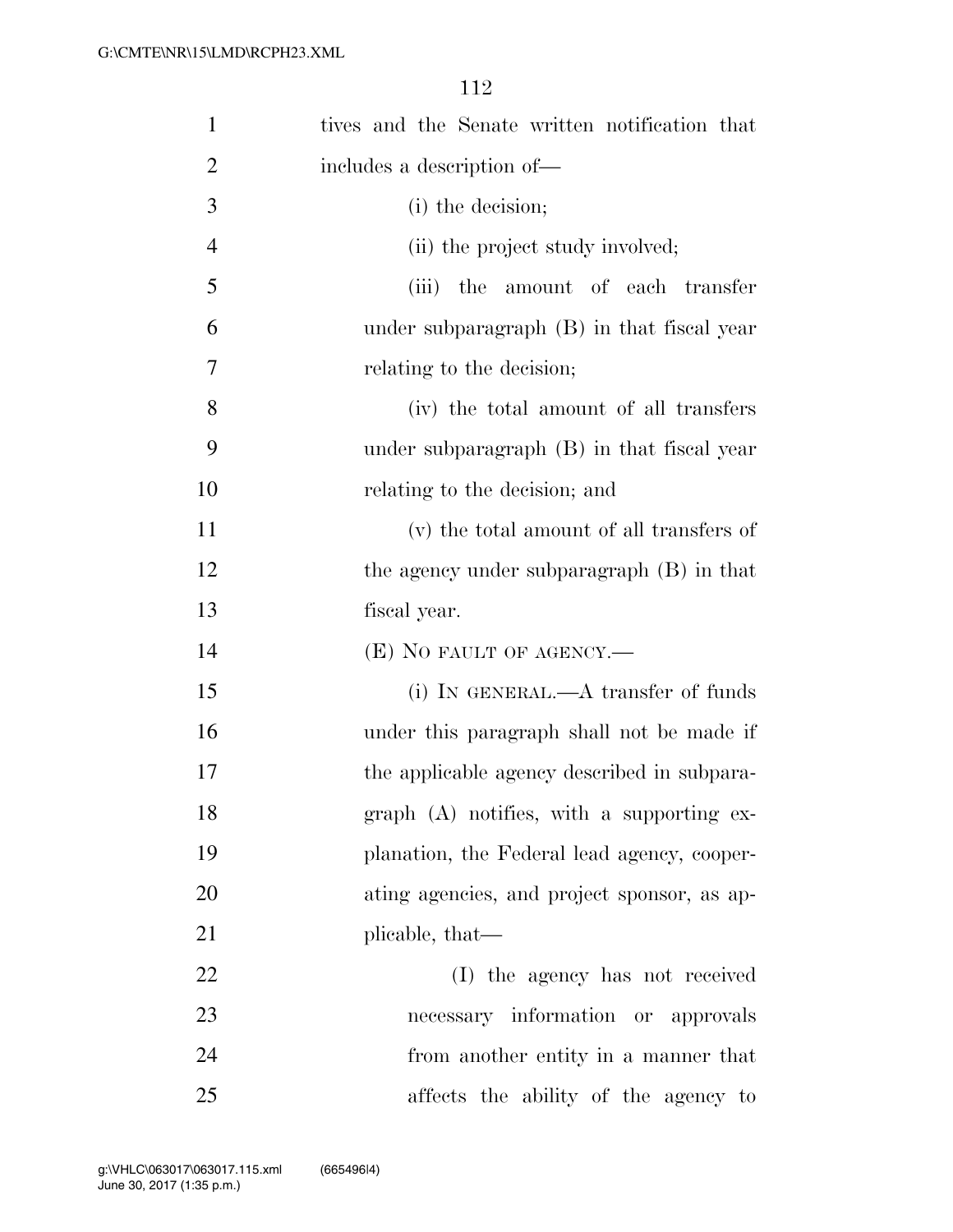| meet any requirements under Federal, |
|--------------------------------------|
| State, or local law;                 |

 (II) significant new information, including from public comments, or circumstances, including a major modification to an aspect of the project, requires additional analysis for the agency to make a decision on the project application; or

10 (III) the agency lacks the finan- cial resources to complete the review 12 under the scheduled timeframe, in- cluding a description of the number of full-time employees required to com-15 plete the review, the amount of fund- ing required to complete the review, and a justification as to why not enough funding is available to com-19 plete the review by the deadline.

 (ii) LACK OF FINANCIAL RE- SOURCES.—If the agency provides notice 22 under clause (i)(III), the Inspector General 23 of the agency shall—

 (I) conduct a financial audit to review the notice; and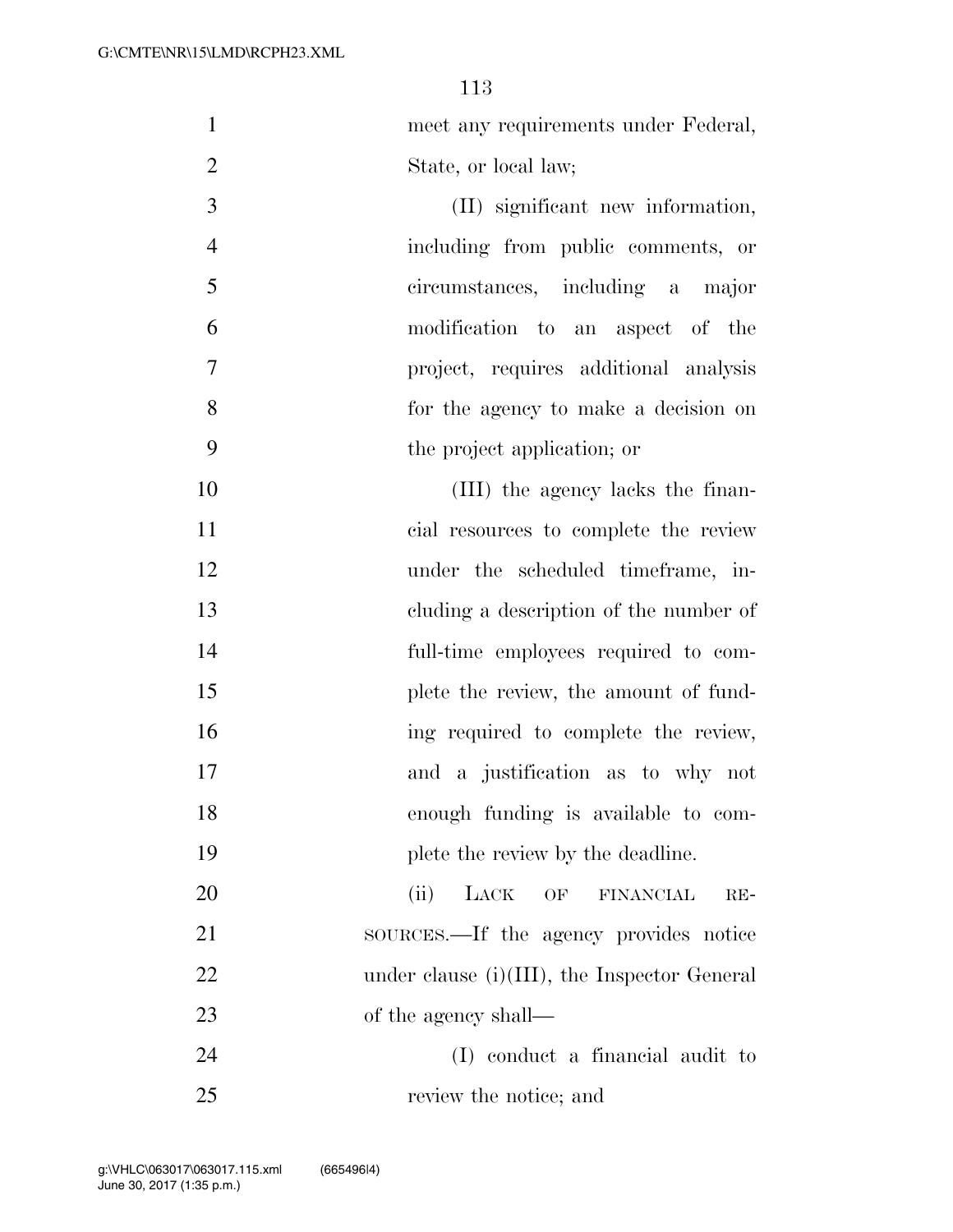| $\mathbf{1}$   | $(II)$ not later than 90 days after              |
|----------------|--------------------------------------------------|
| $\overline{2}$ | the date on which the review described           |
| 3              | in subclause (I) is completed, submit            |
| $\overline{4}$ | to the Committee on Natural Re-                  |
| 5              | sources of the House of Representa-              |
| 6              | tives and the Committee on Energy                |
| 7              | and Natural Resources of the Senate              |
| 8              | the results of the audit conducted               |
| 9              | under subclause $(I)$ .                          |
| 10             | (F) LIMITATION.—The Federal agency               |
| 11             | from which funds are transferred pursuant to     |
| 12             | this paragraph shall not reprogram funds to the  |
| 13             | office of the head of the agency, or equivalent  |
| 14             | office, to reimburse that office for the loss of |
| 15             | the funds.                                       |
| 16             | (G) EFFECT OF PARAGRAPH.—Nothing in              |
| 17             | this paragraph affects or limits the application |
| 18             | of, or obligation to comply with, any Federal,   |
| 19             | State, local, or tribal law.                     |
| 20             | (j) MEMORANDUM OF AGREEMENTS FOR EARLY CO-       |
| 21             | ORDINATION.-                                     |
| 22             | $(1)$ SENSE OF CONGRESS.—It is the sense of      |
| 23             | Congress that—                                   |
| 24             | (A) the Secretary and other Federal agen-        |
| 25             | cies with relevant jurisdiction in the environ-  |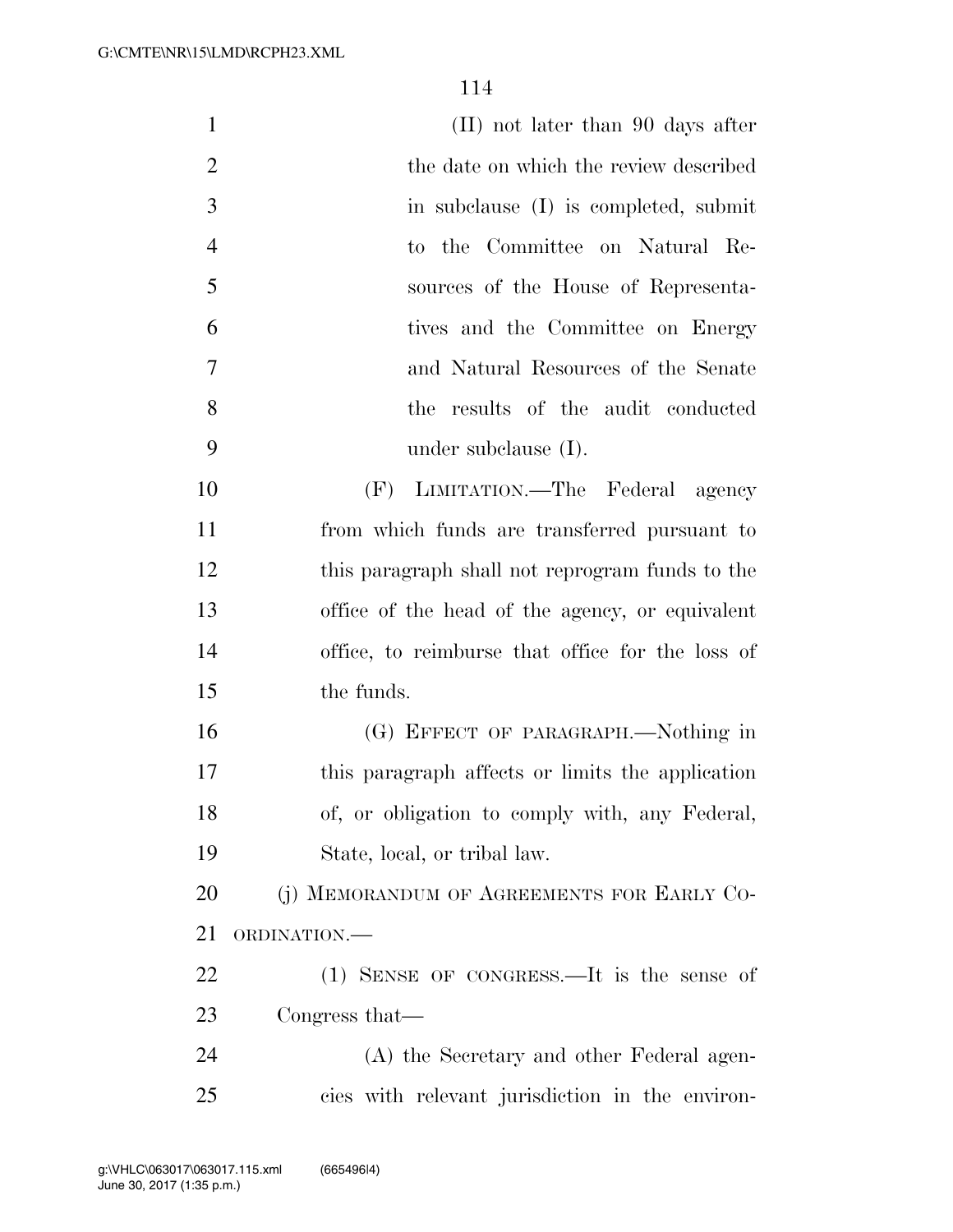mental review process should cooperate with each other, State and local agencies, and Indian tribes on environmental review and Bureau of Reclamation project delivery activities at the earliest practicable time to avoid delays and du- plication of effort later in the process, prevent potential conflicts, and ensure that planning and project development decisions reflect envi-ronmental values; and

 (B) the cooperation referred to in subpara- graph (A) should include the development of policies and the designation of staff that advise planning agencies and project sponsors of stud- ies or other information foreseeably required for later Federal action and early consultation with appropriate State and local agencies and Indian 17 tribes.

 (2) TECHNICAL ASSISTANCE.—If requested at any time by a State or project sponsor, the Sec- retary and other Federal agencies with relevant ju- risdiction in the environmental review process, shall, to the maximum extent practicable and appropriate, as determined by the agencies, provide technical as- sistance to the State or project sponsor in carrying out early coordination activities.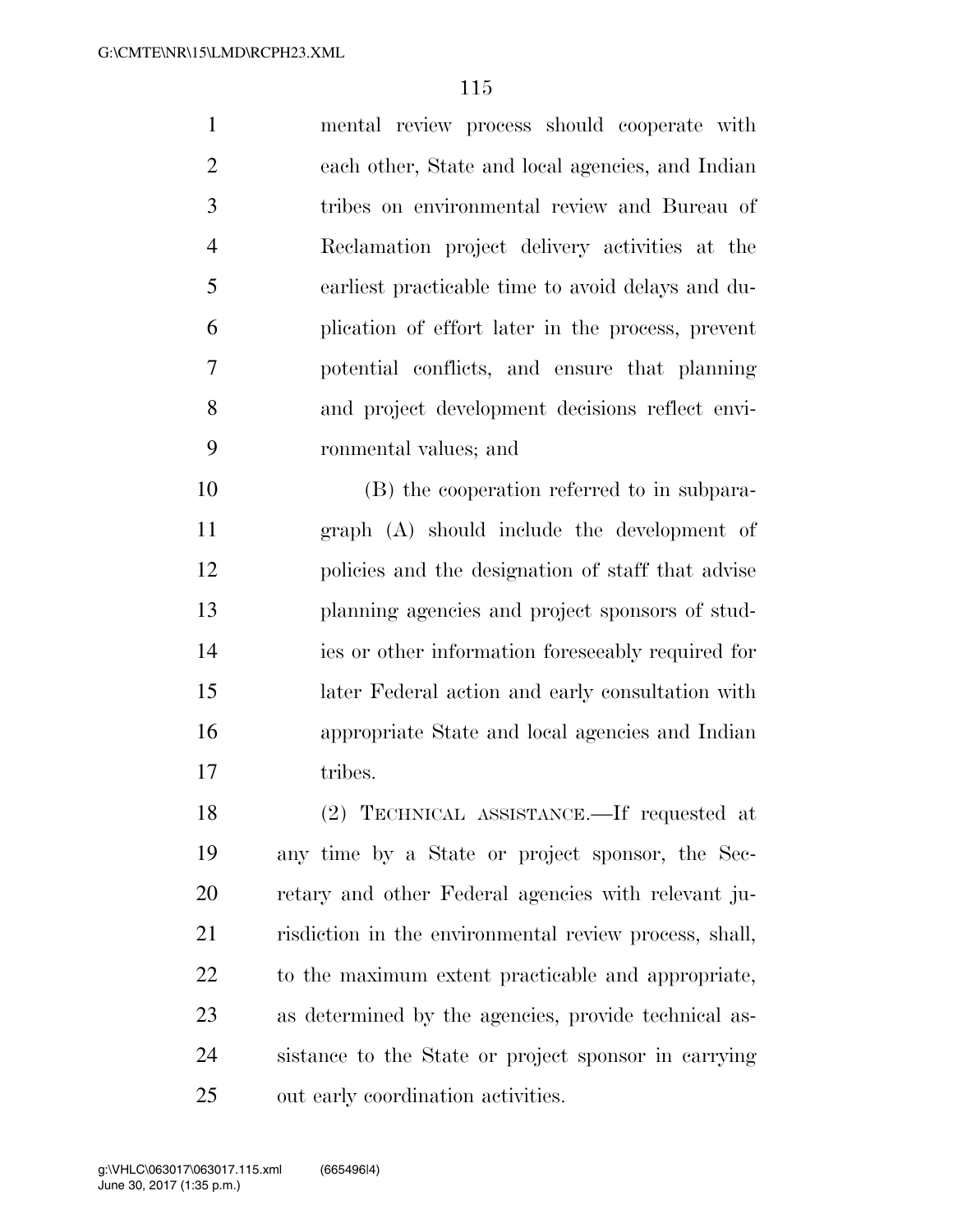| $\mathbf{1}$   | (3) MEMORANDUM OF AGENCY AGREEMENT.                    |
|----------------|--------------------------------------------------------|
| $\overline{2}$ | If requested at any time by a State or project spon-   |
| 3              | sor, the Federal lead agency, in consultation with     |
| $\overline{4}$ | other Federal agencies with relevant jurisdiction in   |
| 5              | environmental review process, may establish<br>the     |
| 6              | memoranda of agreement with the project sponsor,       |
| 7              | Indian tribes, State and local governments, and        |
| 8              | other appropriate entities to carry out the early co-  |
| 9              | ordination activities, including providing technical   |
| 10             | assistance in identifying potential impacts and miti-  |
| 11             | gation issues in an integrated fashion.                |
| 12             | (k) LIMITATIONS.—Nothing in this section preempts      |
| 13             | or interferes with—                                    |
| 14             | (1) any obligation to comply with the provisions       |
| 15             | of any Federal law, including—                         |
| 16             | (A) the National Environmental Policy Act              |
| 17             | of 1969 (42 U.S.C. 4321 et seq.); and                  |
| 18             | (B) any other Federal environmental law;               |
| 19             | (2) the reviewability of any final Federal agency      |
| 20             | action in a court of the United States or in the court |
| 21             | of any State;                                          |
| 22             | (3) any requirement for seeking, considering, or       |
| 23             | responding to public comment; or                       |
| 24             | (4) any power, jurisdiction, responsibility, duty,     |
| 25             | or authority that a Federal, State, or local govern-   |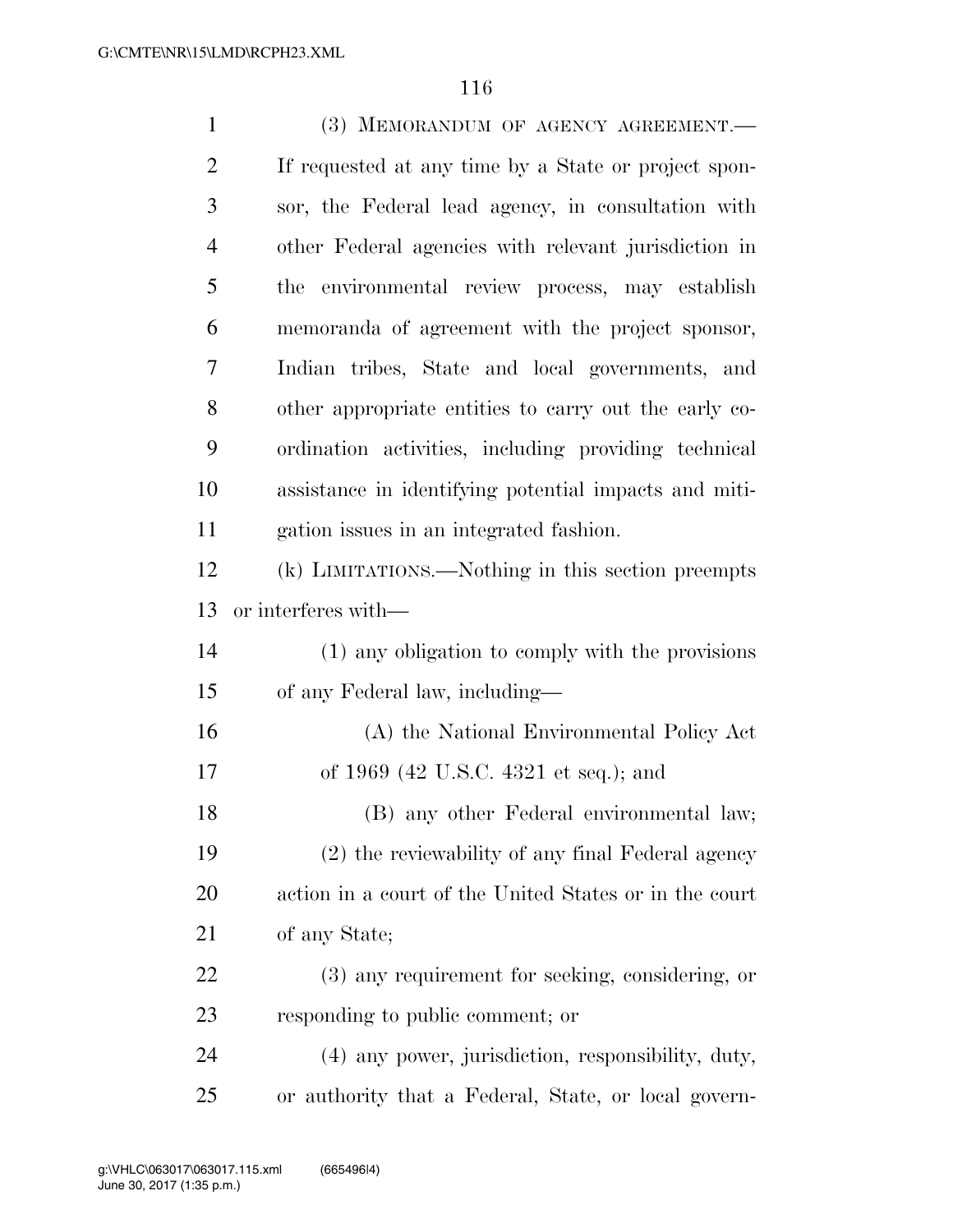mental agency, Indian tribe, or project sponsor has with respect to carrying out a project or any other provision of law applicable to projects.

- (l) TIMING OF CLAIMS.—
- (1) TIMING.—

 (A) IN GENERAL.—Notwithstanding any other provision of law, a claim arising under Federal law seeking judicial review of a permit, license, or other approval issued by a Federal agency for a project study shall be barred un-11 less the claim is filed not later than 3 years after publication of a notice in the Federal Reg- ister announcing that the permit, license, or other approval is final pursuant to the law under which the agency action is taken, unless a shorter time is specified in the Federal law 17 that allows judicial review.

 (B) APPLICABILITY.—Nothing in this sub- section creates a right to judicial review or places any limit on filing a claim that a person has violated the terms of a permit, license, or other approval.

23 (2) NEW INFORMATION.

 (A) IN GENERAL.—The Secretary shall consider new information received after the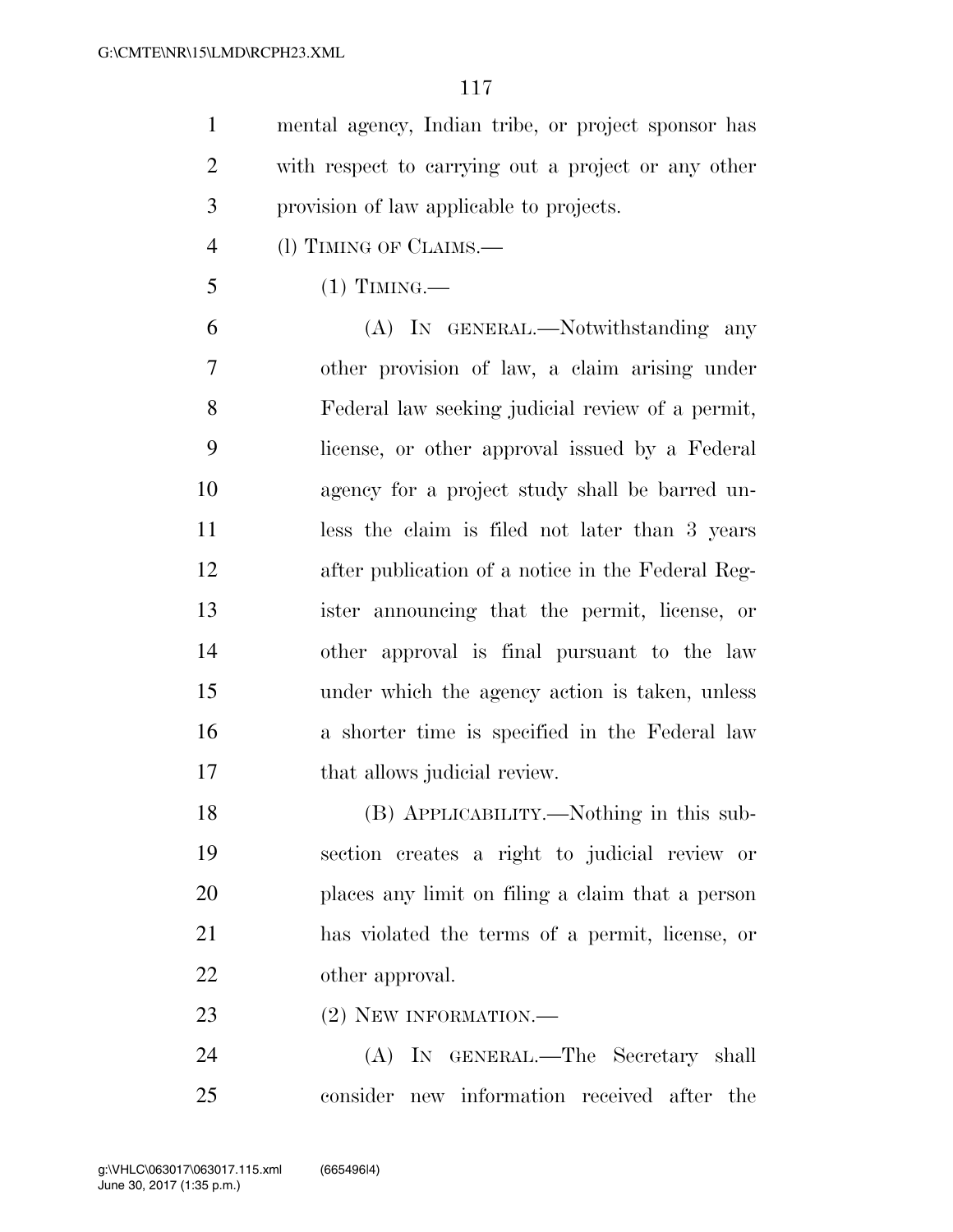close of a comment period if the information satisfies the requirements for a supplemental environmental impact statement under title 40, Code of Federal Regulations (including suc-cessor regulations).

 (B) SEPARATE ACTION.—The preparation of a supplemental environmental impact state- ment or other environmental document, if re- quired under this section, shall be considered a separate final agency action and the deadline for filing a claim for judicial review of the ac- tion shall be 3 years after the date of publica- tion of a notice in the Federal Register an- nouncing the action relating to such supple- mental environmental impact statement or other environmental document.

(m) CATEGORICAL EXCLUSIONS.—

18 (1) IN GENERAL.—Not later than 180 days after the date of enactment of this Act, the Sec-retary shall—

 (A) survey the use by the Bureau of Rec- lamation of categorical exclusions in projects since 2005;

 (B) publish a review of the survey that in-cludes a description of—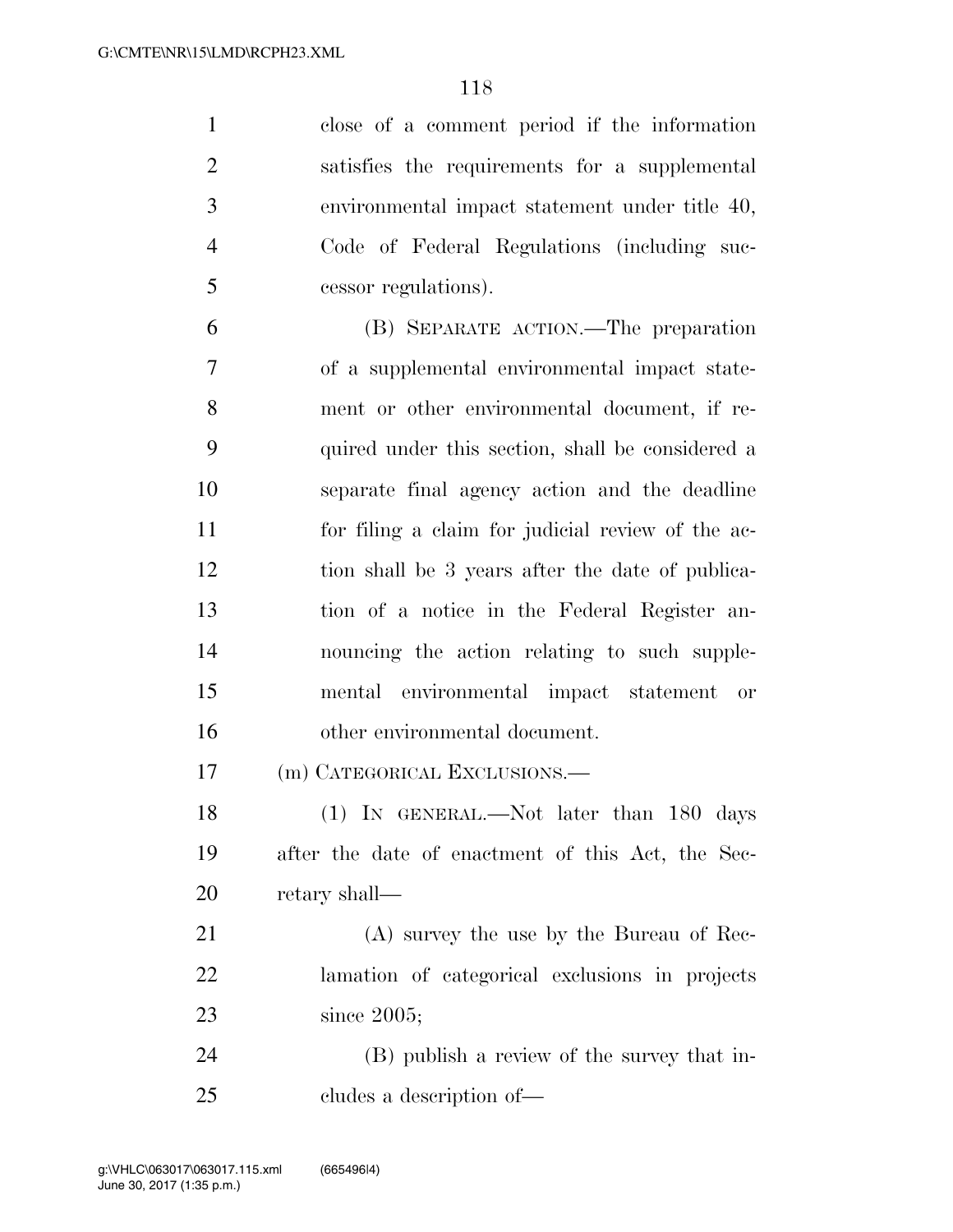| $\mathbf{1}$   | (i) the types of actions that were cat-                  |
|----------------|----------------------------------------------------------|
| $\overline{2}$ | egorically excluded or could be the basis                |
| 3              | for developing a new categorical exclusion;              |
| $\overline{4}$ | and                                                      |
| 5              | (ii) any requests previously received                    |
| 6              | by the Secretary for new categorical exclu-              |
| 7              | sions; and                                               |
| 8              | (C) solicit requests from other Federal                  |
| 9              | agencies and project sponsors for new categor-           |
| 10             | ical exclusions.                                         |
| 11             | (2)<br>NEW CATEGORICAL EXCLUSIONS.--Not                  |
| 12             | later than 1 year after the date of enactment of this    |
| 13             | Act, if the Secretary has identified a category of ac-   |
| 14             | tivities that merit establishing a categorical exclusion |
| 15             | that did not exist on the day before the date of en-     |
| 16             | actment this Act based on the review under para-         |
| 17             | graph (1), the Secretary shall publish a notice of       |
| 18             | proposed rulemaking to propose that new categorical      |
| 19             | exclusion, to the extent that the categorical exclusion  |
| 20             | meets the criteria for a categorical exclusion under     |
| 21             | section 1508.4 of title 40, Code of Federal Regula-      |
| 22             | tions (or successor regulation).                         |
| 23             | REVIEW OF PROJECT ACCELERATION<br>$RE-$<br>(n)           |
| 24             | FORMS.-                                                  |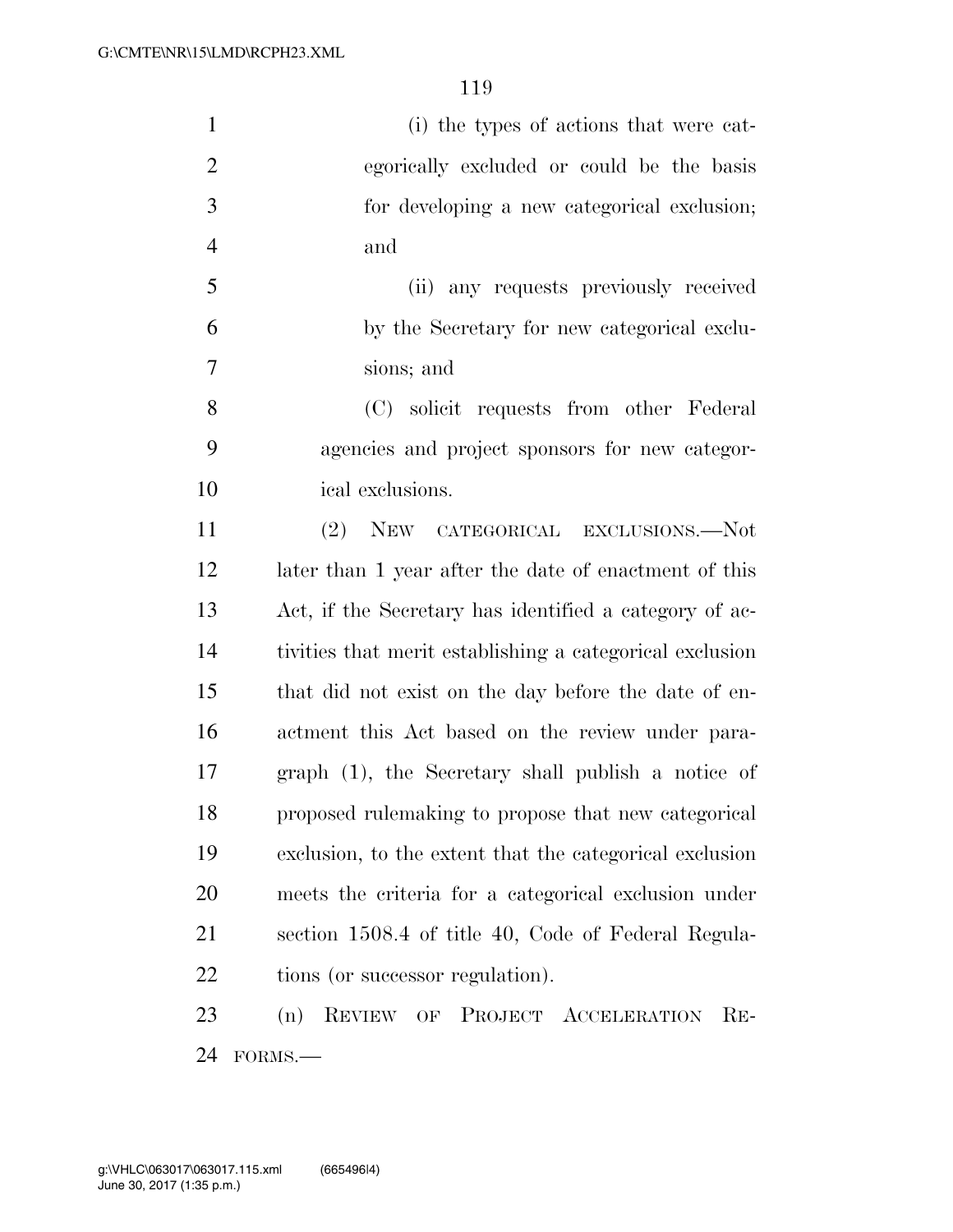| $\mathbf{1}$   | (1) IN GENERAL.—The Comptroller General of                 |
|----------------|------------------------------------------------------------|
| $\overline{2}$ | the United States shall—                                   |
| 3              | (A) assess the reforms carried out under                   |
| $\overline{4}$ | this section; and                                          |
| 5              | (B) not later than 5 years and not later                   |
| 6              | than 10 years after the date of enactment of               |
| 7              | this Act, submit to the Committee on Natural               |
| 8              | Resources of the House of Representatives and              |
| 9              | the Committee on Energy and Natural Re-                    |
| 10             | sources of the Senate a report that describes              |
| 11             | the results of the assessment.                             |
| 12             | (2) CONTENTS.—The reports under paragraph                  |
| 13             | (1) shall include an evaluation of impacts of the re-      |
| 14             | forms carried out under this section on—                   |
| 15             | (A) project delivery;                                      |
| 16             | (B) compliance with environmental laws;                    |
| 17             | and                                                        |
| 18             | (C) the environmental impact of projects.                  |
| 19             | (o) PERFORMANCE MEASUREMENT.—The Secretary                 |
| 20             | shall establish a program to measure and report on         |
| 21             | progress made toward improving and expediting the plan-    |
| 22             | ning and environmental review process.                     |
| 23             | (p) CATEGORICAL EXCLUSIONS IN EMERGENCIES.—                |
| 24             | For the repair, reconstruction, or rehabilitation of a Bu- |
| 25             | reau of Reclamation surface water storage project that is  |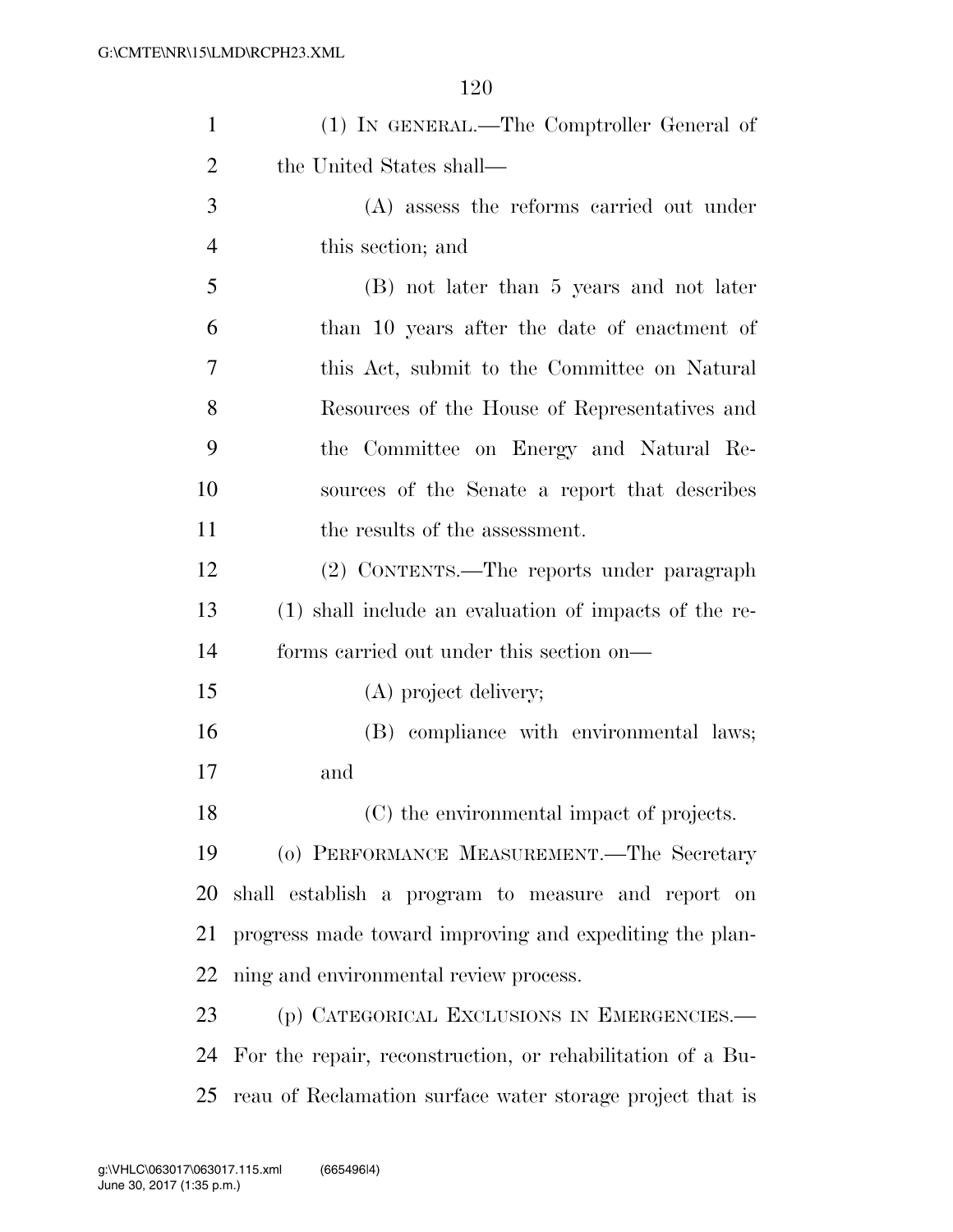in operation or under construction when damaged by an event or incident that results in a declaration by the Presi- dent of a major disaster or emergency pursuant to the Robert T. Stafford Disaster Relief and Emergency Assist- ance Act (42 U.S.C. 5121 et seq.), the Secretary shall treat such repair, reconstruction, or rehabilitation activity as a class of action categorically excluded from the re- quirements relating to environmental assessments or envi- ronmental impact statements under section 1508.4 of title 40, Code of Federal Regulations (or successor regula-tions), if the repair or reconstruction activity is—

 (1) in the same location with the same capacity, dimensions, and design as the original Bureau of Reclamation surface water storage project as before the declaration described in this section; and

 (2) commenced within a 2-year period begin- ning on the date of a declaration described in this subsection.

#### **SEC. 606. ANNUAL REPORT TO CONGRESS.**

 (a) IN GENERAL.—Not later than February 1 of each year, the Secretary shall develop and submit to the Com- mittee on Natural Resources of the House of Representa- tives and the Committee on Energy and Natural Re-sources of the Senate an annual report, to be entitled ''Re-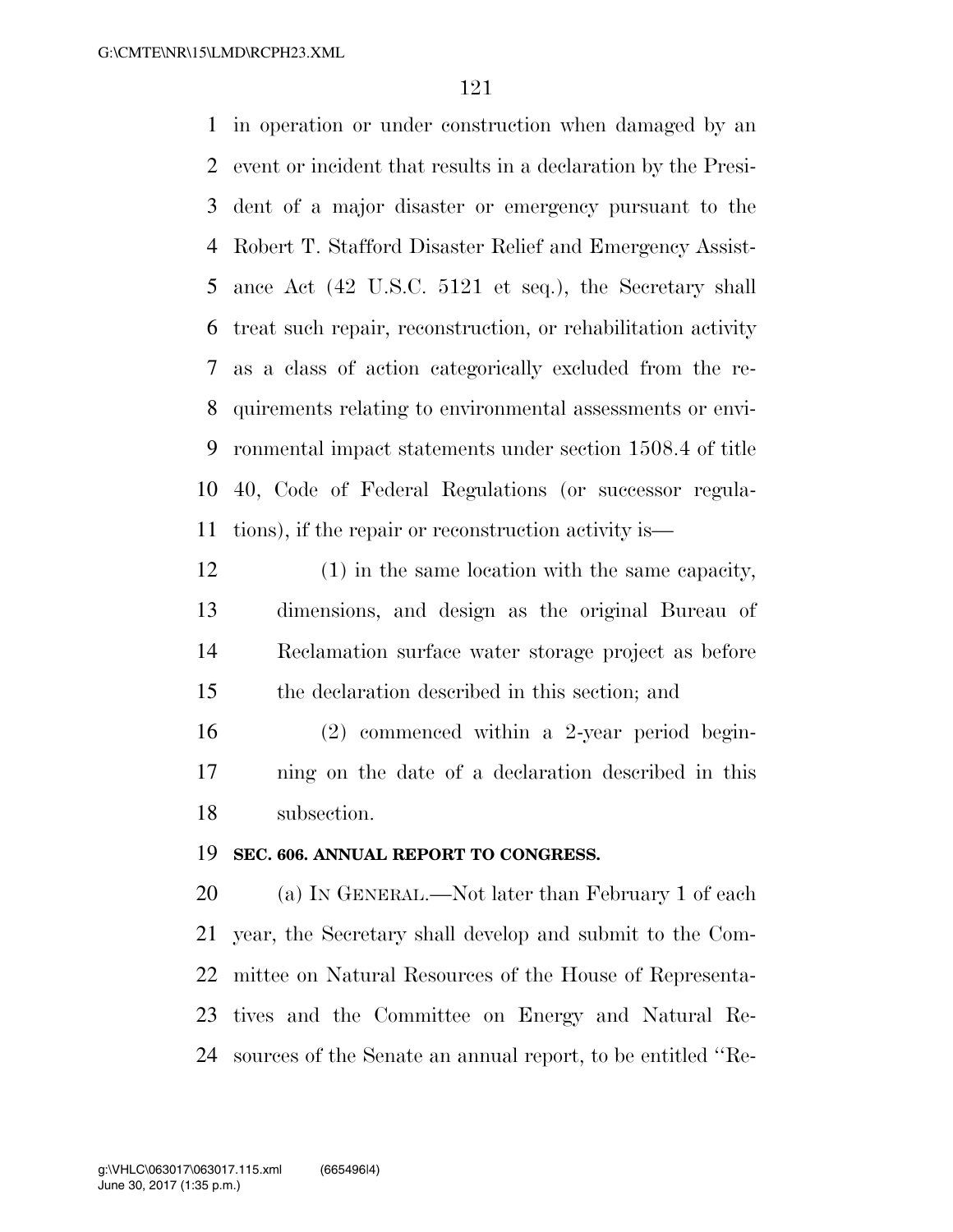port to Congress on Future Water Project Development'', that identifies the following:

 (1) PROJECT REPORTS.—Each project report that meets the criteria established in subsection 5 (e)(1)(A).

 (2) PROPOSED PROJECT STUDIES.—Any pro- posed project study submitted to the Secretary by a non-Federal interest pursuant to subsection (b) that meets the criteria established in subsection 10 (e)(1)(A).

 (3) PROPOSED MODIFICATIONS.—Any proposed modification to an authorized water project or project study that meets the criteria established in 14 subsection  $(c)(1)(A)$  that—

 (A) is submitted to the Secretary by a non- Federal interest pursuant to subsection (b); or (B) is identified by the Secretary for au-thorization.

 (4) EXPEDITED COMPLETION OF REPORT AND DETERMINATIONS.—Any project study that was ex- pedited and any Secretarial determinations under section 804.

23 (b) REQUESTS FOR PROPOSALS.—

 (1) PUBLICATION.—Not later than May 1 of each year, the Secretary shall publish in the Federal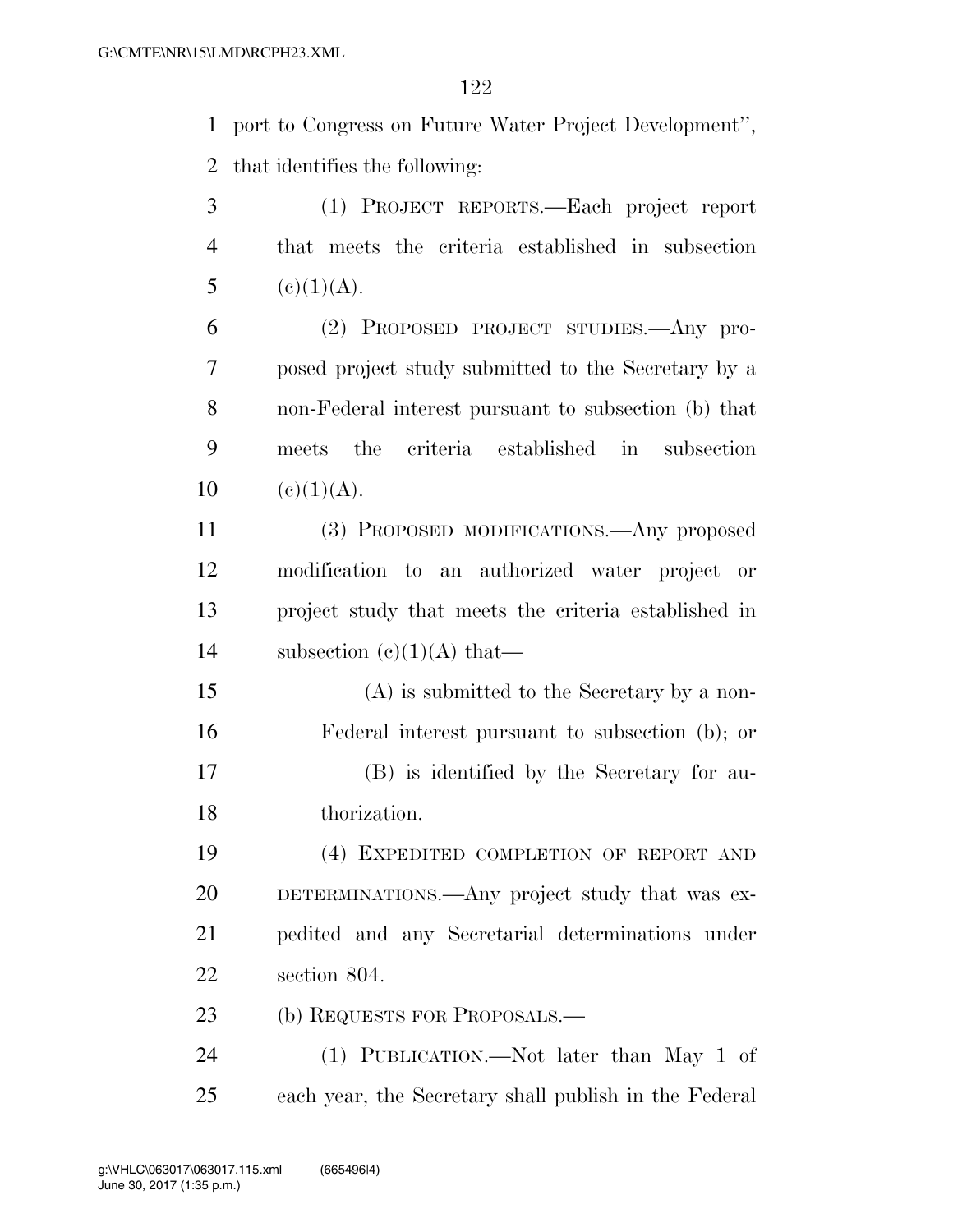| $\mathbf{1}$   | Register a notice requesting proposals from non-      |
|----------------|-------------------------------------------------------|
| $\overline{2}$ | Federal interests for proposed project studies and    |
| 3              | proposed modifications to authorized projects and     |
| $\overline{4}$ | project studies to be included in the annual report.  |
| 5              | (2) DEADLINE FOR REQUESTS.—The Secretary              |
| 6              | shall include in each notice required by this sub-    |
| 7              | section a requirement that non-Federal interests      |
| 8              | submit to the Secretary any proposals described in    |
| 9              | paragraph $(1)$ by not later than 120 days after the  |
| 10             | date of publication of the notice in the Federal Reg- |
| 11             | ister in order for the proposals to be considered for |
| 12             | inclusion in the annual report.                       |
| 13             | (3) NOTIFICATION.—On the date of publication          |
| 14             | of each notice required by this subsection, the Sec-  |
| 15             | retary shall—                                         |
| 16             | (A) make the notice publicly available, in-           |
| 17             | cluding on the Internet; and                          |
| 18             | (B) provide written notification of the pub-          |
| 19             | lication to the Committee on Natural Resources        |
| 20             | of the House of Representatives and the Com-          |
| 21             | mittee on Energy and Natural Resources of the         |
| 22             | Senate.                                               |
| 23             | (c) CONTENTS.—                                        |
| 24             | PROJECT REPORTS, PROPOSED PROJECT<br>(1)              |
| 25             | STUDIES, AND PROPOSED MODIFICATIONS.-                 |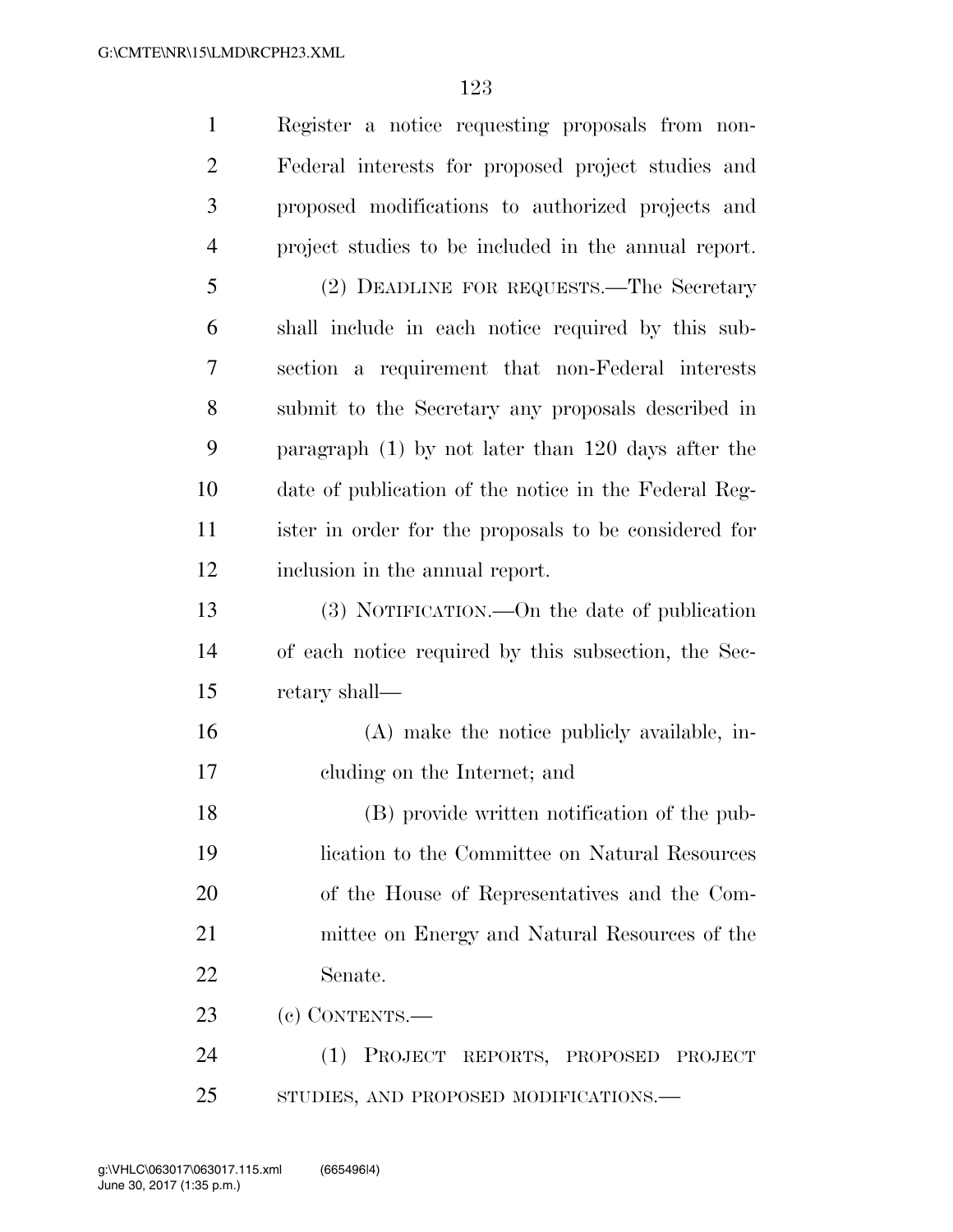| $\mathbf{1}$   | (A) CRITERIA FOR INCLUSION IN<br>$RE-$           |
|----------------|--------------------------------------------------|
| $\overline{2}$ | PORT.—The Secretary shall include in the an-     |
| 3              | nual report only those project reports, proposed |
| $\overline{4}$ | project studies, and proposed modifications to   |
| 5              | authorized projects and project studies that—    |
| 6              | (i) are related to the missions and au-          |
| 7              | thorities of the Bureau of Reclamation;          |
| 8              | (ii) require specific congressional au-          |
| 9              | thorization, including by an Act of Con-         |
| 10             | gress;                                           |
| 11             | (iii) have not been congressionally au-          |
| 12             | thorized;                                        |
| 13             | (iv) have not been included in any               |
| 14             | previous annual report; and                      |
| 15             | (v) if authorized, could be carried out          |
| 16             | by the Bureau of Reclamation.                    |
| 17             | (B) DESCRIPTION OF BENEFITS.—                    |
| 18             | DESCRIPTION.—The<br>(i)<br>Secretary             |
| 19             | shall describe in the annual report, to the      |
| 20             | extent applicable and practicable, for each      |
| 21             | proposed project study and proposed modi-        |
| 22             | fication to an authorized water resources        |
| 23             | development project or project study in-         |
| 24             | cluded in the annual report, the benefits,       |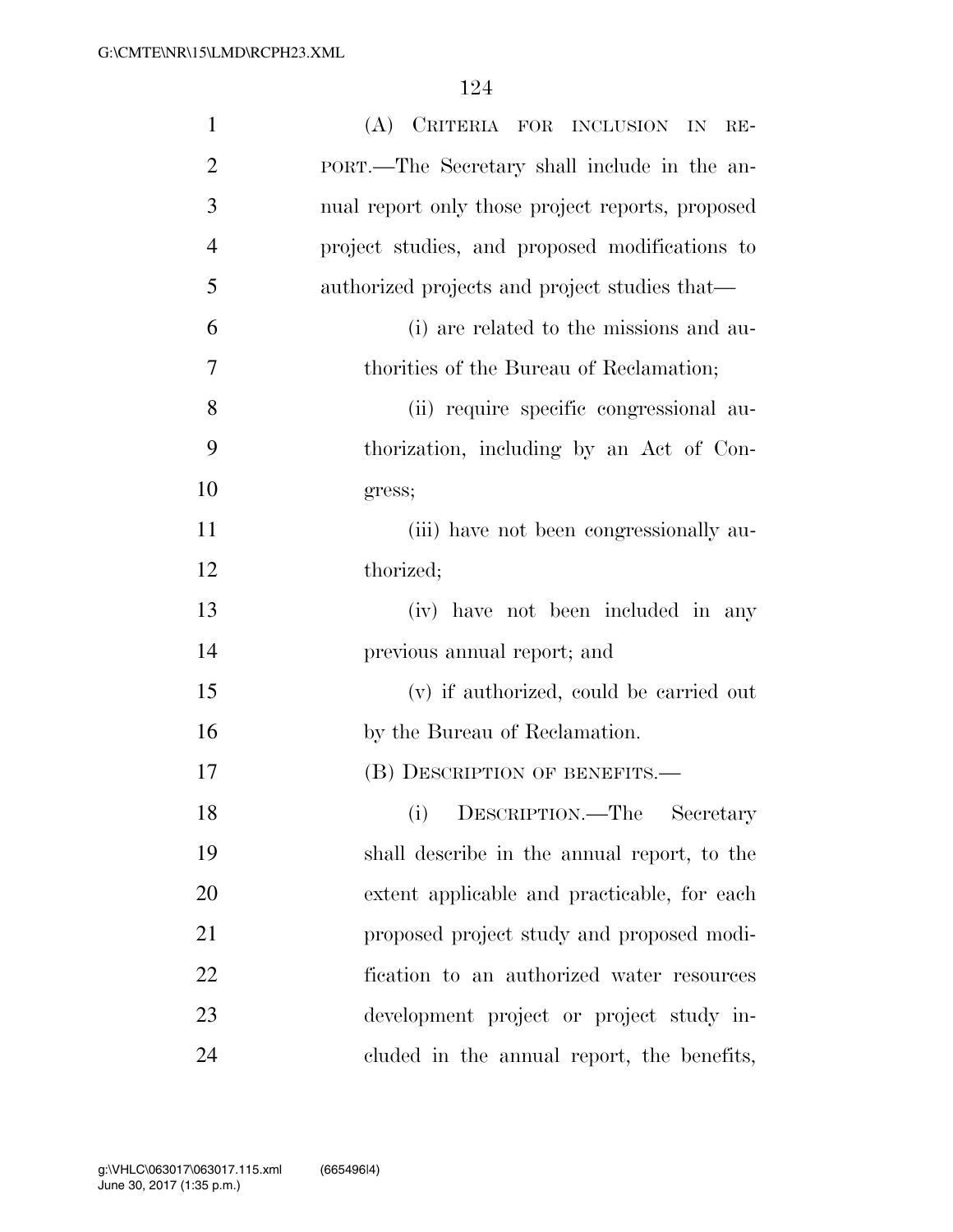| $\mathbf{1}$   | as described in clause (ii), of each such     |
|----------------|-----------------------------------------------|
| $\overline{2}$ | study or proposed modification.               |
| 3              | (ii) BENEFITS.—The benefits (or ex-           |
| $\overline{4}$ | pected benefits, in the case of a proposed    |
| 5              | project study) described in this clause are   |
| 6              | benefits to-                                  |
| 7              | (I) the protection of human life              |
| 8              | and property;                                 |
| 9              | (II) improvement to domestic ir-              |
| 10             | rigated water and power supplies;             |
| 11             | (III) the national economy;                   |
| 12             | $(IV)$ the environment; or                    |
| 13             | (V) the national security inter-              |
| 14             | ests of the United States.                    |
| 15             | (C)<br>IDENTIFICATION OF OTHER<br>FAC-        |
| 16             | TORS.—The Secretary shall identify in the an- |
| 17             | nual report, to the extent practicable—       |
| 18             | (i) for each proposed project study in-       |
| 19             | cluded in the annual report, the non-Fed-     |
| 20             | eral interest that submitted the proposed     |
| 21             | project study pursuant to subsection (b);     |
| 22             | and                                           |
| 23             | (ii) for each proposed project study          |
| 24             | and proposed modification to a project or     |
| 25             | project study included in the annual re-      |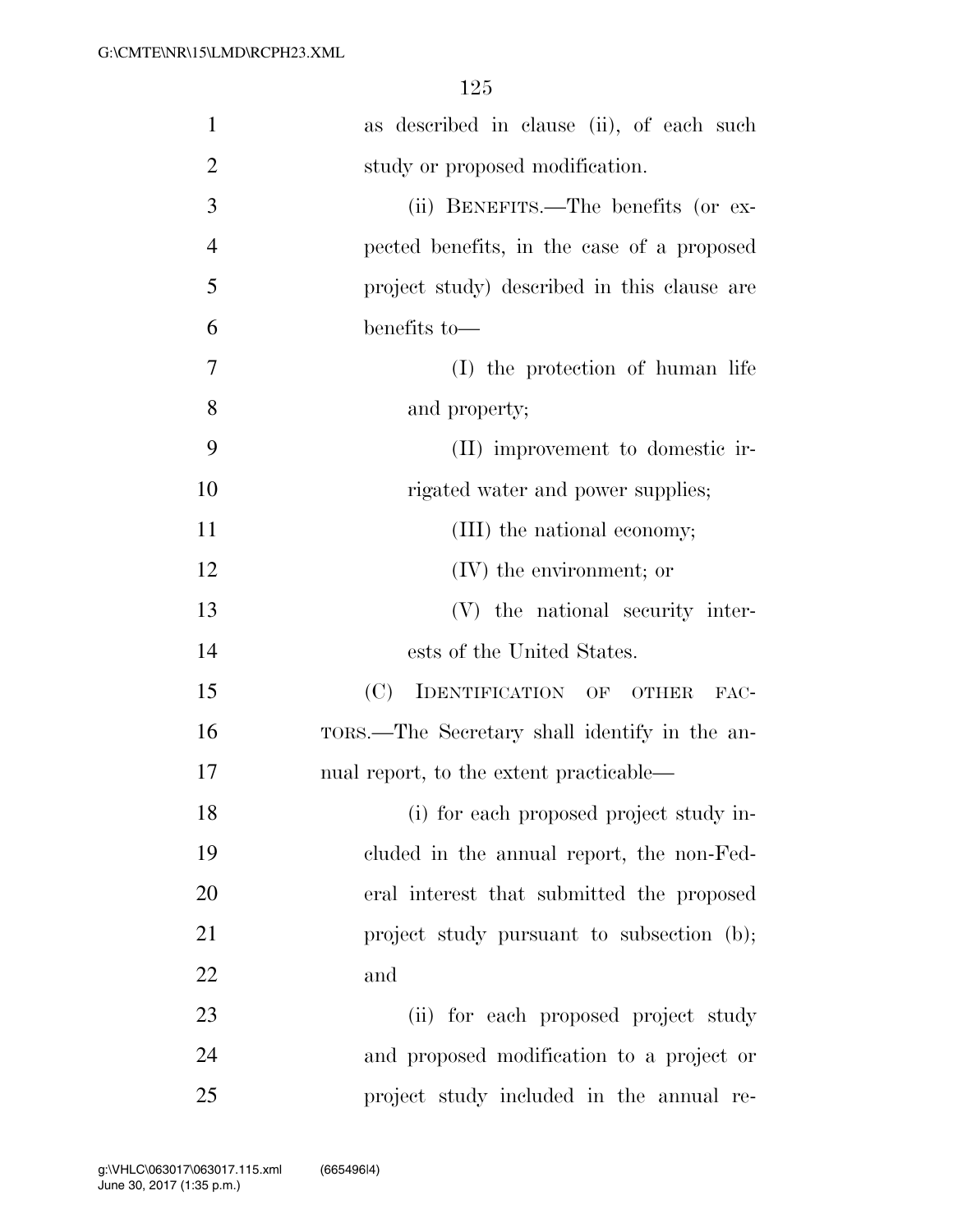| $\mathbf{1}$   | port, whether the non-Federal interest has           |
|----------------|------------------------------------------------------|
| $\overline{2}$ | demonstrated—                                        |
| 3              | (I) that local support exists for                    |
| $\overline{4}$ | the proposed project study or pro-                   |
| 5              | posed modification to an authorized                  |
| 6              | project or project study (including the              |
| $\overline{7}$ | surface water storage development                    |
| 8              | project that is the subject of the pro-              |
| 9              | posed feasibility study or the proposed              |
| 10             | modification to an authorized project                |
| 11             | study); and                                          |
| 12             | (II) the financial ability to pro-                   |
| 13             | vide the required non-Federal cost                   |
| 14             | share.                                               |
| 15             | (2) TRANSPARENCY.—The Secretary shall in-            |
| 16             | clude in the annual report, for each project report, |
| 17             | proposed project study, and proposed modification to |
| 18             | a project or project study included under paragraph  |
| 19             | $(1)(A)$ —                                           |
| 20             | $(A)$ the name of the associated non-Fed-            |
| 21             | eral interest, including the name of any non-        |
| 22             | Federal interest that has contributed, or is ex-     |
| 23             | pected to contribute, a non-Federal share of the     |
| 24             | $\cot$ of $\equiv$                                   |
| 25             | (i) the project report;                              |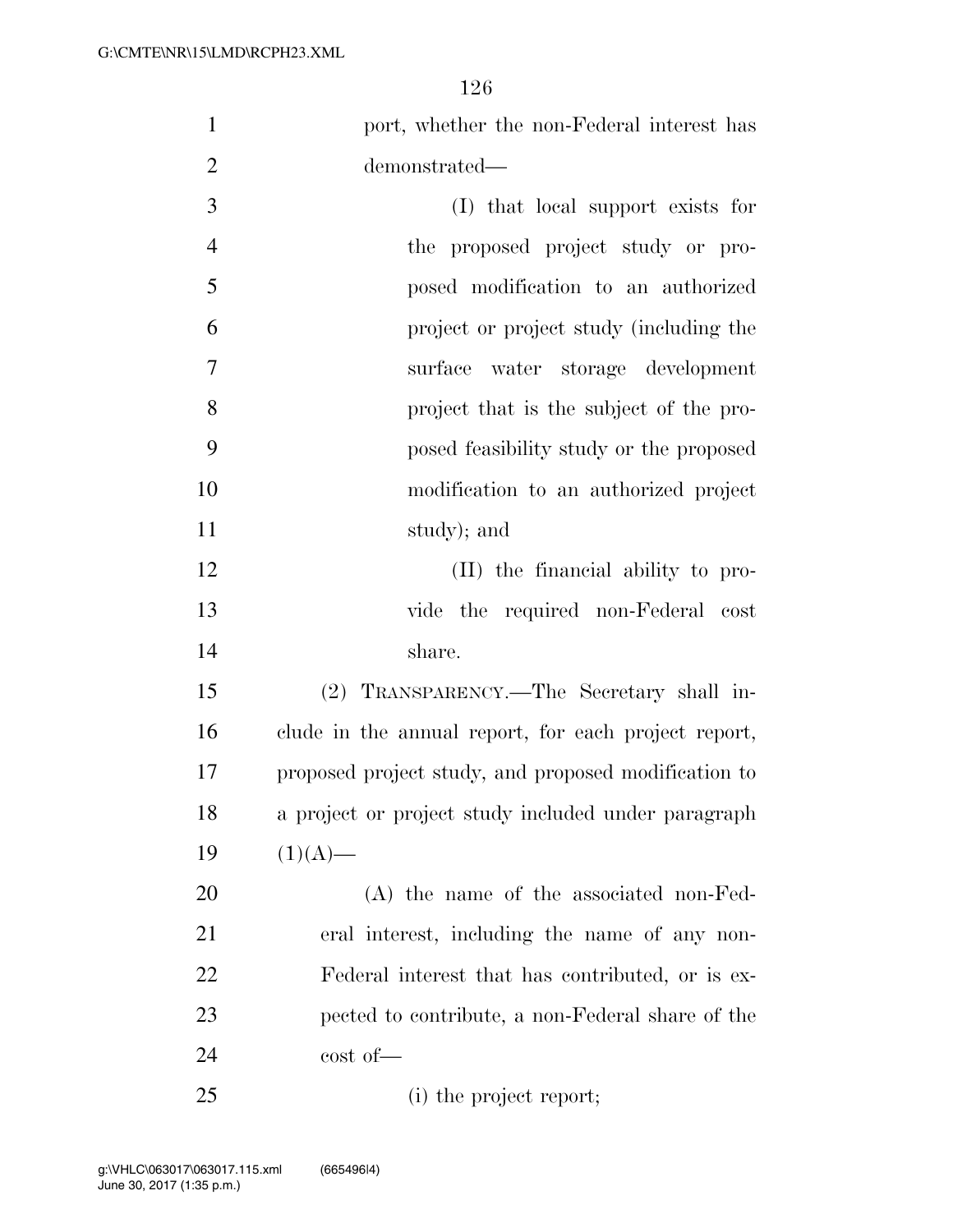| $\mathbf{1}$   | (ii) the proposed project study;                 |
|----------------|--------------------------------------------------|
| $\overline{2}$ | (iii) the authorized project study for           |
| 3              | which the modification is proposed; or           |
| $\overline{4}$ | (iv) construction of-                            |
| 5              | (I) the project that is the subject              |
| 6              | $of$ —                                           |
| 7              | (aa) the water report;                           |
| 8              | (bb) the proposed project                        |
| 9              | study; or                                        |
| 10             | (cc) the authorized project                      |
| 11             | study for which a modification is                |
| 12             | proposed; or                                     |
| 13             | (II) the proposed modification to                |
| 14             | a project;                                       |
| 15             | (B) a letter or statement of support for the     |
| 16             | water report, proposed project study, or pro-    |
| 17             | posed modification to a project or project study |
| 18             | from each associated non-Federal interest;       |
| 19             | (C) the purpose of the feasibility report,       |
| 20             | proposed feasibility study, or proposed modi-    |
| 21             | fication to a project or project study;          |
| 22             | (D) an estimate, to the extent practicable,      |
| 23             | of the Federal, non-Federal, and total costs     |
| 24             | $of$ —                                           |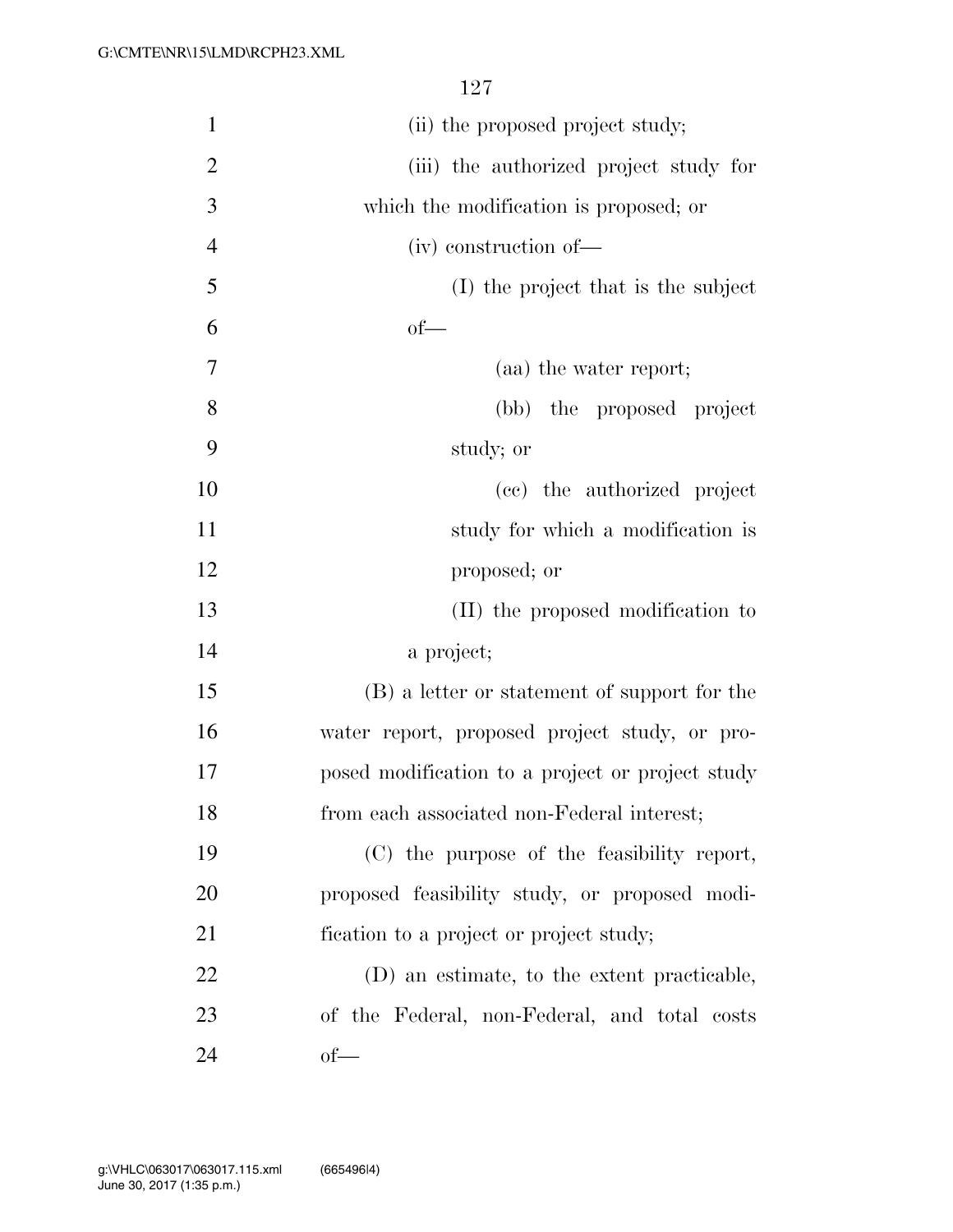| $\mathbf{1}$   | (i) the proposed modification to an                  |
|----------------|------------------------------------------------------|
| $\overline{2}$ | authorized project study; and                        |
| 3              | (ii) construction of-                                |
| $\overline{4}$ | (I) the project that is the subject                  |
| 5              | $of$ —                                               |
| 6              | (aa) the project report; or                          |
| 7              | (bb) the authorized project                          |
| 8              | study for which a modification is                    |
| 9              | proposed, with respect to the                        |
| 10             | change in costs resulting from                       |
| 11             | such modification; or                                |
| 12             | (II) the proposed modification to                    |
| 13             | an authorized project; and                           |
| 14             | (E) an estimate, to the extent practicable,          |
| 15             | of the monetary and nonmonetary benefits of—         |
| 16             | (i) the project that is the subject of—              |
| 17             | (I) the project report; or                           |
| 18             | (II) the authorized project study                    |
| 19             | for which a modification is proposed,                |
| 20             | with respect to the benefits of such                 |
| 21             | modification; or                                     |
| 22             | (ii) the proposed modification to an                 |
| 23             | authorized project.                                  |
| 24             | CERTIFICATION.—The Secretary shall in-<br><b>(3)</b> |
| 25             | clude in the annual report a certification stating   |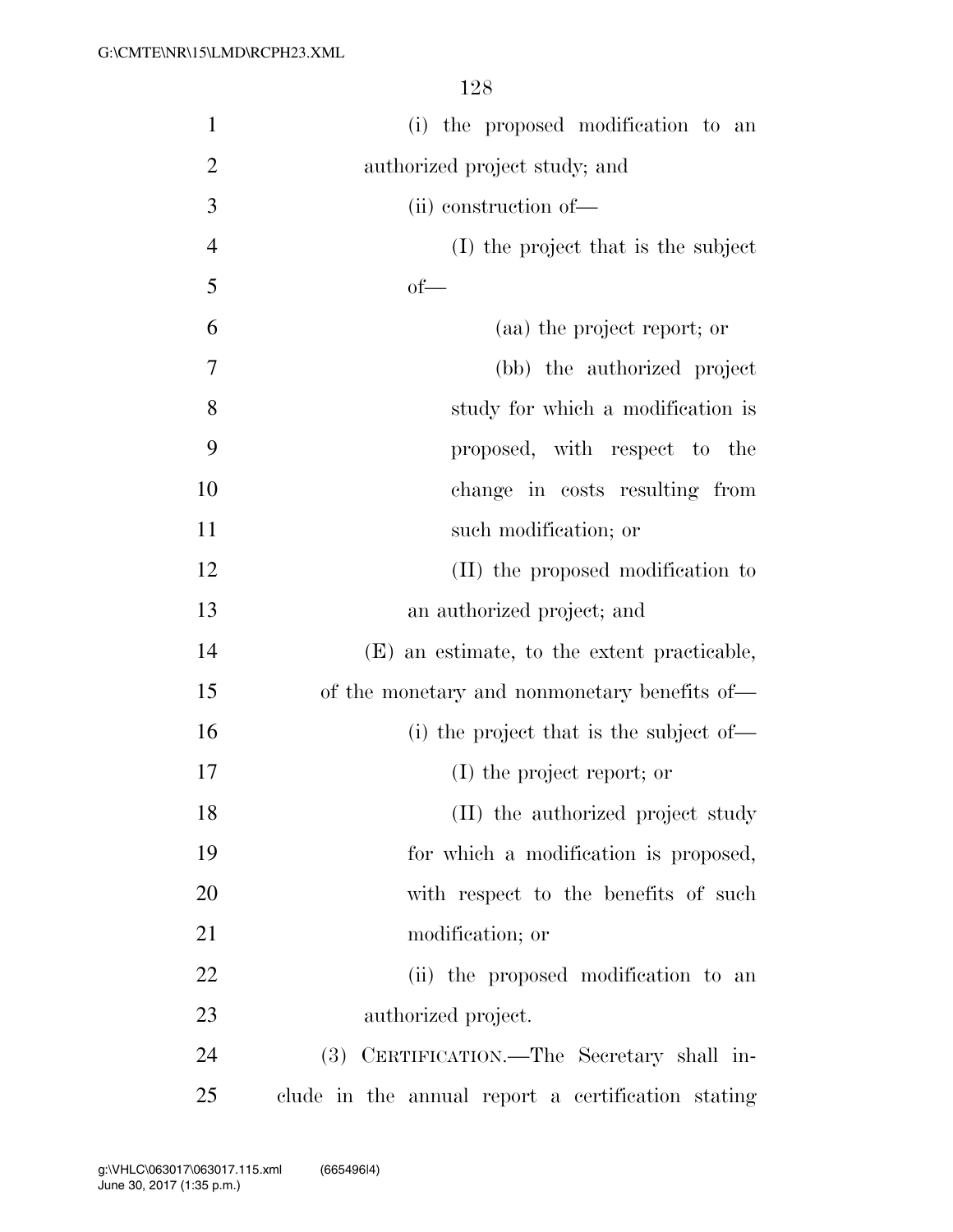that each feasibility report, proposed feasibility study, and proposed modification to a project or project study included in the annual report meets 4 the criteria established in paragraph  $(1)(A)$ . (4) APPENDIX.—The Secretary shall include in the annual report an appendix listing the proposals submitted under subsection (b) that were not in-8 cluded in the annual report under paragraph  $(1)(A)$  and a description of why the Secretary determined that those proposals did not meet the criteria for in-

clusion under such paragraph.

 (d) SPECIAL RULE FOR INITIAL ANNUAL REPORT.— Notwithstanding any other deadlines required by this sec-tion, the Secretary shall—

 (1) not later than 60 days after the date of en- actment of this Act, publish in the Federal Register a notice required by subsection (b)(1); and

 (2) include in such notice a requirement that non-Federal interests submit to the Secretary any 20 proposals described in subsection  $(b)(1)$  by not later 21 than 120 days after the date of publication of such notice in the Federal Register in order for such pro- posals to be considered for inclusion in the first an- nual report developed by the Secretary under this section.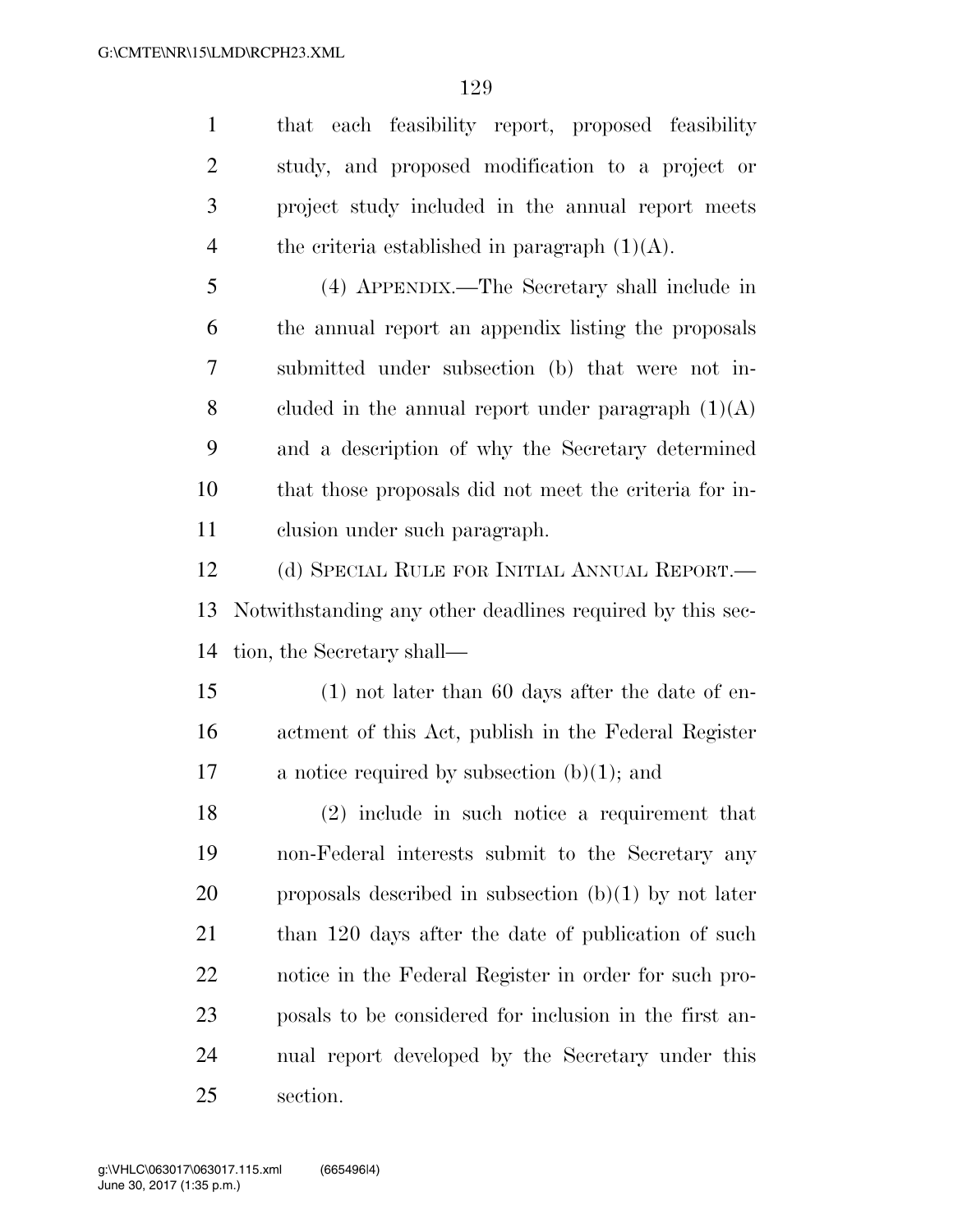(e) PUBLICATION.—Upon submission of an annual report to Congress, the Secretary shall make the annual report publicly available, including through publication on the Internet.

 (f) DEFINITION.—In this section, the term ''project report'' means a final feasibility report developed under the Reclamation Act of 1902 (32 Stat. 388), and all Acts amendatory thereof or supplementary thereto.

### **SEC. 607. APPLICABILITY OF WIIN ACT.**

 Sections 4007 and 4009 of the WIIN Act (Public Law 114-322) shall not apply to any project (as defined in section 602 of this Act).

# **TITLE VII—WATER RIGHTS PROTECTION**

#### **SEC. 701. SHORT TITLE.**

 This title may be cited as the ''Water Rights Protec-tion Act of 2017''.

#### **SEC. 702. DEFINITIONS.**

In this title:

(1) SECRETARY.—The term ''Secretary''

- means, as applicable—
- (A) the Secretary of Agriculture; or
- 23 (B) the Secretary of the Interior.
- (2) WATER RIGHT.—The term ''water right''
- means any surface, groundwater, or storage use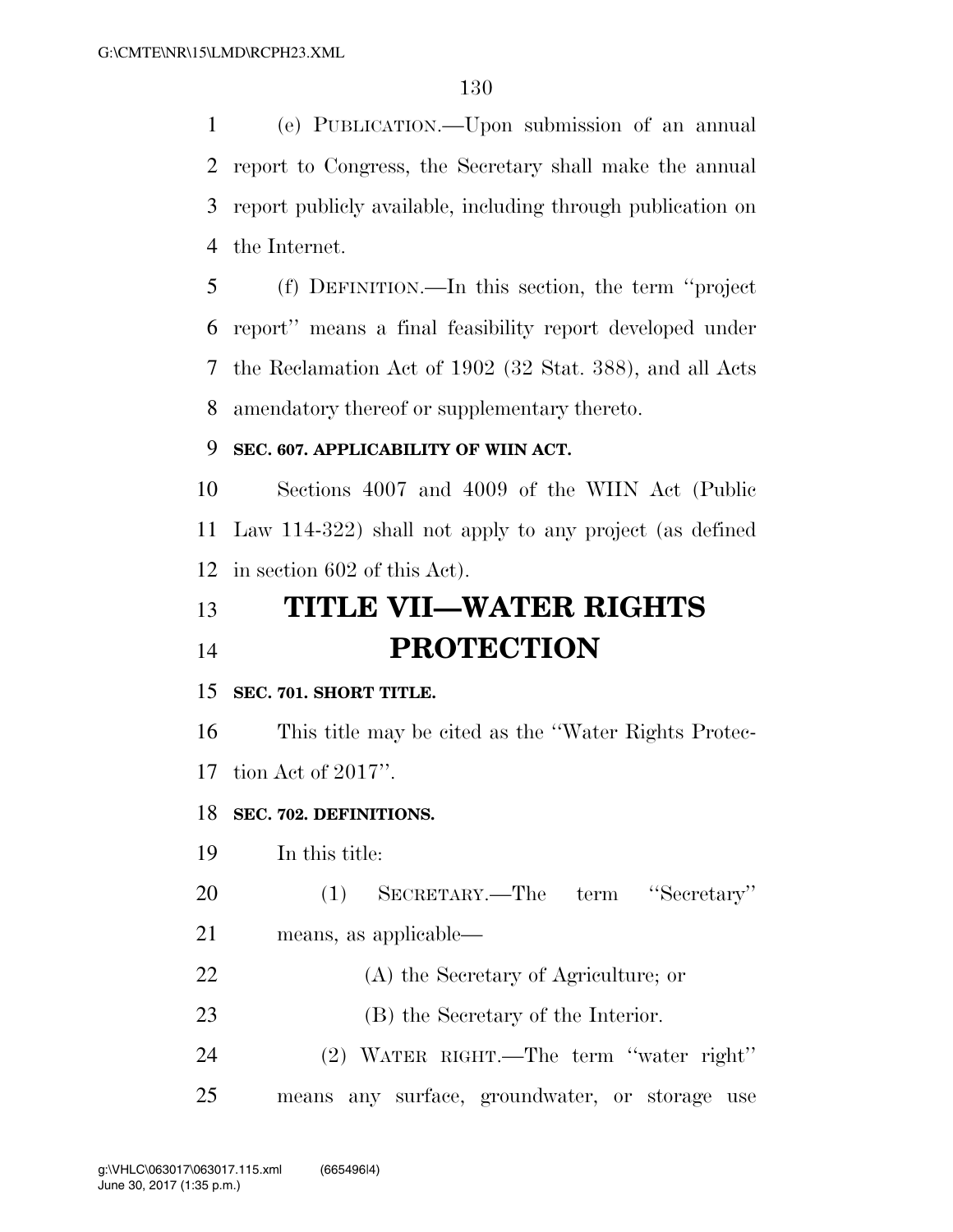filed, permitted, certificated, confirmed, decreed, ad-2 judicated, or otherwise recognized by a judicial pro- ceeding or by the State in which the user acquires possession of the water or puts it to beneficial use. Such term shall include water rights for federally recognized Indian Tribes

#### **SEC. 703. TREATMENT OF WATER RIGHTS.**

The Secretary shall not—

 (1) condition the issuance, renewal, amendment, or extension of any permit, approval, license, lease, allotment, easement, right-of-way, or other land use or occupancy agreement on the transfer of any water right (including joint and sole ownership) directly or indirectly to the United States, or on any impair- ment of title or interest, in whole or in part, granted or otherwise recognized under State law, by Federal or State adjudication, decree, or other judgment, or pursuant to any interstate water compact; or

 (2) require any water user (including any feder- ally recognized Indian Tribe) to apply for or acquire a water right in the name of the United States under State law as a condition of the issuance, re- newal, amendment, or extension of any permit, ap- proval, license, lease, allotment, easement, right-of-way, or other land use or occupancy agreement.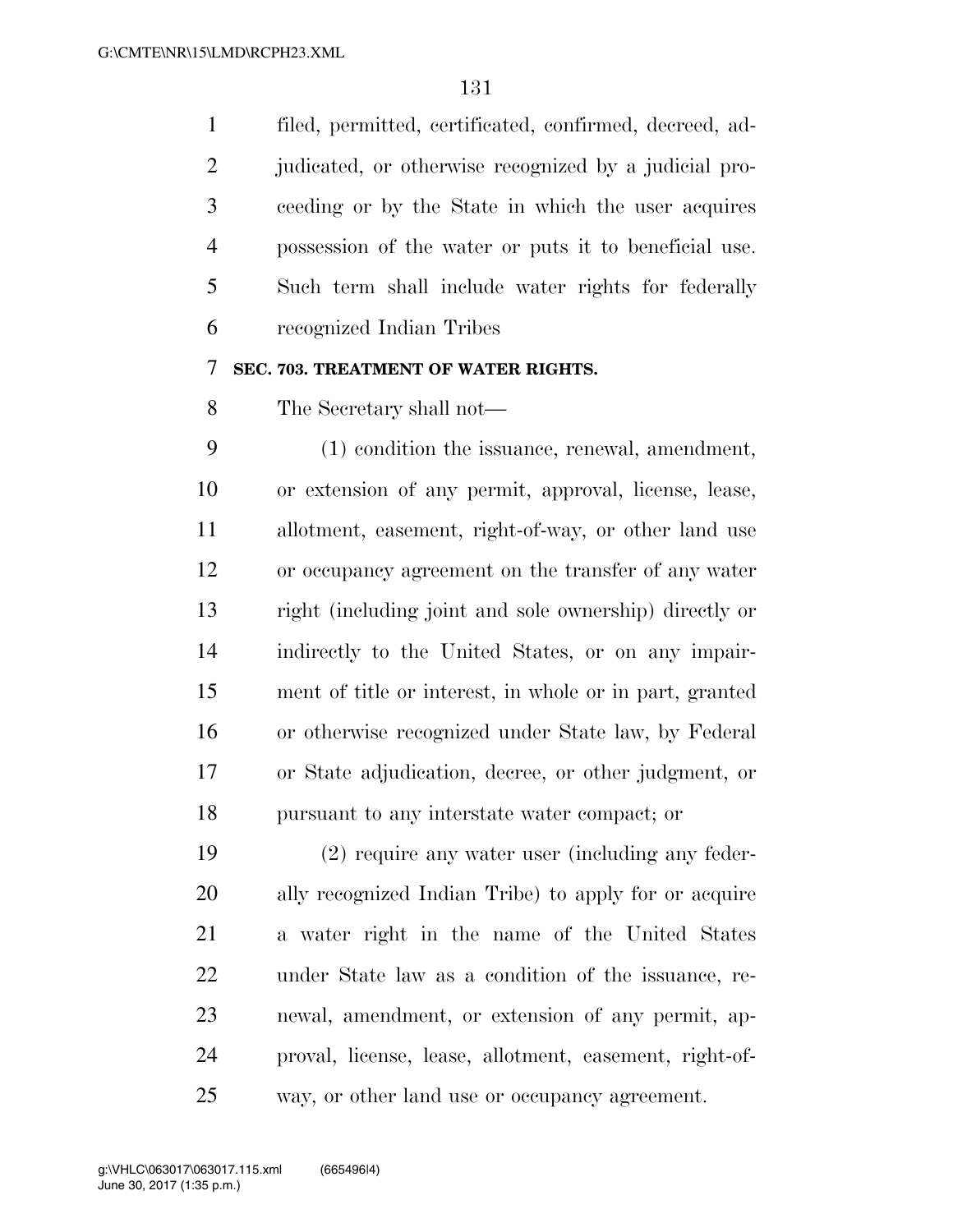#### **SEC. 704. POLICY DEVELOPMENT.**

 In developing any rule, policy, directive, management plan, or similar Federal action relating to the issuance, renewal, amendment, or extension of any permit, approval, license, lease, allotment, easement, right-of-way, or other land use or occupancy agreement, the Secretary—

(1) shall—

 (A) recognize the longstanding authority of the States relating to evaluating, protecting, al- locating, regulating, permitting, and adjudi-cating water use; and

 (B) coordinate with the States to ensure that any rule, policy, directive, management plan, or similar Federal action is consistent with, and imposes no greater restriction or reg- ulatory requirement, than applicable State water law; and

- (2) shall not—
- (A) adversely affect—
- 20 (i) the authority of a State in—

21 (I) permitting the beneficial use of water; or

23 (II) adjudicating water rights; (ii) any definition established by a

State with respect to the term ''beneficial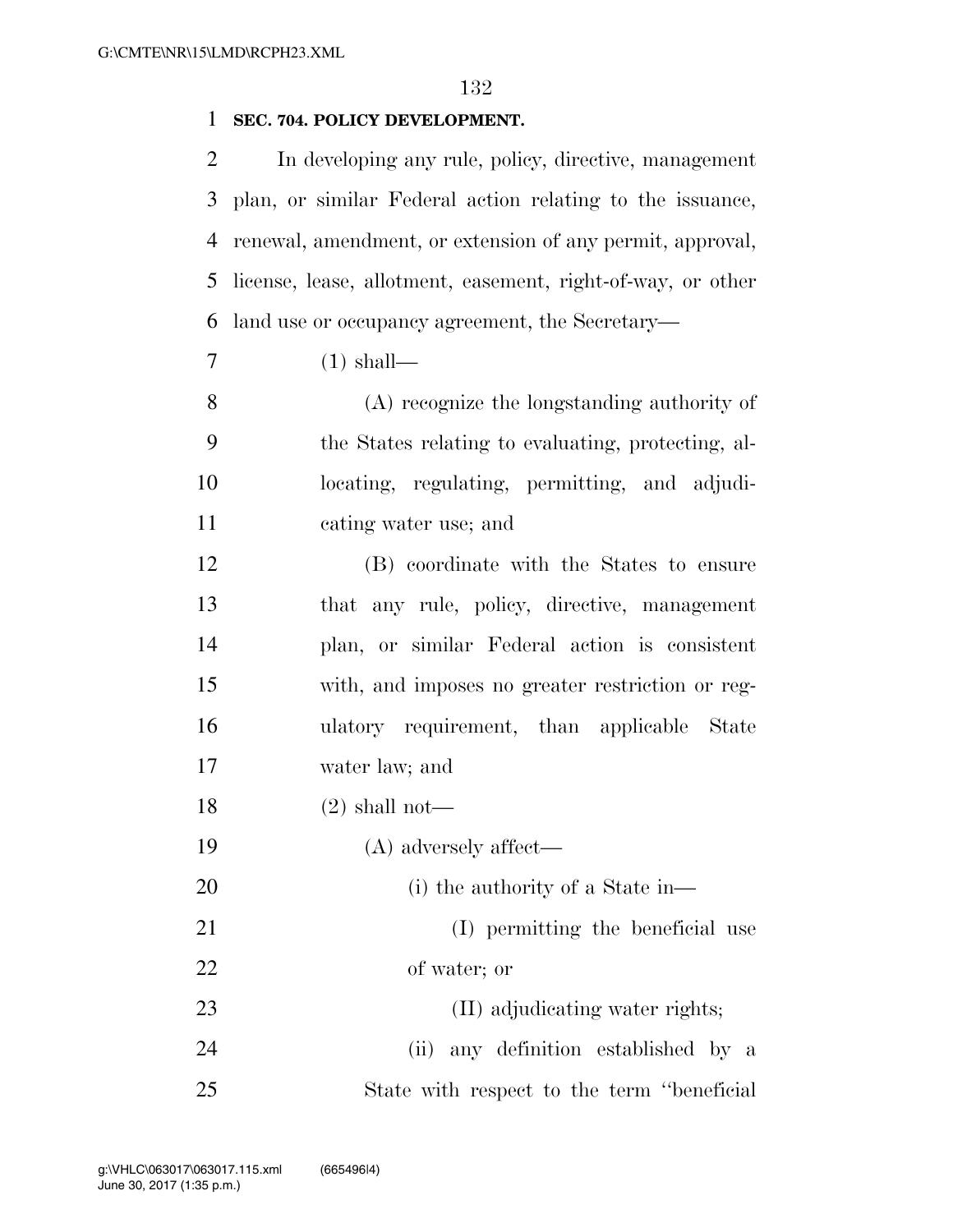|    | use", "priority of water rights", or "terms"   |
|----|------------------------------------------------|
| 2  | of use"; or                                    |
| 3  | (iii) any other right or obligation of a       |
| 4  | State established under State law; or          |
| -5 | (B) assert any connection between surface      |
| 6  | and groundwater that is inconsistent with such |
|    | a connection recognized by State water laws.   |
| 8  | SEC. 705. EFFECT.                              |

 (a) EXISTING AUTHORITY.—Nothing in this title lim- its or expands any existing legally recognized authority of the Secretary to issue, grant, or condition any permit, ap- proval, license, lease, allotment, easement, right-of-way, or other land use or occupancy agreement on Federal land that is subject to the jurisdiction of the Secretary.

 (b) RECLAMATION CONTRACTS.—Nothing in this title in any way interferes with any existing or future Bureau of Reclamation contract entered into pursuant to Federal reclamation law (the Act of June 17, 1902 (32 Stat. 388, chapter 1093), and Acts supplemental to and amendatory of that Act).

 (c) ENDANGERED SPECIES ACT.—Nothing in this title affects the implementation of the Endangered Species Act of 1973 (16 U.S.C. 1531 et seq.).

 (d) FEDERAL RESERVED WATER RIGHTS.—Nothing in this title limits or expands any existing reserved water